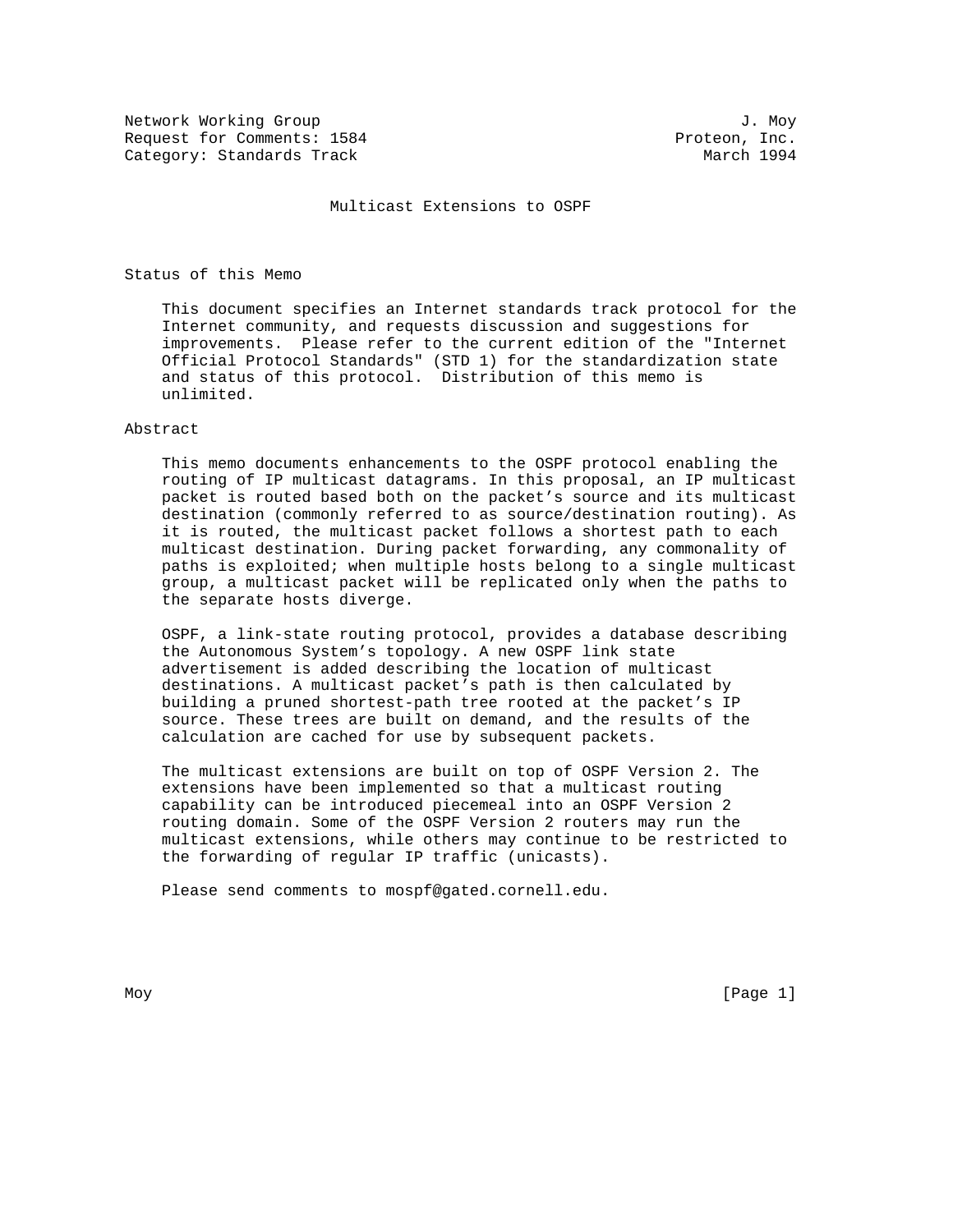# Table of Contents

| 1              |                                                                                           |          |
|----------------|-------------------------------------------------------------------------------------------|----------|
| 1.1            |                                                                                           |          |
| 1.2            |                                                                                           |          |
| $\overline{2}$ |                                                                                           |          |
| 2.1            |                                                                                           |          |
| 2.2            | Sample path of a multicast datagram  8                                                    |          |
| 2.3            | MOSPF forwarding mechanism  10                                                            |          |
| 2.3.1          | IGMP interface: the local group database  10                                              |          |
| 2.3.2          | A datagram's shortest-path tree  14                                                       |          |
| 2.3.3          | Support for Non-broadcast networks  16                                                    |          |
| 2.3.4          | Details concerning forwarding cache entries  16                                           |          |
| 3              | Inter-area multicasting  18                                                               |          |
| 3.1            | Extent of group-membership-LSAs  19                                                       |          |
| 3.2            | Building inter-area datagram shortest-path trees  22                                      |          |
| 4              |                                                                                           |          |
| 4.1            | Building inter-AS datagram shortest-path trees  28                                        |          |
| 4.2            |                                                                                           |          |
| 4.3            | Inter-AS multicasting in a core Autonomous System  31                                     |          |
| 5              | Modelling internal group membership  31                                                   |          |
| 6              | Additional capabilities  33                                                               |          |
| 6.1            | Mixing with non-multicast routers  34                                                     |          |
| 6.2            |                                                                                           |          |
| 6.3            | Assigning multiple IP networks to a physical network  36                                  |          |
| 6.4            | Networks on Autonomous System boundaries  37                                              |          |
| 6.5            |                                                                                           |          |
| 7              | Basic implementation requirements  40                                                     |          |
| 8              | Protocol data structures  40                                                              |          |
| 8.1            | Additions to the OSPF area structure                                                      | 41       |
| 8.2            | Additions to the OSPF interface structure  42                                             |          |
| 8.3            | Additions to the OSPF neighbor structure  43                                              |          |
| 8.4            | The local group database  43                                                              |          |
| 8.5            | The forwarding cache                                                                      | 44       |
| 9              | Interaction with the IGMP protocol  45                                                    |          |
| 9.1            | Sending IGMP Host Membership Queries  46                                                  |          |
| 9.2            | Receiving IGMP Host Membership Reports  46                                                |          |
| 9.3            | Aging local group database entries  47                                                    |          |
| 9.4            | Receiving IGMP Host Membership Queries  47                                                |          |
| 10             | Group-membership-LSAs  48                                                                 |          |
| 10.1           | Constructing group-membership-LSAs  49                                                    |          |
| 10.2<br>11     | Flooding group-membership-LSAs<br>Detailed description of multicast datagram forwarding . | 52<br>52 |
| 11.1           | Associating a MOSPF interface with a received datagram                                    | 55       |
| 11.2           | Locating the source network                                                               | 55       |
| 11.3           | Forwarding locally originated multicasts  57                                              |          |
| 12             | Construction of forwarding cache entries  58                                              |          |
| 12.1           | The Vertex data structure  59                                                             |          |
|                |                                                                                           |          |

Moy [Page 2]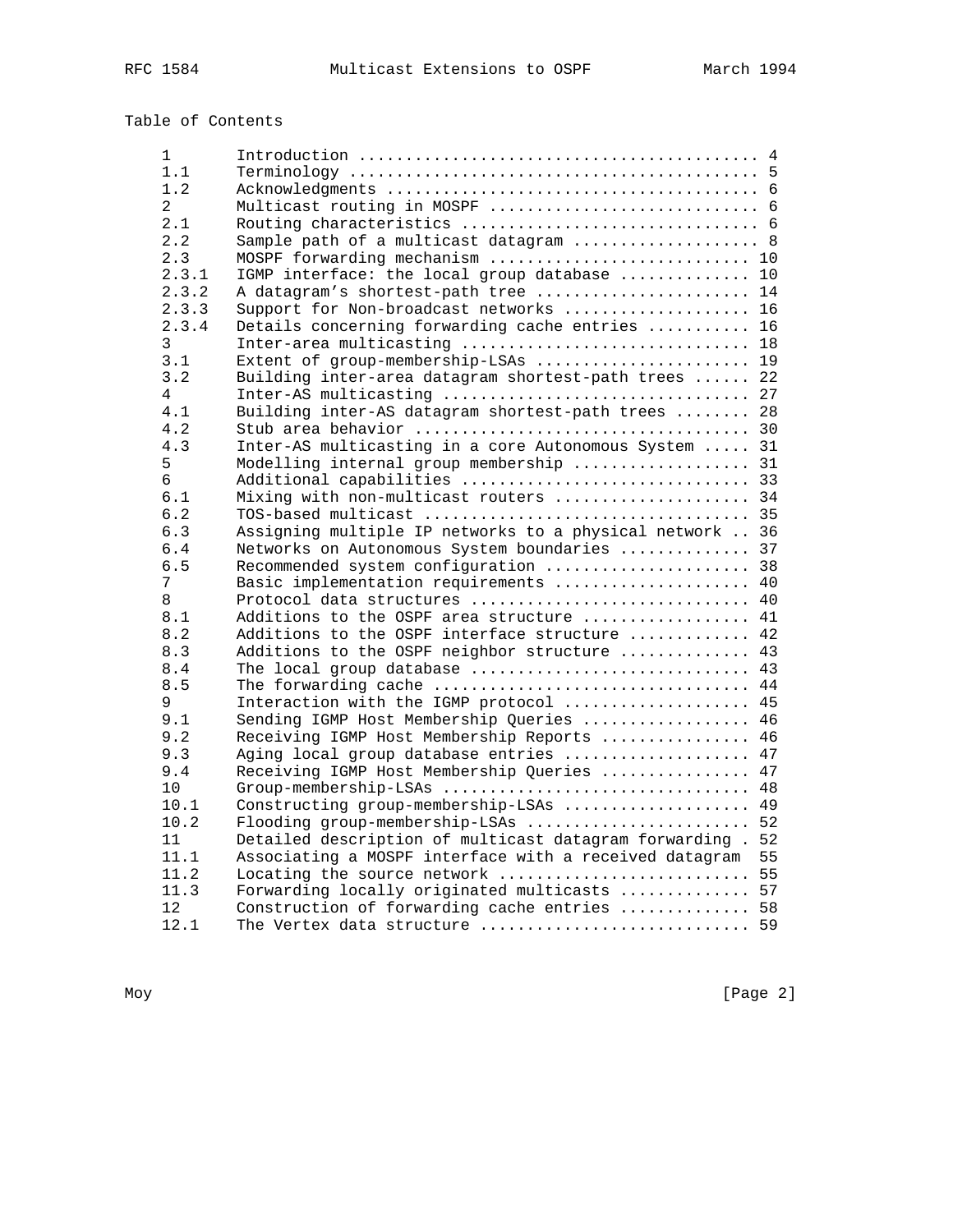| 12.2         |                                                          |    |
|--------------|----------------------------------------------------------|----|
| 12.2.1       | Candidate list Initialization: Case SourceIntraArea  65  |    |
| 12.2.2       | Candidate list Initialization: Case SourceInterAreal  66 |    |
| 12.2.3       | Candidate list Initialization: Case SourceInterArea2     | 66 |
| 12.2.4       | Candidate list Initialization: Case SourceExternal       | 67 |
| 12.2.5       | Candidate list Initialization: Case SourceStubExternal   | 70 |
| 12.2.6       | Processing labelled vertices                             | 70 |
| 12.2.7       | Merging datagram shortest-path trees                     | 71 |
| 12.2.8       |                                                          |    |
| 12.2.9       | Comparison to the unicast SPF calculation                | 74 |
| 12.3         | Adding local database entries to the forwarding cache    | 75 |
| 13           | Maintaining the forwarding cache                         | 76 |
| 14           | Other additions to the OSPF specification                | 77 |
| 14.1         | The Designated Router                                    | 77 |
| 14.2         | Sending Hello packets                                    | 78 |
| 14.3         | The Neighbor state machine                               | 78 |
| 14.4         | Receiving Database Description packets                   | 78 |
| 14.5         | Sending Database Description packets                     | 79 |
| 14.6         | Originating Router-LSAs                                  | 79 |
| 14.7         |                                                          |    |
| 14.8         | Originating Summary-link-LSAs  80                        |    |
| 14.9         | Originating AS external-link-LSAs  80                    |    |
| 14.10        | Next step in the flooding procedure  81                  |    |
| 14.11        |                                                          |    |
| 15           |                                                          |    |
|              |                                                          |    |
| A            |                                                          |    |
| A.1          |                                                          |    |
| A.2          |                                                          |    |
| A.3          |                                                          |    |
| <sub>R</sub> |                                                          |    |
| B.1          |                                                          |    |
| B.2          | Router interface parameters  95                          |    |
| C            | Sample datagram shortest-path trees  97                  |    |
| C.1          |                                                          |    |
| C.2          |                                                          |    |
| C.3          | The effect of virtual links  101                         |    |
|              | Security Considerations  102                             |    |
|              |                                                          |    |

Moy [Page 3]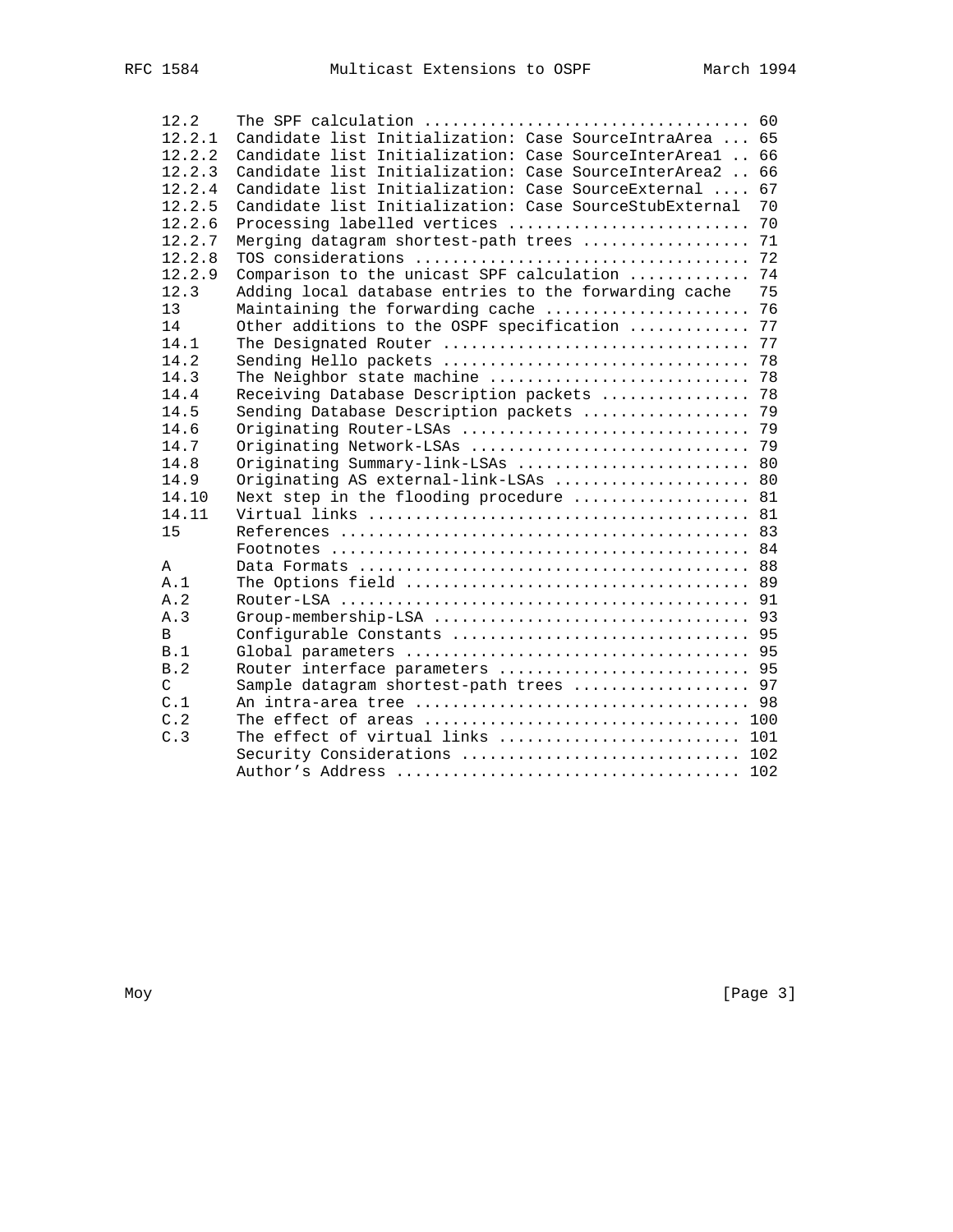#### 1. Introduction

 This memo documents enhancements to OSPF Version 2 to support IP multicast routing. The enhancements have been added in a backward compatible fashion; routers running the multicast additions will interoperate with non-multicast OSPF routers when forwarding regular (unicast) IP data traffic. The protocol resulting from the addition of the multicast enhancements to OSPF is herein referred to as the MOSPF protocol.

 IP multicasting is an extension of LAN multicasting to a TCP/IP internet. Multicasting support for TCP/IP hosts has been specified in [RFC 1112]. In that document, multicast groups are represented by IP class D addresses. Individual TCP/IP hosts join (and leave) multicast groups through the Internet Group Management Protocol (IGMP, also specified in [RFC 1112]). A host need not be a member of a multicast group in order to send datagrams to the group. Multicast datagrams are to be delivered to each member of the multicast group with the same "best-effort" delivery accorded regular (unicast) IP data traffic.

 MOSPF provides the ability to forward multicast datagrams from one IP network to another (i.e., through internet routers). MOSPF forwards a multicast datagram on the basis of both the datagram's source and destination (this is sometimes called source/destination routing). The OSPF link state database provides a complete description of the Autonomous System's topology. By adding a new type of link state advertisement, the group-membership-LSA, the location of all multicast group members is pinpointed in the database. The path of a multicast datagram can then be calculated by building a shortest-path tree rooted at the datagram's source. All branches not containing multicast members are pruned from the tree. These pruned shortest-path trees are initially built when the first datagram is received (i.e., on demand). The results of the shortest path calculation are then cached for use by subsequent datagrams having the same source and destination.

 OSPF allows an Autonomous System to be split into areas. However, when this is done complete knowledge of the Autonomous System's topology is lost. When forwarding multicasts between areas, only incomplete shortest-path trees can be built. This may lead to some inefficiency in routing. An analogous situation exists when the source of the multicast datagram lies in another Autonomous System. In both cases (i.e., the source of the datagram belongs to a different OSPF area, or to a different Autonomous system) the neighborhood immediately surrounding the source is unknown. In these cases the source's neighborhood is approximated by OSPF summary link advertisements or by OSPF AS external link advertisements

Moy [Page 4]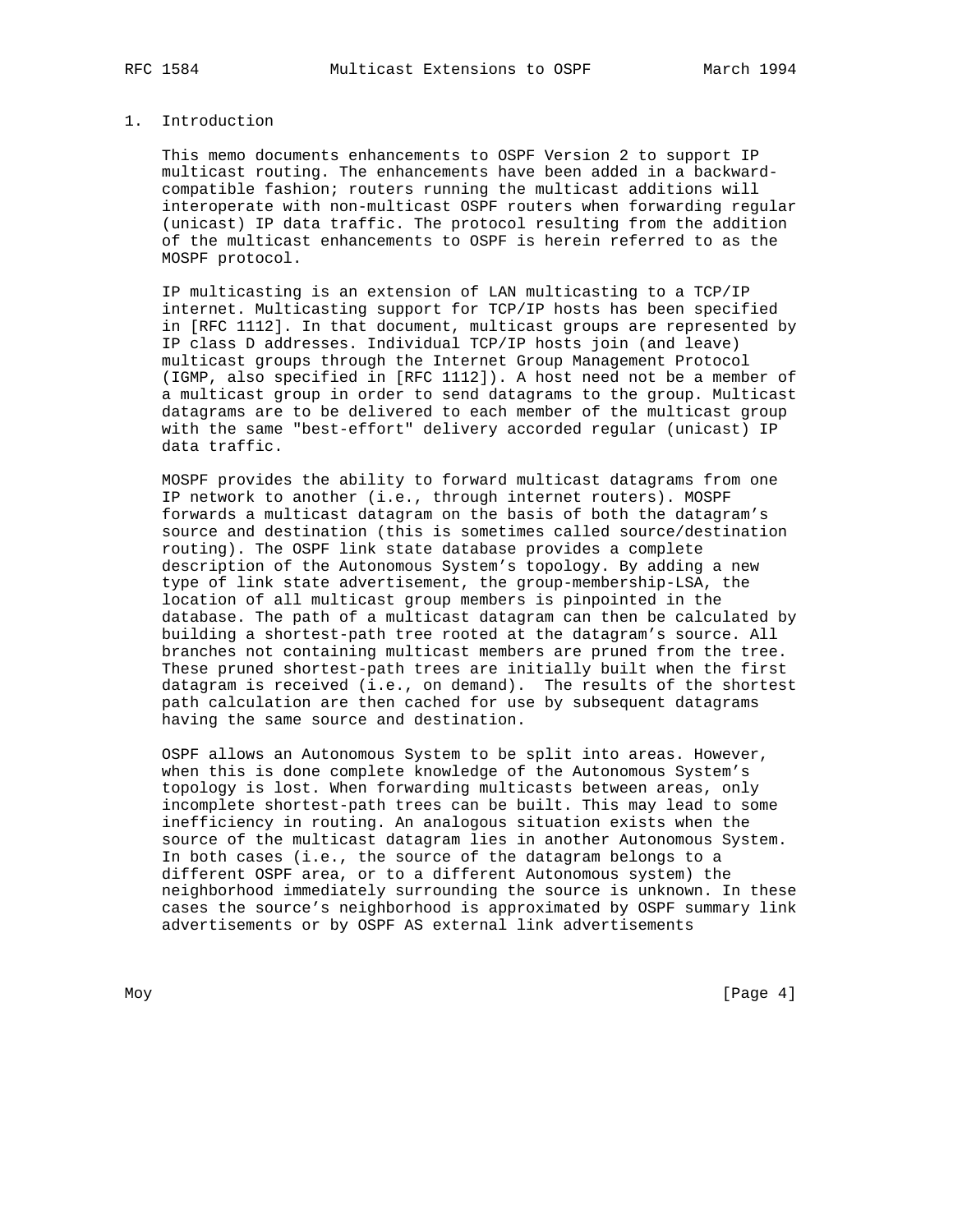### respectively.

 Routers running MOSPF can be intermixed with non-multicast OSPF routers. Both types of routers can interoperate when forwarding regular (unicast) IP data traffic. Obviously, the forwarding extent of IP multicasts is limited by the number of MOSPF routers present in the Autonomous System (and their interconnection, if any). An ability to "tunnel" multicast datagrams through non-multicast routers is not provided. In MOSPF, just as in the base OSPF protocol, datagrams (multicast or unicast) are routed "as is" - they are not further encapsulated or decapsulated as they transit the Autonomous System.

# 1.1. Terminology

 This memo uses the terminology listed in section 1.2 of [OSPF]. For this reason, terms such as "Network", "Autonomous System" and "link state advertisement" are assumed to be understood. In addition, the abbreviation LSA is used for "link state advertisement". For example, router links advertisements are referred to as router-LSAs and the new link state advertisement describing the location of members of a multicast group is referred to as a group-membership-LSA.

 [RFC 1112] discusses the data-link encapsulation of IP multicast datagrams. In contrast to the normal forwarding of IP unicast datagrams, on a broadcast network the mapping of an IP multicast destination to a data-link destination address is not done with the ARP protocol. Instead, static mappings have been defined from IP multicast destinations to data-link addresses. These mappings are dependent on network type; for some networks IP multicasts are algorithmically mapped to data-link multicast addresses, for other networks all IP multicast destinations are mapped onto the data-link broadcast address. This document loosely describes both of these possible mappings as data-link multicast.

The following terms are also used throughout this document:

- o Non-multicast router. A router running OSPF Version 2, but not the multicast extensions. These routers do not forward multicast datagrams, but can interoperate with MOSPF routers in the forwarding of unicast packets. Routers running the MOSPF protocol are referred to herein as either multicast capable routers or MOSPF routers.
- o Non-broadcast networks. A network supporting the attachment of more than two stations, but not supporting the delivery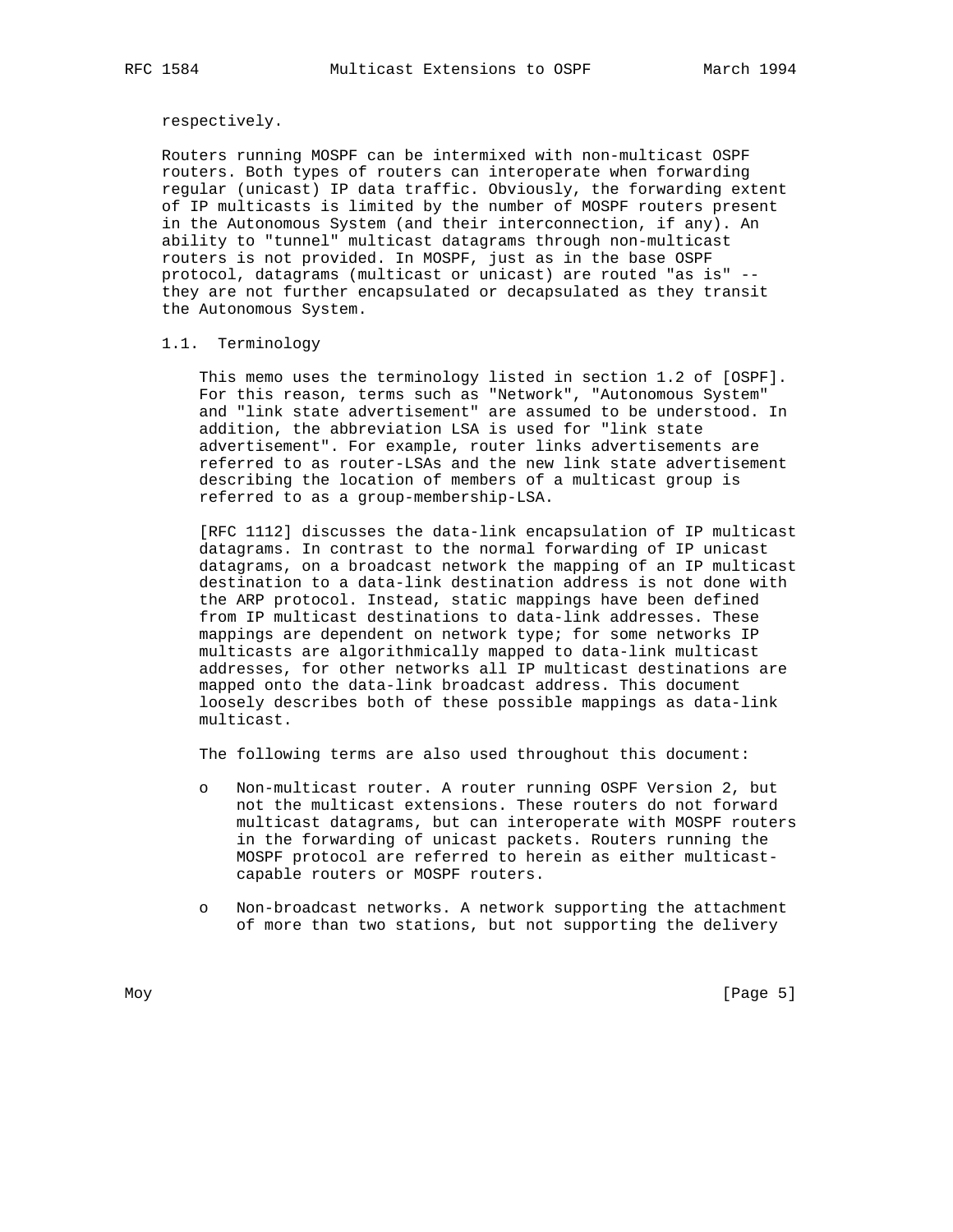of a single physical datagram to multiple destinations (i.e., not supporting data-link multicast). [OSPF] describes these networks as non-broadcast, multi-access networks. An example of a non-broadcast network is an X.25 PDN.

- o Transit network. A network having two or more OSPF routers attached. These networks can forward data traffic that is neither locally-originated nor locally-destined. In OSPF, with the exception of point-to-point networks and virtual links, the neighborhood of each transit network is described by a network links advertisement (network-LSA).
- o Stub network. A network having only a single OSPF router attached. A network belonging to an OSPF system is either a transit or a stub network, but never both.
- 1.2. Acknowledgments

 The multicast extensions to OSPF are based on Link-State Multicast Routing algorithm presented in [Deering]. In addition, the [Deering] paper contains a section on Hierarchical Multicast Routing (providing the ideas for MOSPF's inter-area multicasting scheme) and several Distance Vector (also called Bellman-Ford) multicast algorithms. One of these Distance Vector multicast algorithms, Truncated Reverse Path Broadcasting, has been implemented in the Internet (see [RFC 1075]).

 The MOSPF protocol has been developed by the MOSPF Working Group of the Internet Engineering Task Force. Portions of this work have been supported by DARPA under NASA contract NAG 2-650.

2. Multicast routing in MOSPF

 This section describes MOSPF's basic multicast routing algorithm. The basic algorithm, run inside a single OSPF area, covers the case where the source of the multicast datagram is inside the area itself. Within the area, the path of the datagram forms a tree rooted at the datagram source.

2.1. Routing characteristics

 As a multicast datagram is forwarded along its shortest-path tree, the datagram is delivered to each member of the destination multicast group. In MOSPF, the forwarding of the multicast datagram has the following properties:

 o The path taken by a multicast datagram depends both on the datagram's source and its multicast destination. Called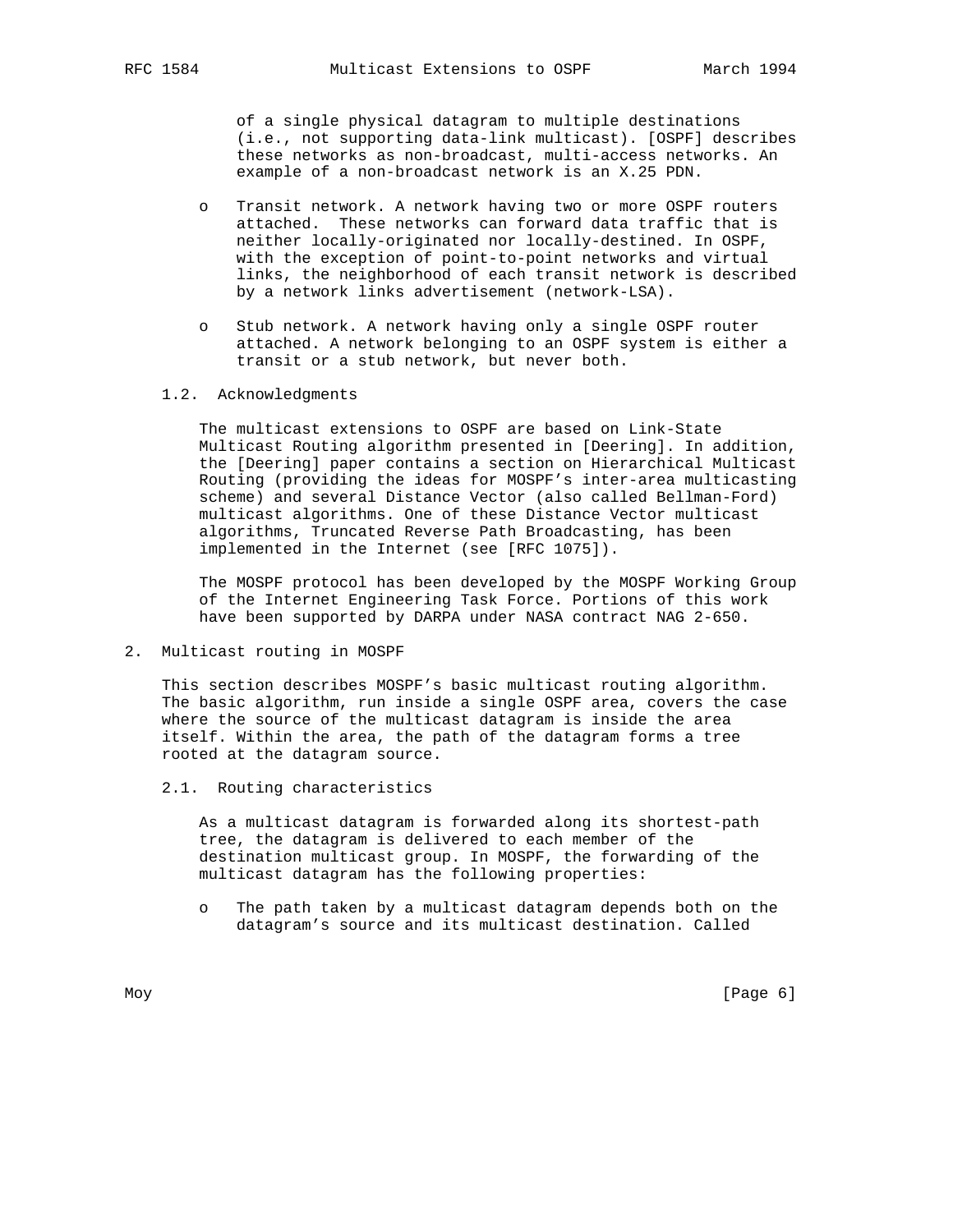source/destination routing, this is in contrast to most unicast datagram forwarding algorithms (like OSPF) that route based solely on destination.

- o The path taken between the datagram's source and any particular destination group member is the least cost path available. Cost is expressed in terms of the OSPF link-state metric. For example, if the OSPF metric represents delay, a minimum delay path is chosen. OSPF metrics are configurable. A metric is assigned to each outbound router interface, representing the cost of sending a packet on that interface. The cost of a path is the sum of its constituent (outbound) router interfaces[1].
- o MOSPF takes advantage of any commonality of least cost paths to destination group members. However, when members of the multicast group are spread out over multiple networks, the multicast datagram must at times be replicated. This replication is performed as few times as possible (at the tree branches), taking maximum advantage of common path segments.
- o For a given multicast datagram, all routers calculate an identical shortest-path tree. There is a single path between the datagram's source and any particular destination group member. This means that, unlike OSPF's treatment of regular (unicast) IP data traffic, there is no provision for equal cost multipath.
- o On each packet hop, MOSPF normally forwards IP multicast datagrams as data-link multicasts. There are two exceptions. First, on non-broadcast networks, since there are no data link multicast/broadcast services the datagram must be forwarded to specific MOSPF neighbors (see Section 2.3.3). Second, a MOSPF router can be configured to forward IP multicasts on specific networks as data-link unicasts, in order to avoid datagram replication in certain anomalous situations (see Section 6.4).

 While MOSPF optimizes the path to any given group member, it does not necessarily optimize the use of the internetwork as a whole. To do so, instead of calculating source-based shortest path trees, something similar to a minimal spanning tree (containing only the group members) would need to be calculated. This type of minimal spanning tree is called a Steiner tree in the literature. For a comparison of shortest-path tree routing to routing using Steiner trees, see [Deering2] and [Bharath- Kumar].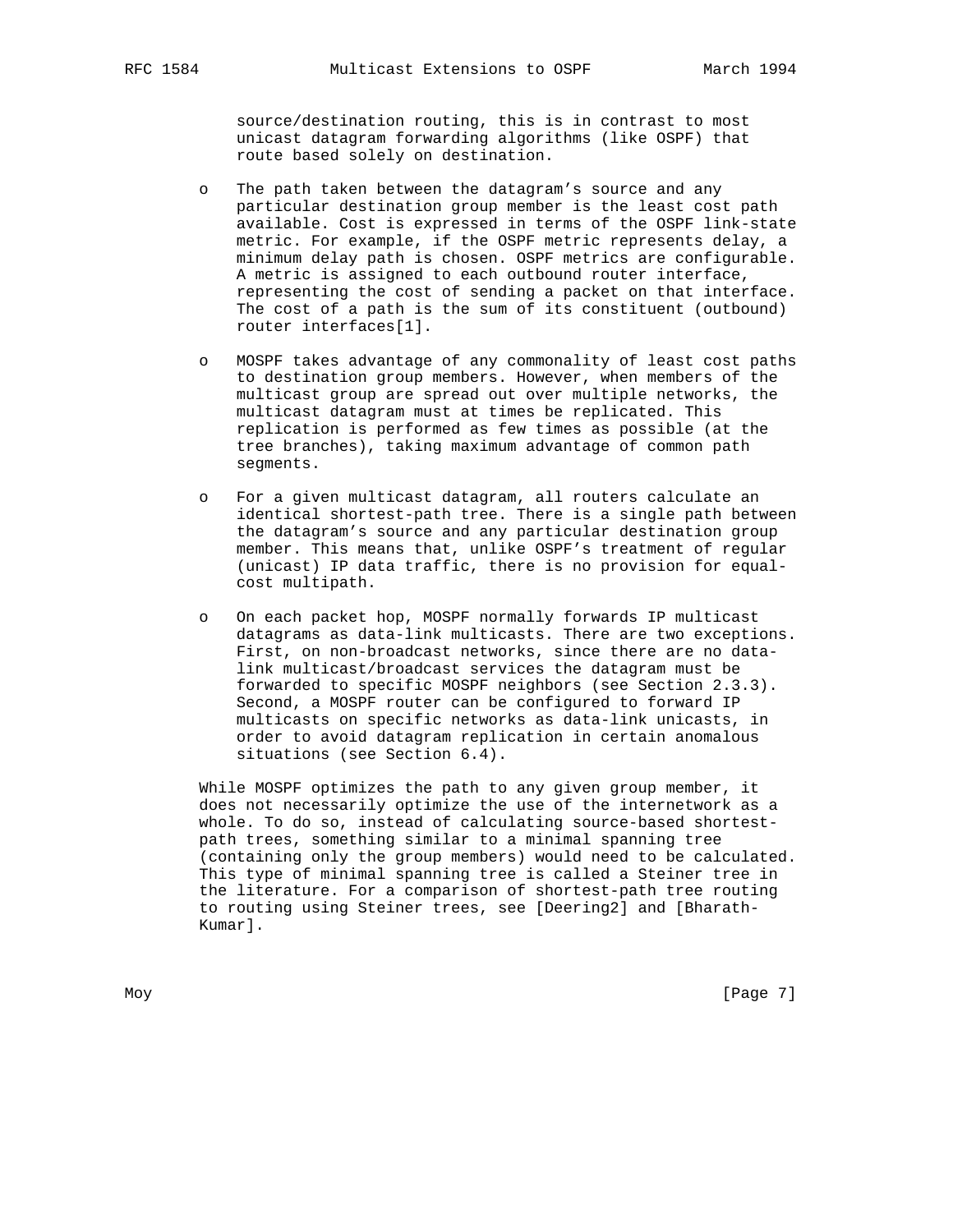# 2.2. Sample path of a multicast datagram

 As an example of multicast datagram routing in MOSPF, consider the sample Autonomous System pictured in Figure 1. This figure has been taken from the OSPF specification (see [OSPF]). The larger rectangles represent routers, the smaller rectangles hosts. Oblongs and circles represent multi-access networks[2]. Lines joining routers are point-to-point serial connections. A cost has been assigned to each outbound router interface.

 All routers in Figure 1 are assumed to be running MOSPF. A number of hosts have been added to the figure. The hosts labelled Ma have joined a particular multicast group (call it Group A) via the IGMP protocol. These hosts are located on networks N2, N6 and N11. Similarly, using IGMP the hosts labelled Mb have joined a separate multicast group B; these hosts are located on networks N1, N2 and N3. Note that hosts can join multiple multicast groups; it is only for clarity of presentation that each host has joined at most one multicast group in this example. Also, hosts H2 through H5 have been added to the figure to serve as sources for multicast datagrams. Again, the datagrams' sources have been made separate from the group members only for clarity of presentation.

 To illustrate the forwarding of a multicast datagram, suppose that Host H2 (attached to Network N4) sends a multicast datagram to multicast group B. This datagram originates as a data-link layer multicast on Network N4. Router RT3, being a multicast router, has "opened up" its interface data-link multicast filters. It therefore receives the multicast datagram, and attempts to forward it to the members of multicast group B (located on networks N1, N2 and N3). This is accomplished by sending a single copy of the datagram onto Network N3, again as a data-link multicast[3]. Upon receiving the multicast datagram from RT3, routers RT1 and RT2 will then multicast the datagram on their connected stub networks (N1 and N2 respectively). Note that, since the datagram is sent onto Network N3 as a data-link multicast, Router RT4 will also receive a copy. However, it will not forward the datagram, since it does not lie on a shortest path between the source (Host H2) and any members of multicast group B.

 Note that the path of the multicast datagram depends on the datagram's source network. If the above multicast datagram was instead originated by Host H3, the path taken would be identical, since hosts H2 and H3 lie on the same network (Network N4). However, if the datagram was originated by Host H4, its path would be different. In this case, when Router RT3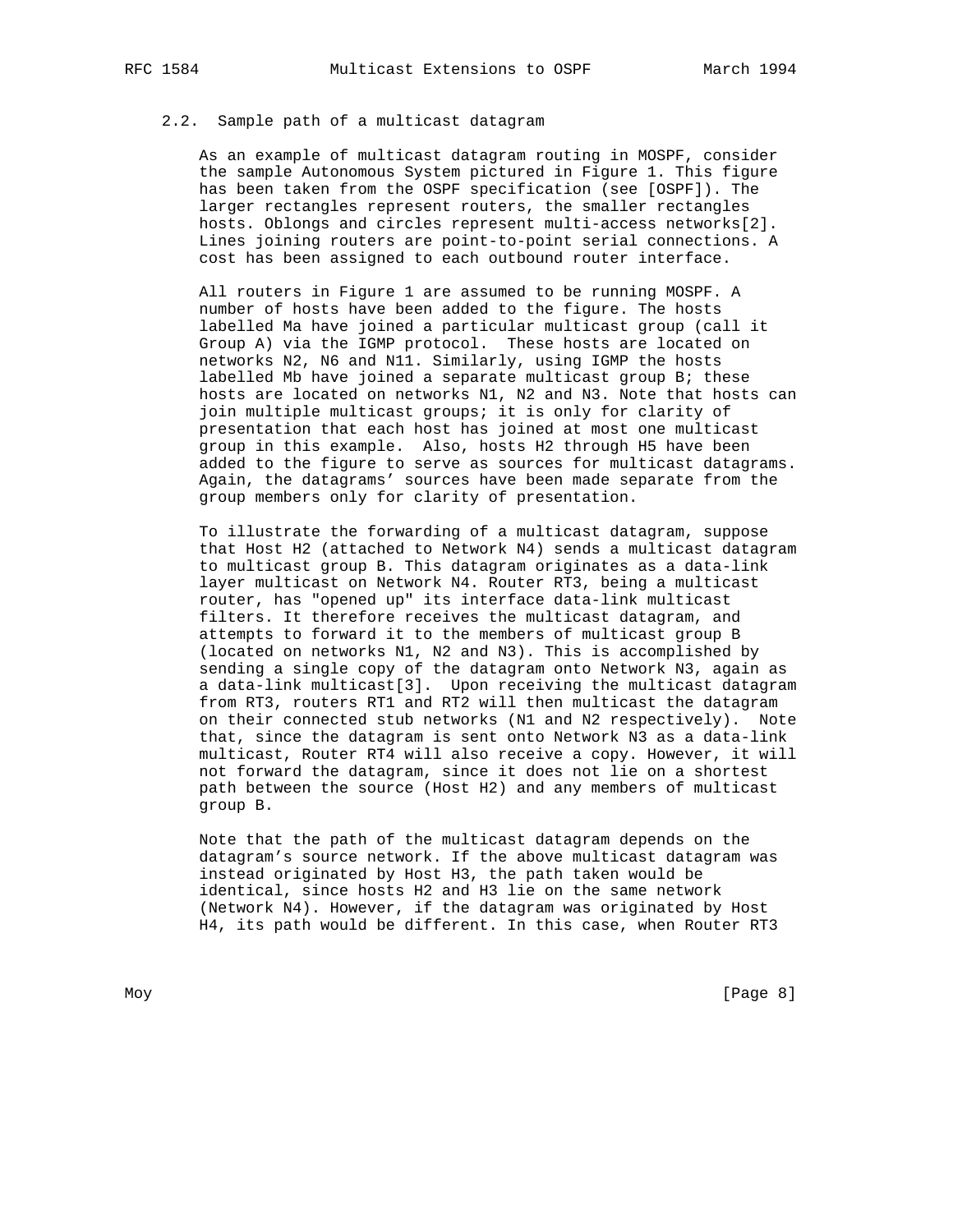

Figure 1: A sample MOSPF configuration

Moy [Page 9]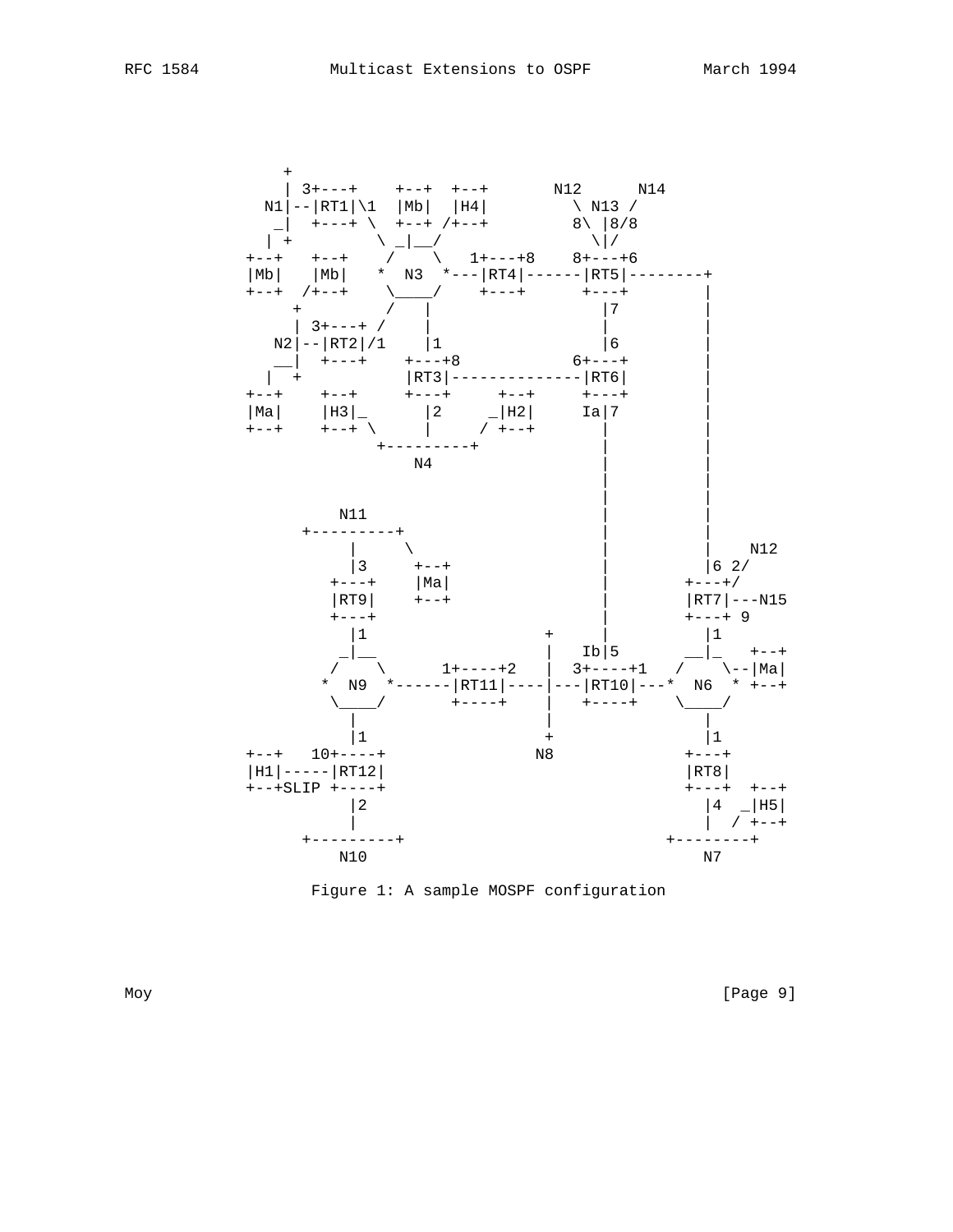receives the datagram, RT3 will drop the datagram instead of forwarding it (since RT3 is no longer on the shortest path to any member of Group B).

 Note that the path of the multicast datagram also depends on the destination multicast group. If Host H2 sends a multicast to Group A, the path taken is as follows. The datagram again starts as a multicast on Network N4. Router RT3 receives it, and creates two copies. One is sent onto Network N3 which is then forwarded onto Network N2 by RT2. The other copy is sent to Router RT10 (via RT6), where the datagram is again split, eventually to be delivered onto networks N6 and N11. Note that, although multiple copies of the datagram are produced, the datagram itself is not modified (except for its IP TTL) as it is forwarded. No encapsulation of the datagram is performed; the destination of the datagram is always listed as the multicast group A.

# 2.3. MOSPF forwarding mechanism

 Each MOSPF router in the path of a multicast datagram bases its forwarding decision on the contents of a data cache. This cache is called the forwarding cache. There is a separate forwarding cache entry for each source/destination combination[4]. Each cache entry indicates, for multicast datagrams having matching source and destination, which neighboring node (i.e., router or network) the datagram must be received from (called the upstream node) and which interfaces the datagram should then be forwarded out of (called the downstream interfaces).

 A forwarding cache entry is actually built from two component pieces. The first of these components is called the local group database. This database, built by the IGMP protocol, indicates the group membership of the router's directly attached networks. The local group database enables the local delivery of multicast datagrams. The second component is the datagram's shortest path tree. This tree, built on demand, is rooted at a multicast datagram's source. The datagram's shortest path tree enables the delivery of multicast datagrams to distant (i.e., not directly attached) group members.

2.3.1. IGMP interface: the local group database

 The local group database keeps track of the group membership of the router's directly attached networks. Each entry in the local group database is a [group, attached network] pair, which indicates that the attached network has one or more IP hosts belonging to the IP multicast destination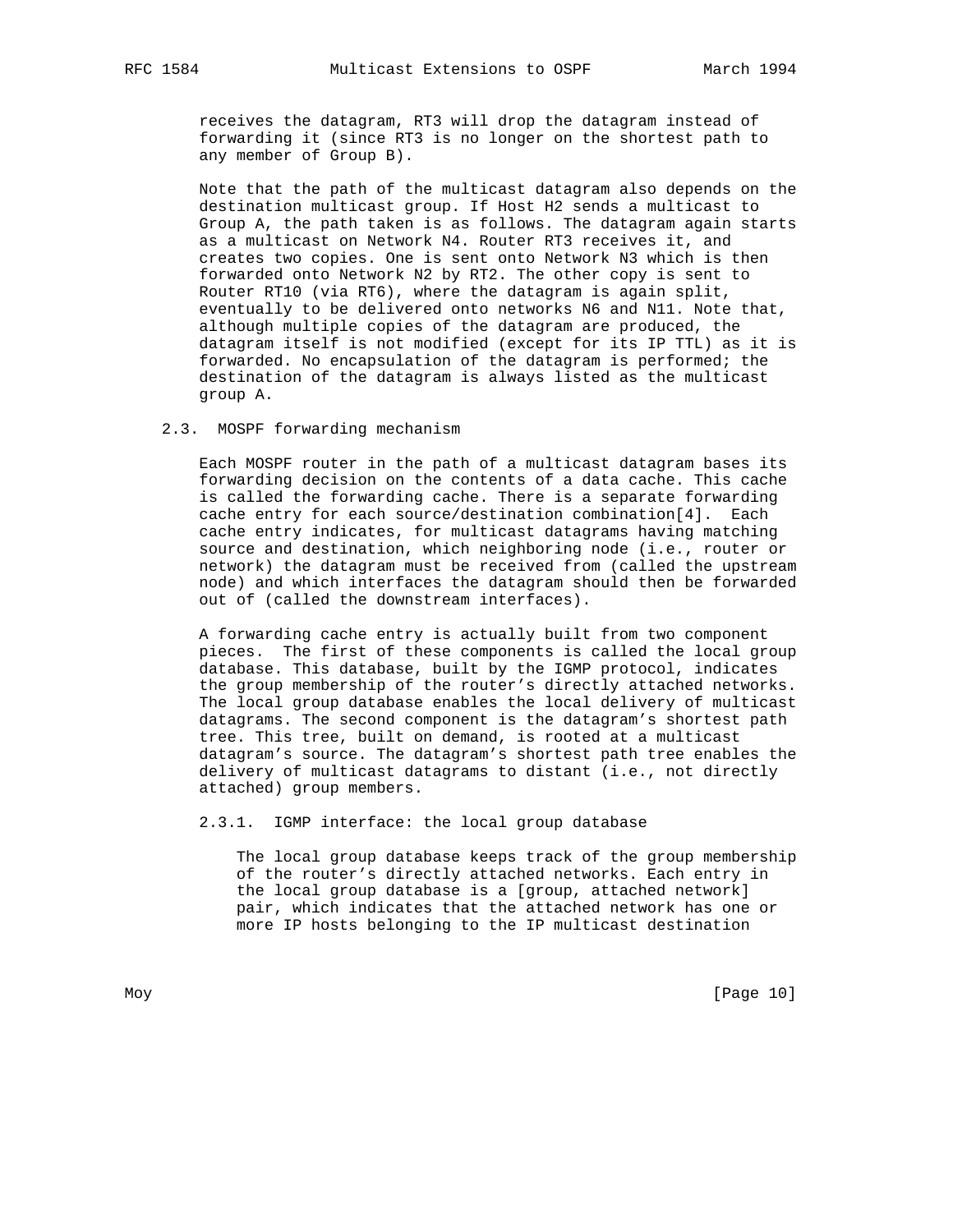group. This information is then used by the router when deciding which directly attached networks to forward a received IP multicast datagram onto, in order to complete delivery of the datagram to (local) group members.

 The local group database is built through the operation of the Internet Group Management Protocol (IGMP; see [RFC 1112]). When a MOSPF router becomes Designated Router on an attached network (call the network N1), it starts sending periodic IGMP Host Membership Queries on the network. Hosts then respond with IGMP Host Membership Reports, one for each multicast group to which they belong. Upon receiving a Host Membership Report for a multicast group A, the router updates its local group database by adding/refreshing the entry [Group A, N1]. If at a later time Reports for Group A cease to be heard on the network, the entry is then deleted from the local group database.

 It is important to note that on any particular network, the sending of IGMP Host Membership Queries and the listening to IGMP Host Membership Reports is performed solely by the Designated Router. A MOSPF router ignores Host Membership Reports received on those networks where the router has not been elected Designated Router[5]. This means that at most one router performs these IGMP functions on any particular network, and ensures that the network appears in the local group database of at most one router. This prevents multicast datagrams from being replicated as they are delivered to local group members. As a result, each router in the Autonomous System has a different local group database. This is in contrast to the MOSPF link state database, and the datagram shortest-path trees (see Section 2.3.2), all of which are identical in each router belonging to the Autonomous System.

 The existence of local group members must be communicated to the rest of the routers in the Autonomous System. This ensures that a remotely-originated multicast datagram will be forwarded to the router for distribution to its local group members. This communication is accomplished through the creation of a group-membership-LSA. Like other link state advertisements, the group-membership-LSA is flooded throughout the Autonomous System. The router originates a separate group-membership-LSA for each multicast group having one or more entries in the router's local group database. The router's group-membership-LSA (say for Group A) lists those local transit vertices (i.e., the router itself and/or any directly connected transit networks) that

Moy [Page 11]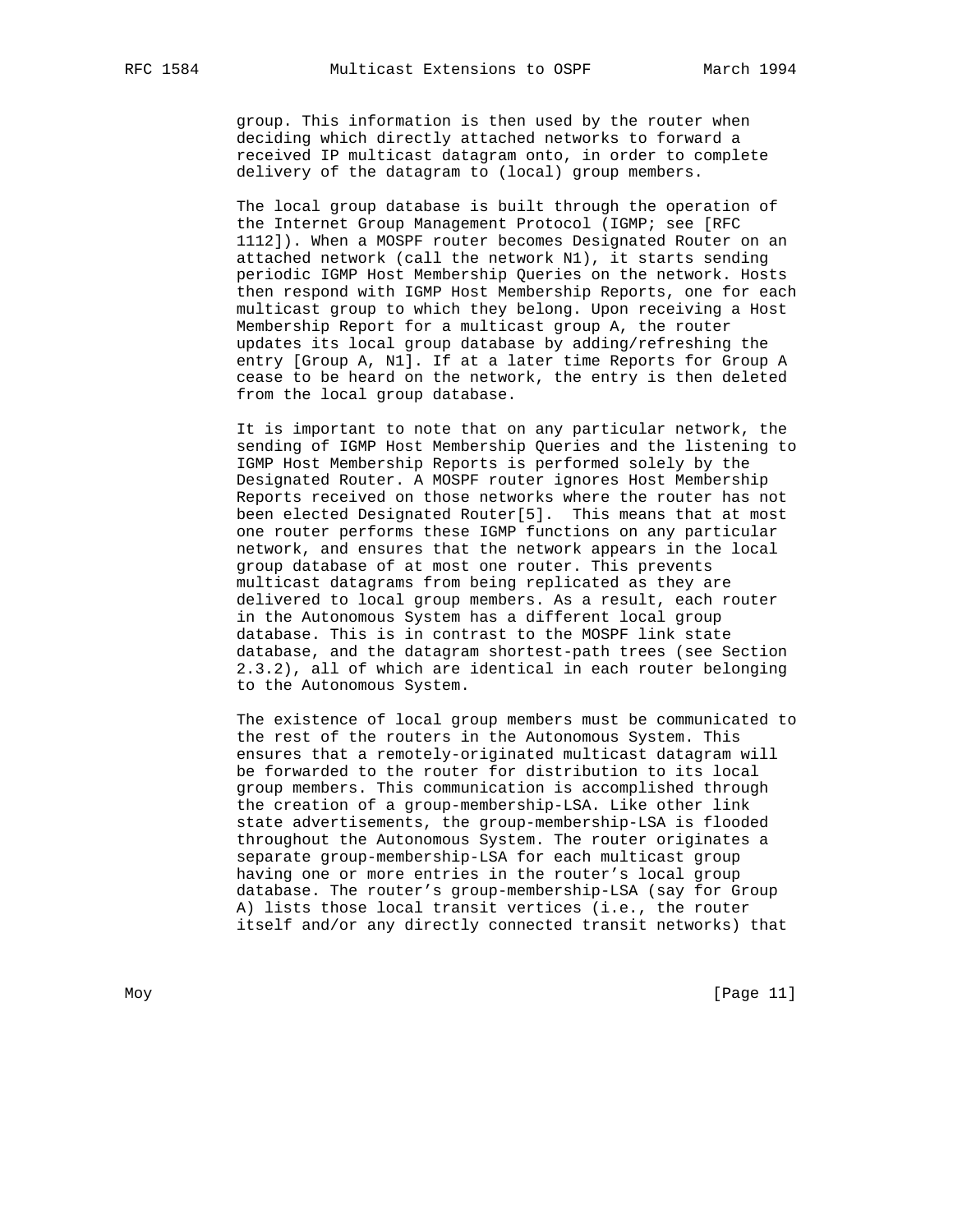should not be pruned from Group A's datagram shortest-path trees. The router lists itself in its group-membership-LSA for Group A if either 1) one or more of the router's attached stub networks contain Group A members or 2) the router itself is a member of Group A. The router lists a directly connected transit network in the group-membership- LSA for Group A if both 1) the router is Designated Router on the network and 2) the network contains one or more Group A members.

 Consider again the example pictured in Figure 1. If Router RT3 has been elected Designated Router for Network N3, then Table 1: lists the local group database for the routers RT1-RT4.

 In this case, each of the routers RT1, RT2 and RT3 will originate a group-membership-LSA for Group B. In addition, RT2 will also be originating a group-membership-LSA for Group A. RT1 and RT2's group-membership-LSAs will list solely the routers themselves (N1 and N2 are stub networks). RT3's group-membership-LSA will list the transit Network N3.

 Figure 2 displays the Autonomous System's link state database. A router/transit network is labelled with a multicast group if (and only if) it has been mentioned in a group-membership-LSA for the group When building the shortest-path tree for a particular multicast datagram, this labelling enables those branches without group members to be pruned from the tree. The process of building a multicast datagram's shortest path tree is discussed in Section 2.3.2.

 Note that none of the hosts in Figure 1 belonging to multicast groups A and B show up explicitly in the link state database (see Figure 2). In fact, looking at the link state database you cannot even determine which stub networks

Router local group database

| RT1             | [Group B, N1] |  |                              |  |
|-----------------|---------------|--|------------------------------|--|
| RT <sub>2</sub> |               |  | [Group A, N2], [Group B, N2] |  |
| RT3             | [Group B, N3] |  |                              |  |
| $R_{T}$         | None          |  |                              |  |

Table 1: Sample local group databases

Moy [Page 12]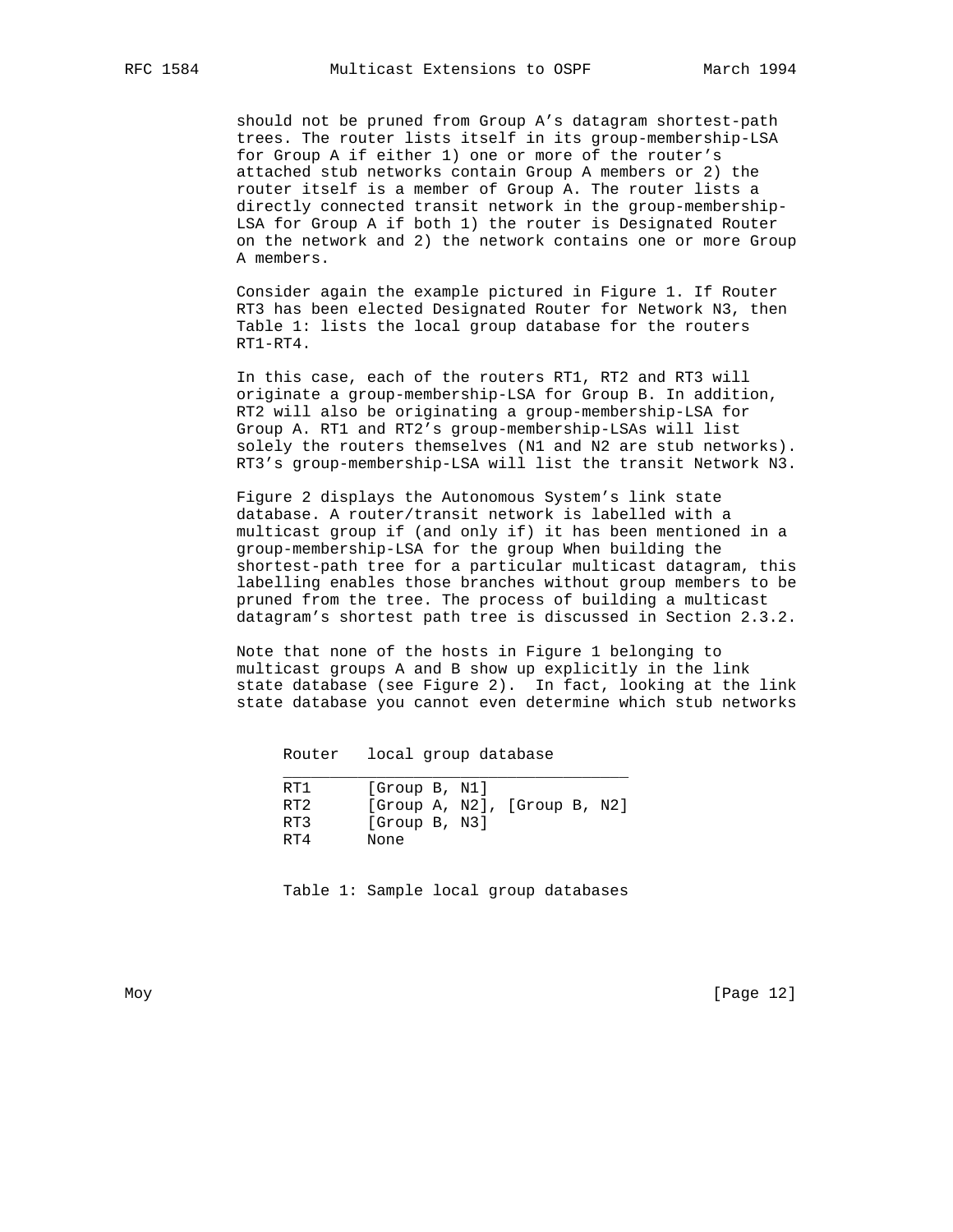|                                                          |                                                                                                                                                                                                                                                                                                                       | RT<br>$\mathbf{1}$ | $\overline{c}$   | $\mathfrak{Z}$                   | $\sqrt{4}$ | 5                                                                                                                                                                                                    | RT RT RT RT RT RT RT RT RT RT RT RT <br>6 | 7                             | $\,8\,$                   | 9                           |                            |                       |                                        |                                              |                                                   |                            | 10 11 12 N3 N6 N8 N9                              |
|----------------------------------------------------------|-----------------------------------------------------------------------------------------------------------------------------------------------------------------------------------------------------------------------------------------------------------------------------------------------------------------------|--------------------|------------------|----------------------------------|------------|------------------------------------------------------------------------------------------------------------------------------------------------------------------------------------------------------|-------------------------------------------|-------------------------------|---------------------------|-----------------------------|----------------------------|-----------------------|----------------------------------------|----------------------------------------------|---------------------------------------------------|----------------------------|---------------------------------------------------|
| $\star$<br>$\star$<br>T<br>$\circ$<br>$\star$<br>$\star$ | RT1<br>RT2<br>RT3<br>$\mathtt{RT4}$<br>RT5<br>RT6<br>RT7<br>RT8<br>RT9<br>RT10<br>RT11<br>RT12<br>$\rm N1$<br>$_{\rm N2}$<br>$\rm N3$<br>$\mathbb{N}4$<br>N <sub>6</sub><br>$_{\rm N7}$<br>$_{\rm N8}$<br>N9<br>$\texttt{N10}$<br>$\texttt{N11}$<br>$\mathtt{N}12$<br>$N13$<br>$\texttt{N14}$<br>$N15$<br>$_{\rm H1}$ | $\mathbf{3}$<br> 1 | 3<br>$\mathbf 1$ | 8<br>$\mathbf 1$<br>$\mathbf{2}$ | 8<br>$1\,$ | 8<br>$\mathcal{I}_{\mathcal{I}}^{(n)}(\mathcal{I}_{\mathcal{I}}^{(n)})=\mathcal{I}_{\mathcal{I}}^{(n)}(\mathcal{I}_{\mathcal{I}}^{(n)})$<br>$\sqrt{6}$<br>$\begin{array}{c} 8 \\ 8 \end{array}$<br>8 | $\epsilon$<br>6<br>7                      | 6<br>1<br>$\overline{c}$<br>9 | $\mathbf 1$<br>$\sqrt{4}$ | $\mathbf 1$<br>$\mathsf{3}$ | 5<br>$1\,$<br>$\mathbf{3}$ | $\boldsymbol{2}$<br>1 | $\mathbf{1}$<br>$\overline{a}$<br>$10$ | 0<br>0<br>$\mathbf 0$<br>$\mathsf{O}\xspace$ | $\mathbf 0$<br>$\mathbf 0$<br>$\mathsf{O}\xspace$ | $\mathbf 0$<br>$\mathbf 0$ | $\mathsf 0$<br>$\mathsf{O}\xspace$<br>$\mathbf 0$ |

\*\*FROM\*\*

# Figure 2: The MOSPF database.

 Networks and routers are represented by vertices. An edge of cost X connects Vertex A to Vertex B iff the intersection of Column A and Row B is marked with an X. In addition, RT1, RT2 and N3 are labelled with multicast group A and RT1, N6 and RT9 are labelled with multicast group B.

Moy [Page 13]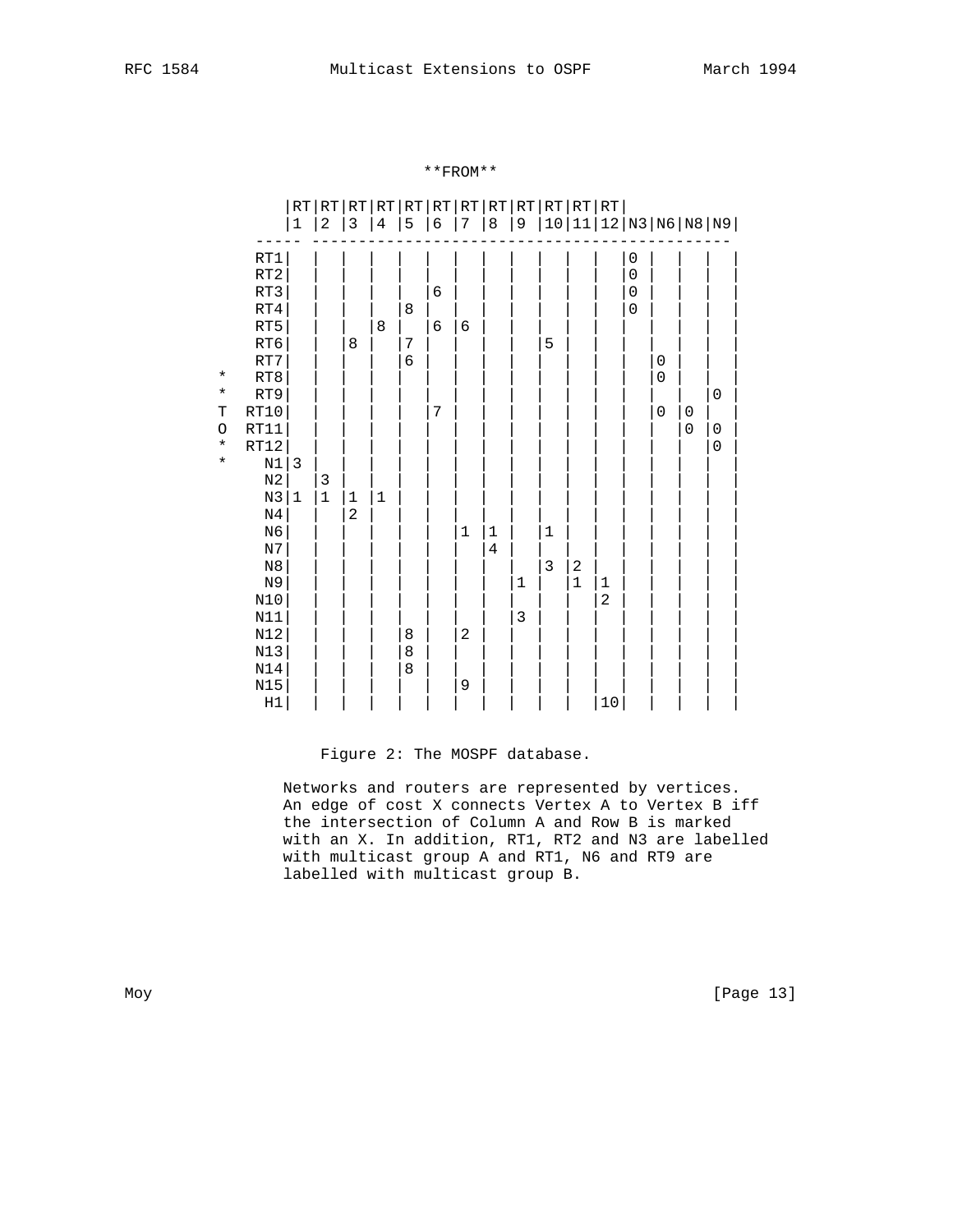contain multicast group members. The link state database simply indicates those routers/transit networks having attached group members. This is all that is necessary for successful forwarding of multicast datagrams.

# 2.3.2. A datagram's shortest-path tree

 While the local group database facilitates the local delivery of multicast datagrams, the datagram's shortest path tree describes the intermediate hops taken by a multicast datagram as it travels from its source to the individual multicast group members. As mentioned above, the datagram's shortest-path tree is a pruned shortest-path tree rooted at the datagram's source. Two datagrams having differing [source net, multicast destination] pairs may have, and in fact probably will have, different pruned shortest-path trees.

 A datagram's shortest path tree is built "on demand"[6], i.e., when the first multicast datagram is received having a particular [source net, multicast destination] combination. To build the datagram's shortest-path tree, the following calculations are performed. First, the datagram's source IP network is located in the link state database. Then using the router-LSAs and network-LSAs in the link state database, a shortest-path tree is built having the source network as root. To complete the process, the branches that do not contain routers/transit networks that have been labelled with the particular multicast destination (via a group membership-LSA) are pruned from the tree.

 As an example of the building of a datagram's shortest path tree, again consider the Autonomous System in Figure 1. The Autonomous System's link state database is pictured in Figure 2. When a router initially receives a multicast datagram sent by Host H2 to the multicast group A, the following steps are taken: Host H2 is first determined to be on Network N4. Then the shortest path tree rooted at net N4 is calculated[7], pruning those branches that do not contain routers/transit networks that have been labelled with the multicast group A. This results in the pruned shortest-path tree pictured in Figure 3. Note that at this point all the leaves of the tree are routers/transit networks labelled with multicast group A (routers RT2 and RT9 and transit Network N6).

 In order to forward the multicast datagram, each router must find its own position in the datagram's shortest path tree.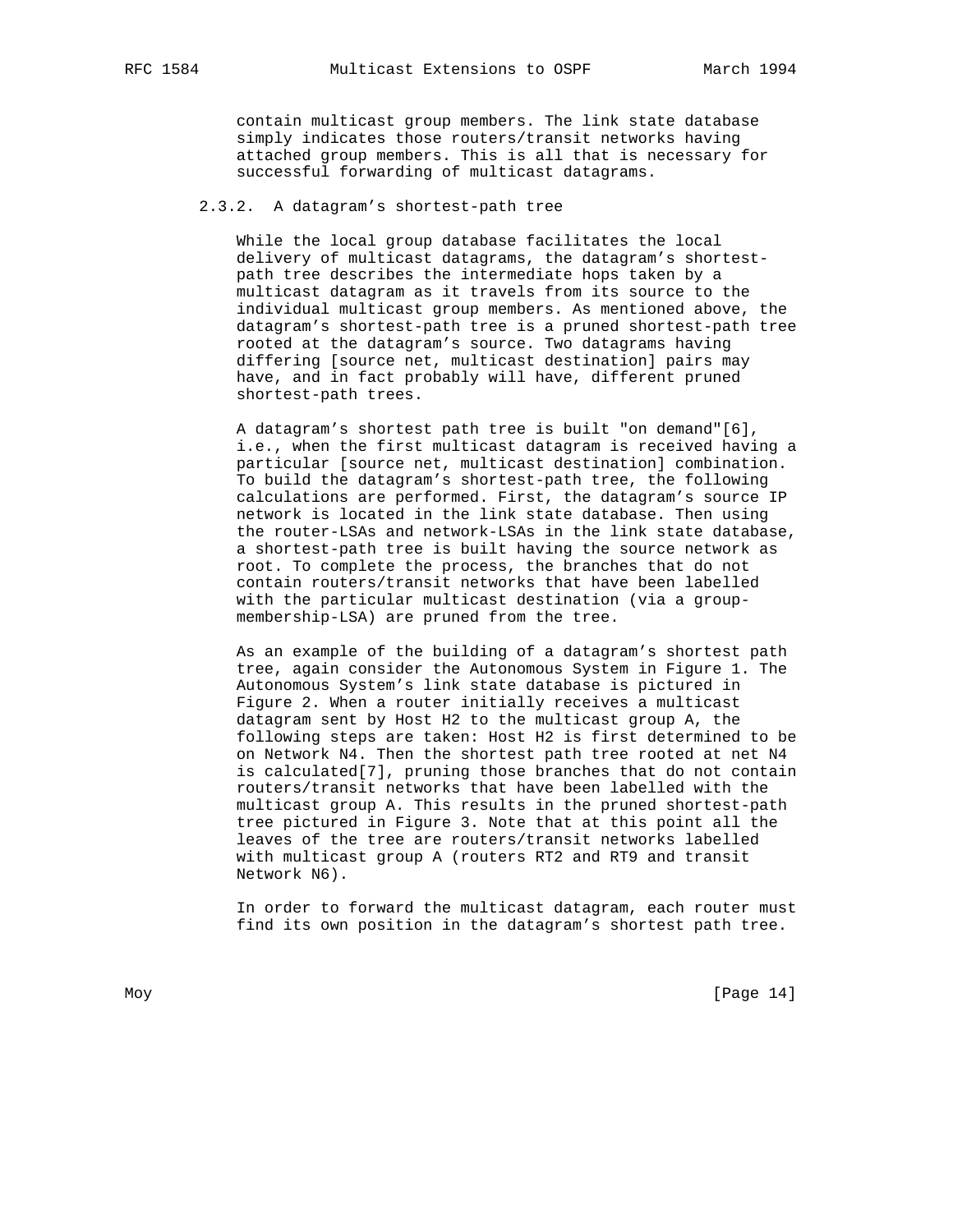

# Figure 3: Sample datagram's shortest-path tree, source N4, destination Group A

 The router's (call it Router RTX) position in the datagram's pruned shortest-path tree consists of 1) RTX's parent in the tree (this will be the forwarding cache entry's upstream node) and 2) the list of RTX's interfaces that lead to downstream routers/transit networks that have been labelled with the datagram's destination (these will be added to the forwarding cache entry as downstream interfaces). Note that after calculating the datagram's shortest path tree, a router may find that it is itself not on the tree. This would be indicated by a forwarding cache entry having no upstream node or an empty list of downstream interfaces.

 As an example of a router describing its position on the datagram's shortest-path tree, consider Router RT10 in Figure 3. Router RT10's upstream node for the datagram is Router RT6, and there are two downstream interfaces: one

Moy [Page 15]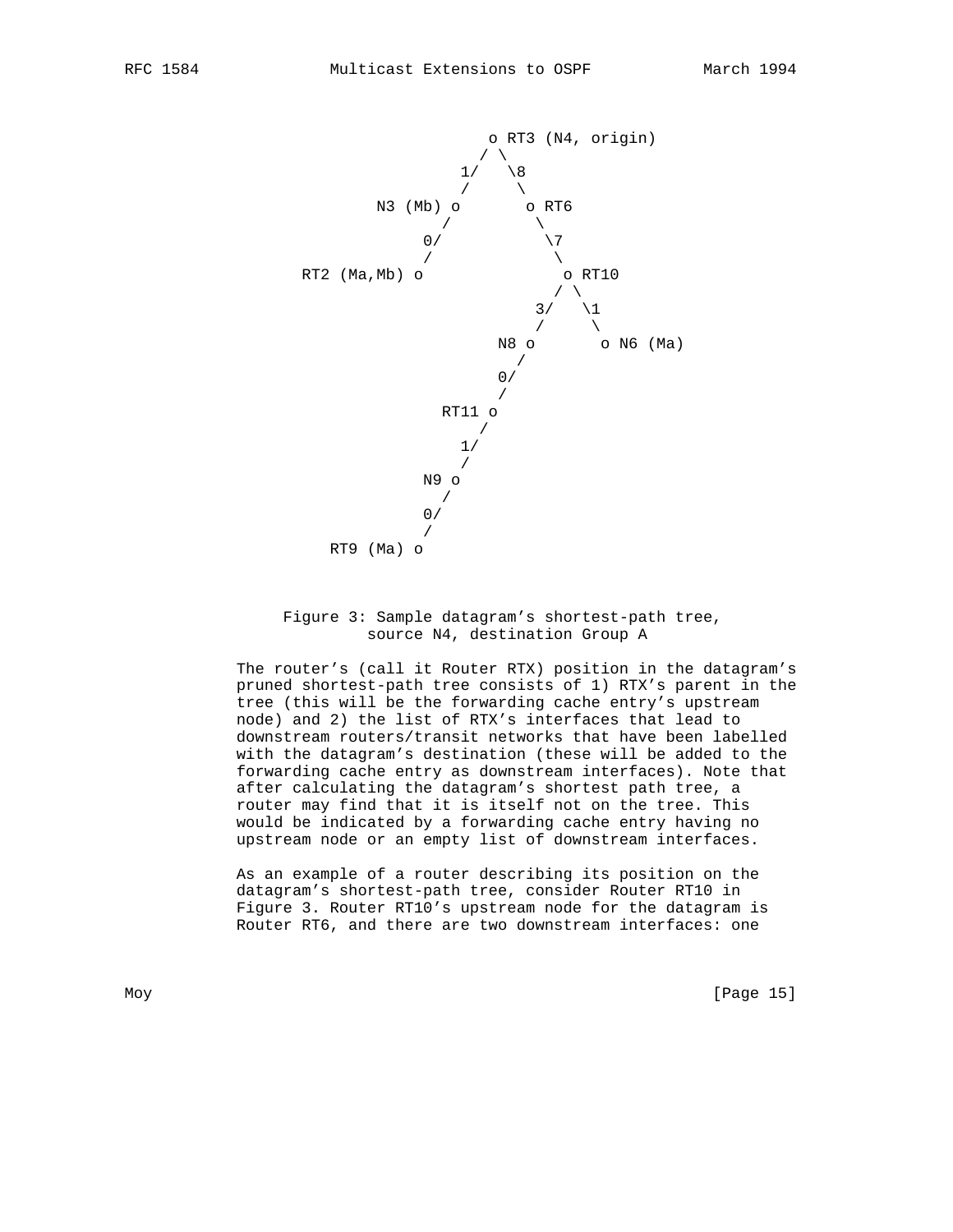connecting to Network N6 and the other connecting to Network N8.

### 2.3.3. Support for Non-broadcast networks

 When forwarding multicast datagrams over non-broadcast networks, the datagram cannot be sent as a link-level multicast (since neither link-level multicast nor broadcast are supported on these networks), but must instead be forwarded separately to specific neighbors. To facilitate this, forwarding cache entries can also contain downstream neighbors as well as downstream interfaces.

 The IGMP protocol is not defined over non-broadcast networks. For this reason, there cannot be group members directly attached to non-broadcast networks, nor do non broadcast networks ever appear in local group database entries.

 As an example, suppose that Network N3 in Figure 1 is an X.25 PDN. Consider Router RT3's forwarding cache entry for datagrams having source Network N4 and multicast destination Group B. In place of having the interface to Network N3 appear as the downstream interface in the matching forwarding cache entry, the neighboring routers RT1 and RT2 would instead appear as separate downstream neighbors. In addition, in this case there could not be a Group B member directly attached to Network N3.

2.3.4. Details concerning forwarding cache entries

 Each of the downstream interface/neighbors in the cache entry is labelled with a TTL value. This value indicates the number of hops a datagram forwarded out of the interface (or forwarded to the neighbor) would have to travel before encountering a router/transit network requesting the multicast destination. The reason that a hop count is associated with each downstream interface/neighbor is so that IP multicast's expanding ring search procedure can be more efficiently implemented. By expanding ring search is meant the following. Hosts can restrict the frowarding extent of the IP multicast datagrams that they send by appropriate setting of the TTL value in the datagram's IP header. Then, for example, to search for the nearest server the host can send multicasts first with TTL set to 1, then 2, etc. By attaching a hop count to each downstream interface/neighbor in the forwarding cache, datagrams will not be forwarded unless they will ultimately reach a

Moy [Page 16]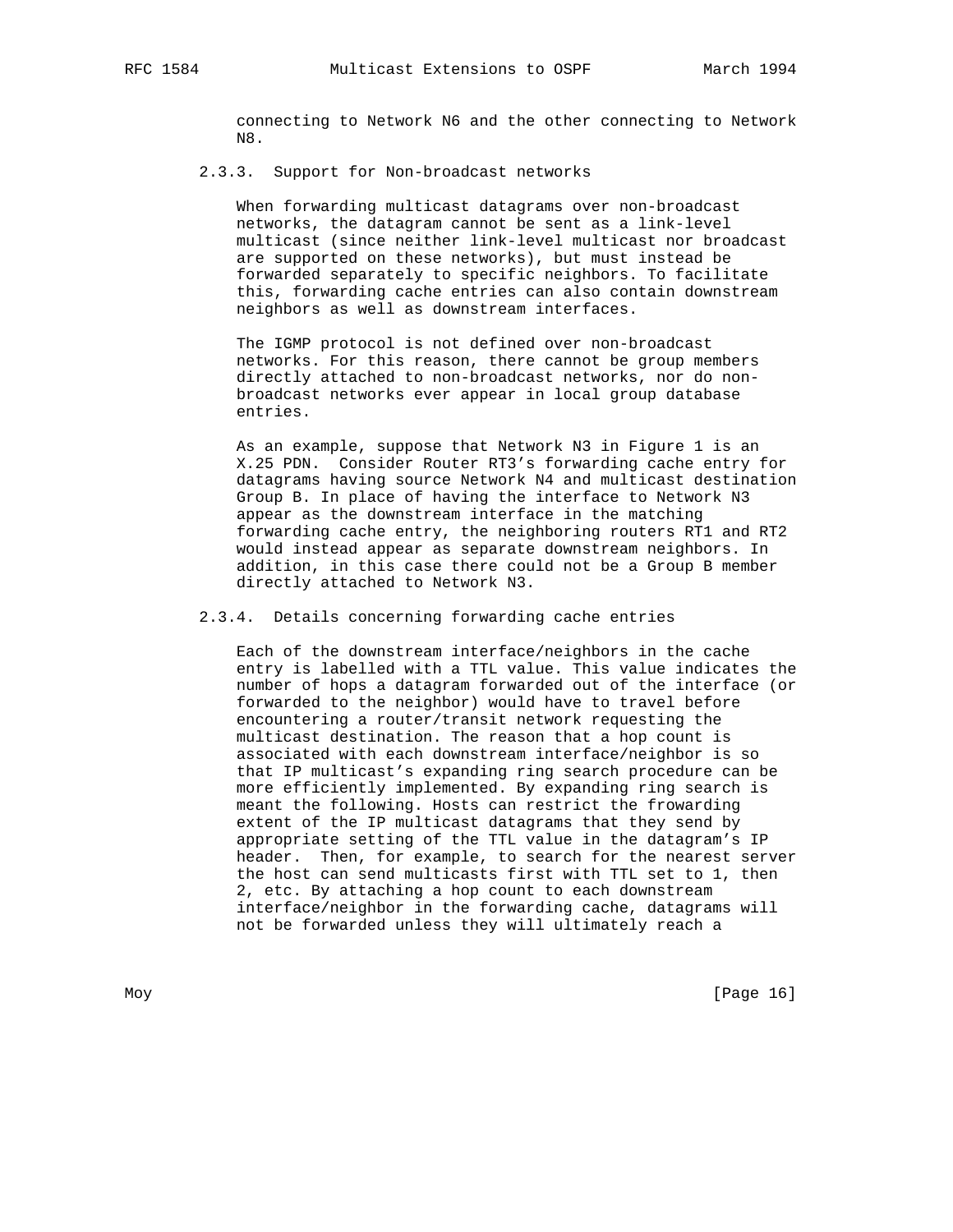multicast destination before their TTL expires[8]. This avoids wasting network bandwidth during an expanding ring search.

 As an example consider Router RT10's forwarding cache in Figure 3. Router RT10's cache entry has two downstream interfaces. The first, connecting to Network N6, is labelled as having a group member one hop away (Network N6). The second, which connects to Network N8, is labelled as having a group member two hops away (Router RT9).

 Both the datagram shortest path tree and the local group database may contribute downstream interfaces to the forwarding cache entries. As an example, if a router has a local group database entry of [Group G, NX], then a forwarding cache entry for Group G, regardless of destination, will list the router interface to Network NX as a downstream interface. Such a downstream interface will always be labelled with a TTL of 1.

 As an example of forwarding cache entries, again consider the Autonomous System pictured in Figure 1. Suppose Host H2 sends a multicast datagram to multicast group A. In that case, some routers will not even attempt to build a forwarding cache entry (e.g, router RT5) because they will never receive the multicast datagram in the first place. Other routers will receive the multicast datagram (since they are forwarded as link-level multicasts), but after building the pruned shortest path tree will notice that they themselves are not a part of the tree (routers RT1, RT4, RT7, RT8 and RT12). These latter routers will install an empty cache entry, indicating that they do not participate in the forwarding of the multicast datagram. A sample of the forwarding cache entries built by the other routers in the Autonomous System is pictured in Table 2.

 A MOSPF router must clear its entire forwarding cache when the Autonomous System's topology changes, because all the datagram shortest-path trees must be rebuilt. Likewise, when the location of a multicast group's membership changes (reflected by a change in group-membership-LSAs), all cache entries associated with the particular multicast destination group must be cleared. Other than these two cases, forwarding cache entries need not ever be deleted or otherwise modified; in particular, the forwarding cache entries do not have to be aged. However, forwarding cache entries can be freely deleted after some period of inactivity (i.e., garbage collected), if router memory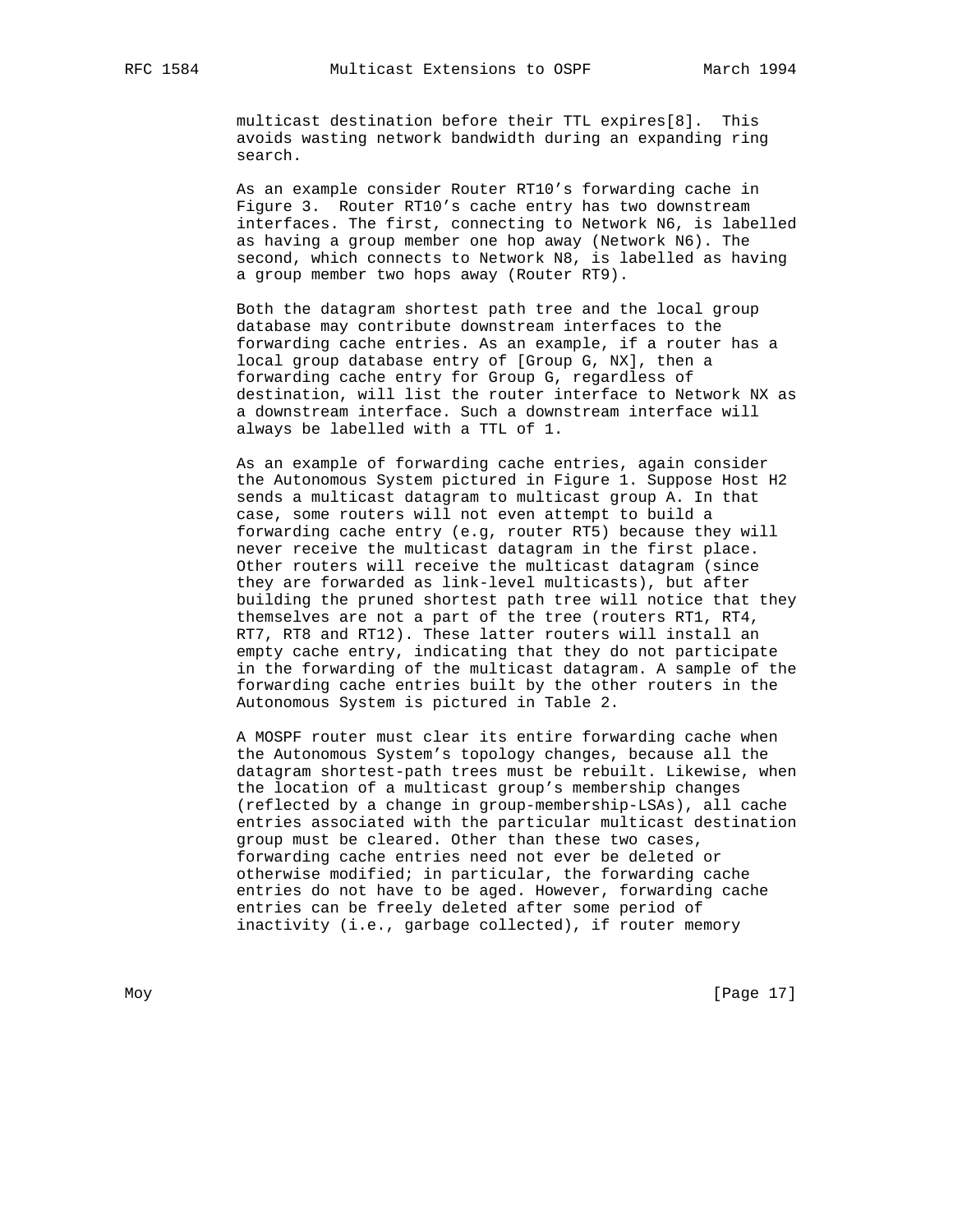| Router | Upstream<br>node | Downstream interfaces<br>(interface: hops) |
|--------|------------------|--------------------------------------------|
| RT10   | Router RT6       | $( N6:1)$ , $(N8:2)$                       |
| RT11   | Net N8           | (N9:1)                                     |
| RT3    | Net N4           | $(N3:1)$ , $(RT6:3)$                       |
| RT6    | Router RT3       | (RT10:2)                                   |
| RT2    | Net N3           | (N2:1)                                     |

 Table 2: Sample forwarding cache entries, for source N4 and destination Group A.

resources are in short supply.

3. Inter-area multicasting

 Up to this point this memo has discussed multicast forwarding when the entire Autonomous System is a single OSPF area. The logic for when the multicast datagram's source and its destination group members belong to the same OSPF area is the same. This section explains the behavior of the MOSPF protocol when the datagram's source and (at least some of) its destination group members belong to different OSPF areas. This situation is called inter-area multicast.

 Inter-area multicast brings up the following issues, which are resolved in succeeding sections:

- o Are the group-membership-LSAs specific to a single area? And if they are, how is group membership information conveyed from one area to the next?
- o How are the datagram shortest-path trees built in the inter-area case, since complete information concerning the topology of the datagram source's neighborhood is not available to routers in other areas?
- o In an area border router, multiple datagram shortest-path trees are built, one for each attached area. How are these separate datagram shortest-path trees combined into a single forwarding cache entry?

 It should be noted in the following that the basic protocol mechanisms in the inter-area case are the same as for the intra-area case. Forwarding of multicasts is still defined by the contents of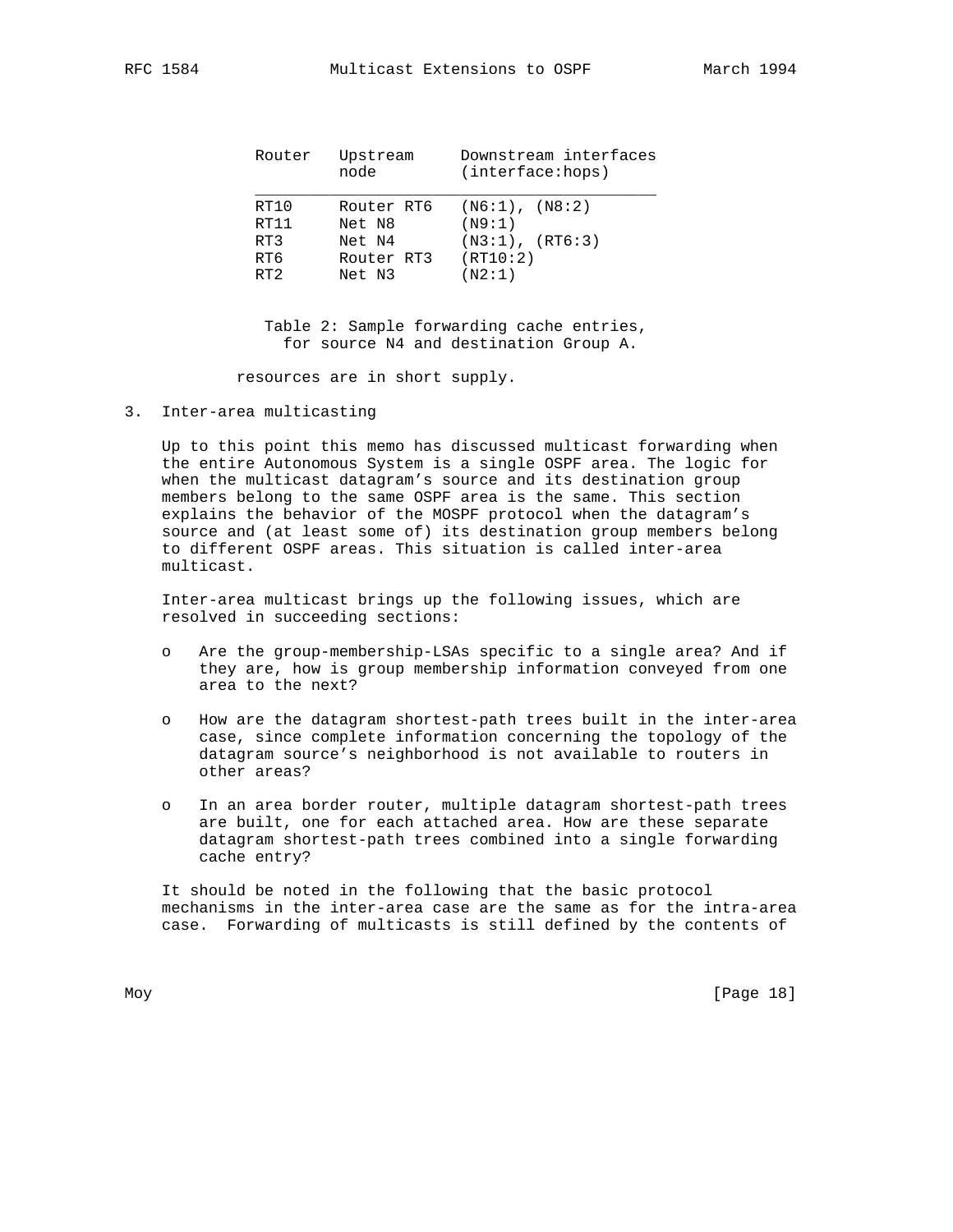the forwarding cache. The forwarding cache is still built from the same two components: the local group database and the datagram shortest-path trees. And while the calculation of the datagram shortest-path trees is different in the inter-area case (see Section 3.2), the local group database is built exactly the same as in the intra-area case (i.e., MOSPF's interface with IGMP remains unchanged in the presence of areas). Finally, the forwarding algorithm described in Section 11 is the same for both the intra-area and inter-area cases.

 The following discussion uses the area configuration pictured in Figure 4 as an example. This figure, taken from the OSPF specification, shows an Autonomous System split into three areas (Area 1, Area 2 and Area 3). A single backbone area has been configured (everything outside of the shading). Since the backbone area must be contiguous, a single virtual link has been configured between the area border routers RT10 and RT11. Additionally, an area address range has been configured in Router RT11 so that Networks N9-N11 and Host H1 will be reported as a single route outside of Area 3 (via summary-link-LSAs).

# 3.1. Extent of group-membership-LSAs

 Group-membership-LSAs are specific to a single OSPF area. This means that, just as with OSPF router-LSAs, network-LSAs and summary-link-LSAs, a group-membership-LSA is flooded throughout a single area only[9]. A router attached to multiple areas (i.e., an area border router) may end up originating several group-membership-LSAs concerning a single multicast destination, one for each attached area. However, as we will see below, the contents of these group-membership-LSAs will vary depending on their associated areas.

 Just as in OSPF, each MOSPF area has its own link state database. The MOSPF database is simply the OSPF link state database enhanced by the group-membership-LSAs. Consider again the area configuration pictured in Figure 4. The result of adding the group-membership-LSAs to the area databases yields the databases pictured in Figures 6 and 7. Figure 6 shows Area 1's MOSPF database. Figure 7 shows the backbone's MOSPF database. Superscripts indicate which transit vertices have been advertised as requesting particular multicast destinations. A superscript of "w" indicates that the router is advertising itself as a wild-card multicast receiver (see below). The dashed lines are OSPF summary-link-LSAs or AS external-link-LSAs. Note in Figure 7 that Router RT11 has condensed its routes to Networks N9-N11 and Host H1 into a single summary-link-LSA.

Moy [Page 19]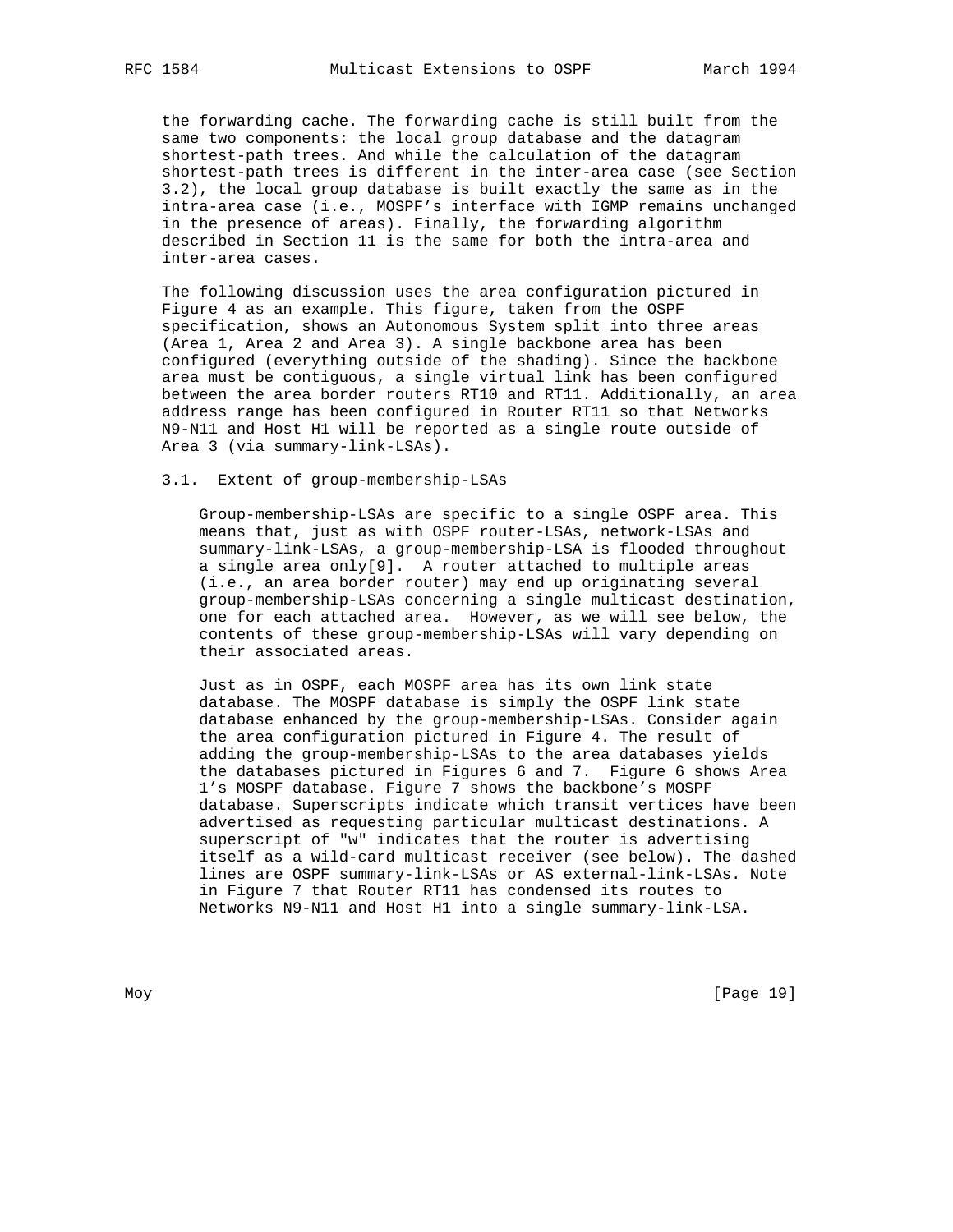

Figure 4: A sample MOSPF area configuration

[Page 20]

Moy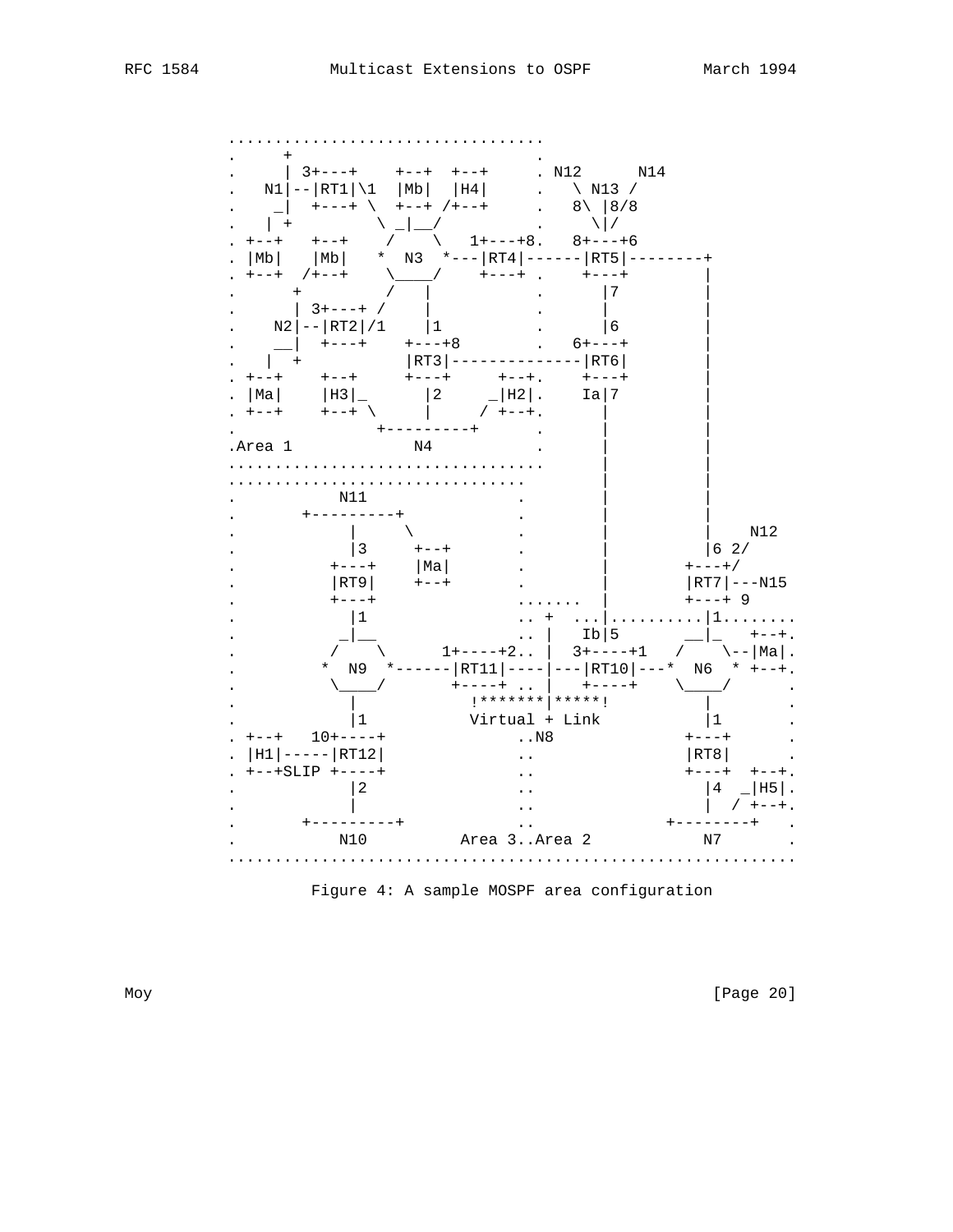Suppose an OSPF router has a local group database entry for [Group Y, Network X]. The router then originates a group membership-LSA for Group Y into the area containing Network X. For example, in the area configuration pictured in Figure 4, Router RT1 originates a group-membership-LSA for Group B. This group-membership-LSA is flooded throughout Area 1, and no further. Likewise, assuming that Router RT3 has been elected Designated Router for Network N3, RT3 originates a group membership-LSA into Area 1 listing the transit Network N3 as having group members. Note that in the link state database for Area 1 (Figure 6) both Router RT1 and Network N3 have accordingly been labelled with Group B.

 In OSPF, the area border routers forward routing information and data traffic between areas. In MOSPF. a subset of the area border routers, called the inter-area multicast forwarders, forward group membership information and multicast datagrams between areas. Whether a given OSPF area border router is also a MOSPF inter-area multicast forwarder is configuration dependent (see Section B.1). In Figure 4 we assume that all area border routers are also inter-area multicast forwarders.

 In order to convey group membership information between areas, inter-area multicast forwarders "summarize" their attached areas' group membership to the backbone. This is very similar functionality to the summary-link-LSAs that are generated in the base OSPF protocol. An inter-area multicast forwarder calculates which groups have members in its attached non backbone areas. Then, for each of these groups, the inter-area multicast forwarder injects a group-membership-LSA into the backbone area. For example, in Figure 4 there are two groups having members in Area 1: Group A and Group B. For that reason, both of Area 1's inter-area multicast forwarders (Routers RT3 and RT4) inject group-membership-LSAs for these two groups into the backbone. As a result both of these routers are labelled

| membership          |          | datagrams    |
|---------------------|----------|--------------|
| $+$ > > > >>        | Backbone | $ <$ < < < + |
| $\hat{\phantom{a}}$ |          | ㅅ            |
| ᄉ                   |          | ᄉ            |
| ㅅ                   |          | ᄉ            |
|                     |          |              |
| Area 1              | Area 2   | Area 3       |
|                     |          |              |

Figure 5: Inter-area routing architecture

Moy [Page 21]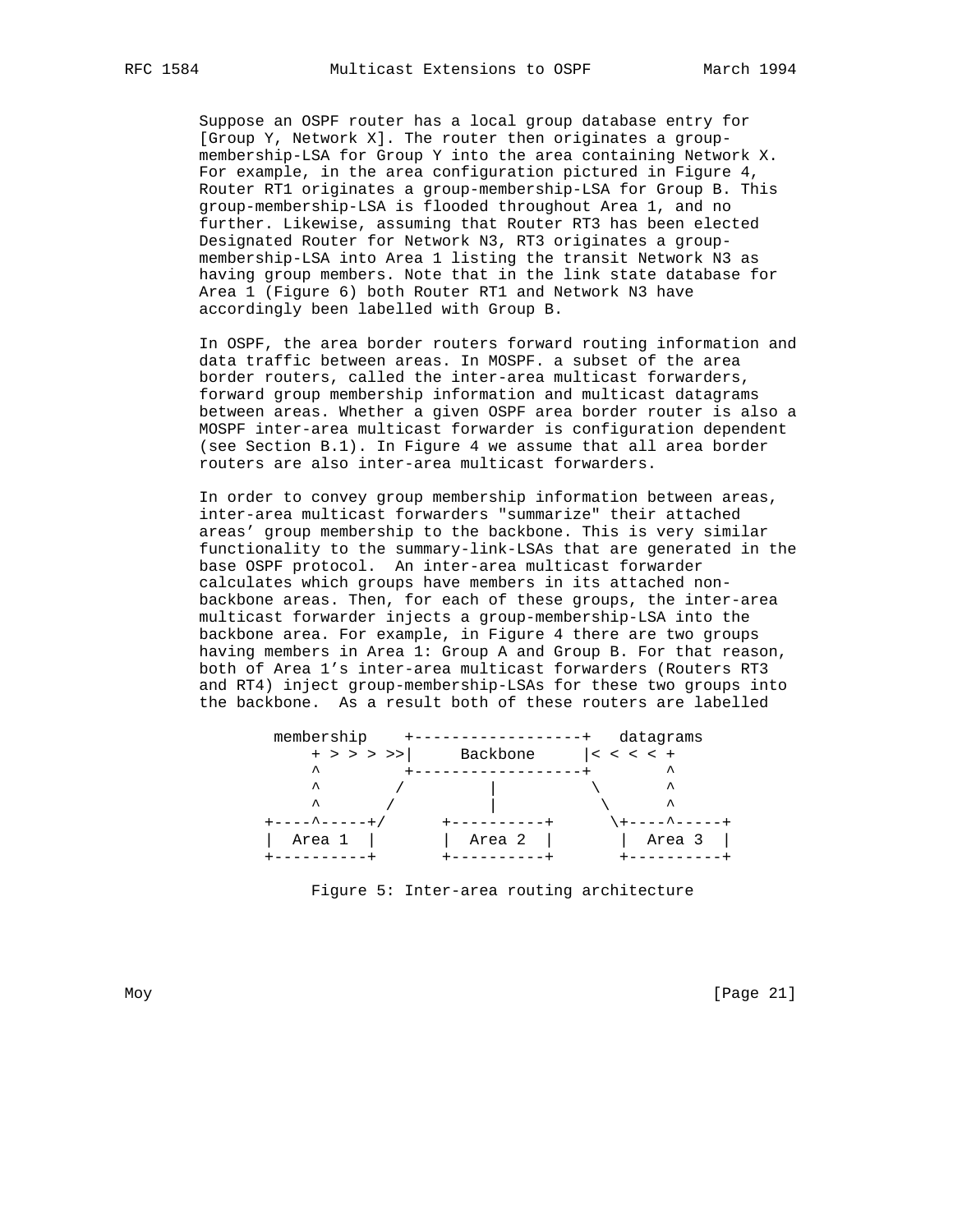with Groups A and B in the backbone link state database (see Figure 7).

 However, unlike the summarization of unicast destinations in the base OSPF protocol, the summarization of group membership in MOSPF is asymmetric. While a non-backbone area's group membership is summarized to the backbone, this information is not then readvertised into other non-backbone areas. Nor is the backbone's group membership summarized for the non-backbone areas. Going back to the example in Figure 4, while the presence of Area 3's group (Group A) is advertised to the backbone, this information is not then redistributed to Area 1. In other words, routers internal to Area 1 have no idea of Area 3's group membership.

 At this point, if no extra functionality was added to MOSPF, multicast traffic originating in Area 1 destined for Multicast Group A would never be forwarded to those Group A members in Area 3. To accomplish this, the notion of wild-card multicast receivers is introduced. A wild-card multicast receiver is a router to which all multicast traffic, regardless of multicast destination, should be forwarded. A router's wild-card multicast reception status is per-area. In non-backbone areas, all inter area multicast forwarders[10] are wild-card multicast receivers. This ensures that all multicast traffic originating in a non backbone area will be forwarded to its inter-area multicast forwarders, and hence to the backbone area. Since the backbone has complete knowledge of all areas' group membership, the datagram can then be forwarded to all group members. Note that in the backbone itself there is no need for wild-card multicast receivers[11]. As an example, note that Routers RT3 and RT4 are wild-card multicast receivers in Area 1 (see Figure 6), while there are none in the backbone (see Figure 7).

 This yields the inter-area routing architecture pictured in Figure 5. All group membership is advertised by the non backbone areas into the backbone. Likewise, all IP multicast traffic arising in the non-backbone areas is forwarded to the backbone. Since at this point group membership information meets the multicast datagram traffic, delivery of the multicast datagrams becomes possible.

#### 3.2. Building inter-area datagram shortest-path trees

 When building datagram shortest-path trees in the presence of areas, it is often the case that the source of the datagram and (at least some of) the destination group members are in separate areas. Since detailed topological information concerning one

Moy [Page 22]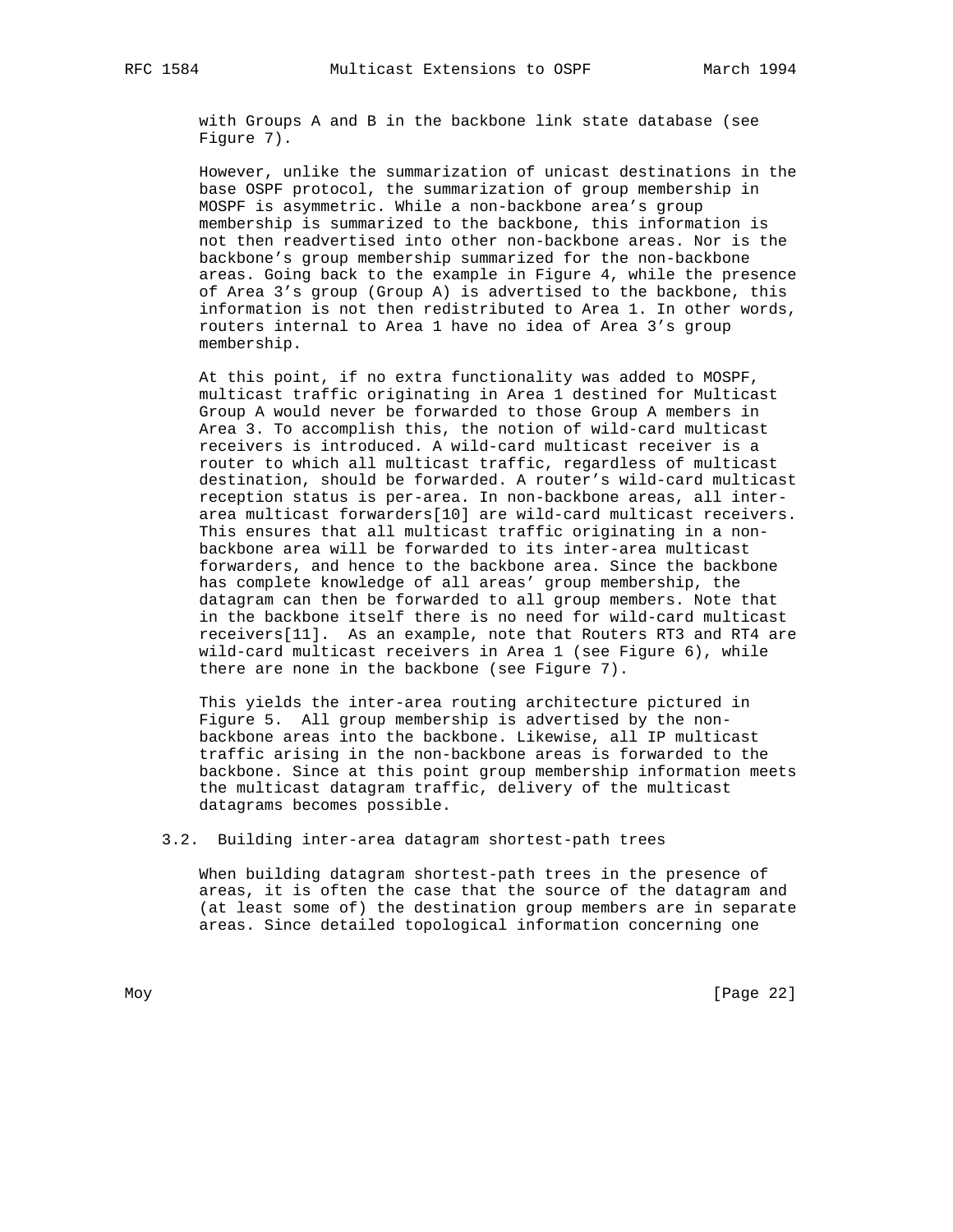\*\*FROM\*\*

|                                                                                                                                                                        | RT<br>$\mathbf{1}$ | $\mathbf{2}$ | 3                            | 4                            | RT RT RT RT RT<br>5 | 7                   | N3                              |
|------------------------------------------------------------------------------------------------------------------------------------------------------------------------|--------------------|--------------|------------------------------|------------------------------|---------------------|---------------------|---------------------------------|
| RT1<br>RT <sub>2</sub><br>RT3<br>$^\star$<br>RT4<br>RT5<br>$^\star$<br>RT7<br>Т<br>$\rm N1$<br>O<br>$\star$<br>$_{\rm N2}$<br>$\star$<br>N3<br>N <sub>4</sub><br>Ia,Ib | 3<br>$\mathbf{1}$  | 3<br>$1\,$   | 14<br>20<br>$1\,$<br>2<br>15 | 8<br>14<br>$\mathbf 1$<br>22 |                     |                     | $\boldsymbol{0}$<br>0<br>0<br>0 |
| N6<br>N7<br>N8<br>N9-N11, H1<br>N12<br>N13<br>N14<br>N15                                                                                                               |                    |              | 16<br>20<br>18<br>19         | 15<br>19<br>18<br>16         | 8<br>8<br>8         | $\overline{2}$<br>9 |                                 |

# Figure 6: Area 1's MOSPF database.

 Networks and routers are represented by vertices. An edge of cost X connects Vertex A to Vertex B iff the intersection of Column A and Row B is marked with an X. In addition, RT1, RT2 and N3 are labelled with multicast group A, RT1 is labelled with multicast group B, and both RT3 and RT4 are labelled as wild-card multicast receivers.

Moy [Page 23]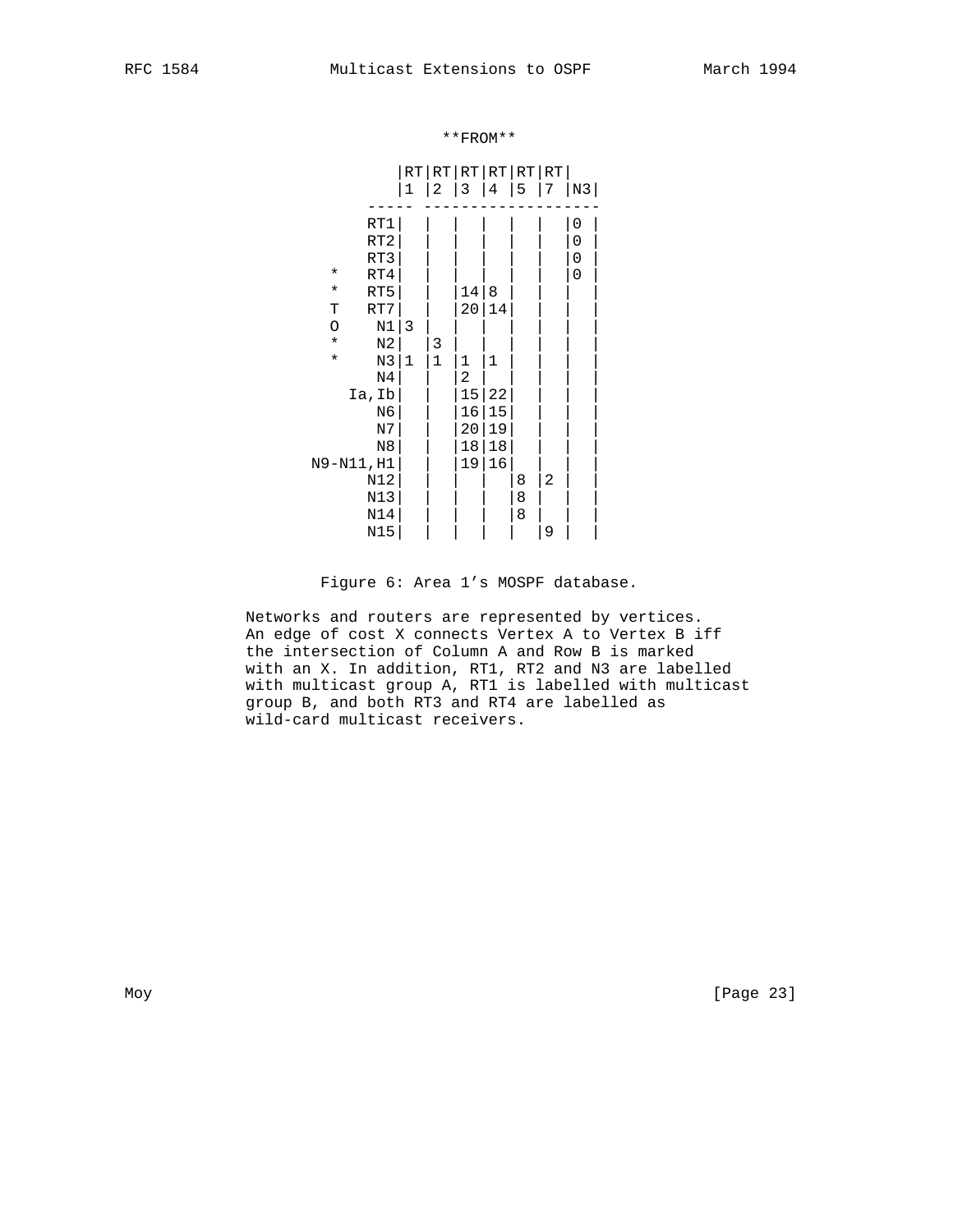|                           | $\mathop{\rm RT}$<br>3 | 4           | 5 | RT RT RT RT RT RT<br>6 | 7            | 10           | 1<br>1       |
|---------------------------|------------------------|-------------|---|------------------------|--------------|--------------|--------------|
|                           |                        |             |   |                        |              |              |              |
| RT3                       |                        |             |   | 6                      |              |              |              |
| RT4                       |                        |             | 8 |                        |              |              |              |
| RT5                       |                        | 8           |   | 6                      | 6            |              |              |
| RT6                       | 8                      |             | 7 |                        |              | 5            |              |
| RT7                       |                        |             | 6 |                        |              |              |              |
| RT10<br>$^\star$          |                        |             |   | 7                      |              |              | 2            |
| RT11<br>$^\star$          |                        |             |   |                        |              | 3            |              |
| N1<br>Т                   | 4                      | 4           |   |                        |              |              |              |
| N2<br>O                   | 4                      | 4           |   |                        |              |              |              |
| N3<br>$\star$             | 1                      | $\mathbf 1$ |   |                        |              |              |              |
| $\star$<br>N <sub>4</sub> | $\overline{2}$         | 3           |   |                        |              |              |              |
| Ia                        |                        |             |   |                        |              | 5            |              |
| Ib                        |                        |             |   | 7                      |              |              |              |
| N6                        |                        |             |   |                        | $\mathbf{1}$ | $\mathbf{1}$ | 3            |
| N7                        |                        |             |   |                        | 5            | 5            | 7            |
| N <sub>8</sub>            |                        |             |   |                        | 4            | 3            | 2            |
| N9-N11, H1                |                        |             |   |                        |              |              | $\mathbf{1}$ |
| N12                       |                        |             | 8 |                        | 2            |              |              |
| N13                       |                        |             | 8 |                        |              |              |              |
| N14                       |                        |             | 8 |                        |              |              |              |
| N15                       |                        |             |   |                        | 9            |              |              |

#### \*\*FROM\*\*

Figure 7: The backbone's MOSPF database.

 Networks and routers are represented by vertices. An edge of cost X connects Vertex A to Vertex B iff the intersection of Column A and Row B is marked with an X. In addition, RT3 and RT4 are labelled with both multicast groups A and B, and RT7, RT10, and RT11 are labelled with multicast group A.

 OSPF area is not distributed to other OSPF areas (the flooding of router-LSAs, network-LSAs and group-membership-LSAs is restricted to a single OSPF area only), the building of complete datagram shortest-path trees is often impossible in the inter area case. To compensate, approximations are made through the use of wild-card multicast receivers and OSPF summary-link-LSAs.

When it first receives a datagram for a particular [source net, destination group] pair, a router calculates a separate datagram shortest-path tree for each of the router's attached areas. Each datagram shortest-path tree is built solely from LSAs belonging

Moy [Page 24]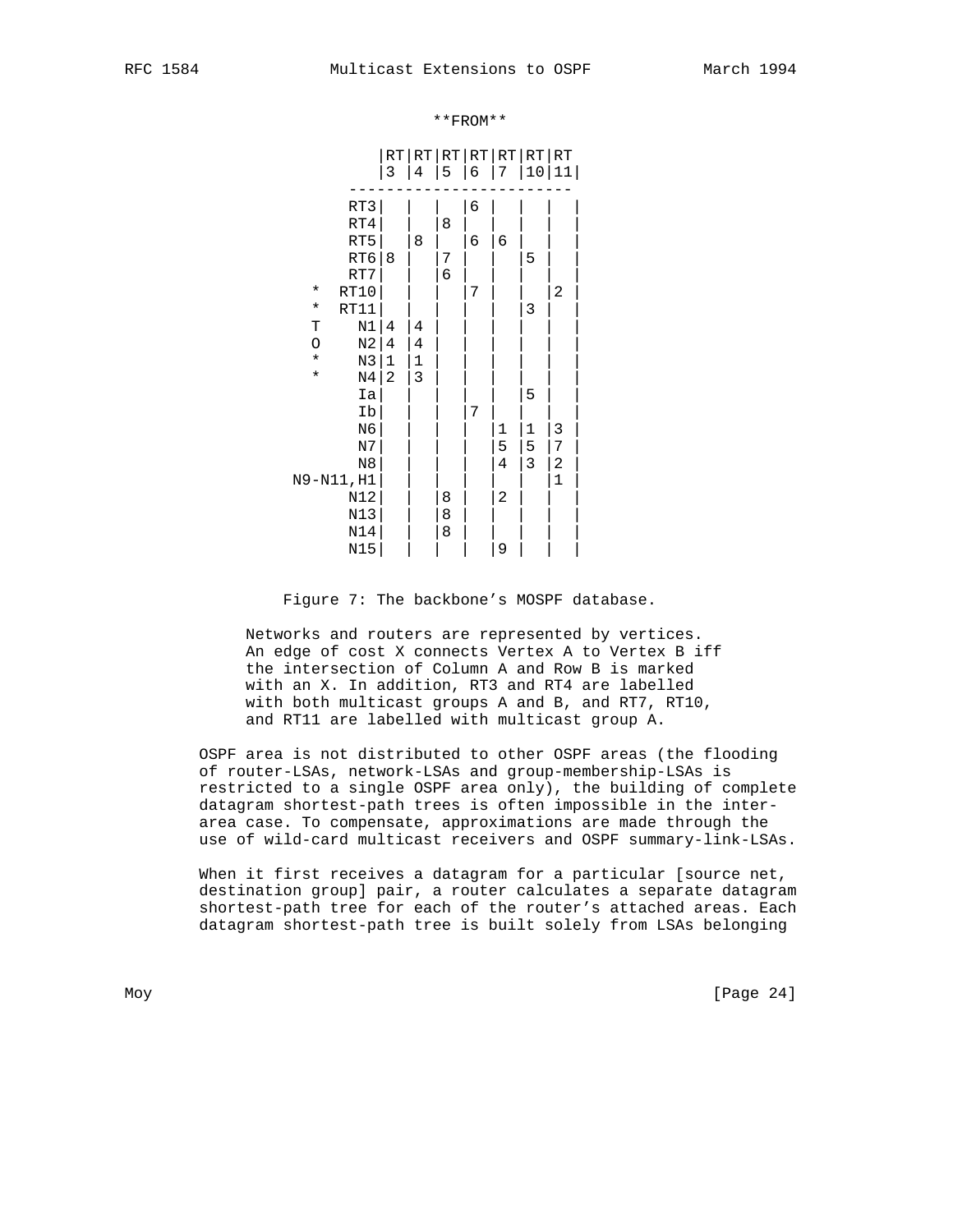to the particular area's link state database. Suppose that a router is calculating a datagram shortest-path tree for Area A. It is useful then to separate out two cases.

 The first case, Case 1: The source of the datagram belongs to Area A has already been described in Section 2.3.2. However, in the presence of OSPF areas, during tree pruning care must be taken so that the branches leading to other areas remain, since it is unknown whether there are group members in these (remote) areas. For this reason, only those branches having no group members nor wild-card multicast receivers are pruned when producing the datagram shortest-path tree.

 As an example, suppose in Figure 4 that Host H2 sends a multicast datagram to destination Group A. Then the datagram's shortest-path tree for Area 1, built identically by all routers in Area 1 that receive the datagram, is shown in Figure 8. Note that both inter-area multicast forwarders (RT3 and RT4) are on the datagram's shortest-path tree, ensuring the delivery of the datagram to the backbone and from there to Areas 2 and 3.

 o Case 2: The source of the datagram belongs to an area other than Area A. In this case, when building the datagram shortest-path tree for Area A, the immediate neighborhood of the datagram's source is unknown. However, there are summary-link-LSAs in the Area A link state database indicating the cost of the paths between each of Area A's inter-area multicast forwarders and the datagram source. These summary links are used to approximate the neighborhood of the datagram's source; the tree begins with links directly connecting the source to each of the inter-area multicast forwarders. These links point in the reverse



 Figure 8: Datagram's shortest-path tree, Area 1, source N4, destination Group A

Moy [Page 25]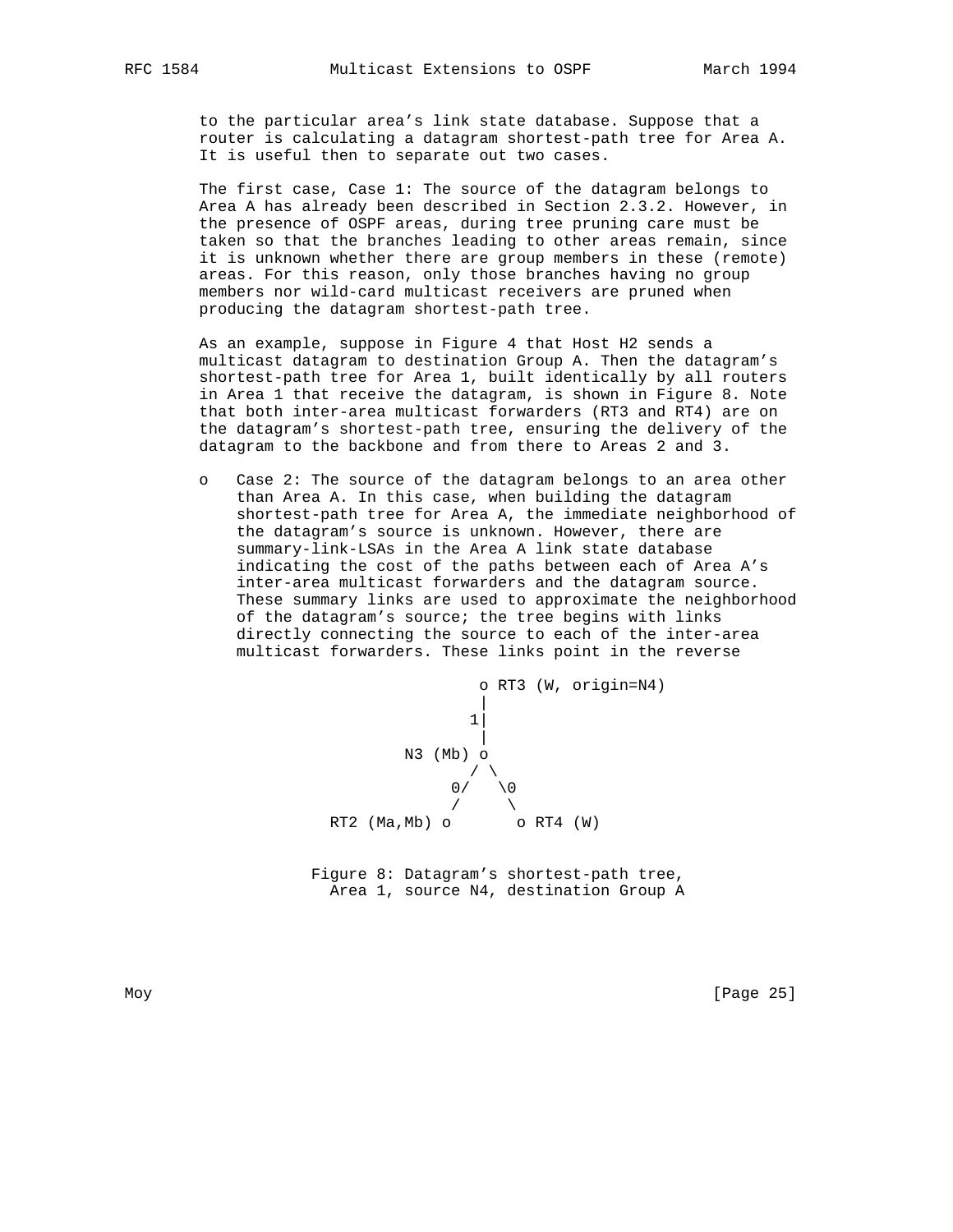direction (towards instead of away from the datagram source) from the links considered in Case 1 above. All additional links added to the tree also point in the reverse direction. The final datagram shortest-path tree is then produced by, as before, pruning all branches having no group-members nor wild-card multicast receivers.

 As an example, suppose again that Host H2 in Figure 4 sends a multicast datagram to destination Group A. The datagram's shortest-path tree for the backbone is shown in Figure 9. The neighborhood around the source (Network N4) has been approximated by the summary links advertised by routers RT3 and RT4. Note that all links in Figure 9's datagram shortest-path tree have arrows pointing in the reverse direction, towards Network N4 instead of away from it.

 The reverse costs used for the entire tree in Case 2 are forced because summary-link-LSAs only specify the cost towards the datagram source. In the presence of asymmetric link costs, this may lead to less efficient routes when forwarding multicasts



 Figure 9: Datagram shortest-path tree: Backbone, source N4, destination Group A. Note that reverse costs (i.e., toward origin) are used throughout.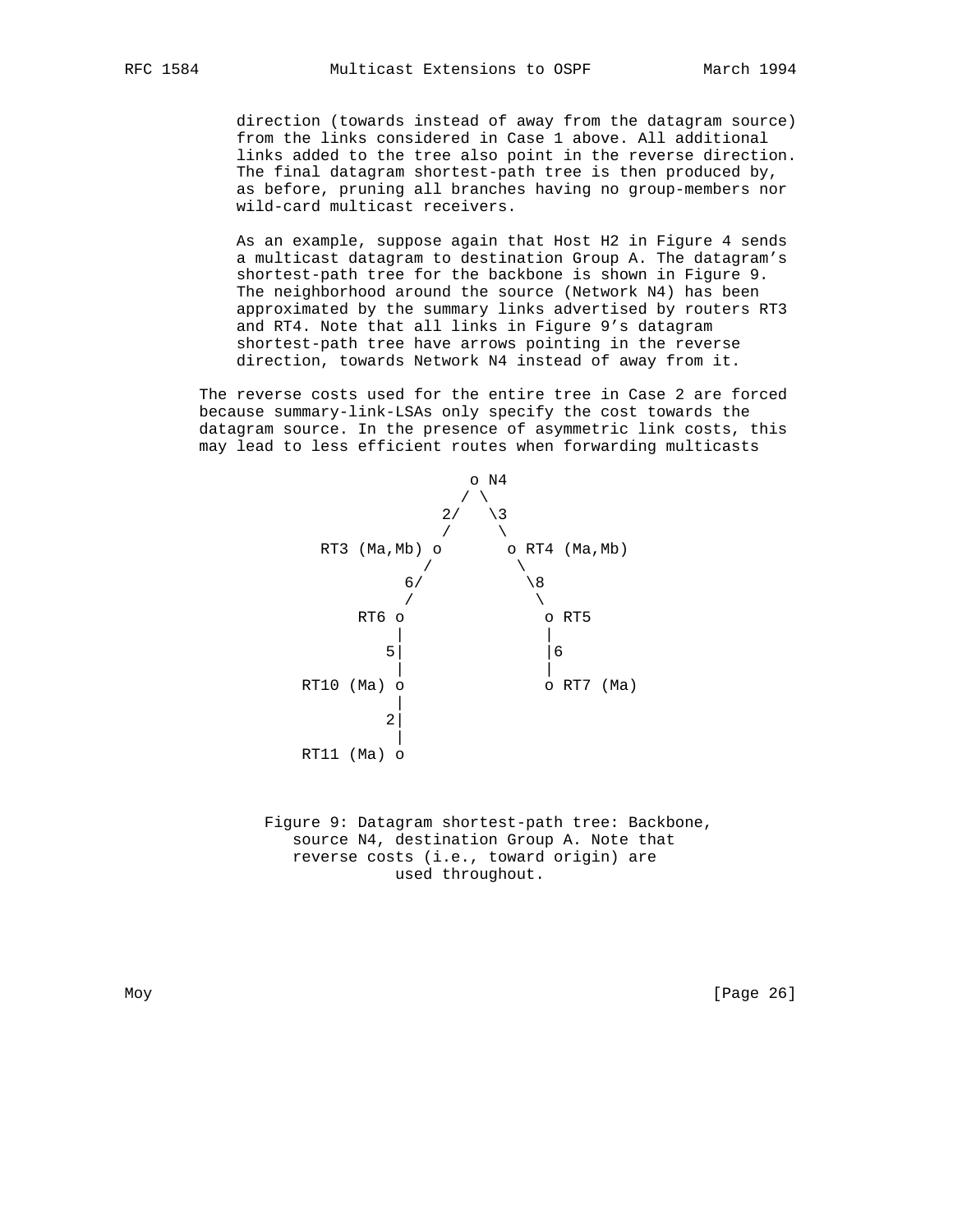#### between areas.

 Those routers attached to multiple areas must calculate multiple trees and then merge them into a single forwarding cache entry. As shown in Section 2.3.2, when connected to a single area the router's position on the datagram shortest-path tree determines (in large part) its forwarding cache entry. When attached to multiple areas, and hence calculating multiple datagram shortest-path trees, each tree contributes to the forwarding cache entry's list of downstream interfaces/neighbors. However, only one of the areas' datagram shortest-path trees will determine the forwarding cache entry's upstream node. When one of the attached areas contains the datagram source, that area will determine the upstream node. Otherwise, the tiebreaking rules of Section 12.2.7 are invoked.

 Consider again the example of Host H2 in Figure 4 sending a multicast datagram to destination Group A. Router RT3 will calculate two datagram shortest-path trees, one for Area 1 and one for the backbone. Since the source of the datagram (Host H2) belongs to Area 1, the Area 1 datagram shortest-path tree determines RT3's upstream node: Network N4. Router RT3 calculates two downstream interfaces for the datagram: the interface to Network N3 (which comes from Area 1's datagram shortest-path tree) and the serial line to Router RT6 (which comes from the backbone's datagram shortest-path tree). As for Router RT10, it calculates two trees, determining its upstream node from the backbone tree and its two downstream interfaces from the Area 2 tree. Finally, Router RT11 calculates three trees, determining its upstream node from the Area 2 tree and its downstream interface from the Area 3 tree.

4. Inter-AS multicasting

 This section explains how MOSPF deals with the forwarding of multicast datagrams between Autonomous Systems. Certain AS boundary routers in a MOSPF system will be configured as inter-AS multicast forwarders. It is assumed that these routers will also be running an inter-AS multicast routing protocol. This specification does not dictate the operation of such an inter-AS multicast routing protocol. However, the following interactions between MOSPF and the inter-AS routing protocol are assumed:

 (1) MOSPF guarantees that the inter-AS multicast forwarders will receive all multicast datagrams; but it is up to each router so designated to determine whether the datagram should be forwarded to other Autonomous Systems. This determination will probably be made via the inter-AS routing protocol.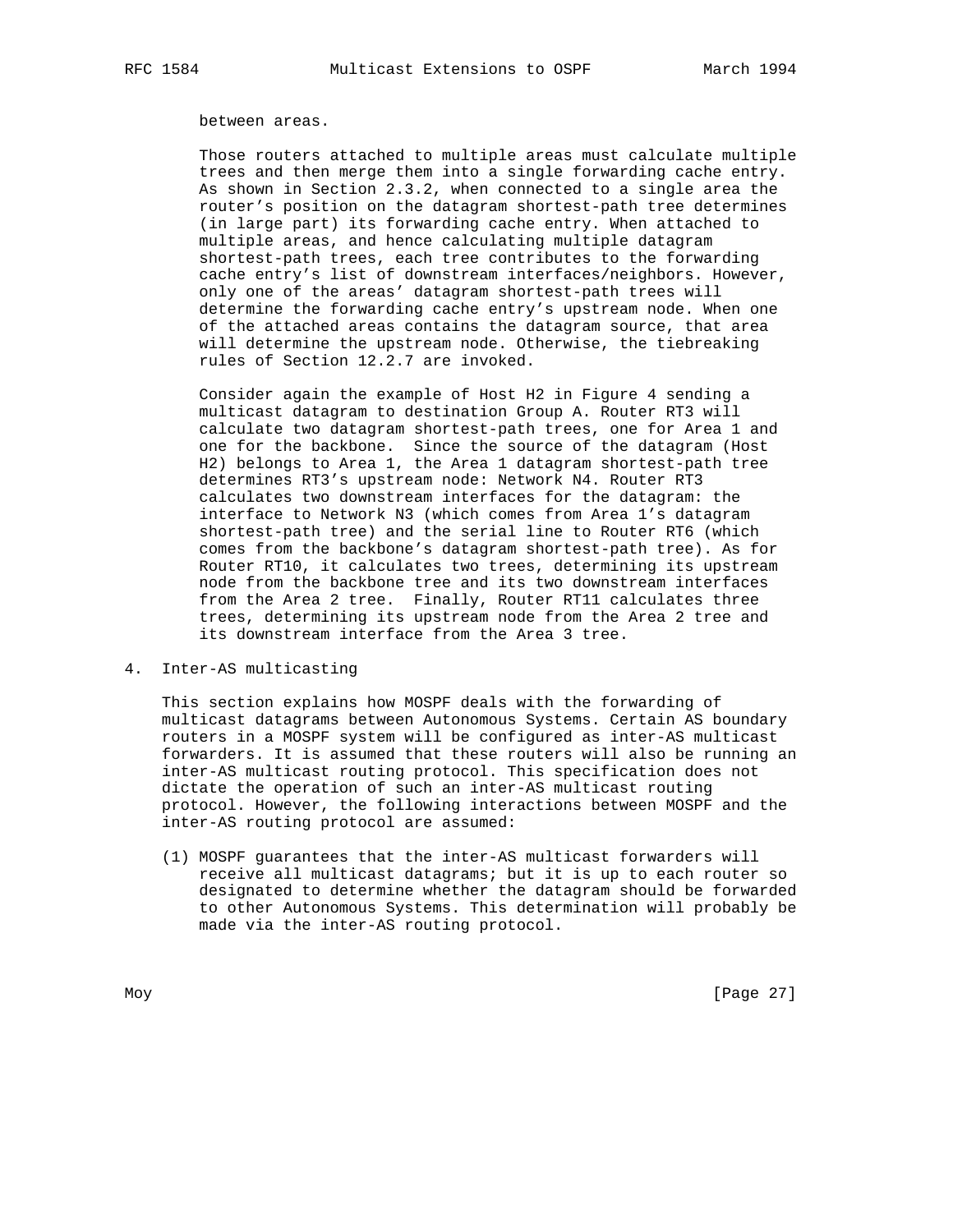(2) MOSPF assumes that the inter-AS routing protocol is forwarding multicast datagrams in an RPF (reverse path forwarding; see [Deering] for an explanation of this terminology) fashion. In other words, it is assumed that a multicast datagram whose source (call it X) lies outside the MOSPF domain will enter the MOSPF domain at those points that are advertising (into OSPF) the best routes back to X. MOSPF calculates the path of the datagram through the MOSPF domain based on this assumption.

 MOSPF designates an inter-AS multicast forwarder as a wild-card multicast receiver in all of its attached areas. As in the inter area case, this ensures that the routers remain on all pruned shortest-path trees and thereby receive all multicast datagrams, regardless of destination.

 As an example, suppose that in Figure 1 both RT5 and RT7 were configured as inter-AS multicast forwarders. Then the link state database would look like the one pictured in Figure 2, with the addition of a) wild-card status for RT5 and RT7 (they would appear with superscripts of "w") and b) the external links originated by RT5 and RT7 being labelled as multicast-capable[12].

 As another example, consider the area configuration in Figure 4. Again suppose RT5 and RT7 are configured as inter-AS multicast forwarders. Then in Area 1's link state database (Figure 6), the external links originated by RT5 and RT7 would again be labelled as multicast-capable. However, note that in Area 1's database RT5 and RT7 are not labelled as wild-card multicast receivers. This is unnecessary; since Area 1's inter-area multicast forwarders (RT3 and RT4) are wild-cards, all multicast datagrams will be forwarded to the backbone. And in the backbone's link state database (Figure 7), RT5 and RT7 will be labelled as wild-cards.

4.1. Building inter-AS datagram shortest-path trees.

 When multicast datagrams are to be forwarded between Autonomous Systems, the datagram shortest-path tree is built as follows. Remember that the router builds a separate tree for each area to which it is attached; these trees are then merged into a single forwarding cache entry. Suppose that the router is building the tree for Area A. We break up the tree building into three cases. This first two cases have already been described earlier in this memo: Case 1 (the source of the datagram belongs to Area A) having been described in Section 2.3.2 and Case 2 (the source of the datagram belongs to another OSPF area) having been described in Section 3.2. The only modification to these cases is that inter-AS multicast forwarders, as well as group members and inter-area multicast forwarders, must remain on the pruned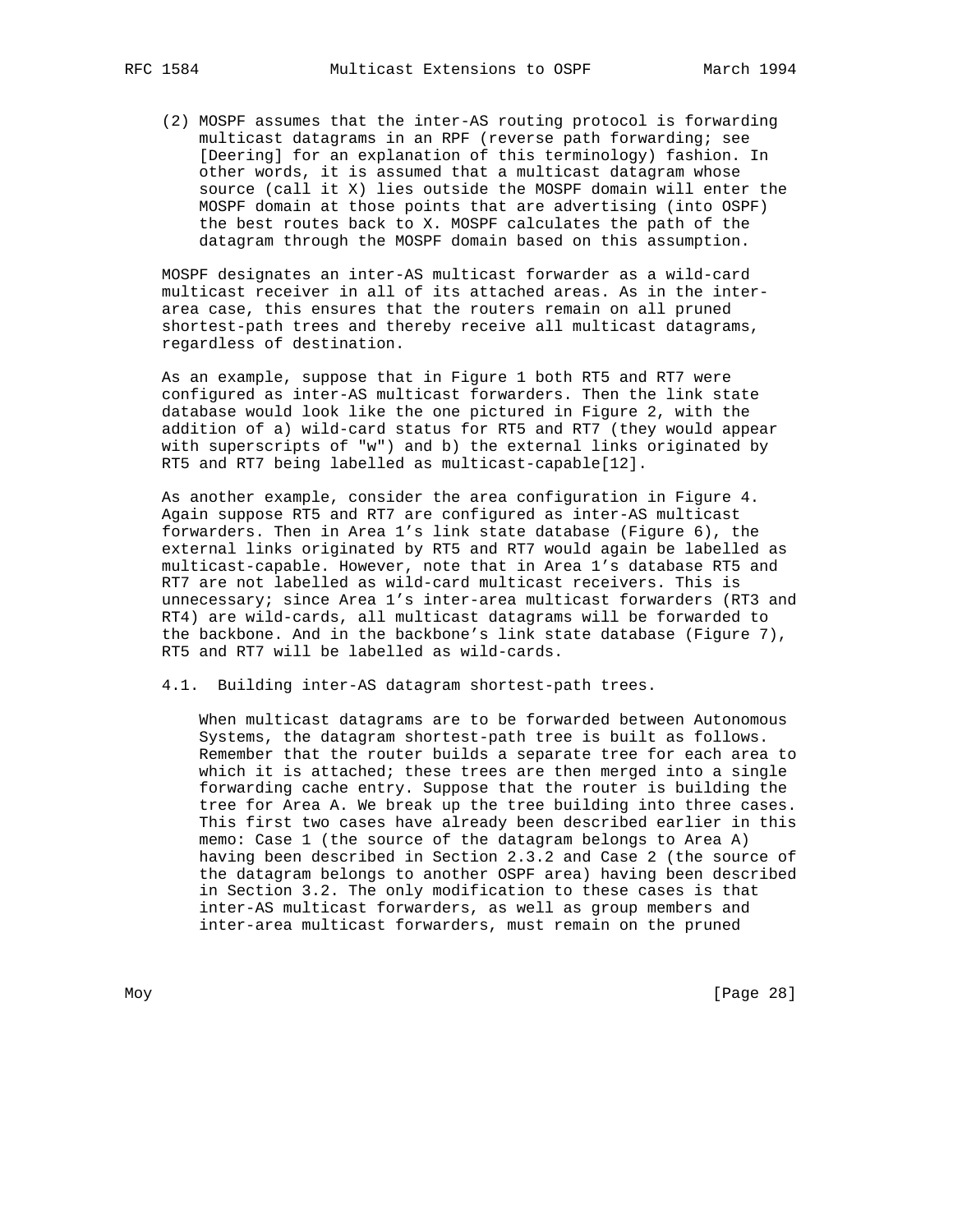trees. The new case is as follows:

 o Case 3: The source of the datagram belongs to another Autonomous System. The immediate neighborhood of the source is then unknown. In this case the multicast-capable AS external links are used to approximate the neighborhood of the source; the tree begins with links directly attaching the source to one or more inter-AS multicast forwarders. The approximating AS external links point in the reverse direction (i.e., towards the source), just as with the approximating summary links in Case 2. Also, as in Case 2, all links included in the tree must point in the reverse direction. The final datagram shortest-path tree is then produced (as always) by pruning those branches having no group members nor wild-card multicast receivers.

 As an example, suppose that a host on Network N12 (see Figure 4) originates a multicast datagram for Destination Group B. Assume that all external costs pictured are OSPF external type 1 metrics. Then any routers in Area 1 receiving the datagram would build the datagram shortest path tree pictured in Figure 10. Note that all links in the tree point in the reverse direction, towards the source. The tree indicates that the routers expect the datagram to enter the Autonomous System at Router RT7, and then to enter the area at Router RT4.

 Note that in those cases where the "best" inter-AS multicast forwarder is not directly attached to the area, the neighborhood of the source is actually approximated by the concatenation of a summary link and a multicast-capable AS external link. This is in fact the case in Figure 10.

 In Case 3 (datagram source in another AS) the requirement that all tree links point in the reverse direction (towards the source) accommodates the fact that summary links and AS external links already point in the reverse direction. This also leads to the requirement that the inter-AS multicast routing protocol operate in a reverse path forwarding fashion (see condition 2 of Section 4). Note that Reverse path forwarding can lead to sub optimal routing when costs are configured asymmetrically. And it can even lead to non-delivery of multicast datagrams in the case of asymmetric reachability.

 Inter-AS multicast forwarders may end up calculating a forwarding cache entry's upstream node as being external to the AS. As an example, Router RT7 in Figure 10 will end up calculating an external router (via its external link to Network

Moy [Page 29]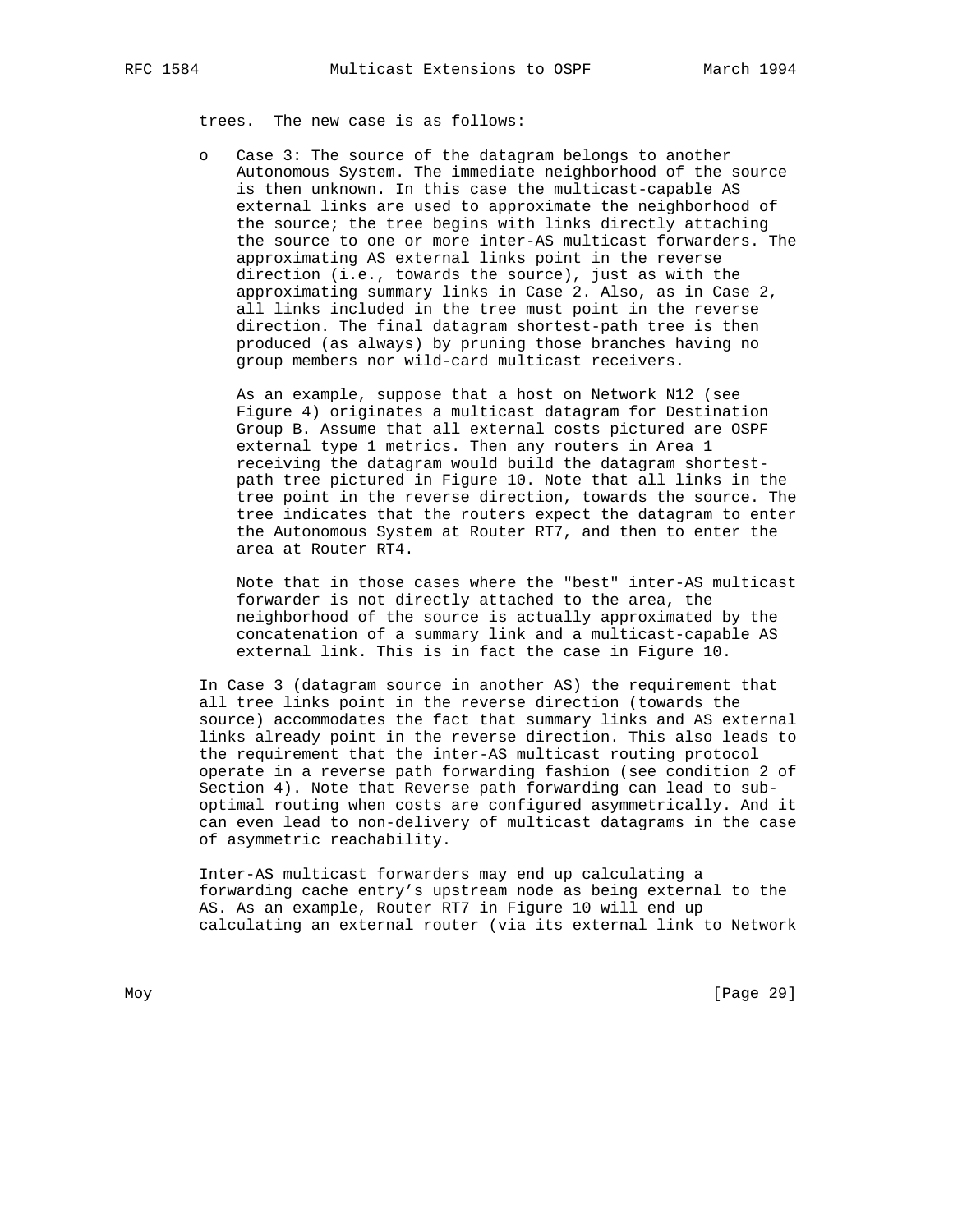

 Figure 10: Datagram shortest-path tree: Area 1, source N12, destination Group B. Note that reverse costs (i.e., toward origin) are used throughout.

 N12) as the upstream node for the datagram. This means that RT7 must receive the datagram from a router in another AS before injecting the datagram into the MOSPF system.

# 4.2. Stub area behavior

 AS external links are not imported into stub areas. Suppose that the source of a particular datagram lies outside of the Autonomous System, and that the datagram is forwarded into a stub area. In the stub area's datagram shortest-path tree the neighborhood of the datagram's source cannot be approximated by AS external links. Instead the neighborhood of the source is approximated by the default summary links (see Section 3.6 of [OSPF]) that are originated by the stub area's intra-area multicast forwarders.

 Except for this small change to the construction of a stub area's datagram shortest-path trees, all other MOSPF algorithms (e.g., merging with other areas' datagram shortest-path trees to

Moy [Page 30]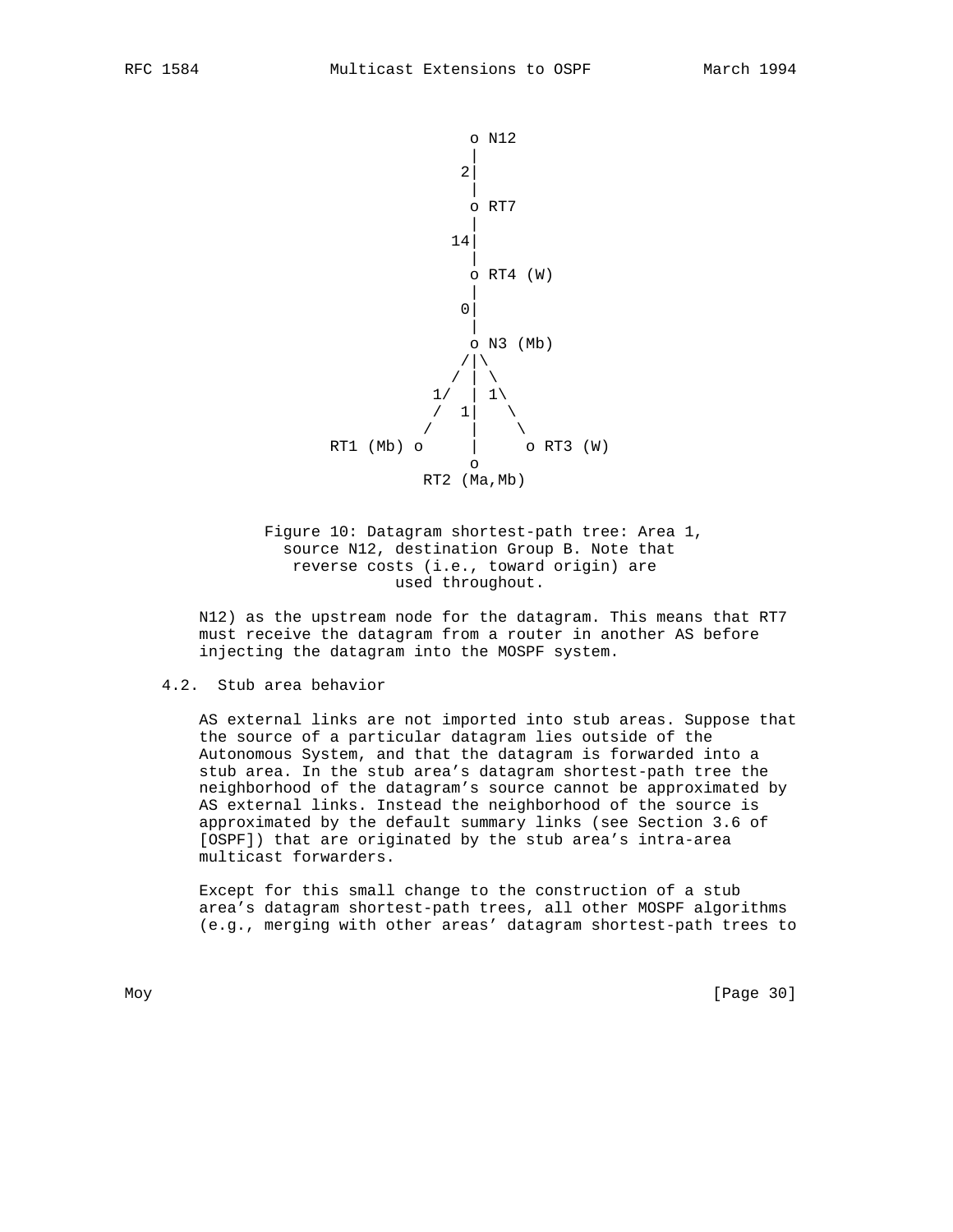form the forwarding cache) function the same for stub areas as they do for non-stub areas.

# 4.3. Inter-AS multicasting in a core Autonomous System

 It may be the case that the MOSPF routing domain connects together many different Autonomous Systems, thereby serving as a "core Autonomous System" (e.g, the old NSFNet backbone). In this case, it could very well be that the majority of the MOSPF routers are also inter-AS multicast forwarders. Having each inter-AS multicast forwarder then declare itself a wild-card multicast receiver could very well waste considerable network bandwidth. However, as an alternative to declaring themselves wild-card multicast receivers, the inter-AS multicast routers could instead explicitly advertise all groups that they were interested in forwarding (to other "client" Autonomous Systems) in group-membership-LSAs. These advertised groups would have to be learned through an inter-AS multicast routing protocol (or possibly even statically configured).

 This in essence allows the clients of the core Autonomous System to advertise their group membership into the core. However, since any client MOSPF domains will still have their inter-AS multicast forwarders configured as wild-card multicast receivers, this advertisement will be asymmetric: the core will not advertise its or others' group membership to the clients. The achieves the same inter-AS multicast routing architecture that MOSPF uses for inter-area multicast routing (see Figure 5).

### 5. Modelling internal group membership

 A MOSPF router may itself contain multicast applications. A typical example of this is a UNIX workstation that doubles as a multicast router. This section concerns two alternative ways of representing the group membership of the MOSPF router's internal applications. Both representations have advantages. For maximum flexibility, the MOSPF forwarding algorithm (see Section 11) has been specified so that either representation can be used in a MOSPF router (and in fact, both representations can be used at once, depending on the application).

 The first representation is based on the paradigm presented in RFC 1112. In this case, an application joins a multicast group on one or more specific physical interfaces. The application then receives a multicast datagram if and only if it is received on one of the specified interfaces. If a datagram is received on multiple specified interfaces, the application receives multiple copies. Figure 11 shows this algorithm as it is implemented in (modified)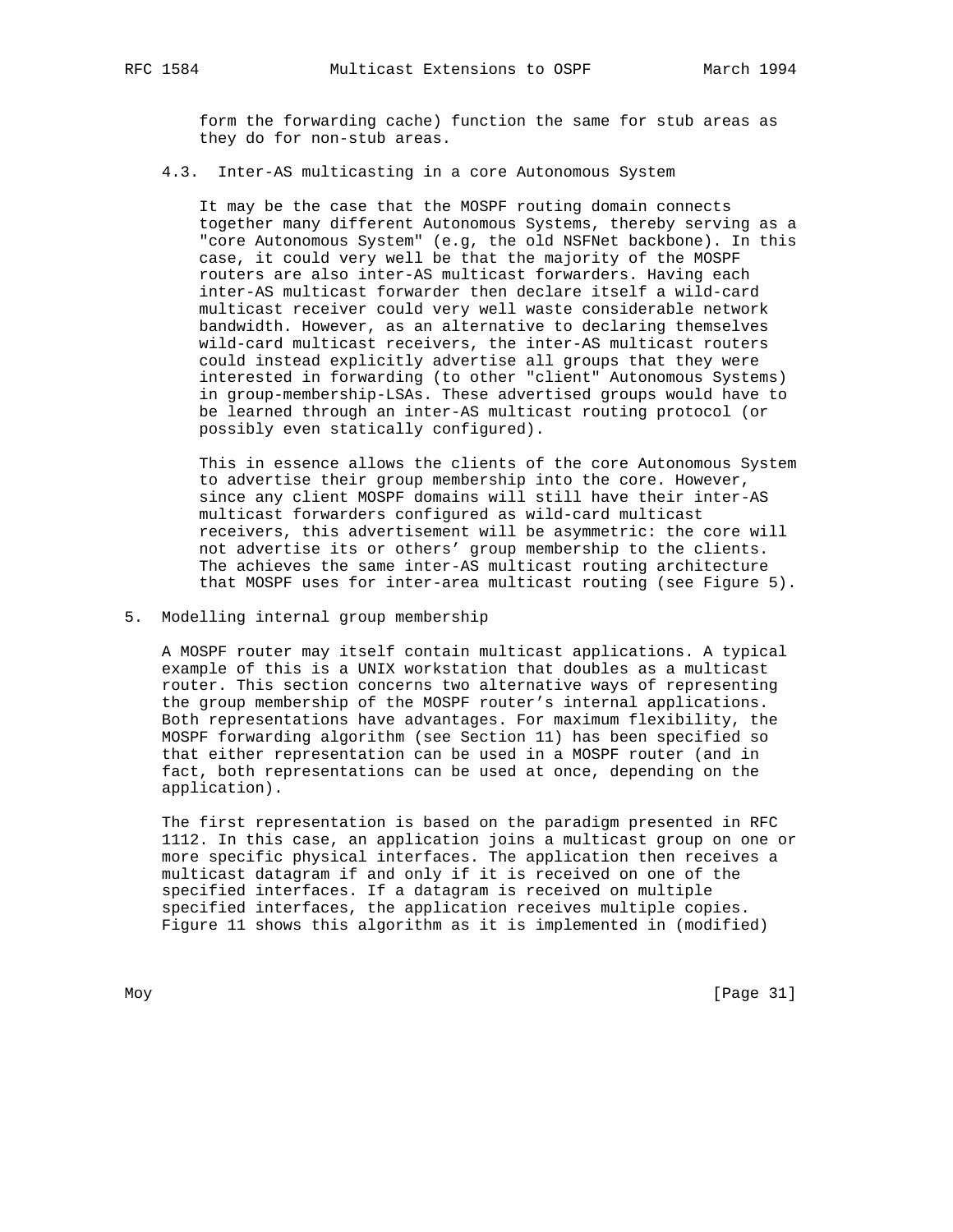BSD UNIX kernels. The figure shows the processing of a multicast datagram, starting with its reception on a particular interface. First copies of the datagram are given to those applications that have joined on the receiving interface. Then the forwarding decision (pictured as a box containing a question mark) is made, and the packet is (possibly) forwarded out certain interfaces. If these interfaces are not capable of receiving their own multicasts, a copy of the datagram must be internally looped back to appropriately joined applications.

The advantages to the RFC 1112 representation are as follows:

- o It is the standard for the way an IP host joins multicast groups. It is simplest to use the same membership model for hosts and routers; most would consider an IP router to be a special case of an IP host anyway.
- o It is the way group membership has been implemented in BSD UNIX. Existing multicast applications are written to join multicast groups on specific interfaces.
- o The possibility of receiving multiple datagram copies may improve fault tolerance. If the datagram is dropped due to an



 Figure 11: RFC 1112 representation of internal group membership

Moy [Page 32]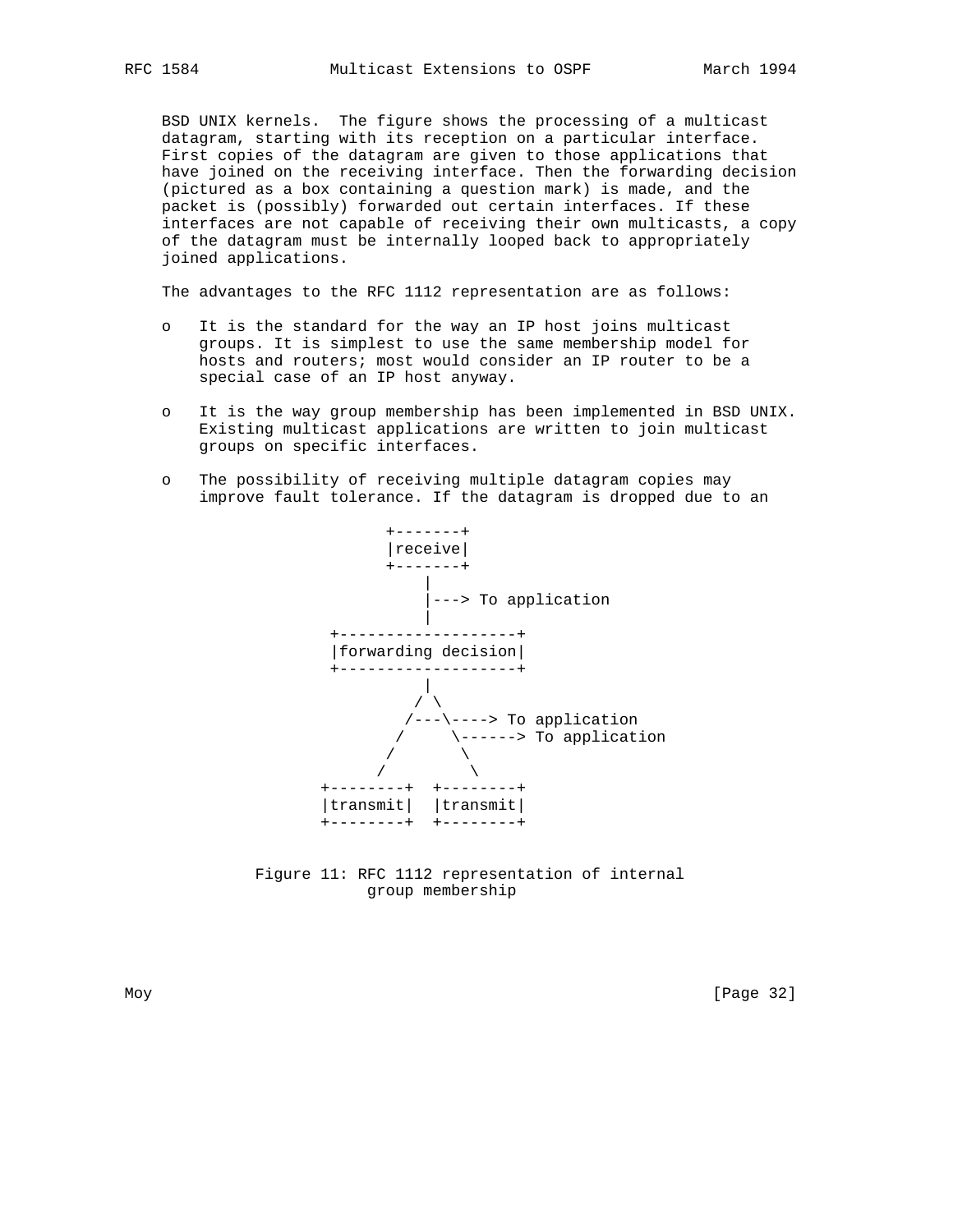error on the path to some interface, another interface may still receive a copy.

- o The ability to specify a particular receiving interface may improve the accuracy of IP multicast's expanding ring search mechanism (see Section 2.3.4).
- o Membership in the non-routable multicast groups (224.0.0.1 224.0.0.255) must be on a per-interface basis. An OSPF router always belongs to 224.0.0.5 (AllSPFRouters) on its OSPF interfaces, and may belong to 224.0.0.6 (AllDRouters) on one or more of its OSPF interfaces.

 The second representation is MOSPF-specific. In this case, an application joins a multicast group on an interface-independent basis. In other words, group membership is associated with the router as a whole, not separately on each interface. The application then receives a copy of a multicast datagram if and only if the datagram would actually be forwarded by the MOSPF router. Figure 12 shows how this algorithm would be implemented. The datagram is received on a particular interface. If the datagram is validated for forwarding (i.e., the receiving interface connects to the matching forwarding cache entry's upstream node), a copy of the datagram is also given to appropriately joined applications. Note that this model of group membership is not as general as the RFC 1112 model, in that it can only be implemented in MOSPF routers and not in arbitrary IP hosts. However, it has the following advantages:

- o The application does not need to have knowledge of the router interfaces. It does not need to know what kind or how many interfaces there are; this will be taken care of by the MOSPF protocol itself.
- o As long as any interface is operational, the application will continue to receive multicast datagrams. This happens automatically, without the application modifying its group membership.
- o The application receives only one copy of the datagram. Using the RFC1112 representation, whenever an application joins on more than one interface (which must be done if the application does not want to rely on a single interface), multiple datagram copies will be received during normal operation.
- 6. Additional capabilities

 This section describes the MOSPF configuration options that allow routers of differing capabilities to be mixed together in the same

Moy [Page 33]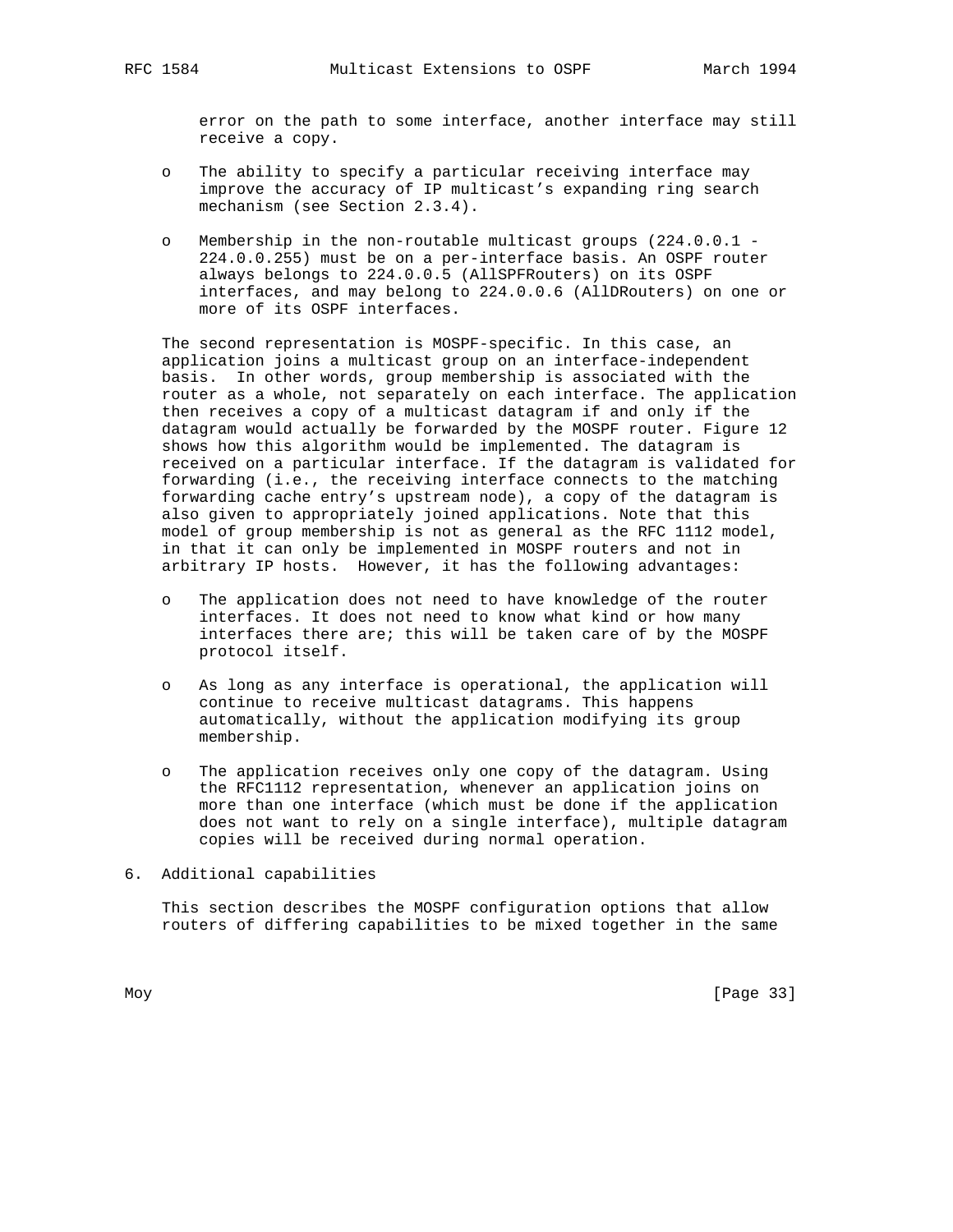

 Figure 12: MOSPF-specific representation of internal group membership

 routing domain. Note that these options handle special circumstances that may not be encountered in normal operation. Default values for the configuration settings are specified in Appendix B.

# 6.1. Mixing with non-multicast routers

 MOSPF routers can be mixed freely with routers that are running only the base OSPF algorithm (called non-multicast routers in the following). This allows MOSPF to be deployed in a piecemeal fashion, thereby speeding deployment and allowing experimentation with multicast routing on a limited scale.

 When a MOSPF router builds a datagram shortest-path tree, it omits all non-multicast routers. For example, in Figure 1, if Router RT6 was not a multicast router, the datagram shortest path tree in Figure 3 would be built with a more circuitous branch through Router RT5, instead of through Router RT6. In addition, non-multicast routers do not participate in the flooding of the new group-membership-LSAs. This adheres to the general principle that a router should not have to handle those link state advertisements whose format (or contents) the router does not understand.

Moy [Page 34]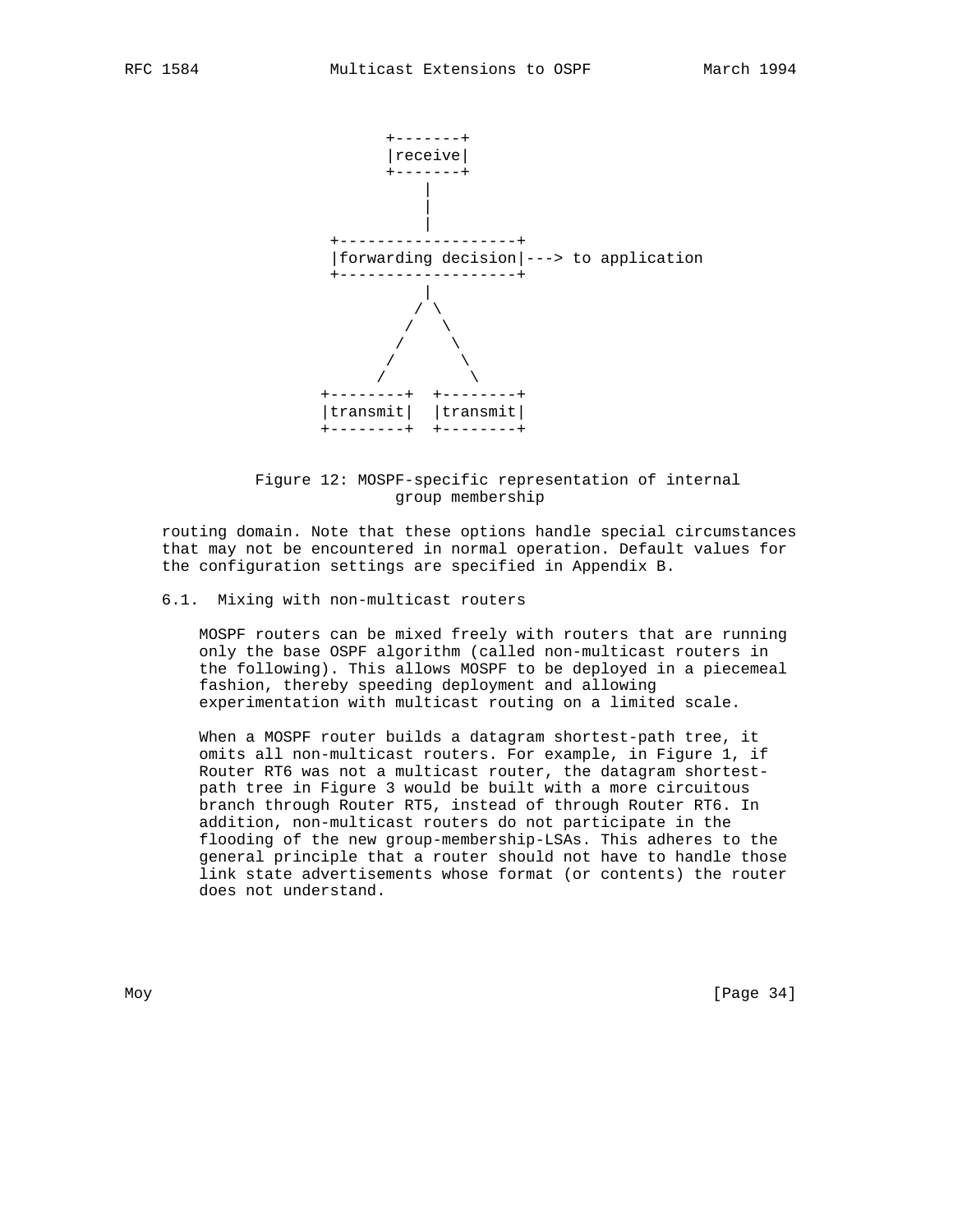Mixing MOSPF routers with non-multicast routers creates a number of potential problems. Certain mixings of MOSPF and non multicast routers can cause multicast datagrams to take suboptimal paths, or in other cases can lead to the non-delivery of multicast datagrams. In addition, mixing MOSPF routers and non-multicast routers can cause the paths of multicast datagrams to diverge radically from the path of unicast datagrams. Such divergences can make routing problems harder to debug.

 In particular, the following specific difficulties may arise when mixing MOSPF routers with non-multicast routers:

- o Even though there is unicast connectivity to a destination, there may not be multicast connectivity. For example, if Router RT10 in Figure 1 becomes a non-multicast router, the group member connected to Network N11 will no longer be able to receive multicasts sourced by Host H2. But the two hosts will be able to exchange unicasts (e.g., ICMP pings).
- o When the Designated Router for a multi-access network is a non-multicast router, the network will not be used for forwarding multicast datagrams. For example, if in Figure 1 Router RT4 is Designated Router for Network N3, and RT4 is non-multicast, Network N3 will not be used to forward IP multicasts. This would mean that multicast datagrams originated by Hosts H2 and H3 would not be forwarded beyond their local network (N4), even though it seems that the needed multicast connectivity exists.
- o When forwarding multicast datagrams between areas, mixing of MOSPF routers and non-multicast routers in the source area may cause unexpected loss of multicast connectivity. This is because in the inter-area routing of multicast datagrams the neighborhood of the datagram's source is approximated by OSPF summary links, and OSPF summary-link-LSAs do not carry indications/guarantees of the summarized path's multicast routing capability.

### 6.2. TOS-based multicast

 MOSPF allows a separate datagram shortest-path tree to be built for each IP Type of Service. This means that the path of a multicast datagram can vary depending on the datagram's TOS classification, as well as its source and destination.

 For each router interface, OSPF allows a separate metric to be configured for each IP TOS. When building the shortest path tree for TOS X, the cost of a path is the sum of the component

Moy [Page 35]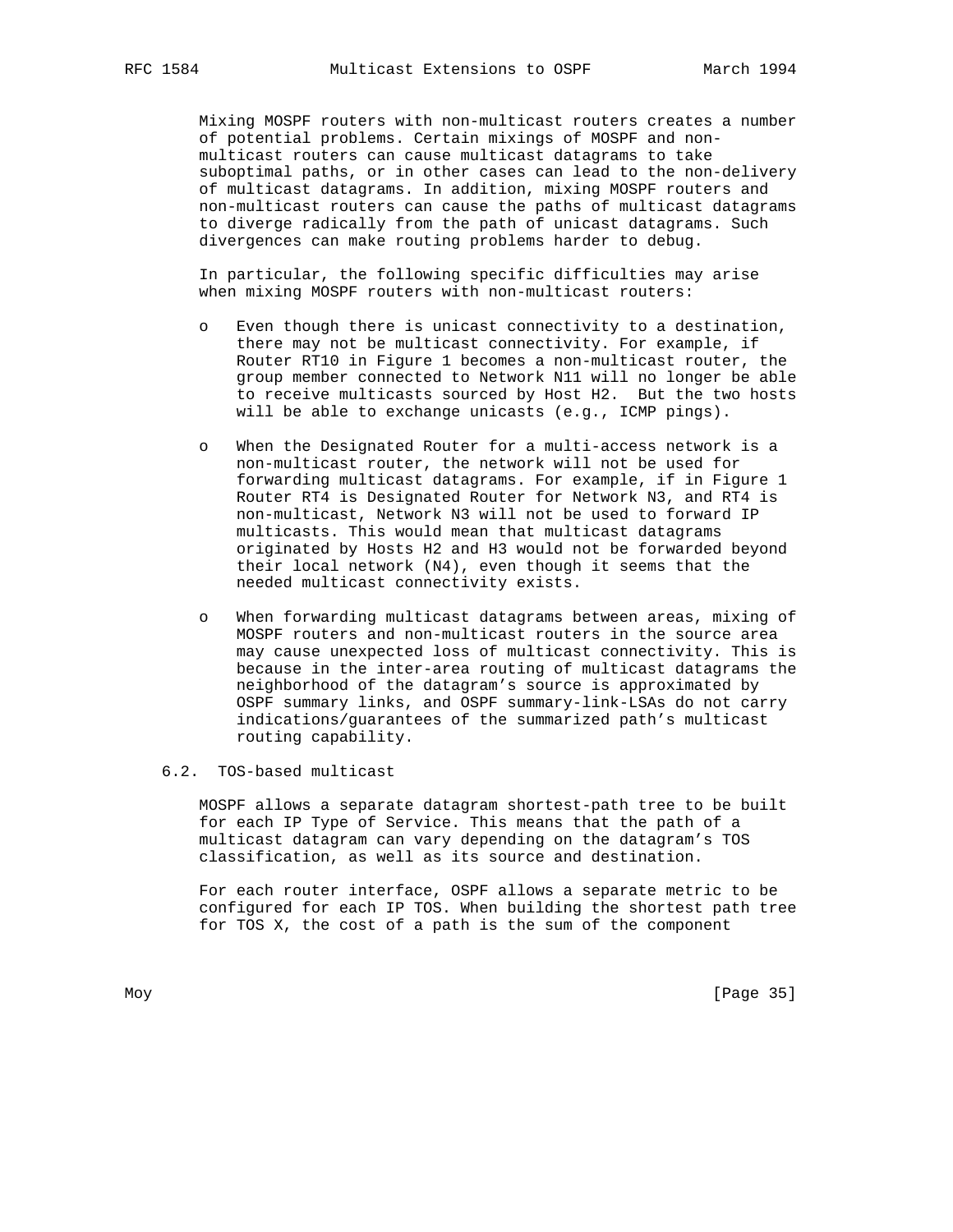interfaces' TOS X metrics. Note that OSPF requires that a TOS 0 metric be specified for each interface. However, as a form of data compression, metrics need only be specified for non-zero TOS if they are different than the TOS 0 metric.

 Additionally, OSPF routers can be configured to ignore TOS when forwarding packets. Such routers, called TOS-incapable, build only the TOS 0 portion of the routing table. TOS-incapable routers can be mixed freely with TOS-capable routers when forwarding unicast packets. The way this is handled for unicast packets is that the unicast is forwarded along the TOS 0 route whenever the TOS X route does not exist. However, MOSPF must treat this situation somewhat differently, since each router must build the exact same tree rooted at the datagram's source.

 Like OSPF, MOSPF allows TOS-based routing to be optional. TOS capable and TOS-incapable multicast routers can be mixed freely in the routing domain. TOS-incapable routers will only ever build TOS 0 datagram shortest-path trees. TOS-capable routers will first build TOS 0 datagram shortest-path trees. If these trees contain only TOS-capable routers, datagram shortest-path trees are then built separately for non-zero TOS values. Otherwise, the TOS 0 datagram shortest-path tree is used to forward all traffic, regardless of its TOS designation. Using this logic, all routers in essence continue to utilize identical datagram shortest-path trees. See Section 12.2.8 for more details.

6.3. Assigning multiple IP networks to a physical network

 Assigning multiple IP networks/subnets to a single physical network causes some confusion in MOSPF. This is because the underlying OSPF protocol treats these IP networks/subnets as entirely separate entities, originating separate network-LSAs for each and forming separate adjacencies for each, while IGMP recognizes only the single underlying physical network. Adding to the problem is the fact that when a multicast datagram is received from such a multiply-addressed physical wire, there is no good way to choose the datagram's upstream node (which must be done in order to make the forwarding decision; see Section 11 for details). As a result, unless this situation is dealt with through configuration, unwanted replication of multicast datagrams may occur when they are forwarded over multiply addressed wires.

 As a remedy, MOSPF allows multicast forwarding to be disabled on certain IP networks/subnets. When multicast forwarding is disabled on the wire's "extra" subnets (i.e., all but one), the

Moy [Page 36]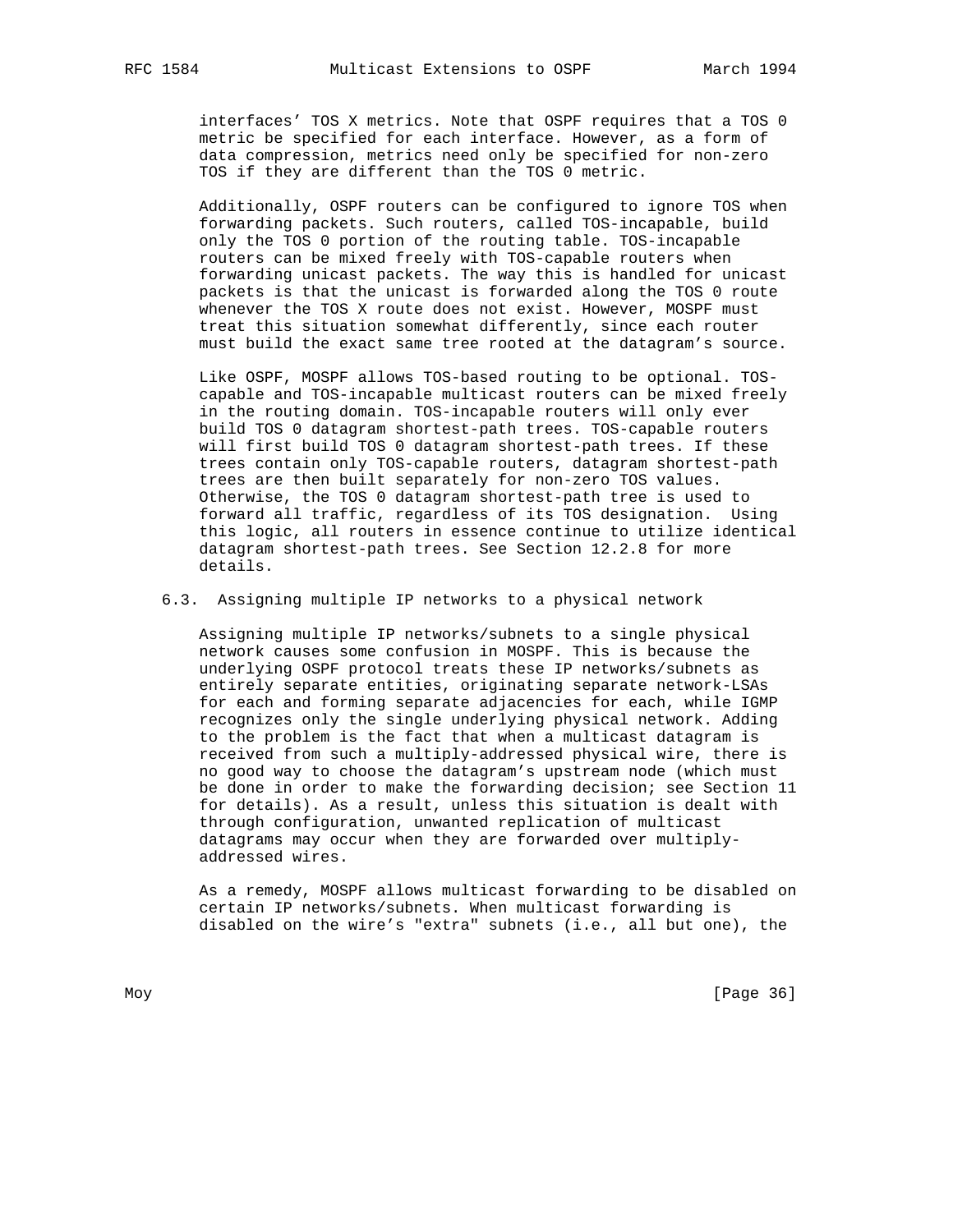extra subnets will not appear in datagram shortest-path trees, nor will they appear in local group database or forwarding cache entries. As a result, the possibility of unwanted datagram replication is eliminated. The actual disabling of multicast forwarding on a subnet is done through setting the IPMulticastForwarding parameter to disabled on all router interfaces connecting to the subnet (see Section B.2).

#### 6.4. Networks on Autonomous System boundaries

 Another complication can arise on IP networks/subnets that lie on the boundary of a MOSPF Autonomous System. Similar to the unicast situation where these networks may be running multiple IGPs (Interior Gateway Protocols), these networks may also be running multiple multicast routing protocols. It may then become impossible for a MOSPF router to determine whether a multicast datagram is being forwarded along the datagram shortest-path tree, or whether it has been inadvertently received from the other Autonomous System. Guessing wrong can lead to either unwanted replication or non-delivery of the multicast datagram. In addition, in order to prevent receiving duplicate multicast datagrams, group members on these boundary networks will probably want to declare their membership to one Autonomous System and not another.

 For example, consider the two Autonomous Systems pictured in Figure 13. Network X is on the boundary of both ASes. One possible multicast datagram path is shown; the datagram originates in a third Autonomous System, and is then delivered to both AS #1 and AS #2 separately. The paths through the two Autonomous Systems may end up having certain boundary networks as common segments. In Figure 13, Network X is common to both paths. In this case, if both Autonomous Systems were running (separate copies of) MOSPF, the same datagram would appear twice on Network X as a data-link multicast. This would cause duplicate datagrams to be received by any group members on Network X or downstream from Network X.

 MOSPF has two mechanisms to eliminate this replication of multicast datagrams. First, a system administrator can configure certain networks to forward multicast datagrams as data-link unicasts instead of data-link multicasts. This is done by setting the IPMulticastForwarding parameter to data-link unicast on those router interfaces attaching to the network (see Section B.2). As an example, in Figure 13 the routers in AS #2 could be configured so that Router C would send the multicast datagram out onto Network X as a data-link unicast addressed directly to Router D. Router D would accept this data-link unicast, but

Moy [Page 37]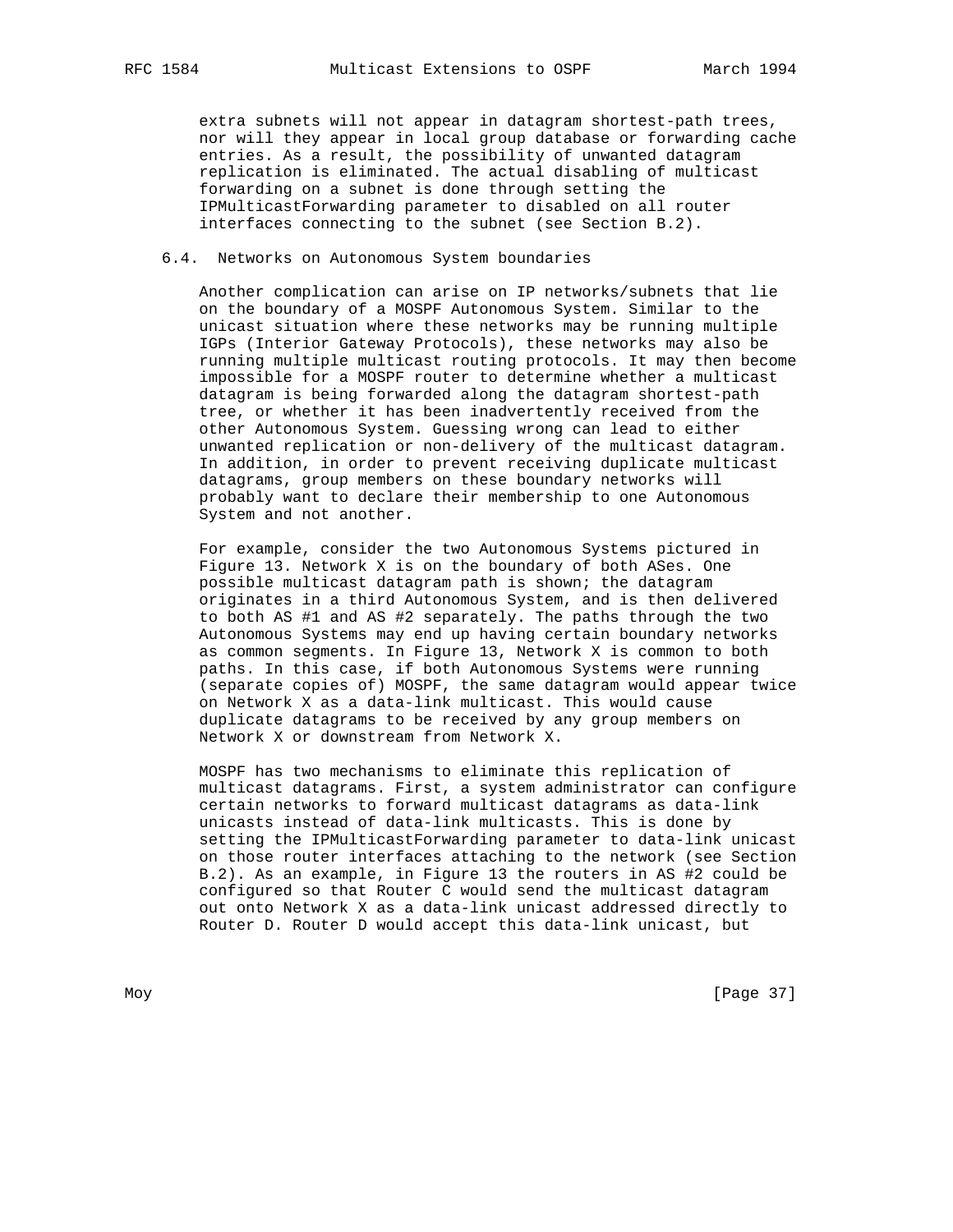



 would reject any data-link multicast forwarded by Router A. This would eliminate replication of multicast datagrams downstream from Network X. In addition, if the IPMulticastForwarding parameter is set to data-link unicast on Network X, group membership will not be monitored on the network. This will prevent group members attached directly to Network X from receiving multiple datagram copies, since group membership on the boundary network will be monitored from only one AS (AS #1 in our example).

 It should be noted that forwarding IP multicasts as data-link unicasts has some disadvantages when three or more MOSPF routers are attached to the network. First of all, it is more work for a router to send multiple unicasts than a single multicast. Second, the multiple unicasts consume more network bandwidth than a single multicast. And last, it increases the delay for some group members since multiple unicasts also take longer to send than a single multicast.

6.5. Recommended system configuration

 In order to make MOSPF's selection of routes more predictable, it is recommended that all routers in any particular OSPF area have the same multicast and TOS capabilities.Keeping areas homogeneous ensures that IP multicast packets will follow relatively the same path as IP unicasts. In contrast, while

Moy [Page 38]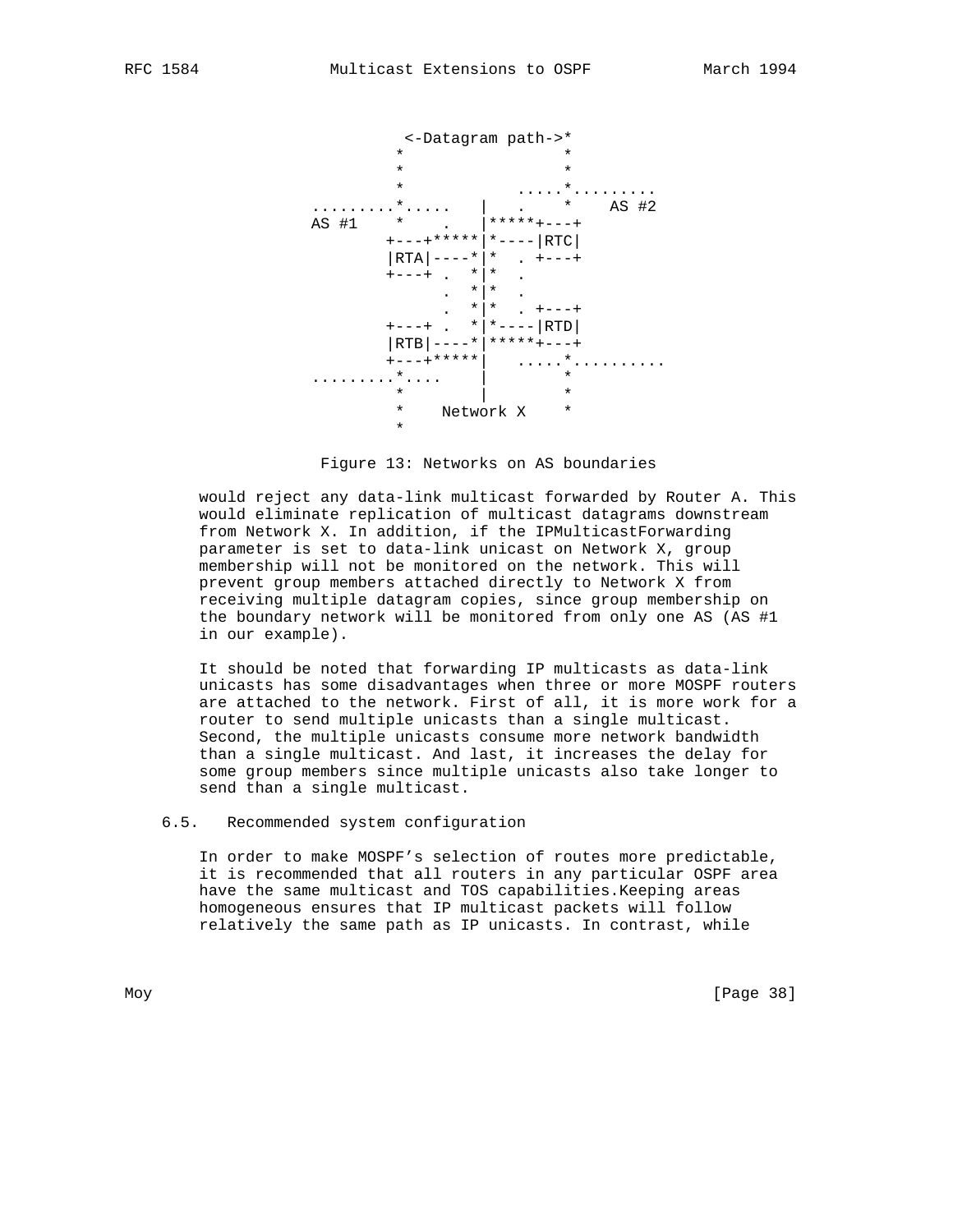heterogeneous areas will function, and will probably be necessary at least during the initial introduction of multicast routing, such areas may produce seemingly sub-optimal and unexpected routes. For example, see Section 6.1 above for a detailed description of the possible pitfalls when mixing multicast and non-multicast routers.

 As for the other options presented above, to achieve the most predictable results it is recommended that a router interface's IPMulticastForwarding parameter be set to a value other than data-link multicast only when either a) multiple IP networks have been assigned to a single physical wire or b) multiple multicast routing protocols are running on the attached network.

Moy [Page 39]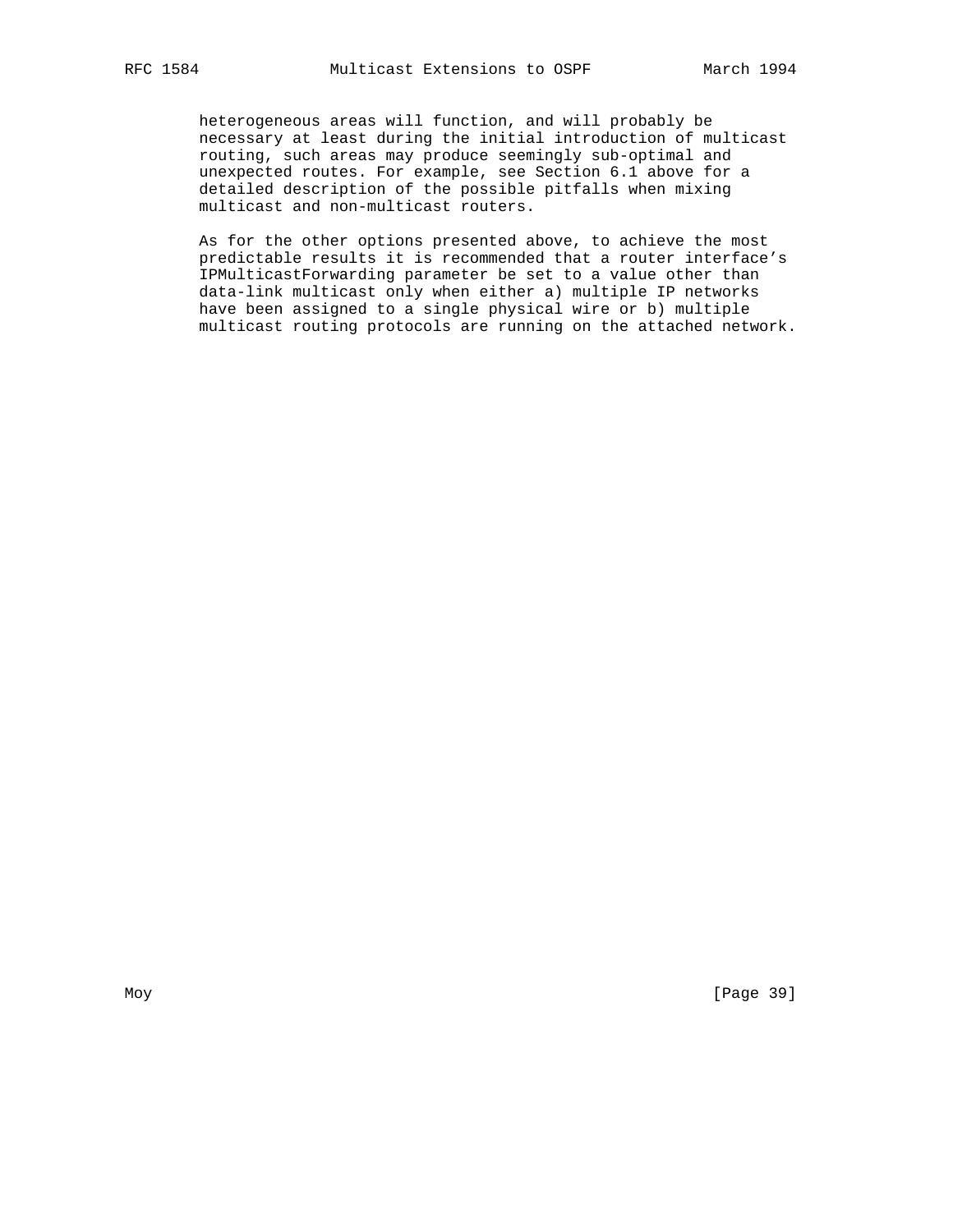7. Basic implementation requirements

 An implementation of MOSPF requires the following pieces of system support. Note that this support is in addition to that required for the base OSPF implementation as outlined in Section 4.4 of [OSPF].

- o Promiscuous multicast reception. In a multicast router, it is necessary to receive all IP multicasts at the data-link level. On those interfaces where IP multicast datagrams are encapsulated by a wide range of data-link multicast destination addresses (e.g, ethernet and FDDI), this is most easily accomplished by disabling any hardware filtering of multicast destinations (i.e., by "opening up" the interface's multicast filter).
- o Data-link multicast/broadcast detection. To avoid unwanted replication of multicast datagrams in certain exceptional conditions, it is necessary for the multicast router to determine whether a datagram was received as a data-link multicast/broadcast or as a data-link unicast, for later use by the MOSPF forwarding mechanism. See Section 6.4 for more details.
- o An implementation of IGMP. MOSPF uses the Internet Group Management Protocol (IGMP, documented in [RFC 1112]) to monitor multicast group membership. See Section 9 for details.
- 8. Protocol data structures

 The MOSPF protocol is described herein in terms of its operation on various protocol data structures. These data structures are included for explanatory uses only, and are not intended to constrain a MOSPF implementation. Besides the data structures listed below, this specification will also reference the various data structures (e.g., OSPF interfaces and neighbors) defined in [OSPF].

 In a MOSPF router, the following items are added to the list of global OSPF data structures described in Section 5 of [OSPF]:

- o Local group database. This database describes the group membership on all attached networks for which the router is either Designated Router or Backup Designated Router. This in turn determines the group-membership-LSAs that the router will originate, and the local delivery of multicast datagrams (see Sections 2.3.1 and 10).
- o Forwarding cache. Each entry in the forwarding cache describes the path of a multicast datagram having a particular [source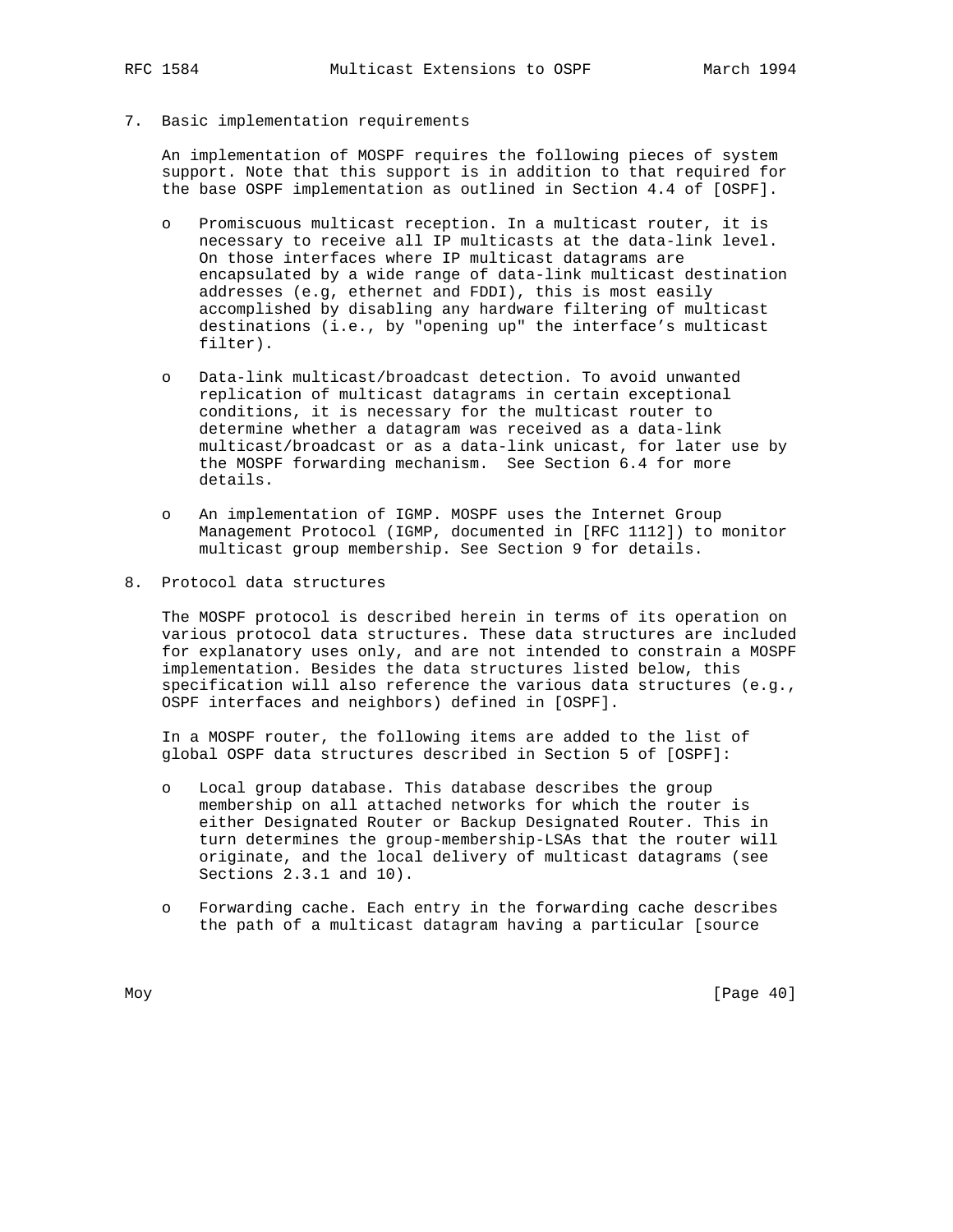net, multicast destination, TOS] combination. These cache entries are calculated when building the datagram shortest-path trees. See Sections 2.3.4 and 11 for more details.

- o Multicast routing capability. Indicates whether the router is running the multicast extensions defined in this memo. A router running the multicast extensions must still run the base OSPF algorithm as set forth in [OSPF]. Such a router will continue to interoperate with non-multicast-capable OSPF routers when forwarding IP unicast traffic.
- o Inter-area multicast forwarder. Indicates whether the router will forward IP multicasts from one OSPF area to another. Such a router declares itself a wild-card multicast receiver in its non-backbone area router-LSAs (see Section 14.6), and also summarizes its attached areas' group membership to the backbone in group-membership-LSAs. When building inter-area datagram shortest-path trees, it is these routers that appear immediately adjacent to the datagram source at the root of the tree (see Section 3.2). Not all multicast-capable area border routers need be configured as inter-area multicast forwarders. However, whenever both ends of a virtual link are multicast-capable, they must both be configured as inter-area multicast forwarders (see Section 14.11).
- o Inter-AS multicast forwarder. Indicates whether the router will forward IP multicasts between Autonomous Systems. Such a router declares itself a wild-card multicast receiver in its router- LSAs (see Section 14.6). These routers are also assumed to be running some kind of inter-AS multicast protocol. They mark all external routes that they import into the OSPF domain as to whether they provide multicast connectivity (see Section 14.9). When building inter-AS multicast datagram trees, it is these routers that appear immediately adjacent to the datagram source at the root of the tree.
- 8.1. Additions to the OSPF area structure

 The OSPF area data structure is described in Section 6 of [OSPF]. In a MOSPF router, the following item is added to the OSPF area structure:

 o List of group-membership-LSAs. These link state advertisements describe the location of the area's multicast group members. Group-membership-LSAs are flooded throughout a single area only. Area border routers also summarize their attached areas' membership by originating group-membership- LSAs into the backbone area. For more information, see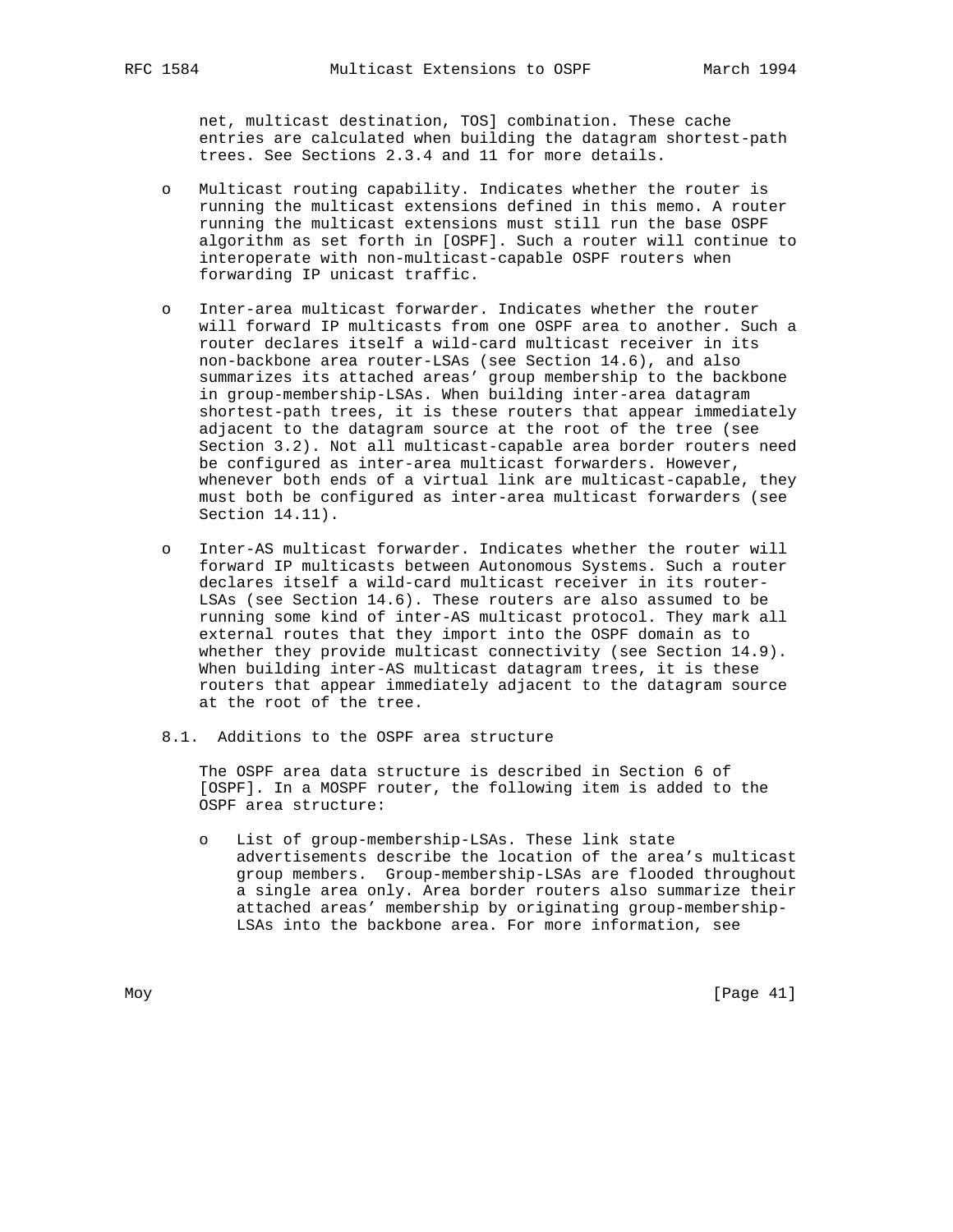Sections 3.1 and 10.

8.2. Additions to the OSPF interface structure

 The OSPF interface structure is described in Section 9 of [OSPF]. In a MOSPF router, the following items are added to the OSPF interface structure. Note that the IPMulticastForwarding parameter is really a description of the attached network. As such, it should be configured identically on all routers attached to a common network; otherwise incorrect routing of multicast datagrams may result[13].

- o IPMulticastForwarding. This configurable parameter indicates whether IP multicasts should be forwarded over the attached network, and if so, how the forwarding should be done. The parameter can assume one of three possible values: disabled, data-link multicast and data-link unicast. When set to disabled, IP multicast datagrams will not be forwarded out the interface. When set to data-link multicast, IP multicast datagrams will be forwarded as data-link multicasts. When set to data-link unicast, IP multicast datagrams will be forwarded as data-link unicasts. The default value for this parameter is data-link multicast. The other two settings are for use in the special circumstances described in Sections 6.3 and 6.4. When set to disabled or to data-link unicast, IGMP group membership is not monitored on the attached network.
- o IGMPPollingInterval. When the router is actively monitoring group membership on the attached network, it periodically sends IGMP Host Membership Queries. IGMPPollingInterval is a configurable parameter indicating the number of seconds between IGMP Host Membership Queries. The router actively monitors group membership on the attached network when both a) the interface's IPMulticastForwarding parameter is set to data-link multicast and b) the router has been elected Designated Router on the attached network. See Section 9 for details.
- o IGMPTimeout. This configurable parameter indicates the length of time (in seconds) that a local group database entry associated with this interface will persist without another matching IGMP Host Membership Report being received. See Section 9 for details.
- o IGMP polling timer. The firing of this interval timer causes an IGMP Host Membership Query to be sent out the interface. The length of this timer is the configurable parameter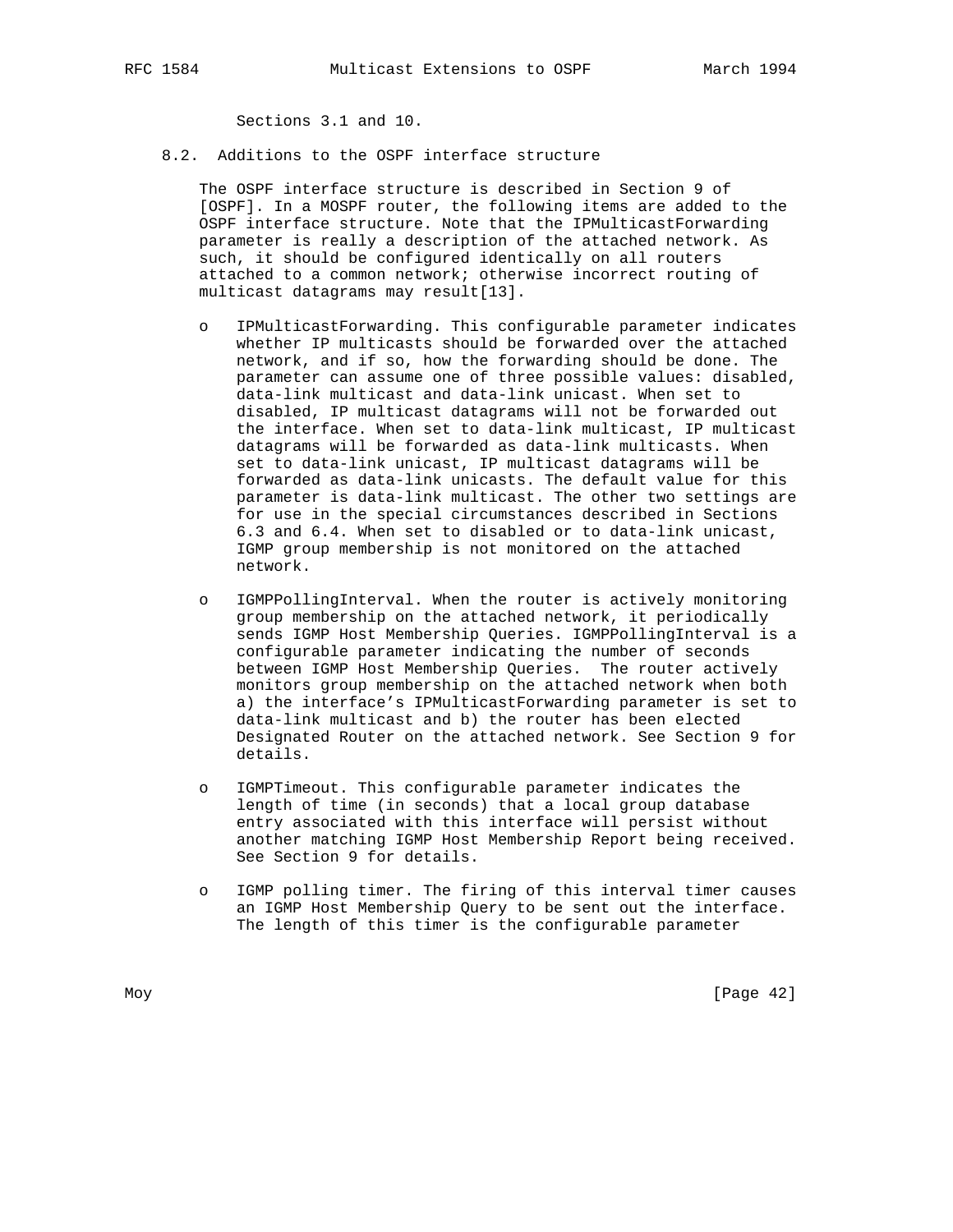IGMPPollingInterval. See Section 9 for details.

8.3. Additions to the OSPF neighbor structure

 The OSPF neighbor structure is defined in Section 10 of [OSPF]. In a MOSPF router, the following items are added to the OSPF neighbor structure:

- o Neighbor Options. This field was already defined in the OSPF specification. However, in MOSPF there is a new option which indicates the neighbor's multicast capability. This new option is learned in the Database Exchange process through reception of the neighbor's Database Description packets, and determines whether group-membership-LSAs are flooded to the neighbor. See the items concerning flooding in Section 14 for a more detailed explanation.
- 8.4. The local group database

 The local group database has already been introduced in Section 2.3.1. The current section attempts a more precise definition. The local group database tracks the group membership of the router's directly attached networks. Database entries are created and maintained by the IGMP protocol. Database entries can cause group-membership-LSAs to be originated, which in turn enable the pruning of datagram shortest-path trees. The local group database also dictates the router's responsibility for the delivery of multicast datagrams to directly attached group members.

 Each entry in the local group database has three components: the multicast group, the attached network and the entry's age. A database entry is indexed by the first two components: multicast group and attached network. A database lookup function is assumed to exist, so that given a [multicast group, attached network] pair, the matching database entry (if any) can be discovered. A database entry for [Group A, Network N1] exists if and only if there are Group A members currently located on Network N1.

 The three components of a local group database entry are defined as follows:

 o MulticastGroup. The multicast group whose members are being tracked by this entry. Each multicast group is represented as a class D IP address. For the semantics of multicast group membership, see [RFC 1112].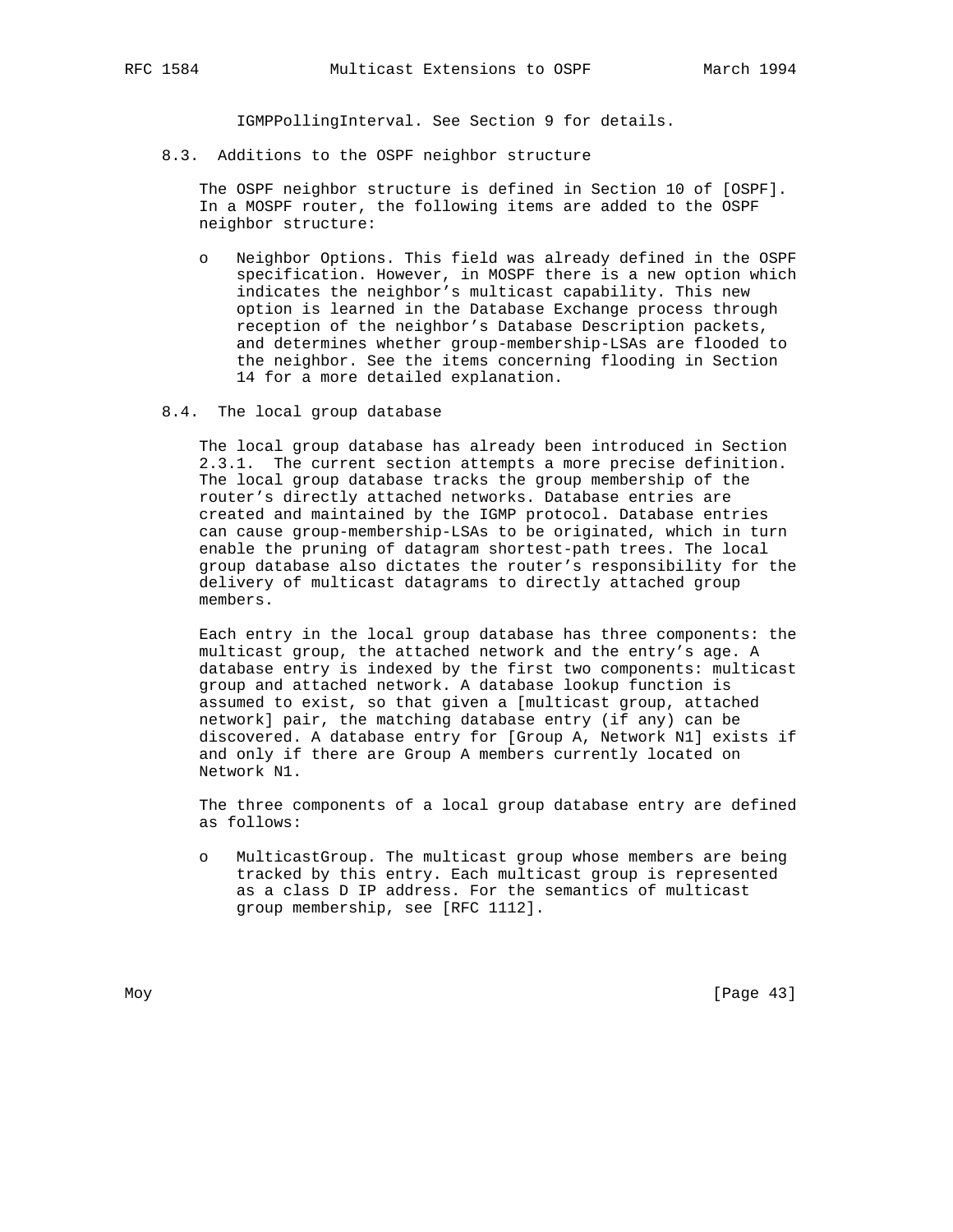- o AttachedNetwork. Each database entry is concerned with the group members belonging to a single attached network. To get a complete picture of the local group membership (when for example building a group-membership-LSA), it may be necessary to consult multiple database entries, one for each attached network. Note that a router is only required to maintain entries for those attached networks on which the router has been elected Designated Router or Backup Designated Router (see Section 9).
- o Age. Indicates the number of seconds since an IGMP Host Membership Report for multicast Group A has been seen on Network N1. If the age field hits Network N1's configured IGMPTimeout value, the local group database entry is removed (i.e., the entry has "aged out"). See Sections 9.2 and 9.3 for more information.
- 8.5. The forwarding cache

 The forwarding cache has already been defined in Section 2.3. The current section attempts a more precise definition. Each entry in the forwarding cache indicates how a multicast datagram having a particular [source network, destination multicast group, IP TOS] will be forwarded. A forwarding cache entry is built on demand from the local group database and the datagram's shortest-path tree. For more details, consult Sections 2.3.4 and 12.

 Each entry in the forwarding cache has six components: the multicast datagram's source network, the destination multicast group, the IP TOS, the upstream node, the list of downstream interfaces and (possibly) a list of downstream neighbors. A forwarding cache entry is indexed by source network, destination multicast group and IP TOS. A lookup function is assumed to exist, so that given a multicast datagram with a particular [IP source, destination multicast group, IP TOS], a matching cache entry (if any) can be found.

 The six components of a forwarding cache entry are defined as follows:

 o Source network. The datagram's source network is described by a network/subnet/supernet number and its corresponding mask. The source network for a datagram is discovered via a routing table/database lookup of the datagram's IP source address, as described in Section 11.2.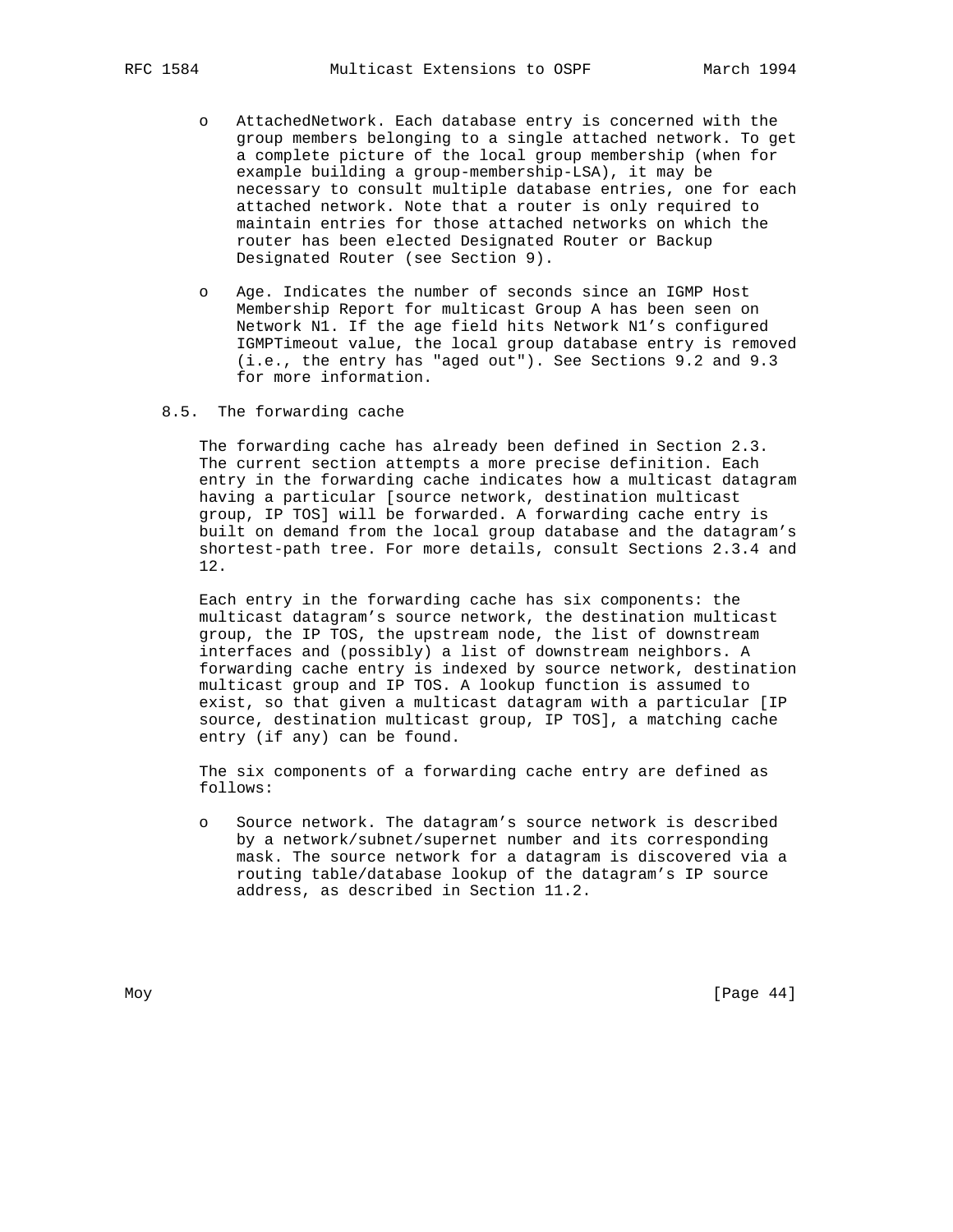- o Destination multicast group. The destination group to which matching datagrams are being forwarded. For the semantics of multicast group membership, see [RFC 1112].
- o IP TOS. The IP Type of Service specified by matching datagrams. Note that this means that the path of the multicast datagram depends on its TOS classification.
- o Upstream node. The attached network/neighboring router from which the datagram must be received. If received from a different attached network/neighboring router, the matching datagram is dropped instead of forwarded. This prevents unwanted replication of multicast datagrams. It is possible that the upstream node is unspecified (i.e., set to NULL). In this case, matching datagrams will always be dropped, no matter where they are received from. It is also possible that the upstream node is specified as the placeholder EXTERNAL. This means that the datagram must be received on a non-MOSPF interface in order to be forwarded.
- o List of downstream interfaces. These are the router interfaces that the matching datagram should be forwarded out of (assuming that the datagram was received from upstream node). Each interface is also listed with a TTL value. The TTL value is the minimum number of hops necessary to reach the closest (in terms of router hops) group member. This allows the router to drop datagrams that have no chance of reaching a destination group member.
- o List of downstream neighbors. When the datagram is to be forwarded out a non-broadcast multi-access network, or if the interface's IPMulticastForwarding parameter is set to data-link unicast, the datagram must be forwarded separately to each downstream neighbor (see Sections 2.3.3 and 6.4). As done for downstream interfaces, each downstream neighbor is specified together with the smallest TTL that will actually reach a group member.
- 9. Interaction with the IGMP protocol

 MOSPF uses the IGMP protocol (see [RFC 1112]) to monitor multicast group membership. In short, the Designated Router on a network periodically sends IGMP Host Membership Queries (see Section 9.1), which in turn elicit IGMP Host Membership Reports from the network's multicast group members. These Host Membership Reports are then recorded in the Designated Router's and Backup Designated Router's local group databases (see Section 9.2).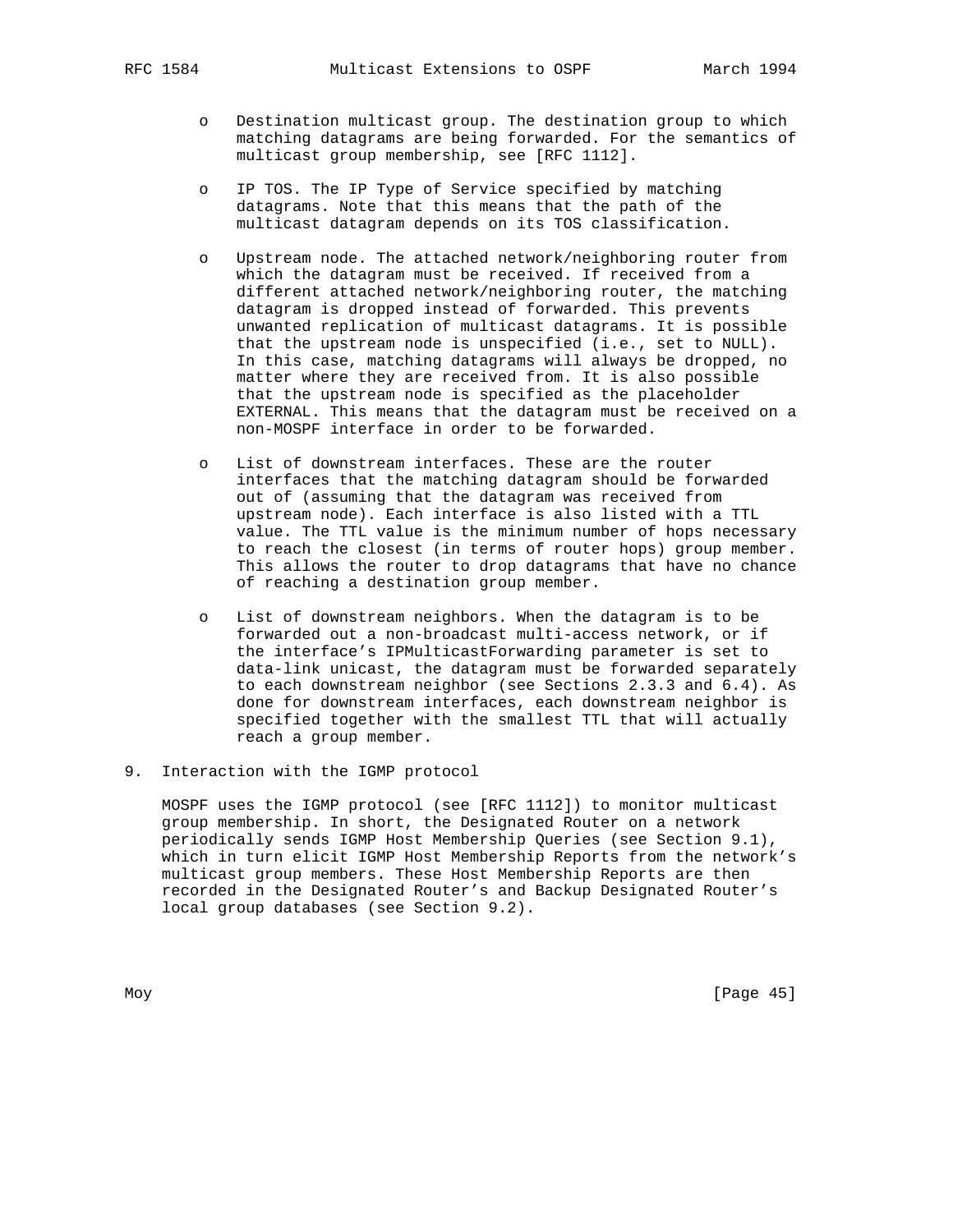# 9.1. Sending IGMP Host Membership Queries

 Only the network's Designated Router sends Host Membership Queries. This minimizes the amount of group membership information on the network, both in terms of queries and responses.

 When a MOSPF router becomes Designated Router on a network, it checks to see that the network's IPMulticastForwarding parameter is set to data-link multicast (see Section B.2). If so, it starts the interface's IGMP polling timer. Then, whenever the timer fires (every IGMPPollingInterval seconds), the MOSPF router sends a Host Membership Query out the interface. The destination of the query is the IP address 224.0.0.1. For the format of the query, see [RFC 1112]. If/when the MOSPF router ceases to be the network's Designated Router, the IGMP polling timer is disabled and no more Hosts Membership Queries are sent.

 Unusual behavior can result when multiple IP networks are assigned to a single physical network. MOSPF treats each such IP network separately, electing (possibly) a different Designated Router for each network. However, IGMP operates on a physical network basis only: when a Host Membership Query is sent, all group members on the physical network respond, regardless of their IP addresses. So unless the IPMulticastForwarding parameter is set to a value other than data-link multicast on all but one of the physical network's IP networks, excess multicast membership reporting will result.

9.2. Receiving IGMP Host Membership Reports

 Received Host Membership Reports are processed by both the network's Designated Router and Backup Designated Router. It is the Designated Router's responsibility to distribute the network's group membership information throughout the routing domain, by originating group-membership-LSAs (see Section 10). The Backup Designated Router processes Reports so that it too has a complete picture of the network's group membership, enabling a quick cutover upon Designated Router failure.

 An IGMP Host Membership Report concerns membership in a single IP multicast group (call it Group A). The Report is sent to the Group A address so that other group members may see the Report and avoid sending duplicates (see [RFC 1112] for details). When an IGMP Host Membership Report, sent on Network N[14], is received by a MOSPF router, the following steps are executed: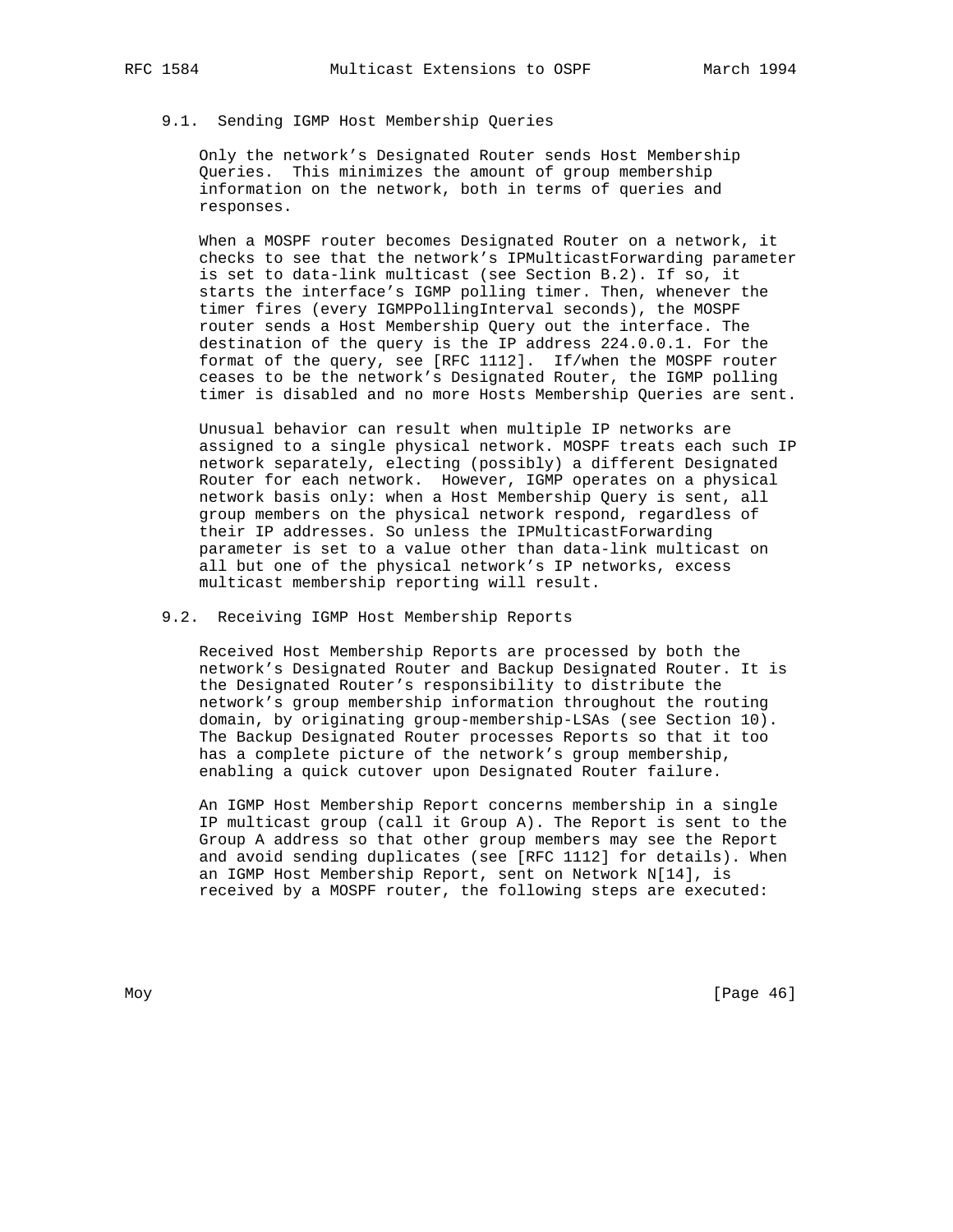- (1) If the router is neither the Designated Router nor the Backup Designated Router on the network, the Report is discarded and processing stops.
- (2) If the Report concerns a multicast group in the range 224.0.0.1 - 224.0.0.255, the Report is discarded and processing stops. This range of multicast groups are for local use (single hop) only, and datagrams sent to these destinations are never forwarded by multicast routers.
- (3) Locate the entry for [Group A, Network N] in the local group database. If no such entry exists, create one. In any case, set the age of the entry to 0. Note that even if multiple hosts attached to Network N report membership in the same group, only a single local group database entry will be formed. See Section 8.4 for more details concerning the local group database.
- (4) If the router is the network's Designated Router, and a local group database entry was created in the previous step, it may be necessary to originate a new group-membership-LSA. See Section 10 for details.
- 9.3. Aging local group database entries

 Every local database entry has an age field. Suppose that there is a database entry for [Group A, Network N1]. The age field then indicates the length of time (in seconds) since the last Host Membership Report for Group A was received on Network N1. If the age of the entry reaches Network N1's configured IGMPTimeout value (see Section B.2), the entry is considered invalid and is removed from the database.

 Note that when a router, after having been either Network N1's Designated Router or Backup Designated Router, but now being neither, will (after IGMPTimeout seconds) automatically age out all of its local group database entries associated with Network N1. For this reason, it is not necessary to purge local group database entries on OSPF interface state changes.

9.4. Receiving IGMP Host Membership Queries

 If a MOSPF router has internal multicast applications, and if the applications have bound themselves to certain interfaces (using the RFC 1112 representation described in Section 5), then the MOSPF router responds to received Host Membership Queries by issuing Host Membership Reports. Identical to the operation of any IP host supporting multicast applications, the exact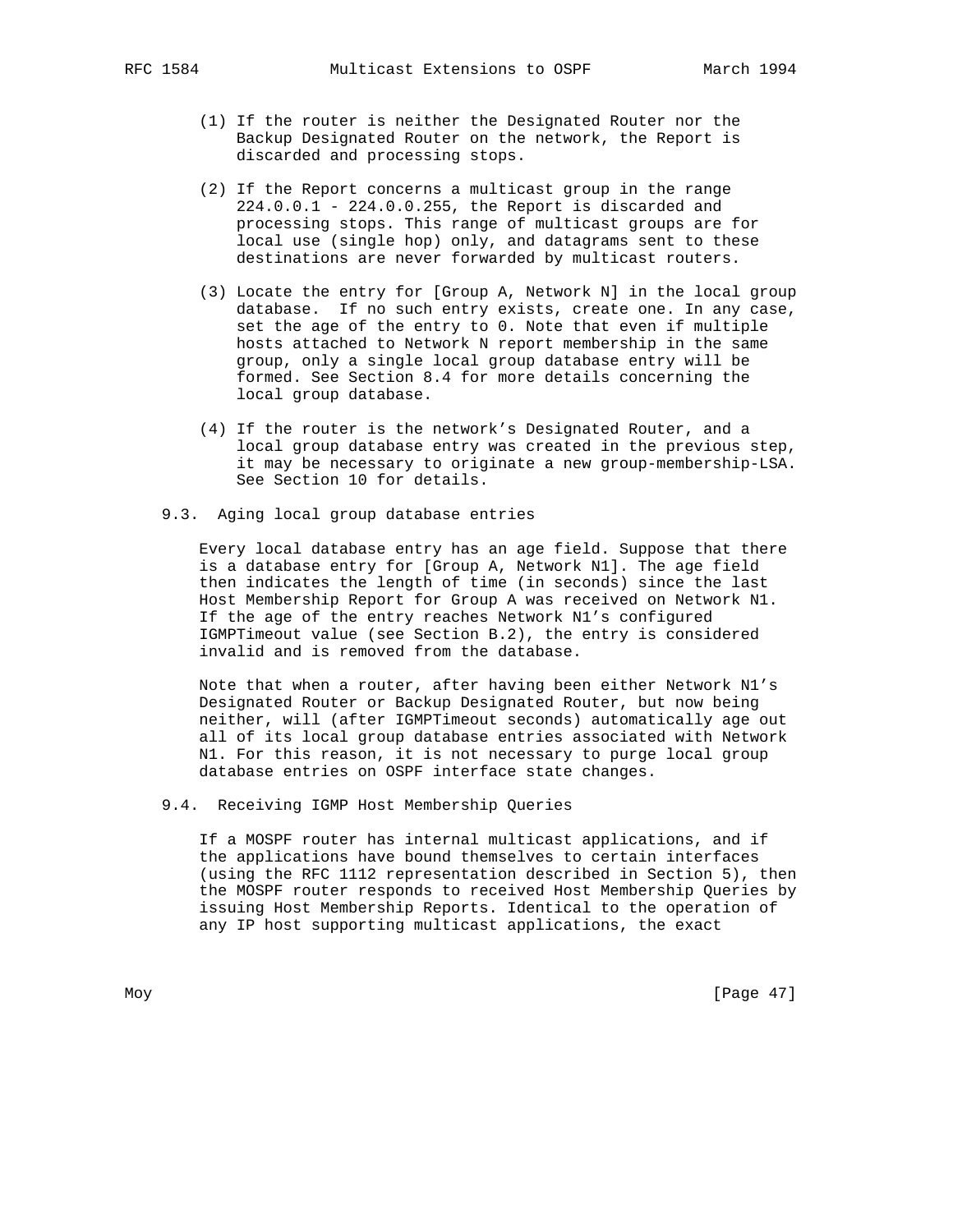procedure for issuing these Host Membership Reports is specified in [RFC 1112]. Note that in this case, if the router has been elected Designated Router on a network, it must receive its own Host Membership Reports and Host Membership Queries.

 If instead all of its applications have joined groups in an interface-independent fashion (using the MOSPF-specific representation described in Section 5), the MOSPF router does not respond to Host Membership Queries. Instead, the MOSPF router communicates this membership information by originating appropriate group-membership-LSAs (see Section 10.1).

10. Group-membership-LSAs

 Group-membership-LSAs provide the means of distributing membership information throughout the MOSPF routing domain. Group-membership- LSAs are specific to a single OSPF area (see Section 3.1). Each group-membership-LSA concerns a single multicast group. Essentially, the group-membership-LSA lists those networks which are directly connected to the LSA's originator and which contain one or more group members. For more details on how the group-membership-LSA augments the OSPF link state database, see Section 2.3.1.

 The creation of group-membership-LSAs is discussed in Section 10.1. The format of the group-membership-LSA is described in Section A.3. A router will originate a group membership-LSA for multicast group A when one or more of the following conditions hold:

- (1) The router is Designated Router on a network (call it Network X), the interface to Network X has its IPMulticastForwarding parameter set to data-link multicast (see Section B.2), and Network X contains one or more members of Group A.
- (2) The router is an inter-area multicast forwarder (see Section B.1), and one or more of the router's attached non-backbone areas contain Group A members. In this case, the router will originate a group-membership-LSA for Group A into the backbone. This is the way group membership is conveyed between areas (see Section 3.1).
- (3) The router itself has applications that are requesting membership in Group A, in an interface-independent fashion (see Section 5).

 As for all other types of OSPF link state advertisements (e.g, router-LSAs, network-LSAs, etc.), group-membership-LSAs are aged as they are held in a router's link state database. To prevent valid advertisements from "aging out", a router must refresh its self-

Moy [Page 48]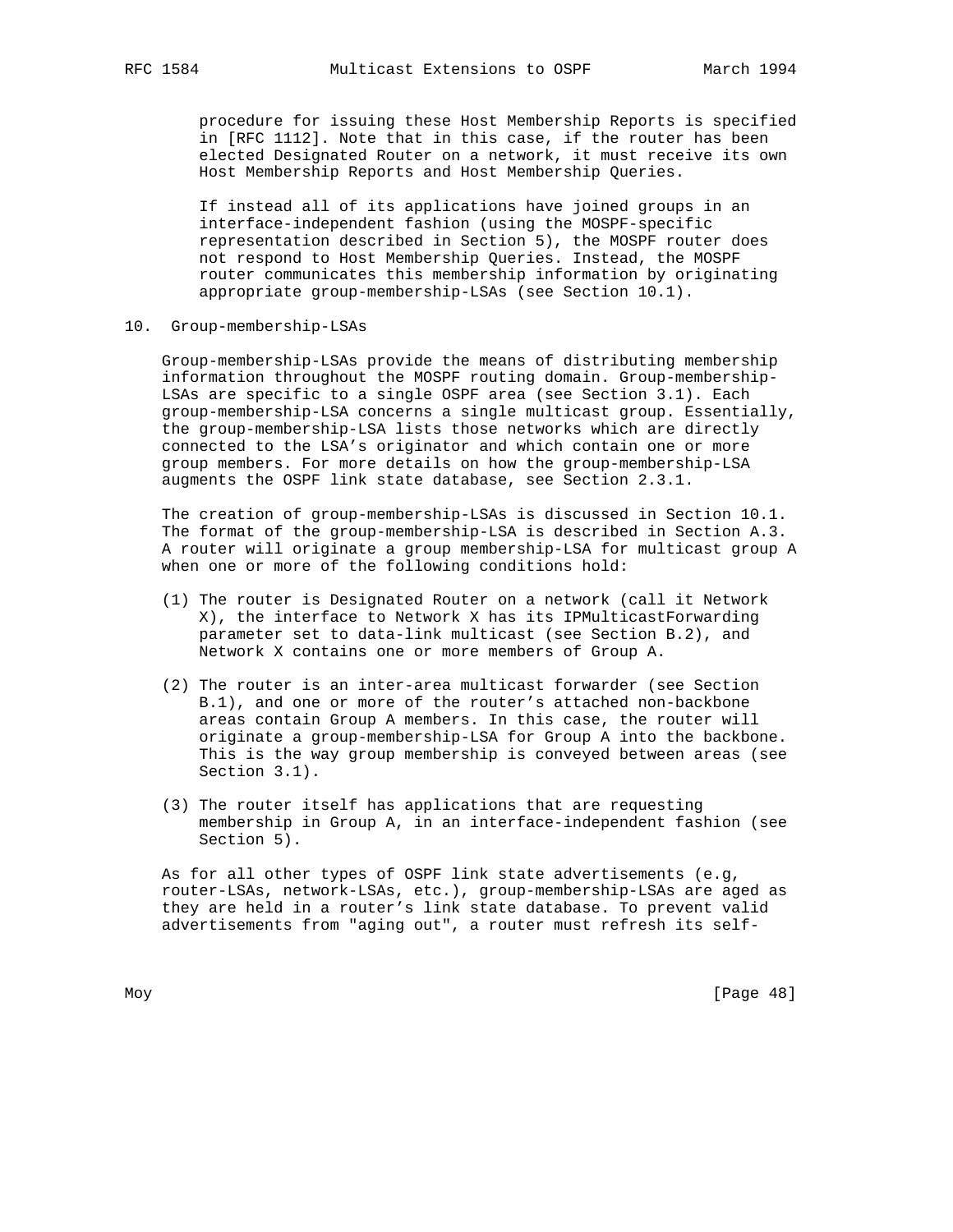originated group-membership-LSAs every LSRefreshTime interval, by incrementing their LS sequence numbers and reissuing them. In addition, when an event occurs that would alter one of the router's self-originated group-membership-LSAs, a new instance of the LSA is issued with an updated (i.e., incremented by 1) LS sequence number. Note however that a router is not allowed to originate two new instances of the same advertisement within MinLSInterval seconds. For that reason, occasionally advertisement originations will need to be deferred. Also, an event may occur that makes it inappropriate for the router to continue to originate a particular LSA. In that case, the router flushes the advertisement from the routing domain by "premature aging". For more information concerning the maintenance of LSAs, see Sections 12, 12.4, 14 and 14.1 of [OSPF].

 When one of the following events occurs, it may be necessary for a router to (re)issue one or more group-membership-LSAs:

- (1) One of the router's interfaces changes state. For example, the router may have become Designated Router on a particular network, causing the router to start advertising the network's group membership to the rest of the MOSPF system in group membership-LSAs.
- (2) The router receives an IGMP Host Membership Report, causing a new local group database entry to be formed (see Section 9.2).
- (3) One of the router's local group database entries "ages out", because it is no longer being refreshed by received IGMP Host Membership Reports (see Section 9.3).
- (4) The router is an inter-area multicast forwarder, and the group membership of one of the router's attached non-backbone areas changes. This is detected by the reception of a new, or the flushing of an old, group-membership-LSA into/from the non backbone area's link state database.
- (5) The group membership of one of the router's internal applications changes.
- 10.1. Constructing group-membership-LSAs

 This section details how to build a group-membership-LSA. The format of a group-membership-LSA is described in Section A.3. Each group-membership-LSA concerns a single multicast group. The body of the advertisement is a list of the local transit nodes (the router itself and directly attached transit networks) that contain group members. Section 10 listed the conditions requiring the (re)origination of a group-membership-LSA. Note

Moy [Page 49]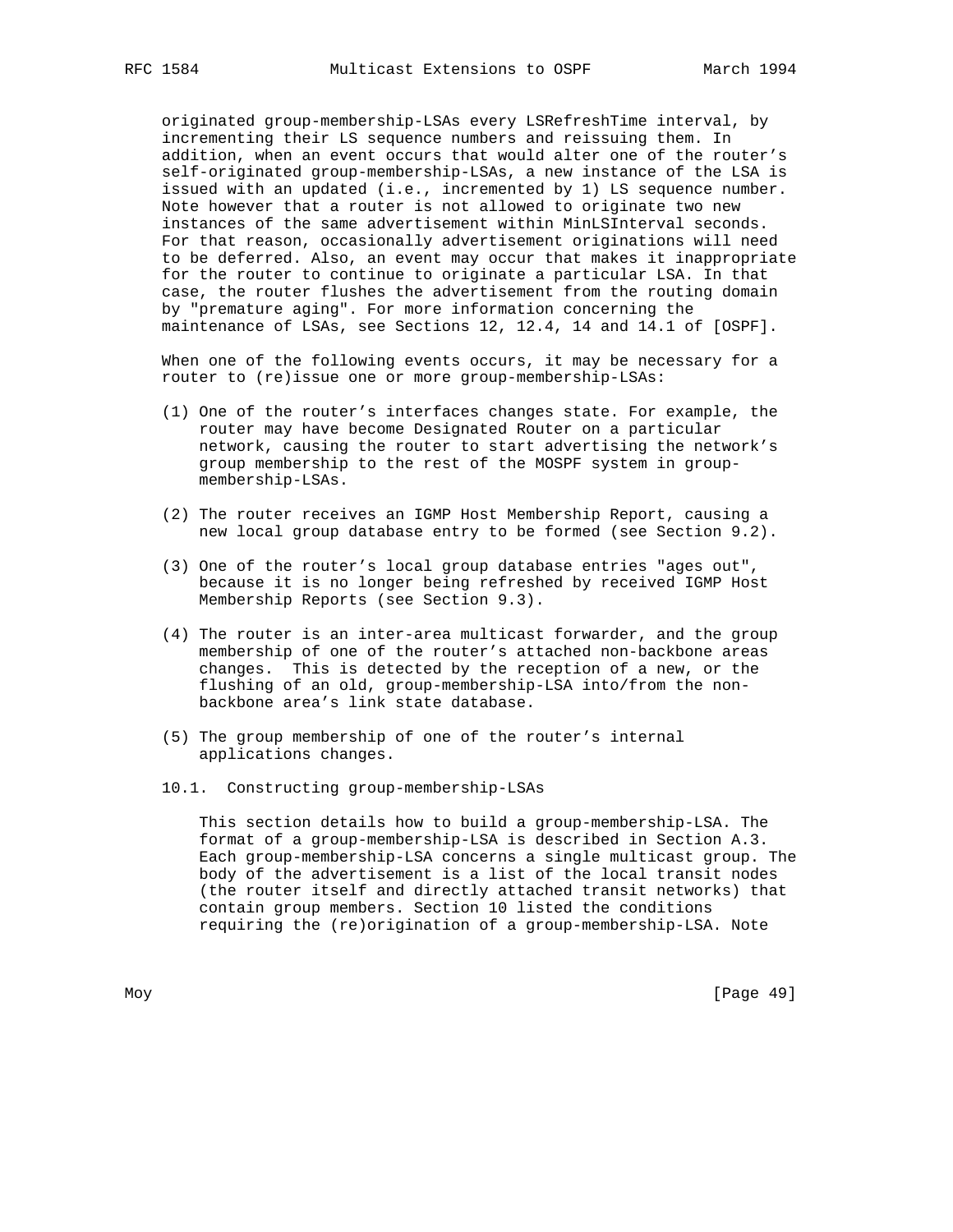that if the router is an area border router, it may be necessary to originate a separate group-membership-LSA for each attached area.

 The following defines the contents of a group-membership-LSA, as originated by Router X into Area A. It is assumed that the group-membership-LSA is to report membership in multicast group G:

- o The advertisement fields that are not type-specific (LS age, LS sequence number, LS checksum and length) are set according to Section 12.1 of [OSPF].
- o The Options field of a group-membership-LSA is not processed on receipt. However, for consistency, the Option field in these advertisements should have its MC-bit set, T-bit clear, and the E-bit should match the configuration of Area A (i.e., set if and only if Area A is not a stub area). The rest of the Options field is set to 0.
- o The Link State ID is set to the group whose membership is being reported (Group G).
- o The Advertising Router is set to the OSPF Router ID of the router originating the advertisement (Router X).
- o The body of the advertisement is a list of local transit vertices that should be labelled with Group G membership (see Section 2.3.1). This list may include the advertising router itself, and any of the transit networks that are directly attached to said router. The following steps determine which of these transit vertices are actually included in the group-membership-LSA. Note that any particular vertex should be listed at most once, even though the following may indicate multiple reasons for a particular vertex to be listed. Also note that if no transit vertices are listed by the advertisement, the advertisement should not be (re)originated; if an instance of the advertisement already exists, it should then be flushed from the link state database using the premature aging procedure specified in Section 14.1 of [OSPF].
	- a. Consider those entries in the local group database that describe Group G membership (see Section 8.4). Consider each such entry in turn. Each entry references one of Router X's attached networks (call it Network N). If either Network N does not belong to Area A, or if Router X is not Network N's Designated Router[15], Network N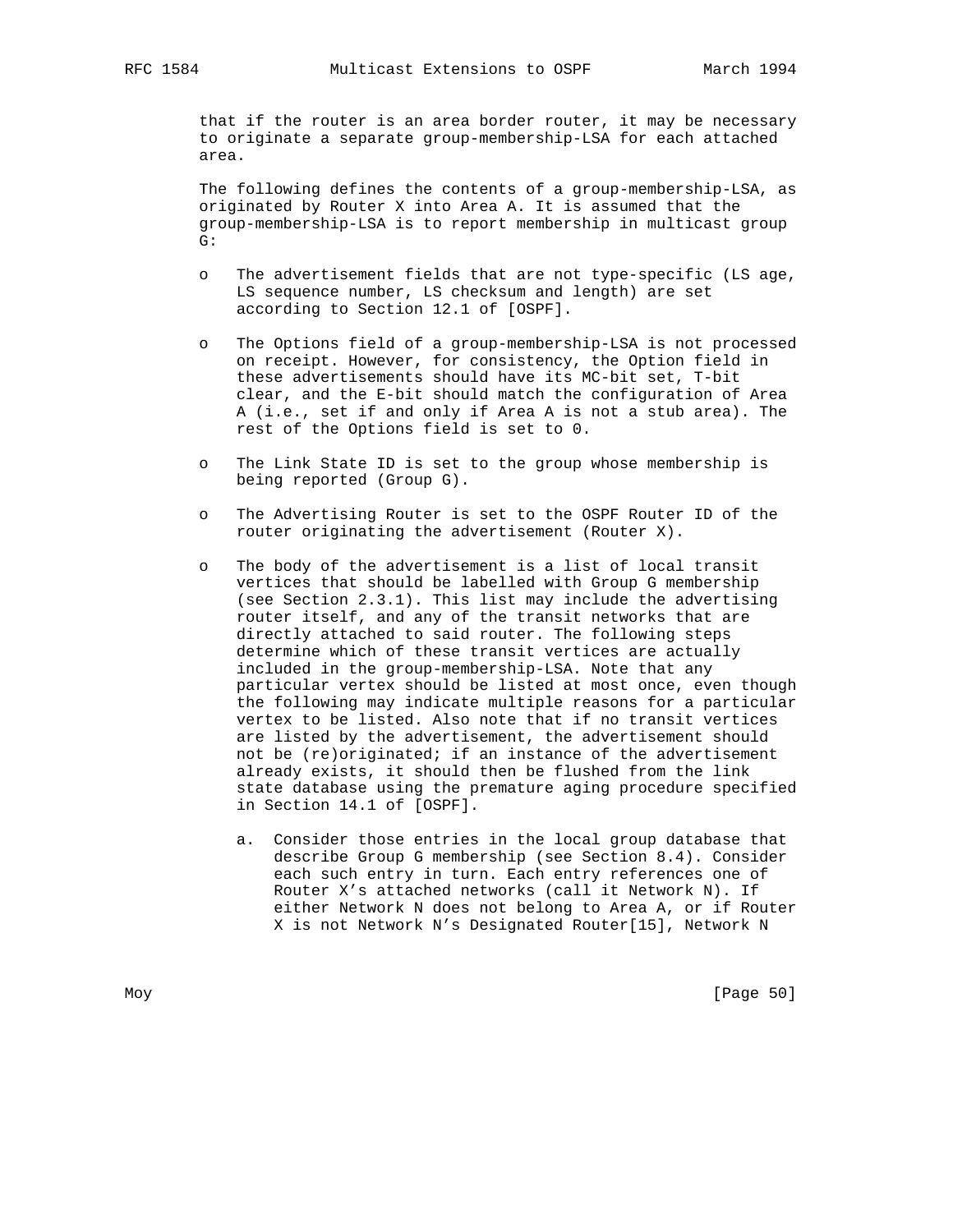should not be added to the group-membership-LSA, and the next local group database entry should be examined. Otherwise, if N is a stub network (e.g., Router X is the only OSPF router attached to N), Router X adds itself to the advertisement by adding a vertex with Vertex type set to 1 (router) and Vertex ID set to Router X's OSPF Router ID. Otherwise, N is a transit network. In this case, Network N should be added to the advertisement by adding a vertex with Vertex type set to 2 (network) and Vertex ID set to the IP address of Network N's Designated Router (i.e., Router X's IP interface address on Network N).

- b. If Router X itself has applications requesting Group G membership on an interface-independent basis (see Section 5), it should add itself to the advertisement by adding a vertex with Vertex type set to 1 (router) and Vertex ID set to Router X's OSPF Router ID.
- c. If Router X is an inter-area multicast forwarder (see Section 3.1), Area A is the backbone area (Area ID 0.0.0.0), and at least one of Router X's attached non backbone areas has Group G members (indicated by the presence of one or more advertisements in the areas' link state databases having Link State ID set to Group G and LS age set to a value other than MaxAge[16]), then Router X should add itself to the advertisement by adding a vertex with Vertex type set to 1 (router) and Vertex ID set to Router X's OSPF Router ID.

 Consider as an example the network configuration in Figure 4. Suppose that Router RT2 has been elected Designated Router for Network N3. Router RT2 would then originate (into Area 1) the following group-membership-LSA for Group B:

; RT2's group-membership-LSA for Group B

LS age = 0  $\qquad \qquad$  ; always true on origination Options = (E-bit|MC-bit) LS type = 6  $i$ group-membership-LSA Link State ID = Group B Advertising Router = RT2's Router ID Vertex type =  $1$  ;RT2 itself (for stub N2) Vertex ID = RT2's Router ID Vertex type =  $2$  ; Network N3 (since RT2 is DR) Vertex ID = RT2's IP interface address on N3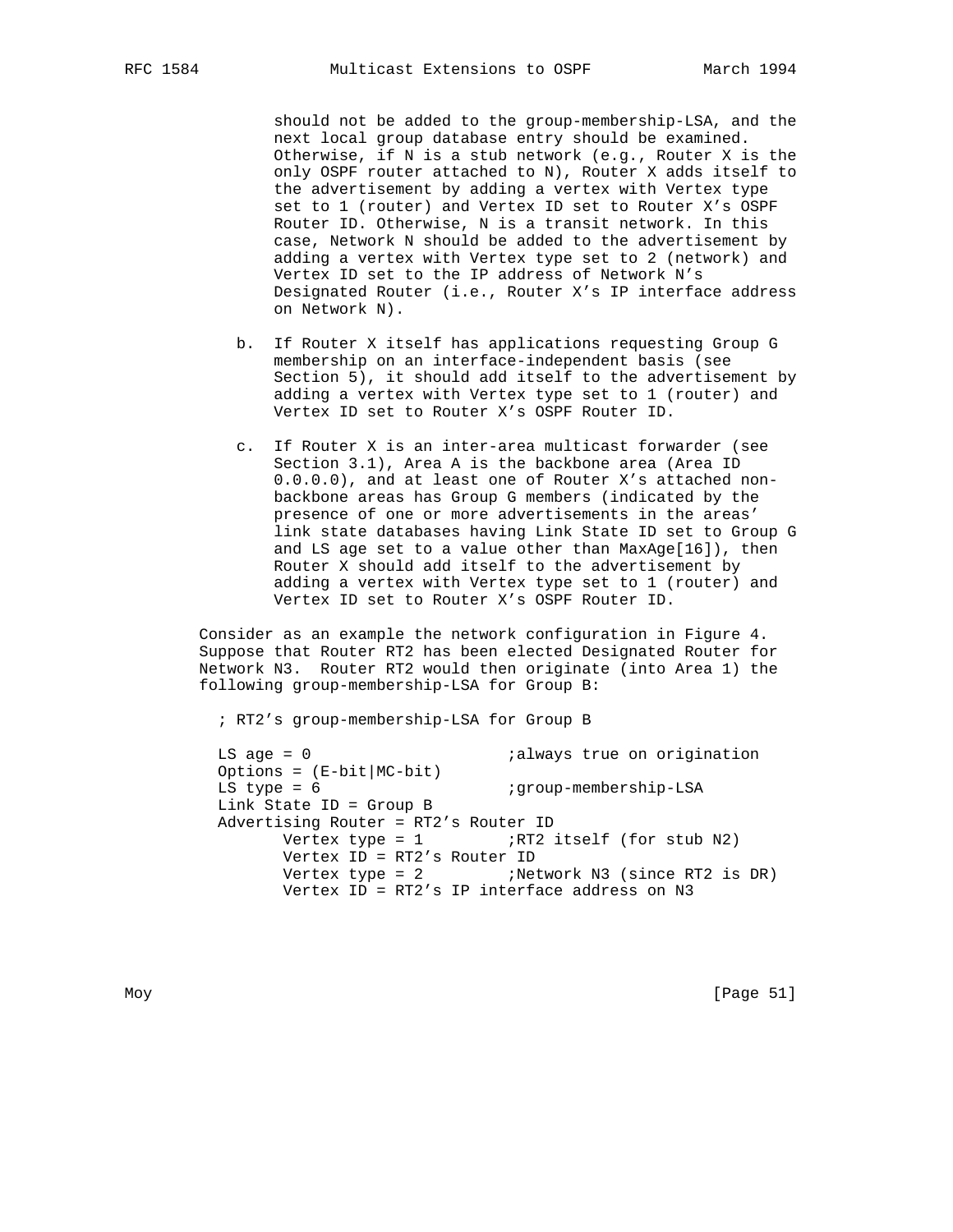# 10.2. Flooding group-membership-LSAs

 When MOSPF routers and non-multicast OSPF routers are mixed together in a routing domain, the group-membership-LSAs are not flooded to the non-multicast routers[17]. As a general design principle, optional OSPF advertisements are only flooded to those routers that understand them.

 A MOSPF router learns of its neighbor's multicast-capability at the beginning of the "Database Exchange Process" (see Section 10.6 of [OSPF], receiving Database Description packets from a neighbor in state Exstart). A neighbor is multicast-capable if and only if it sets the MC-bit in the Options field of its Database Description packets. Then, in the next step of the Database Exchange process, group-membership-LSAs are included in the Database summary list sent to the neighbor (see Sections 7.2 and 10.3 of [OSPF]) if and only if the neighbor is multicast capable.

 When flooding group-membership-LSAs to adjacent neighbors, a MOSPF router looks at the neighbor's multicast-capability. Group-membership-LSAs are only flooded to multicast-capable neighbors. To be more precise, in Section 13.3 of [OSPF], group-membership-LSAs are only placed on the Link state retransmission lists of multicast-capable neighbors[18]. Note however that when sending Link State Update packets as multicasts, a non-multicast neighbor may (inadvertently) receive group-membership-LSAs. The non-multicast router will then simply discard the LSA (see Section 13 of [OSPF], receiving LSAs having unknown LS types).

### 11. Detailed description of multicast datagram forwarding

 This section describes in detail the way MOSPF forwards a multicast datagram. The forwarding process has already been informally presented in Section 2.2. However, there are several obscure configuration options (e.g., the IPMulticastForwarding interface parameter) that have been presented elsewhere in this document, which may influence the forwarding process. This section gathers together all the influencing factors into a single algorithm.

 It is assumed in the following that the datagram under consideration has actually be received on one of the router's interfaces. Locally generated datagrams (i.e., originated by one of the router's internal applications) are handled instead by the algorithm in Section 11.3.

Moy [Page 52]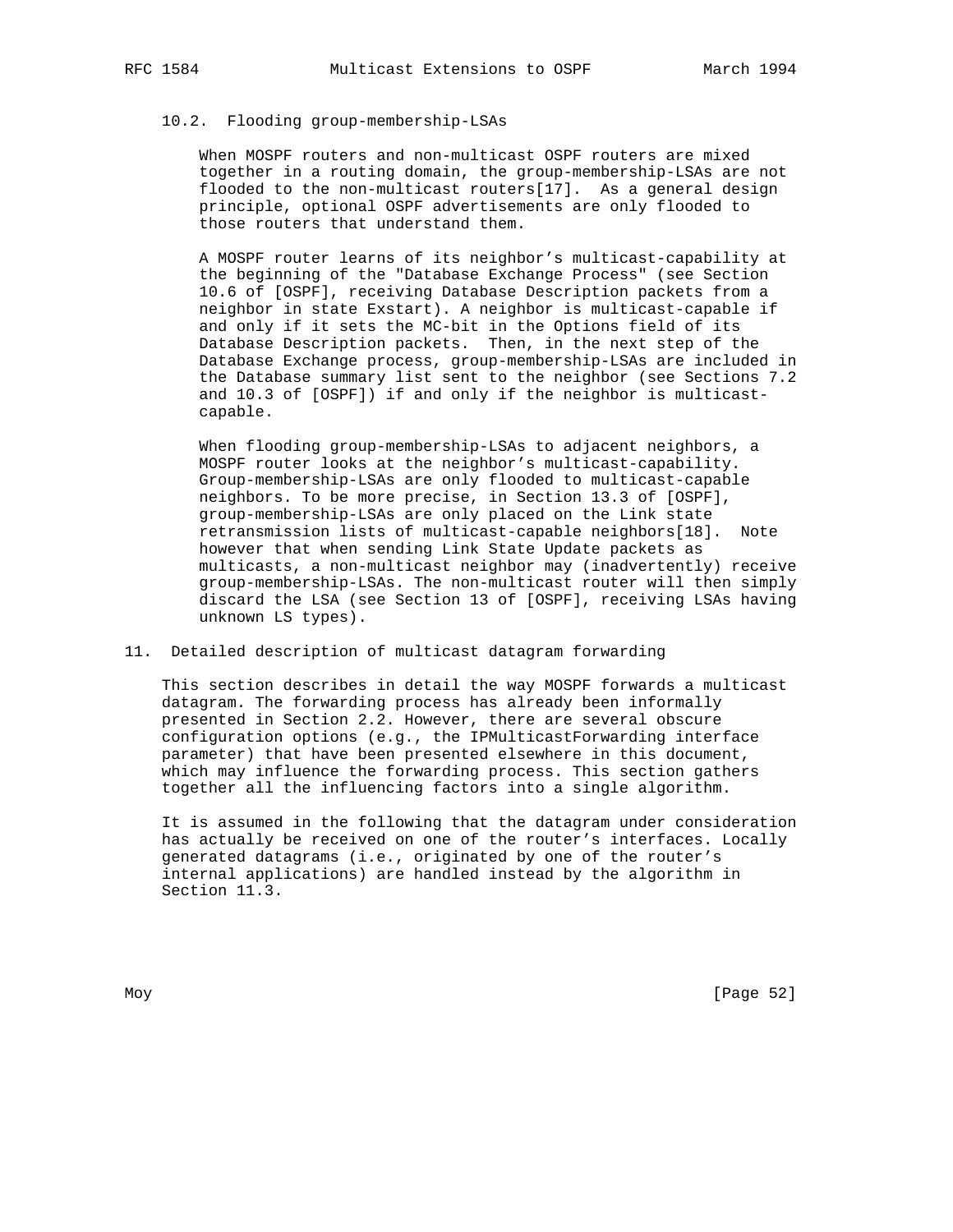Assume that the datagram's IP destination is Group G. The forwarding process then consists of the following steps:

- (1) Upon reception of the datagram, the MOSPF router notes the following parameters. These parameters are examined in later steps, to determine whether the datagram should be forwarded.
	- a. The receiving MOSPF interface associated with the datagram. Based on the receiving physical interface, the receiving MOSPF interface is selected by the algorithm in Section 11.1.
	- b. Whether the datagram was received as a link-level multicast/broadcast or as a link-level unicast. This information is used later in Step 7 to help determine whether the datagram should be forwarded.
- (2) A copy of the datagram should be passed to each internal application that has joined Group G on the receiving MOSPF interface (see Section 5).
- (3) If the datagram's IP source address matches the receiving MOSPF interface's IP address, the datagram should not be forwarded further, and should instead be discarded, completing the forwarding process. This keeps the router's own locally originated datagrams from being mistakenly replicated, in those cases where the receiving MOSPF interface receives its own multicast transmissions.
- (4) If Group G falls into the range 224.0.0.1 through 224.0.0.255 inclusive, the datagram should not be forwarded further. This range of addresses has been dedicated for use on a local network segment only.
- (5) Associate a source network (SourceNet) with the multicast datagram, as described in Section 11.2. If SourceNet cannot be determined (i.e., there is no available unicast route back to the datagram source), the datagram should not be forwarded further.
- (6) Look up the forwarding cache entry (see Section 8.5) matching the datagram's [SourceNet, Group G, TOS] combination. If the cache entry does not yet exist, one is built by the calculation in Section 12. In order for the datagram to be forwarded, the contents of the forwarding cache entry must be further verified against the received datagram's characteristics as follows: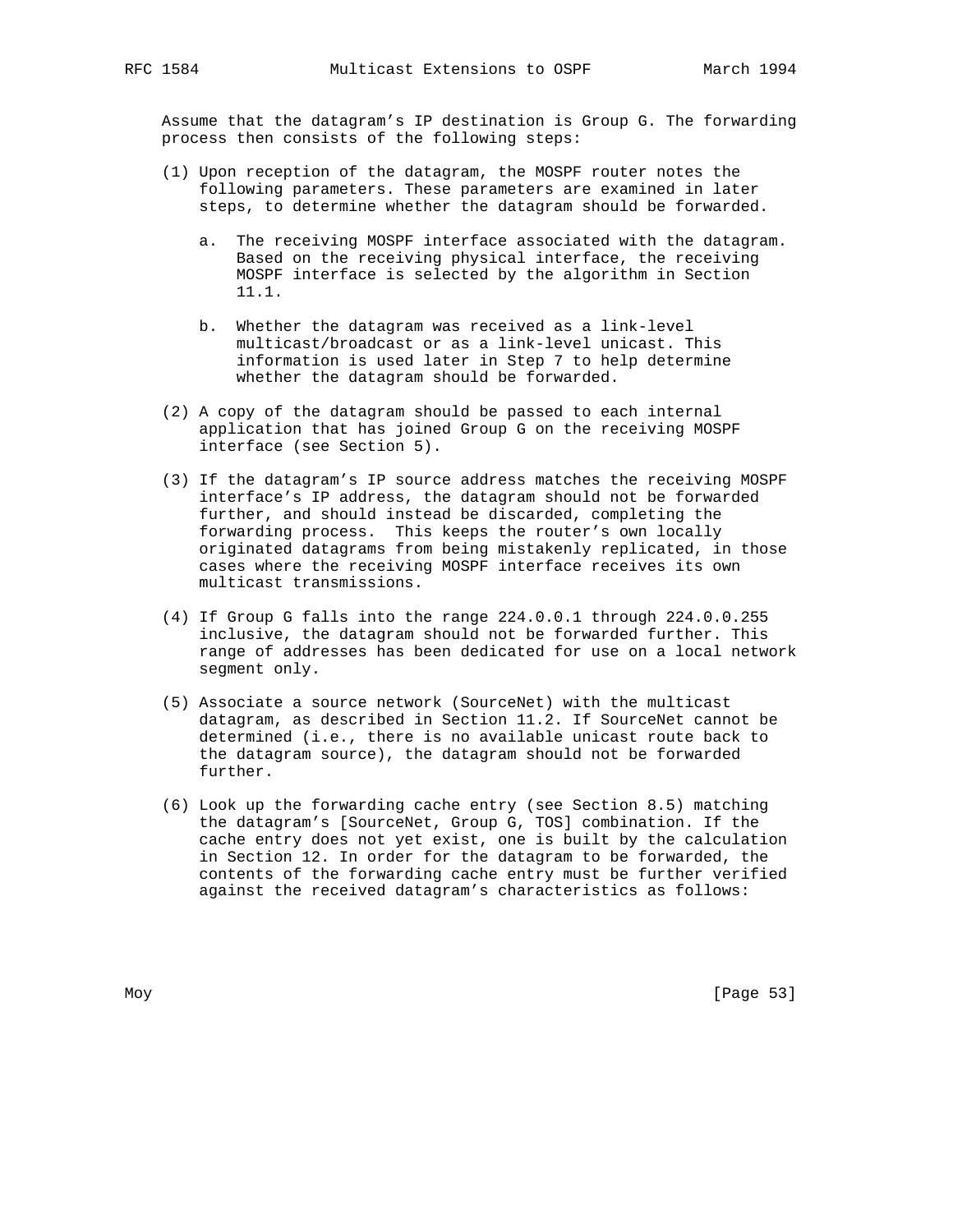- a. If the forwarding cache entry's upstream node is unspecified (i.e., NULL), then the datagram should not be forwarded further.
- b. Otherwise, suppose that the forwarding cache entry's upstream node is set to EXTERNAL. In this case, the datagram is forwarded further if and only if the receiving MOSPF interface is set to NULL (i.e., if and only if the datagram was received on a non-MOSPF interface).
- c. Otherwise, if the datagram's receiving MOSPF interface does not attach to the forwarding cache entry's upstream node, the datagram should not be forwarded further.
- (7) If the receiving MOSPF interface's IPMulticastForwarding parameter is set to data-link unicast, the datagram should be forwarded further only if it was received as a data-link unicast.
- (8) At this point the datagram is eligible for further forwarding. Before forwarding, the router checks to see whether it has any internal applications that have joined Group G on an interface independent basis. If so, a copy of the datagram should be passed to each such requesting application process.
- (9) Examine each of the downstream interfaces listed in the forwarding cache entry. If the TTL in the datagram is greater than or equal to the TTL specified for the downstream interface, a copy of the datagram should be forwarded out the downstream interface. Before forwarding the datagram copy, the copy's TTL should be decremented by 1. On most interfaces, the datagram is forwarded as a data-link multicast/broadcast. The exact data link encapsulation is dependent on the attached network's type:
	- o On ethernet and IEEE 802.3 networks, the datagram is forwarded as a data-link multicast. The destination data link multicast address is selected as an algorithmic translation of the IP multicast destination. See [RFC 1112] for details.
	- o On FDDI networks, the datagram is forwarded as a data-link multicast. The destination data-link multicast address is selected as an algorithmic translation of the IP multicast destination. See [RFC 1390] for details.
	- o On SMDS networks, the datagram is forwarded using the same SMDS address that is used by IP broadcast datagrams. See [RFC 1209] for details.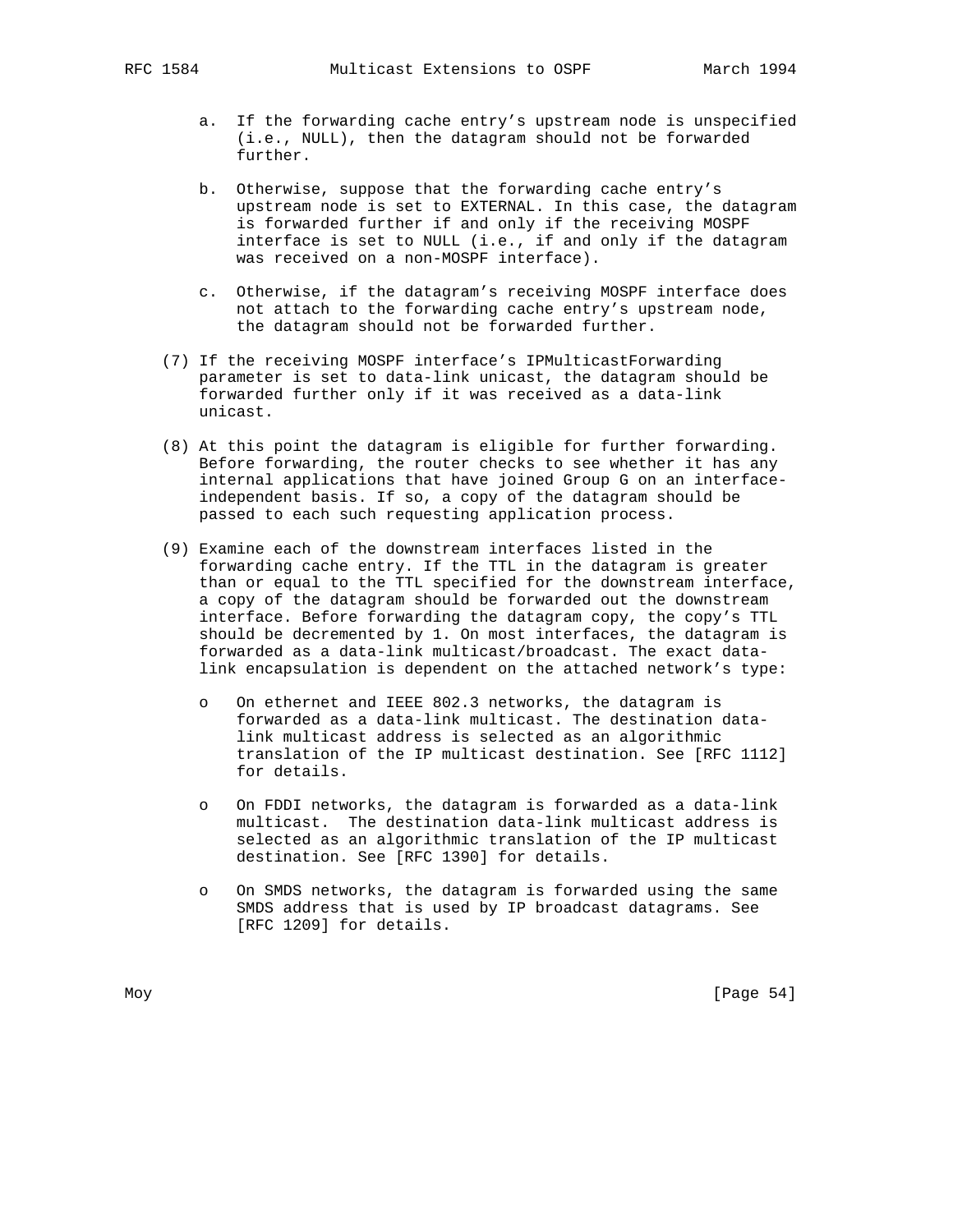- o On networks that support broadcast, but not multicast (e.g., the Experimental Ethernet), the datagram is forwarded as a data-link broadcast. See [RFC 1112] for details.
- o On point-to-point networks, the datagram is forwarded in the same way that unicast datagrams are forwarded. See [RFC 1112] for details.

(10)

 Examine each of the downstream neighbors listed in the forwarding cache entry. If the TTL in the datagram is greater than or equal to the TTL specified for the downstream neighbor, a copy of the datagram should be forwarded to the downstream neighbor (as a data-link unicast). Before forwarding the datagram copy, the copy's TTL should be decremented by 1.

 ICMP error messages are never generated in response to received IP multicasts. In particular, ICMP destination unreachables and ICMP TTL expired messages are not generated by the above procedure if the router refuses to forward a multicast datagram.

11.1. Associating a MOSPF interface with a received datagram

 A MOSPF interface must be associated with a received multicast datagram before it is forwarded (see Step 1a of Section 11), and with received IGMP Host Membership Reports before they are processed (see Section 9.2).

 When there is only a single IP network assigned to the physical interface that received the datagram, the choice of receiving MOSPF interface is clear. When there are multiple logical IP networks attached to the receiving physical interface, the receiving MOSPF interface is selected as follows. Examine all of the MOSPF interfaces associated with the receiving physical interface. Discard those interfaces whose IPMulticastForwarding parameter has been set to disabled. The receiving MOSPF interface is then the remaining interface having the highest IP interface address (or NULL if there are no remaining interfaces)[19].

11.2. Locating the source network

 MOSPF forwarding cache entries are indexed by the datagram's source IP network/subnet/supernet. For this reason, whenever an IP multicast datagram is received, the IP network belonging to the datagram's IP source address must be found. This is accomplished by the following algorithm: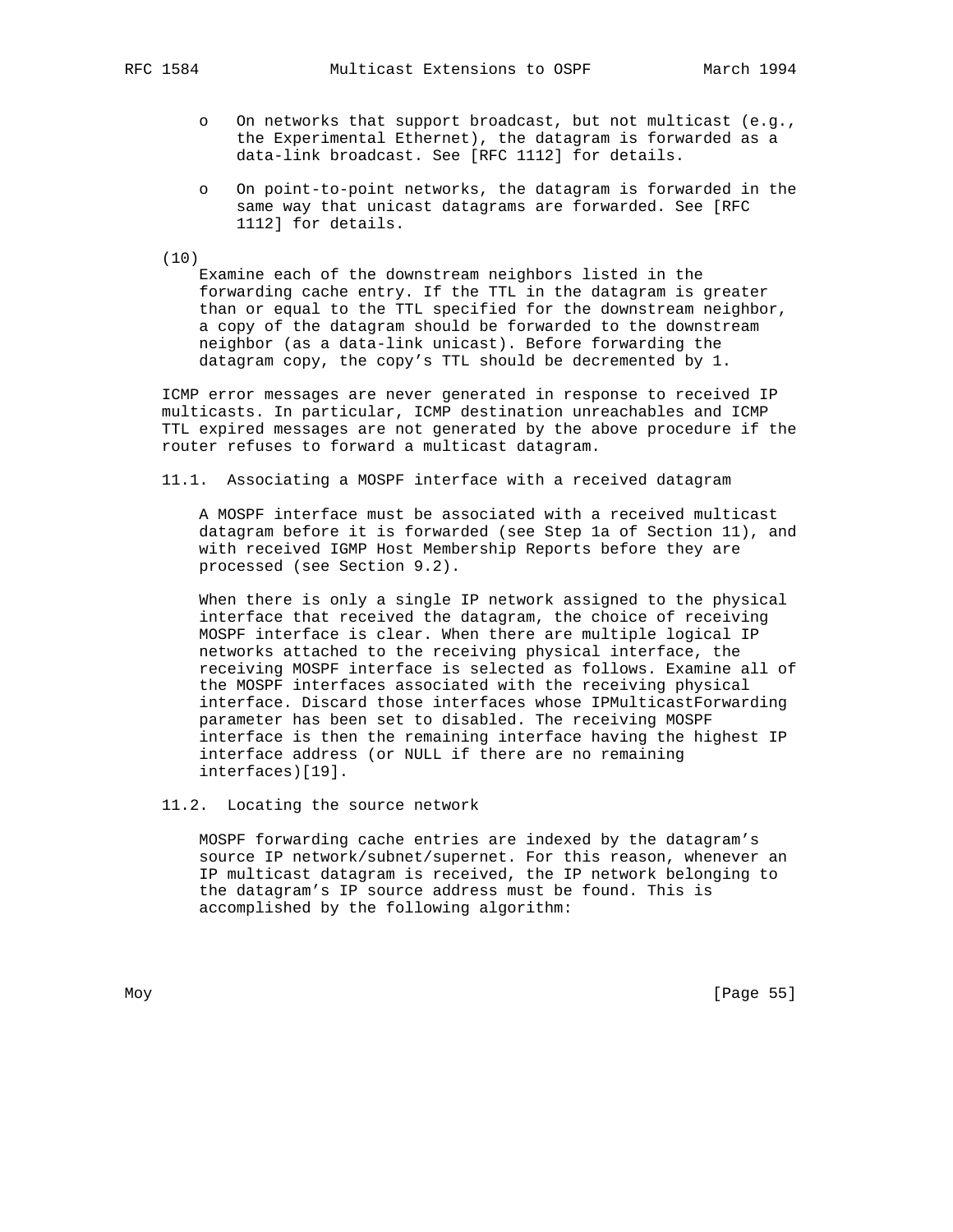Look up the OSPF TOS 0 routing table entry[20] corresponding to the datagram's IP source address, as described in Section 11.1 of [OSPF]. If this routing table entry describes an OSPF intra-area or inter-area route, the source network is set to be the network defined by the routing table entry's Destination ID and Address Mask (see Section 11 of [OSPF]). Otherwise (i.e., the routing table entry specifies an external route, or there is no matching routing table entry), the list of matching AS external-link-LSAs is examined. A matching AS external-link-LSA is one that describes a network which contains the datagram's IP source address. The list of matching AS external-link-LSAs is pruned in the following steps to determine the source network:

- (1) Those AS external-link-LSAs with MC-bit clear (see Section A.1), or with LS age set to MaxAge, or which have been originated by unreachable AS boundary routers are discarded.
- (2) AS external-link-LSAs specifying Type 1 external metrics are always preferred over those specifying Type 2 external metrics.
- (3) If there are still multiple AS external-link-LSAs remaining, those specifying the best matching (i.e., most specific) network are selected. The source network is then set to the network/subnet/supernet (possibly even the default route) described by the best matching AS external-link-LSAs. Note that AS external-link-LSAs specifying a cost of LSInfinity are eligible for this best match, as long as their MC-bit is set.[21]

 It is possible that two different MOSPF routers may calculate the same multicast datagram's source network differently. For example, consider the network configuration shown in Figure 4. When calculating the source network for a datagram whose source is Network N10 and destination is Group Ma, Router RT11 would calculate the source network as Network N10 itself, while Router RT10 would calculate the source network as the aggregate of Networks N9-N11 and Host H1 (advertised in a single summary link-LSA by Router RT11). However, despite the possibility of routers selecting different source networks, all routers will still agree on the datagram's shortest-path tree.

 External sources are treated differently in the above calculation since it is likely that the Internet will have separate multicast and unicast topologies for some time to come. When the multicast and unicast topologies do merge, the MC-bit will be set on all AS external-link-LSAs and the above use of the LSInfinity metric (to indicate a route that is to be used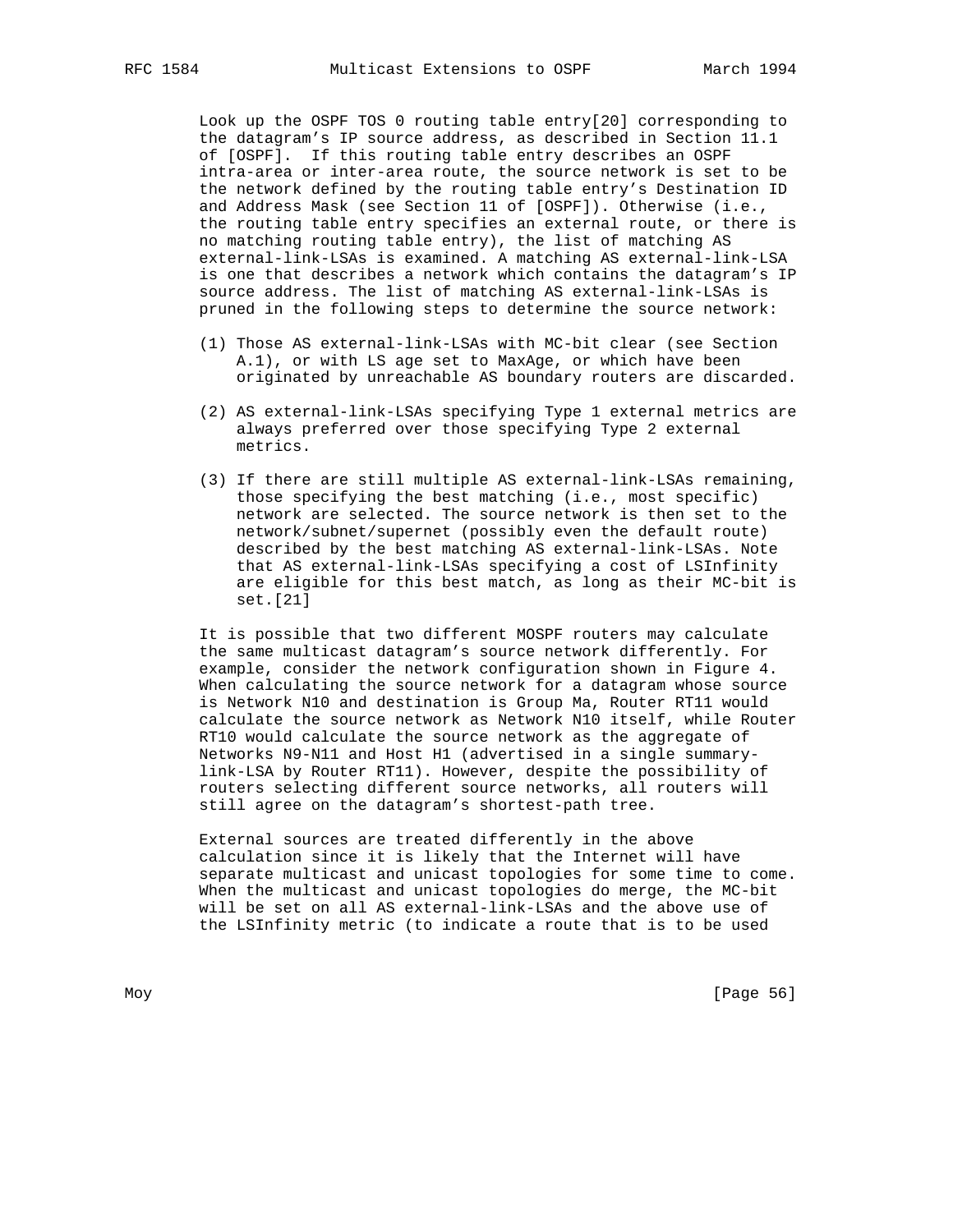for multicast traffic, but not unicast traffic), will no longer be necessary. At that time, the determination of source network for external sources will revert to the same simple routing table lookup that is used for internal sources.

 As an example of the logic for external sources, suppose a multicast datagram is received having the IP source address 10.1.1.1. Suppose also that the three AS external-link-LSAs shown in Table 3 are in the router's OSPF database. The OSPF routing table lookup would yield the network 10.1.1.0 with a mask of 255.255.255.0, however the above calculation would choose a source network of 10.1.0.0 with a mask of 255.255.0.0, despite the fact that its matching LSA has a cost of LSInfinity.

11.3. Forwarding locally originated multicasts

 This section describes how a MOSPF router forwards a multicast datagram that has been originated by one of the router's own internal applications. The process begins with one of the router's internal applications formatting and addressing the datagram. Forwarding the locally originated multicast then consists of the following steps:

- (1) Find the router interface whose IP address matches the datagram's source address. Multicast the datagram out that interface, according to the Host extensions for IP multicasting specified in [RFC 1112].
- (2) If the router interface found in the previous step has been configured for MOSPF, and if its IPMulticastForwarding parameter is not equal to disabled, then set the receiving MOSPF interface to that interface. Otherwise, set the receiving MOSPF interface to NULL.
- (3) Execute the MOSPF forwarding process described in Section 11, beginning with its Step 4.

| Network  | Mask          | Cost               | MC-bit |
|----------|---------------|--------------------|--------|
| 10.1.1.0 | 255.255.255.0 | Type 1: 10         | clear  |
| 10.1.0.0 | 255.255.0.0   | Type 2: LSInfinity | set    |
| 10.0.0.0 | 255.0.0.0     | Type $2:1$         | set    |

Moy [Page 57]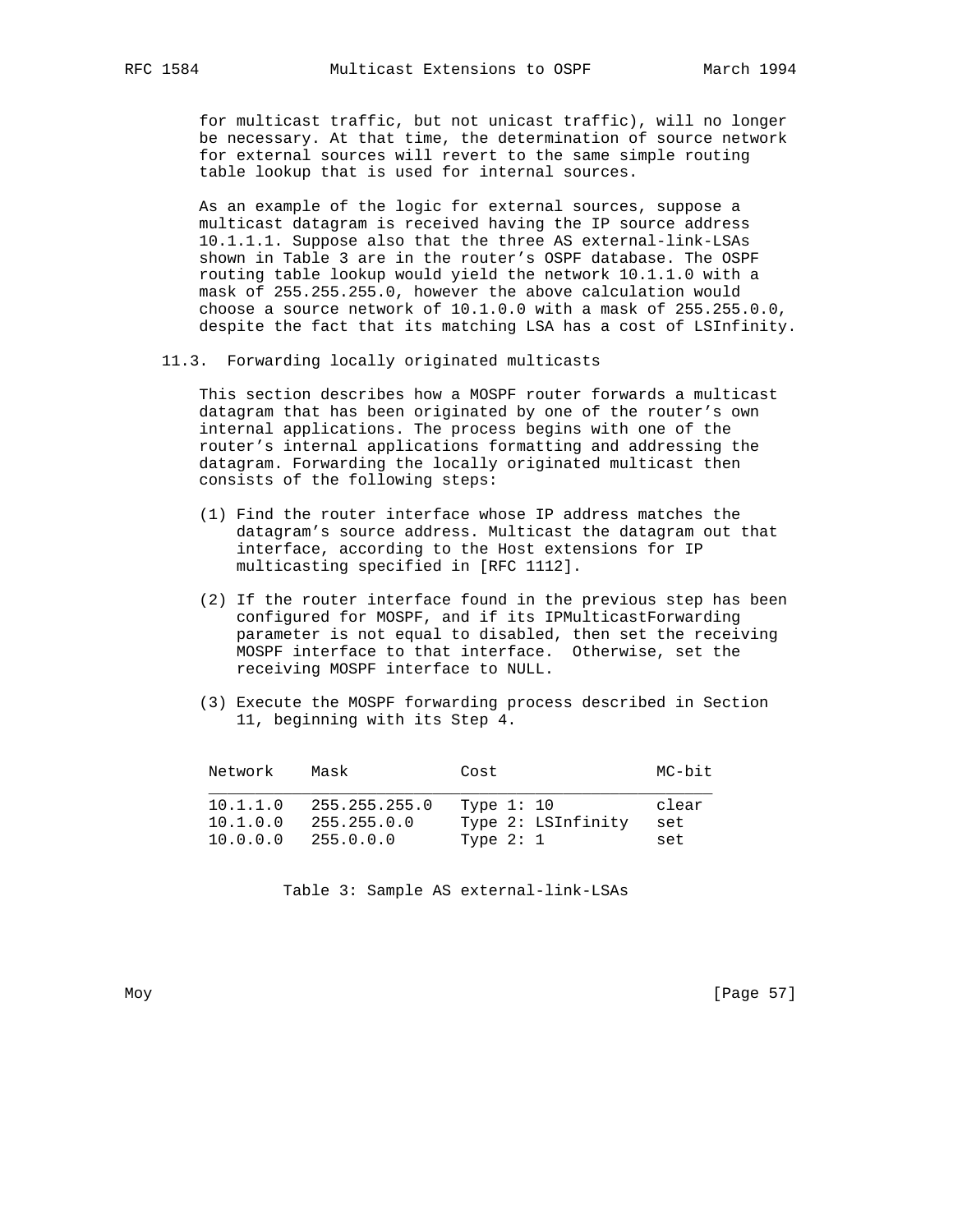The above algorithm amounts to the router always multicasting the datagram out the source interface, and the executing the basic forwarding algorithm (in Section 11) as if the datagram had actually been received on the source interface. In those cases where the router receives its own multicast transmissions, unwanted replication is prevented by Step 3 of Section 11. In fact, this specification has purposely presented the forwarding algorithm (both for received and for locally originated datagrams) so that the correct forwarding actions are taken independent of whether the router receives its own multicast transmissions.

12. Construction of forwarding cache entries

 This section details the building of a MOSPF forwarding cache entry. A high level discussion of this construction has already been presented in Sections 2.3, 2.3.1, 2.3.2, 3.2, and 4.1. Forwarding cache entries are built on demand, when a multicast datagram is received and no matching forwarding cache entry is found (see Step 6 of Section 11). The parameters passed to the forwarding cache entry build process are: the datagram's source network (see Section 11.2) and its destination group address. These two parameters are called SourceNet and Group G in the following algorithm. The main steps in the build process are the following:

- (1) Allocate the forwarding cache entry. Initialize its Source network to SourceNet, its Destination multicast group to Group G and its IP TOS field to match the multicast datagram's TOS. Initialize its upstream node and list of downstream interfaces to NULL.
- (2) For each Area A to which the calculating router is attached:
	- a. Calculate Area A's datagram shortest-path tree. This calculation is described in Section 12.2 below. In many ways it is similar to the calculation of OSPF's intra-area routes, described in Section 16.1 of [OSPF]. The main differences between the multicast datagram shortest-path tree calculation and OSPF's intra-area unicast calculation are listed in Section 12.2.9 below. As a product of each area's datagram shortest-path tree, the forwarding cache entry's list of outgoing interfaces is (possibly) updated.

 Area A's datagram shortest-path tree is dependent on the datagram's IP TOS. Section 12.2 describes the TOS 0 datagram shortest-path tree. The modifications necessary for non-zero TOS values are detailed in Section 12.2.8.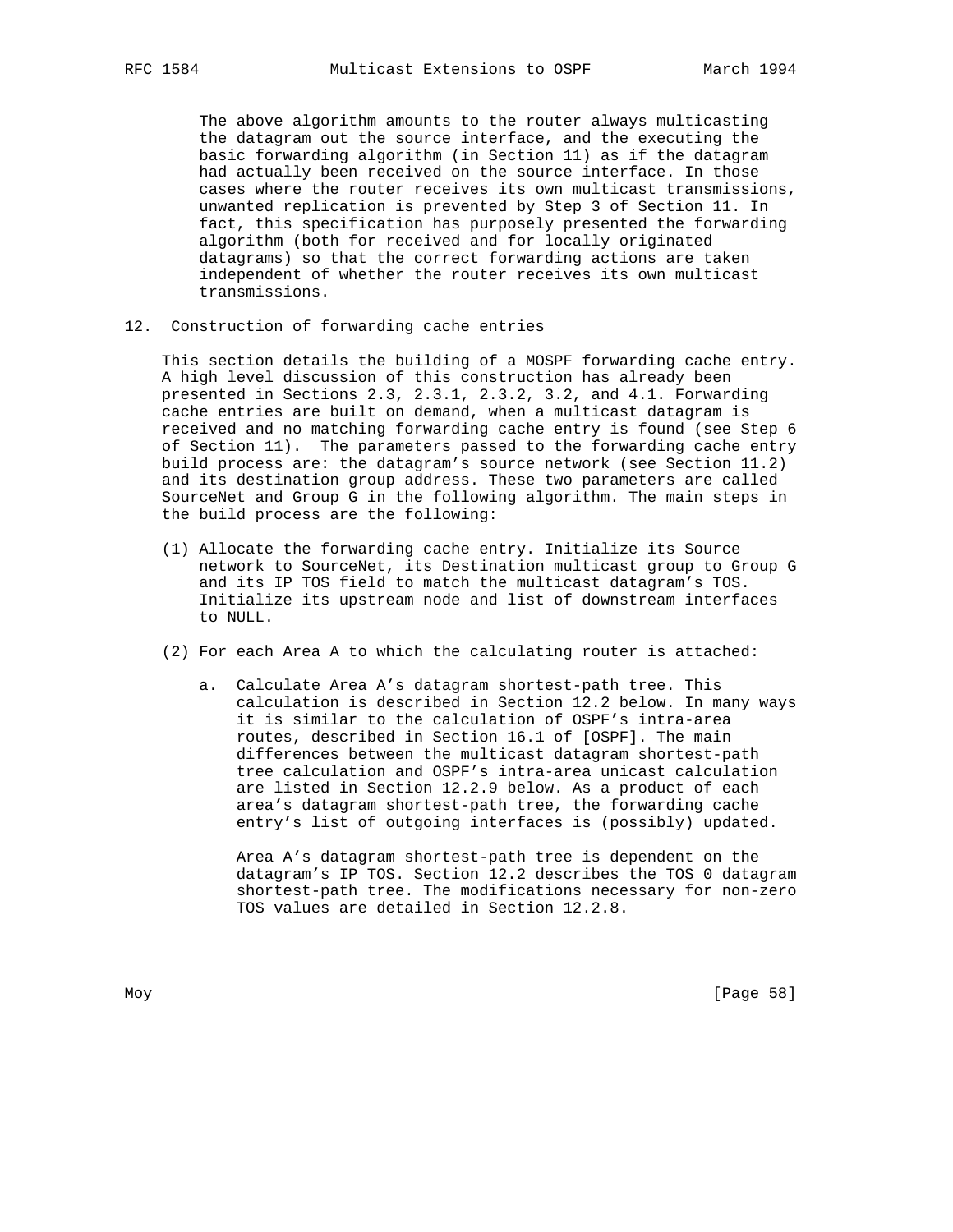- b. Possibly set the forwarding cache entry's upstream node. Only one of the calculating router's attached areas will determine the forwarding cache entry's upstream node. This area is called the datagram's RootArea. The RootArea is initially set to NULL. After completing Area A's datagram shortest-path tree, the calculation in Section 12.2.7 will determine whether Area A is the datagram's RootArea.
- (3) Update the forwarding cache entry's list of outgoing interfaces, according to the contents of the local group database. This ensures multicast delivery to group members residing on the calculating router's directly attached networks. This process is described in Section 12.3.

 These main steps are described in more detail below. The detailed description begins with an explanation of the major data structure used by the datagram shortest-path tree calculation: The Vertex data structure.

12.1. The Vertex data structure

 A datagram shortest-path tree is built by the Dijkstra or SPF algorithm. The algorithm is stated herein using graph-oriented language: vertices and links. Vertices are the area's routers and transit networks, and links are the router interfaces and point-to-point lines that connect them. Each vertex has the following state information attached to it. Basically, this information indicates the current best path from the SourceNet to the vertex, and the position of the vertex relative to the calculating router. Note that a separate datagram shortest-path tree is built for each area, and that the vertices described below are also specific to a single area (called Area A).

- o Vertex type. Set to 1 for routers, 2 for transit networks. Note that this coding matches the coding for vertices listed in the group-membership-LSA (see Section A.3).
- o Vertex ID. A 32-bit identifier for the vertex. For routers, set to the router's OSPF Router ID. For transit networks, set the IP address of the network's Designated Router. Note that this coding matches the coding for vertices listed in the group-membership-LSA (see Section A.3).
- o LSA. The link state advertisement describing the vertex' immediate neighborhood. Can be discovered by performing a database lookup in Area A's link state database (see Section 12.2 of [OSPF]), with LS type set to Vertex type and Link State ID set to Vertex ID.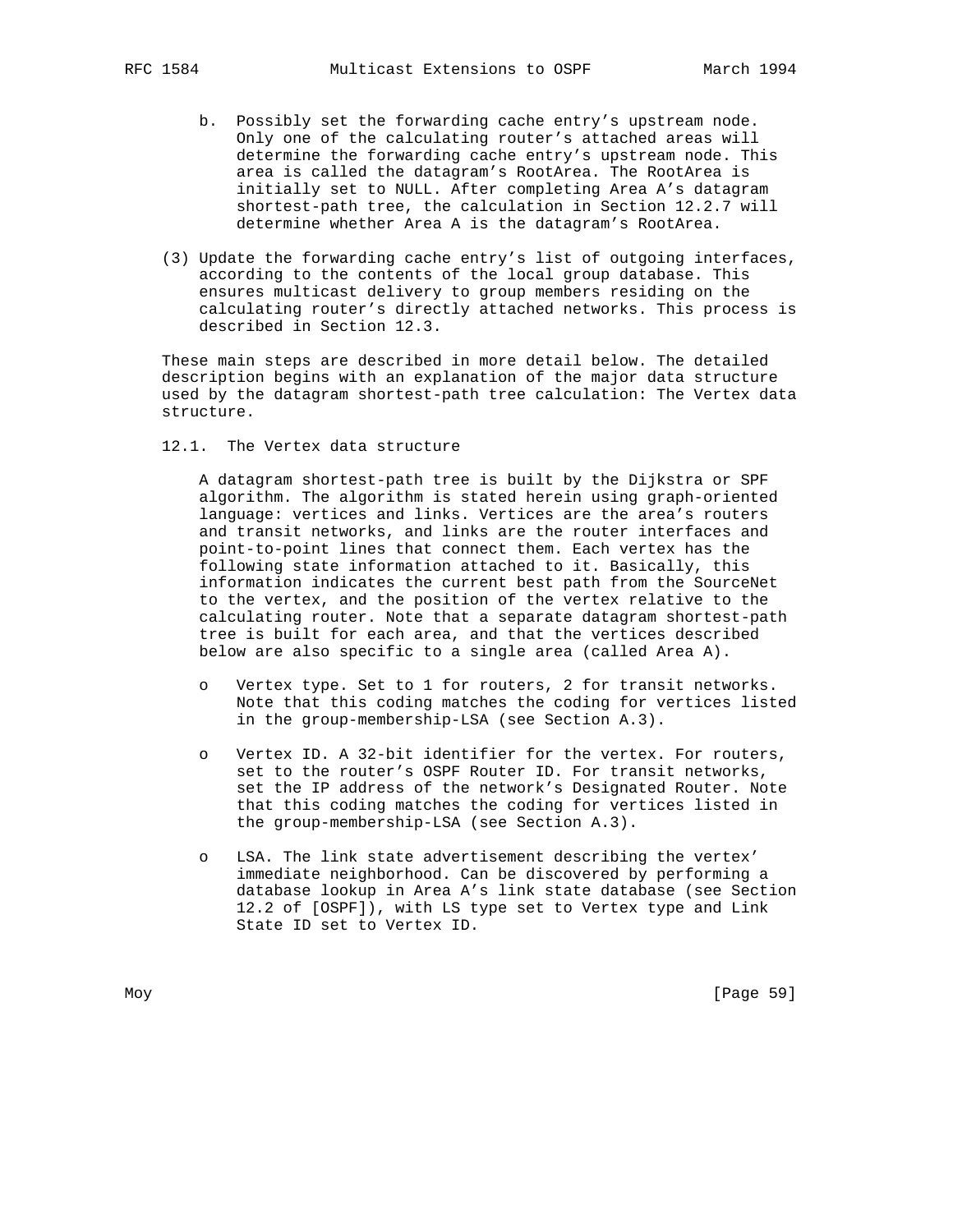- o Parent. In the current best path from SourceNet to the vertex, the router/transit network immediately preceding the vertex. Note that the parent can change as better and better paths are found, up until the vertex is installed on the shortest-path tree.
- o IncomingLinkType. This parameter is set to the type of link that led to Vertex's inclusion on the shortest-path tree. Listed in order of decreasing preference[22], the possible types are: ILVirtual (virtual links), ILDirect (vertex is directly attached to SourceNet), ILNormal (either router to-router or router-to-network links), ILSummary (OSPF summary links), ILExternal (OSPF AS external links), or ILNone (the vertex is not on the shortest-path tree).
- o AssociatedInterface/Neighbor. If the current best path from SourceNet to the vertex goes through the calculating router, this parameter indicates the calculating router's interface (or neighbor) which leads to the vertex.
- o Cost. The cost, in terms of the OSPF link state metric, of the current best path from SourceNet to the vertex. Note that if the cost of the path is a combination of both external type 2 and internal OSPF metrics, that the vertex' cost parameter reflects both cost components. Remember that the type 2 cost component is always more significant than the type 1 component.
- o TTL. If the current best path from SourceNet to vertex goes through the calculating router, TTL is set to the number of routers between the calculating router and the vertex. This includes the calculating router, but does not include the vertex itself.

## 12.2. The SPF calculation

 This section details the construction of datagram shortest-path trees. Such a tree describes the path of a multicast datagram as it traverses an OSPF area. For a given datagram, each router in an OSPF area builds an identical tree. A router connected to multiple areas builds a separate datagram shortest-path tree for each area.

 The datagram shortest-path tree is built by the Dijkstra or SPF algorithm, which is the same algorithm used to discover OSPF's intra-area unicast routes (see Section 16.1 of [OSPF]). The algorithm is stated herein and in [OSPF] using graph-oriented language: vertices and links. Vertices are the area's routers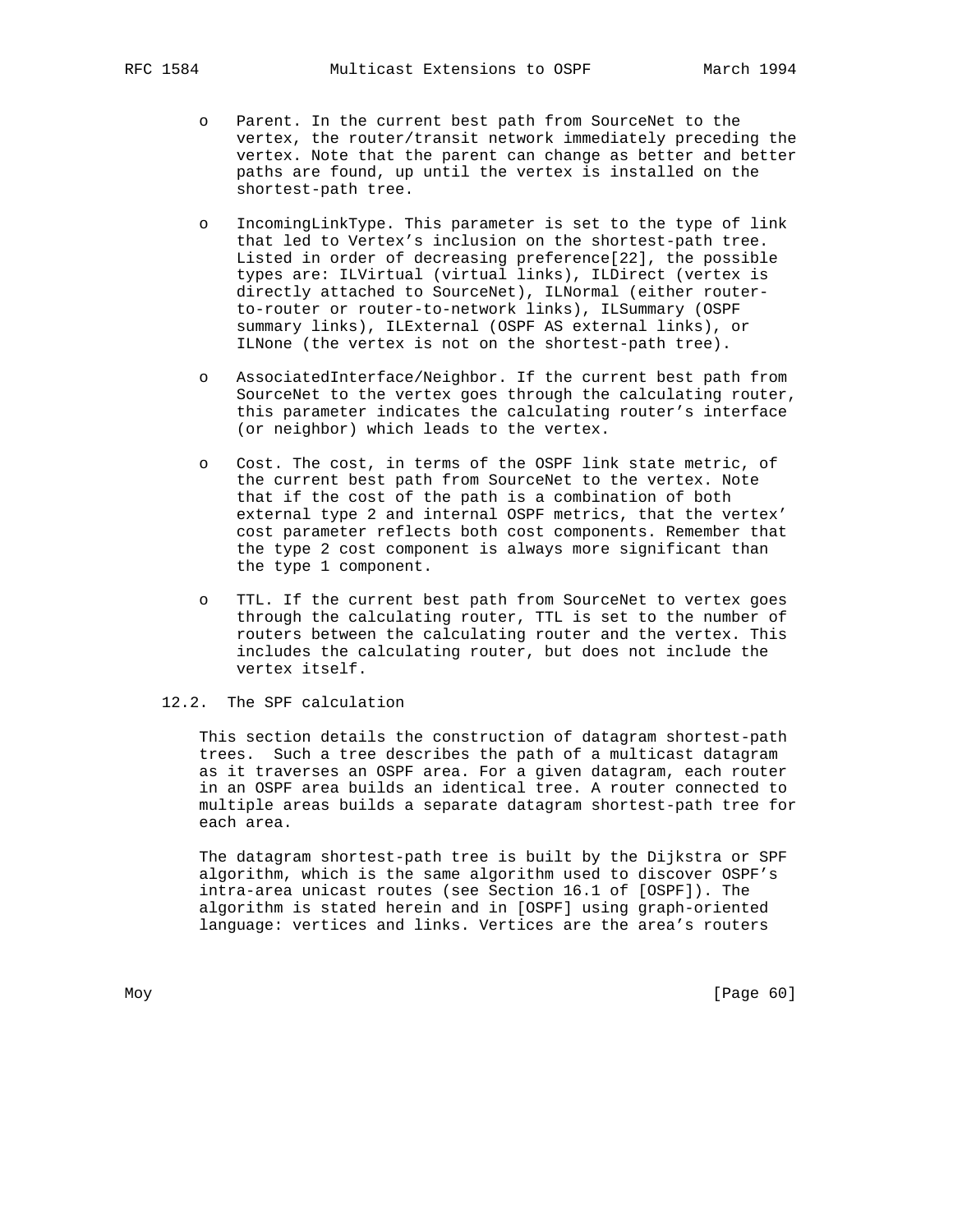and transit networks, and links are the router interfaces and point-to-point lines that connect them. Basically, the algorithm manipulates two lists of vertices: the candidate list and the forming shortest-path tree. The candidate list consists of those vertices to which paths have been discovered, but for which the optimality of the discovered paths is yet unknown. At each cycle of the algorithm, the vertex closest to the tree's root, yet still remaining on the candidate list, is moved from the candidate list to the shortest-path tree. Then the neighbors of the just processed vertex are examined for possible addition to/modification of the candidate list. The algorithm terminates when the candidate list is empty.

 The datagram shortest-path tree for Area A is constructed in the following steps. The datagram's SourceNet and its destination group G are inputs to the calculation (see Step 6 of Section 11). The datagram shortest-path tree also depends on the IP Type of service specified in the datagrams' IP Header. However, a discussion of TOS is deferred until Section 12.2.8; all calculations and costs in the current section concern TOS 0 only. Call the router performing the calculation Router RTX. At each step (and in the subordinate Sections 12.2.1 through 12.2.8) LSAs from Area A's link state database are examined. In all cases, any LSA having LS age equal to MaxAge is ignored. The main body of the calculation is in Steps 4 and 5, which are repeated until the candidate list becomes empty:

- (1) Initialize the algorithm's data structures. Clear the shortest-path tree. Initialize the state of each vertex in Area A (i.e., the area's routers and transit networks) to: Parent set to NULL, IncomingLinkType set to ILNone and AssociatedInterface/Neighbor set to NULL.
- (2) Initialize the candidate list. One or more vertices are initially placed on the candidate list, depending on the location of SourceNet with respect to Area A and Router RTX. This breaks down into the following cases (which are named for later reference):
	- o Case SourceIntraArea: SourceNet belongs to Area A. In this case, the candidate list is initialized as in Section 12.2.1.
	- Case SourceInterArea1: SourceNet belongs to an OSPF area that is not directly attached to Router RTX. In this case, the candidate list is initialized as in Section 12.2.2.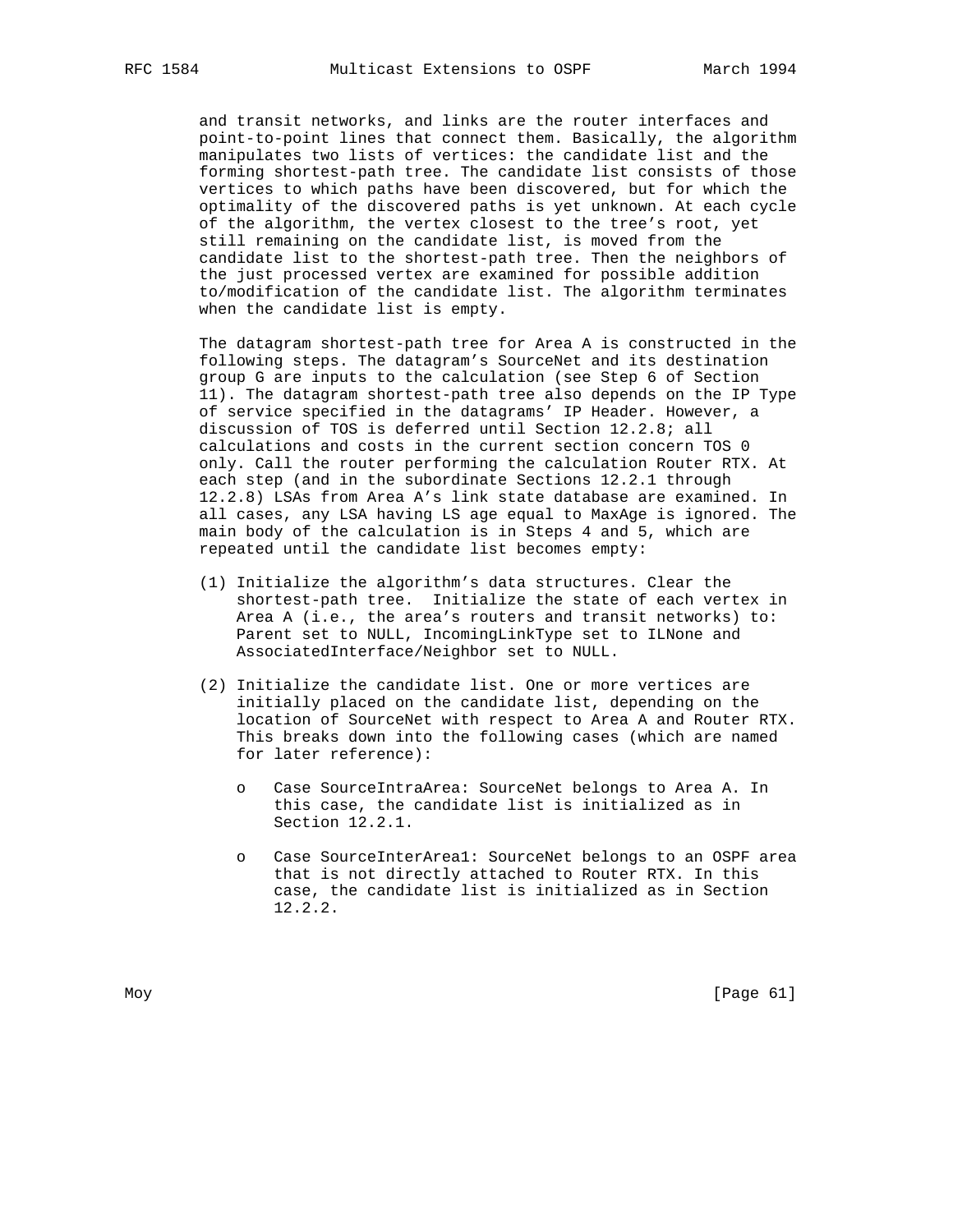- o Case SourceInterArea2: SourceNet does not belong to Area A, but it still belongs to an OSPF area that is directly attached to Router RTX. In this case, the candidate list is initialized as in Section 12.2.3.
- o Case SourceExternal: SourceNet is external to the OSPF routing domain, and Area A is not an OSPF stub area. In this case, the candidate list is initialized as in Section 12.2.4.
- o Case SourceStubExternal: SourceNet is external to the OSPF routing domain, and Area A is an OSPF stub area. In this case, the candidate list is initialized as in Section 12.2.5.

 Two different routers in Area A may select different initialization cases above. For example, consider the network configuration shown in Figure 4. When calculating the Area 3 datagram shortest-path tree for a datagram whose source is Network N7 (e.g., from Host H5) and destination is Group Ma, Router RT11 would initialize the candidate list using Case SourceInterArea2 while Router RT9 would use Case SourceInterArea1. Likewise, if Area 3 were configured as an OSPF stub area and the datagram source was the external Network N12, Router RT11 would use Case SourceStubExternal while Router RT9 would use Case SourceInterArea1! However, despite the possibility of routers selecting different cases, all routers in an area will still initialize the candidate list (and in fact, run the rest of the SPF calculation) identically.

- (3) If the candidate list is empty, the algorithm terminates.
- (4) Move the closest candidate vertex to the shortest-path tree. Select the vertex on the candidate list that is closest to SourceNet (i.e., has the smallest Cost value). If there are multiple possibilities, select transit networks over routers. If there are still multiple possibilities remaining, select the vertex having the highest Vertex ID. Call the chosen vertex Vertex V. Remove Vertex V from the candidate list, and install it on the shortest-path tree.

 Next, determine whether Vertex V has been labelled with the Destination multicast Group G. If so, it may cause the forwarding cache entry's list of outgoing interfaces/neighbors to be updated. See Section 12.2.6 for details.

Moy [Page 62]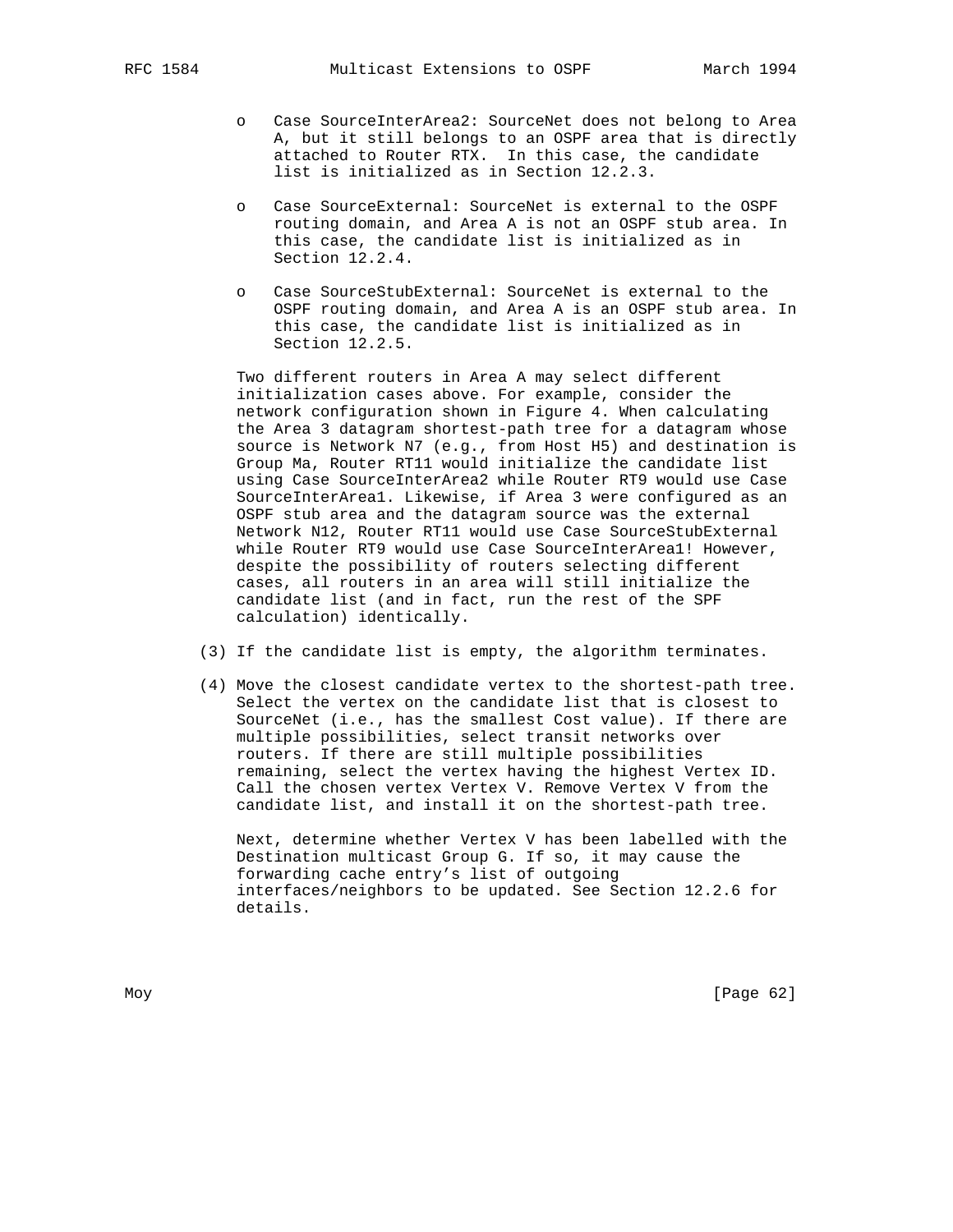- (5) Examine Vertex V's neighbors for possible inclusion in the candidate list. Consider Vertex V's LSA. Each link in the LSA describes a connection to a neighboring router/network. If the link connects to a stub network, examine the next link in the LSA. Otherwise, the link (Link L) connects to a neighboring transit node. Call this node Vertex W. Perform the following steps on Vertex W:
	- a. If W is already on the shortest-path tree, or if W's LSA does not contain a link back to vertex V, or if W's LSA has LS age of MaxAge, or if W is not multicast-capable (indicated by the MC-bit in the LSA's Options field), examine the next link in V's LSA.
	- b. Otherwise determine the cost to associate with the link from V to W. If SourceNet belongs to Area A (Case SourceIntraArea in Step 2), use the cost listed for Link L in V's LSA. Otherwise, use the link's reverse cost: Examine W's LSA, and find the cost listed for the link connecting back to V. Actually, when V and W are both routers, there may be multiple links between them. In this case, use the smallest cost listed in W's LSA for any of the links connecting back to V and having the same Type (as specified in the Router-LSA; must be either: point-to-point connection or virtual link) as Link L[23].
	- c. Calculate the cost from SourceNet to W, when using Link L. It is the sum of the cost of SourceNet to V (i.e., V's Cost parameter) plus the link cost calculated in Step 5b. Let this sum be Cost C. If W is not yet on the candidate list, install W on the candidate list, modifying its parameters as specified below (Step 5d). Otherwise, W is on the candidate list already. In this case, if:
		- o C is less than W's current Cost, update W's parameters on the candidate list as specified below (Step 5d).
		- o C is equal to W's current Cost, then the following tiebreakers are invoked. The type of Link L is compared to W's current IncomingLinkType, and whichever link has the preferred type is chosen (the preference order of link types is listed in Section 12.1's definition of IncomingLinkType). If the link types are the same, then a link whose Parent is a transit network is preferred over one whose Parent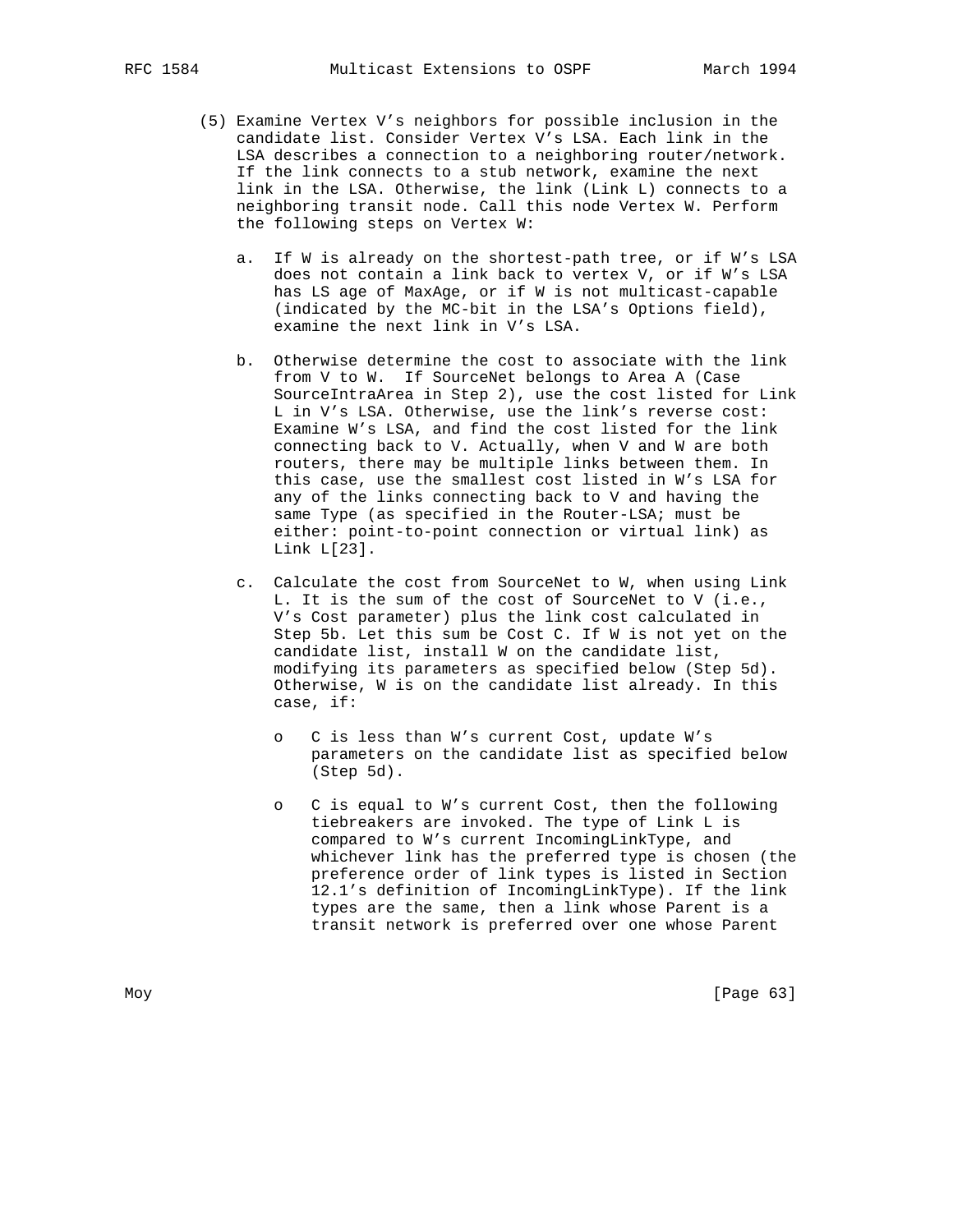is a router. If the links are still equivalent, the link whose Parent has the higher Vertex ID is chosen. Whenever Link L is chosen, W's parameters are modified as below (Step 5d). Whenever the previously discovered link is chosen, the next link in V's LSA is examined instead.

- o C is greater than W's current Cost, examine the next link in V's LSA.
- d. At this point, a better candidate path has been found to Vertex W, using Link L. Modify Vertex W's parameters accordingly. W's Parent is set to Vertex V. W's IncomingLinkType is set to ILVirtual if Link L is a virtual link, otherwise IncomingLinkType is set to ILNormal. W's Cost parameter is set to C. W's TTL and AssociatedInterface/Neighbor parameters are set according to one of the following cases:
	- Vertex V is the calculating router itself. In this case, W's TTL parameter is set to 1. If Link L is a virtual link, W's AssociatedInterface/Neighbor is set to NULL. Otherwise, W's AssociatedInterface/Neighbor is set to the non virtual interface connecting the calculating router to W which has the smallest cost value. Note that, in the reverse cost (inter-area and inter-AS multicast) cases, this may not be the interface corresponding to Link L. However, since W is only concerned with the node it is receiving the datagram from (the upstream node; see Section 11), and not with the particular interface the datagram is received on, the calculating router is free to pick the sending interface when there are multiple connecting links.
	- o Vertex V is upstream of the calculating router (i.e., V's AssociatedInterface/Neighbor is equal to NULL). In this case, Vertex W's TTL parameter is set to 0, and its AssociatedInterface/Neighbor is set to NULL.
	- o V is a transit network, and is directly downstream from the calculating router (i.e., V's AssociatedInterface/Neighbor is non-NULL and V's TTL is set to 1). W is then one of the calculating router's neighbors. In this case, W's TTL parameter is also set to 1. If network V has been configured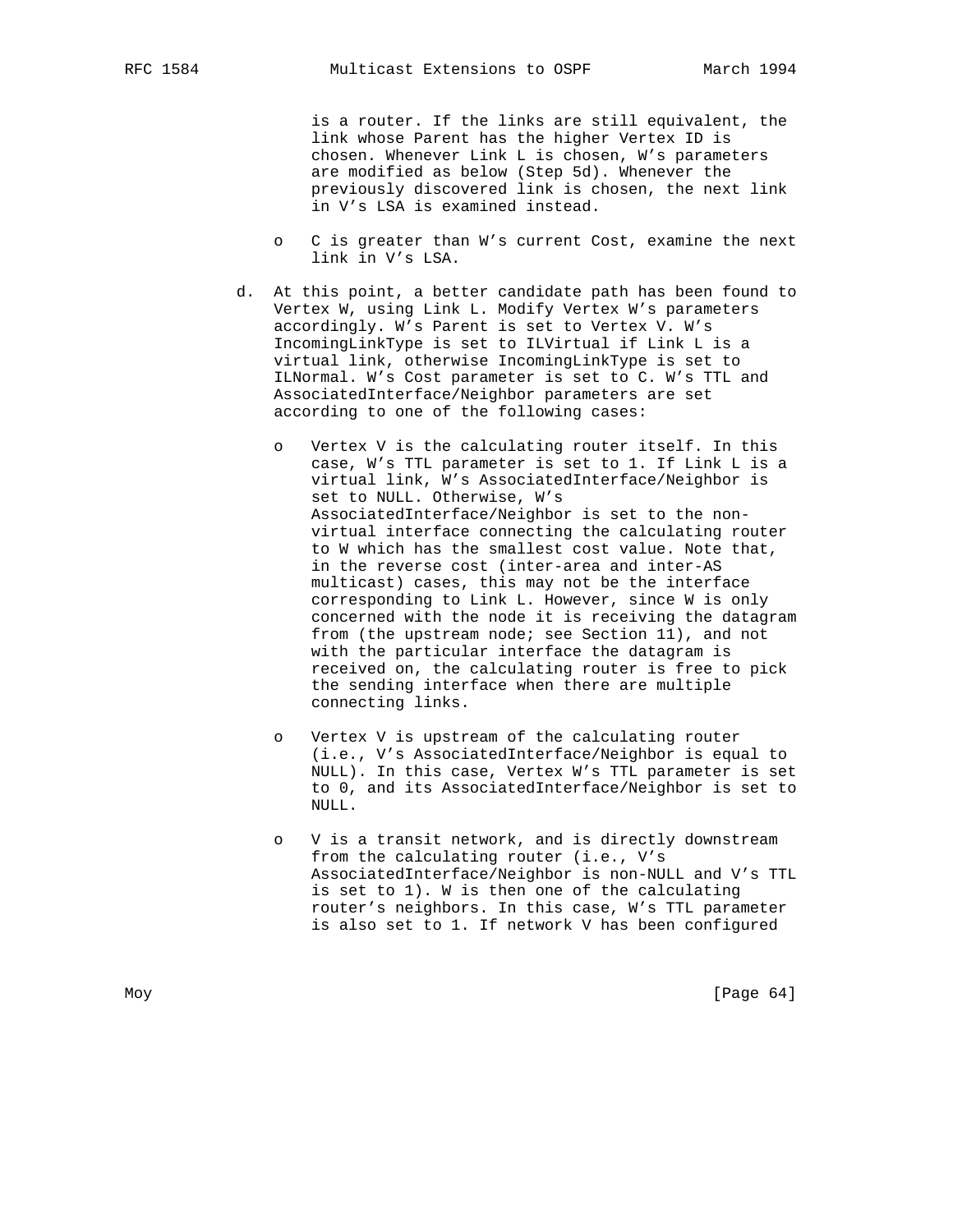for data-link unicasting (see Section B.2) or if V is a non-broadcast network, W's AssociatedInterface/Neighbor is set to W itself (a neighbor of the calculating router). Otherwise, W's AssociatedInterface/Neighbor is set to the calculating router's interface to Network V.

- Vertex V is downstream from the calculating router (i.e., V's AssociatedInterface/Neighbor is non- NULL), and either a) V is a router or b) V's TTL parameter is greater than 1. In these cases, W's AssociatedInterface/Neighbor parameter is copied directly from V. If V is a router, W's TTL parameter is set to V's TTL parameter incremented by one. If V is a transit network, W's TTL parameter is set directly to V's TTL parameter.
- (6) If the candidate list is non-empty, go to Step 4. Otherwise, the algorithm terminates.

 After the datagram shortest-path tree for Area A is complete, the calculating router (RTX) must decide whether Area A, out of all of RTX's attached areas, determines the forwarding cache entry's upstream node. This determination is described in Section 12.2.7.

 Examples of the above SPF calculation, with particular emphasis on the tiebreaking rules, are given in Appendix C.

12.2.1. Candidate list Initialization: Case SourceIntraArea

 In this case, SourceNet belongs to Area A. The candidate list is then initialized as follows. Start with the LSA listed as Link State Origin in the matching OSPF routing table entry. If this LSA is not multicast-capable (i.e, its Options field has the MC-bit clear) the candidate list should be set to NULL. Otherwise, the vertex identified by the LSA is installed on the candidate list, setting its vertex parameters as follows: IncomingLinkType set to ILDirect, Cost set to 0, Parent to NULL and AssociatedInterface/Neighbor to NULL.

 As a consequence of this initialization, note that if SourceNet is a stub network, then the datagram shortest-path tree will not actually be rooted at the datagram source, but will instead be rooted at the MOSPF router that attaches the stub network to the rest of the MOSPF system. For example, consider the network configuration shown in Figure 4. When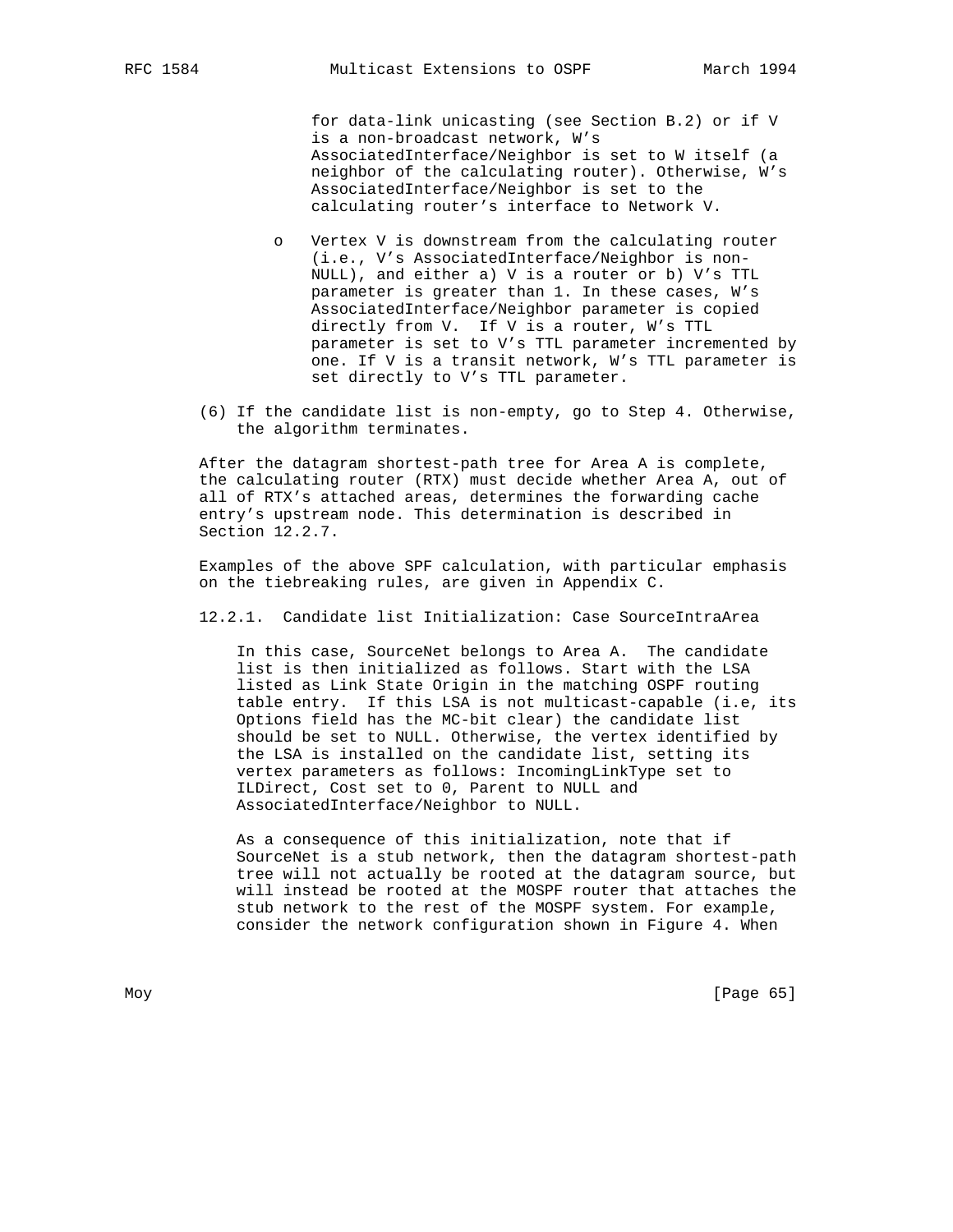calculating the Area 2 datagram shortest-path tree for a datagram whose source is Network N7 (e.g., from Host H5) and destination is Group Ma, Router RT11 (and all other routers attached to Area 2) will begin with the candidate list set to Router RT8. As another example, the datagram shortest path tree pictured in Figure 3 is really rooted at Router RT3 instead of Network N4.

12.2.2. Candidate list Initialization: Case SourceInterArea1

 In this case, SourceNet belongs to an OSPF area that is not directly attached to the calculating router (RTX). The candidate list is then initialized as follows. Examine the Area A summary-link-LSAs advertising SourceNet. For each such summary-link-LSA: if both a) the MC-bit is set in the LSA's Options field and b) the advertised cost is not equal to LSInfinity, then the vertex representing the LSA's advertising area border router is added to the candidate list. An added vertex' state is initialized as: IncomingLinkType set to ILSummary, Cost to whatever is advertised in the LSA, Parent to NULL and AssociatedInterface/Neighbor to NULL.

 For example, consider the network configuration shown in Figure 4. When calculating the Area 1 datagram shortest path tree for a datagram whose source is Network N7 (e.g., from Host H5) and destination is Group Ma, Router RT2 would initialize the candidate list to contain the two area border routers RT3 (with a cost of 20) and RT4 (with a cost of 19). See Figure 6 for more details.

12.2.3. Candidate list Initialization: Case SourceInterArea2

 In this case, SourceNet belongs to an OSPF area other than Area A, but one that is still directly attached to the calculating router (RTX). The candidate list is then initialized in the following two steps:

 (1) Find the Area A summary-link-LSA that best matches SourceNet, excluding those summary-link-LSAs specifying cost LSInfinity or having unreachable Advertising Routers[24]. A matching summary-link-LSA is one that advertises a range of addresses containing SourceNet; the best matching is as usual the most specific match. Let SourceRange be the network described by the best matching summary-link-LSA.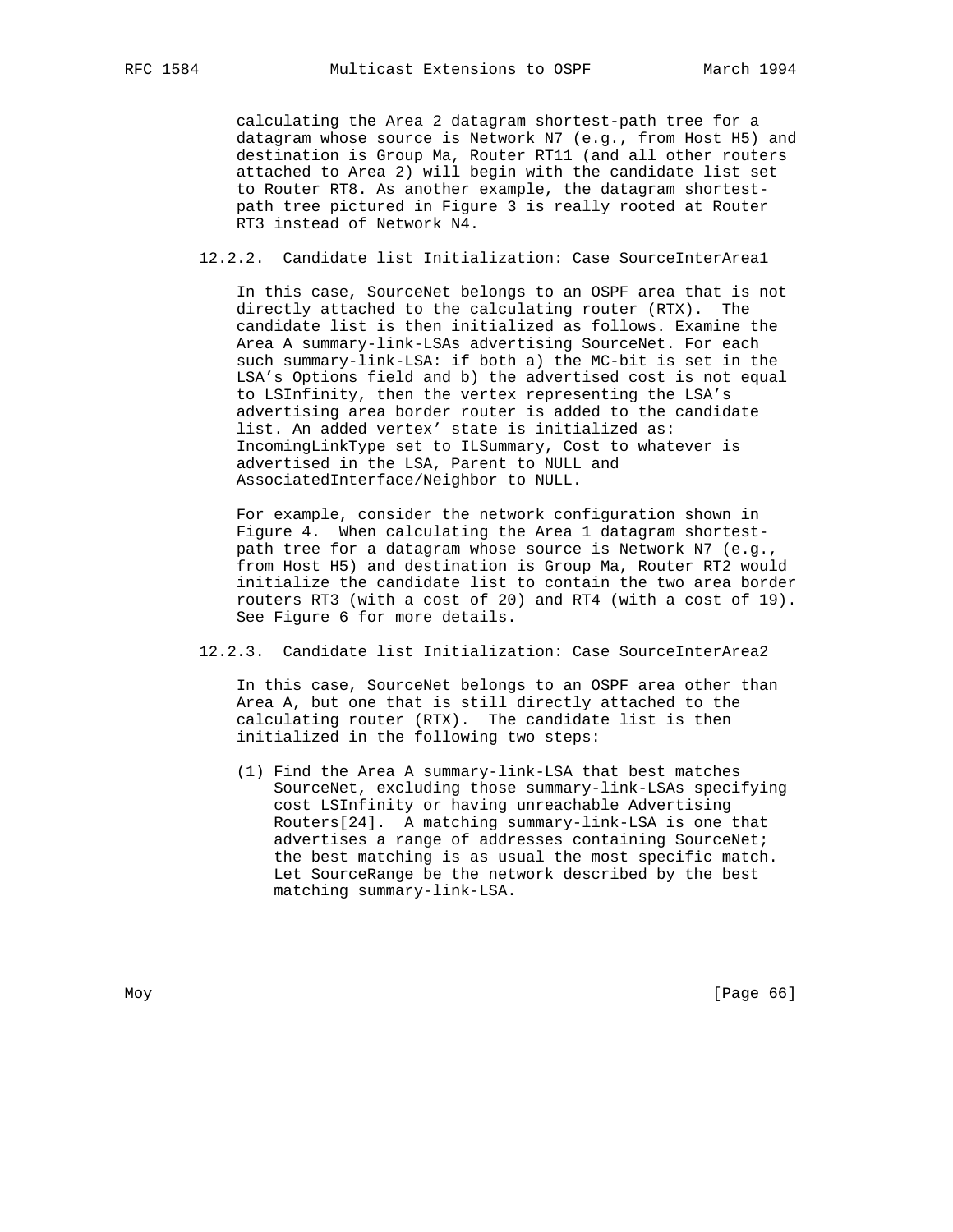(2) Similar to the logic in the SourceInterArea1 case, examine all the Area A summary-link-LSAs which advertise SourceRange. For each such summary-link-LSA: if both a) the MC-bit is set in the LSA's Options field, b) the advertised cost is not equal to LSInfinity and c) the Advertising Router is reachable, then the vertex representing the LSA's Advertising Router is added to the candidate list. An added vertex' state is initialized as: IncomingLinkType set to ILSummary, Cost to whatever is advertised in the LSA, Parent to NULL and AssociatedInterface/Neighbor to NULL.

 The reason why SourceRange is used, instead of simply using SourceNet (as was done in case SourceInterArea1), is that routing information may have been collapsed at area boundaries. In order for Area A's area border routers and its internal routers to construct the same Area A datagram shortest-path tree, they must both start at SourceRange - Area A's internal routers know nothing about SourceNet. Note that SourceRange is not discovered simply by looking at the calculating router's configured set of area address ranges, in order to avoid dependence on the configured area address ranges being synchronized across all area border routers.

 For example, consider the network configuration shown in Figure 4. When calculating the Area 2 datagram shortest path tree for a datagram whose source is Network N11 and destination is Group Ma, Router RT11 would calculate SourceRange to be the collection: Networks N9-N11 and Host H1. It would then initialize the candidate list to contain itself (RT11) only, with an associated Cost of 1 (since RT11 is advertising Networks N9-N11 and Host H1 in a summary link-LSA with a cost of 1).

## 12.2.4. Candidate list Initialization: Case SourceExternal

 In this case, SourceNet is external to the OSPF routing domain, and Area A is not an OSPF stub area. The candidate list is then initialized as follows. Note that an attempt may be made to add a Vertex W to the candidate list when W already belongs to the candidate list. When this happens, W's vertex parameters are updated if the Cost parameter it would be added with is better[25] (closer to SourceNet) than its previous value. When the costs are the same, W's parameters are still modified if the IncomingLinkType it would be added with is better (see IncomingLinkType's definition in Section 12.1) than its previous value.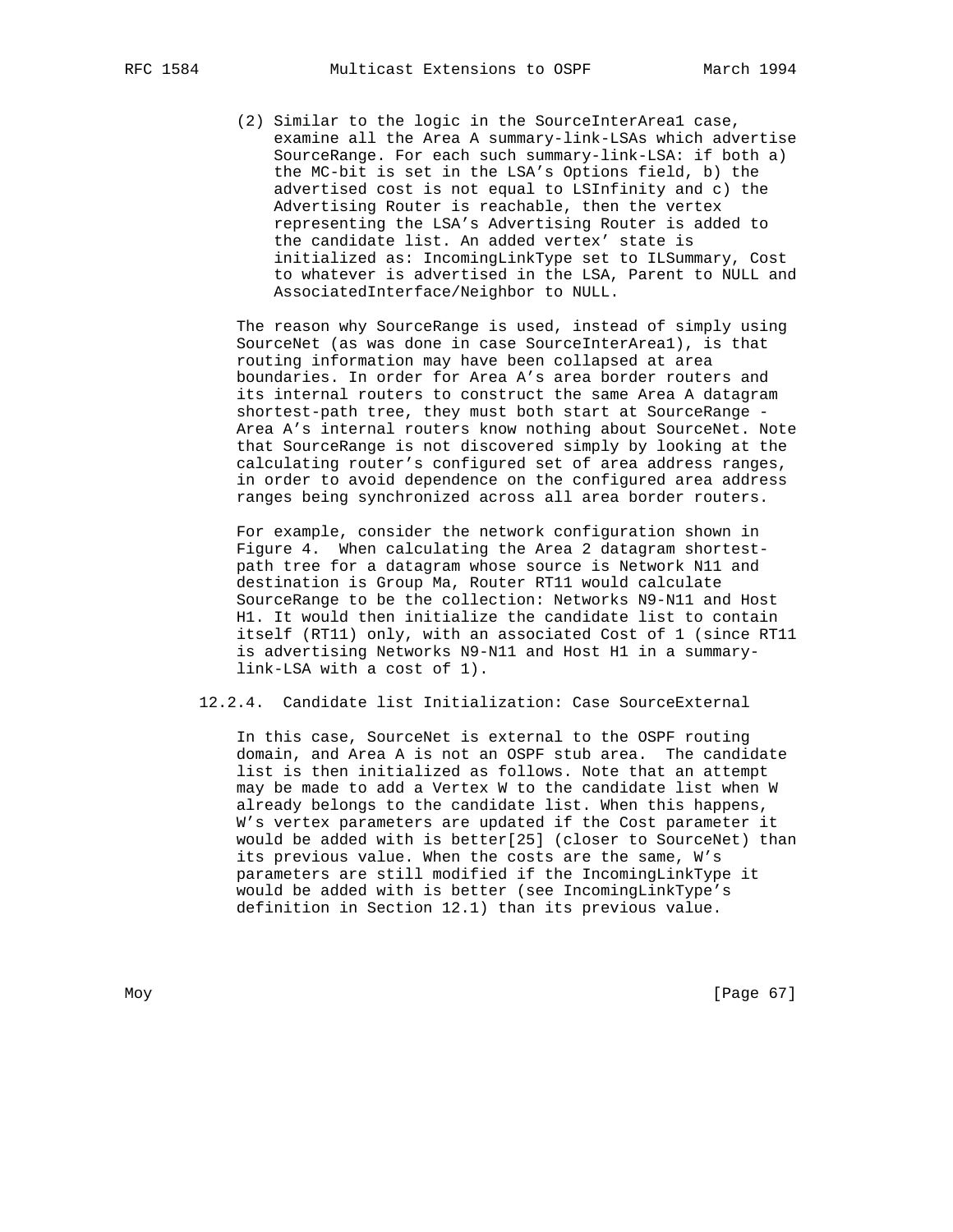For each AS external-link-LSA advertising SourceNet, the following steps are performed:

- o If the AS external-link-LSA's MC-bit is clear or if its advertising router is not reachable, then the AS external-link-LSA is not used. AS external-link-LSAs having their MC-bit set and advertising a cost of LSInfinity can be used; these LSAs describe paths that can be used for multicast, but not unicast, data traffic (see Section 11.2).
- o If the AS external-link-LSA's Forwarding address field is 0.0.0.0, the following vertices are added to the candidate list. If the Advertising AS boundary router (call it ASBR) belongs to Area A, the vertex representing the AS boundary router is added to the candidate list using parameters: IncomingLinkType set to ILExternal, Cost to whatever is advertised in the LSA, Parent to NULL and AssociatedInterface/Neighbor to NULL. Then, regardless of whether ASBR belongs to Area A, all Area A area border routers that are advertising reachable multicast-capable (MC-bit set) type 4 summary-link-LSAs for ASBR are added to the candidate list. Each such area border router is added with the parameters: IncomingLinkType set to ILSummary, Cost to the sum of whatever is advertised in the type 4 summary-link-LSA plus the value in the original AS external-link-LSA, Parent to NULL and AssociatedInterface/Neighbor to NULL.
- o If the AS external-link-LSA's Forwarding address field is non-zero, the Forwarding address is looked up in the OSPF routing table. Then processing breaks into one of the following cases:
	- o The Forwarding address is not usable. In this case, nothing is added to the candidate list. The Forwarding address is not usable if either it has no matching routing table entry, or if the matching routing table entry is neither of type intra-area nor of type inter-area.
	- o The Forwarding address belongs to Area A[26]: the Forwarding address' matching routing table entry has Path-type of intra-area and its Associated area is Area A. In this case, the vertex represented by the matching routing table entry's Link State Origin field is added to the candidate list (assuming that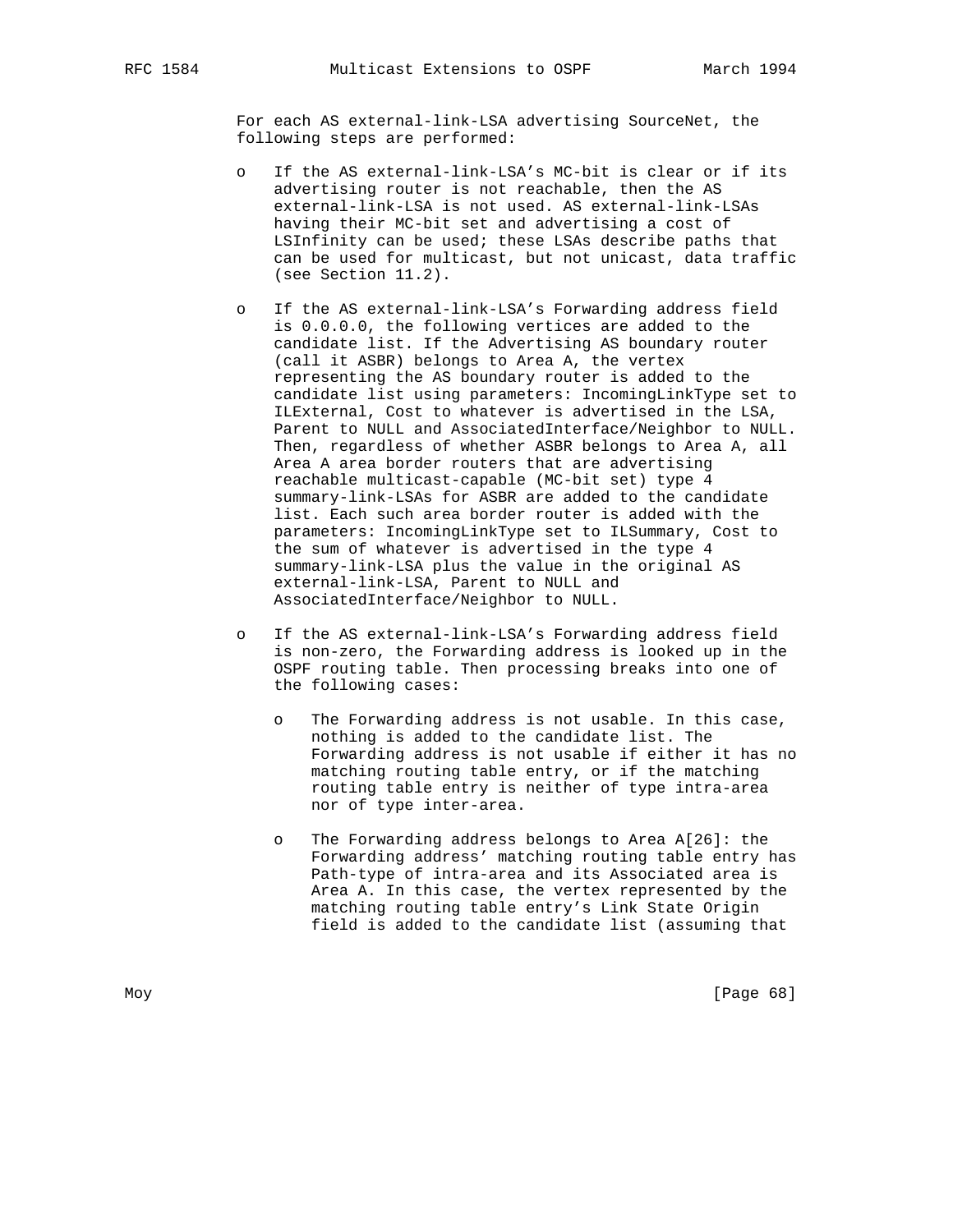the vertex is multicast-capable). The vertex is added with the parameters: IncomingLinkType set to ILExternal, Cost to whatever was advertised in the original AS external-link-LSA, Parent to NULL and AssociatedInterface/Neighbor to NULL.

- o The Forwarding address belongs to an area that is not attached to Router RTX[27]: the Forwarding address' matching routing table entry has Path-type of inter-area. Call the network represented by the matching routing table entry ForwardNet. For each reachable multicast-capable summary-link-LSA (in Area A) advertising ForwardNet, add the LSA's advertising area border router to the candidate list using parameters: IncomingLinkType set to ILSummary, Cost to the sum of whatever is advertised in the summary-link-LSA plus the value in the original AS external-link-LSA, Parent to NULL and AssociatedInterface/Neighbor to NULL.
- o The Forwarding address belongs to another one of Router RTX's attached areas[28]: the Forwarding address' matching routing table entry has Path-type of intra-area and its associated Area is other than Area A. Call the network represented by the matching routing table entry ForwardNet. First find the Area A summary-link-LSA that best matches ForwardNet, excluding those summary-link-LSAs specifying cost LSInfinity or having unreachable Advertising Routers. Let ForwardRange be the network described by the best matching summary-link-LSA. Then, for each reachable multicast-capable summary link-LSA (in Area A) advertising ForwardRange, add the LSA's advertising area border router to the candidate list using parameters: IncomingLinkType set to ILSummary, Cost to the sum of whatever is advertised in the summary-link-LSA plus the value in the original AS external-link-LSA, Parent to NULL and AssociatedInterface/Neighbor to NULL.

 The above calculation can be restated as follows. Each of Area A's inter-area multicast forwarders and inter-AS multicast forwarders are examined. Those that have multicast-capable paths to SourceNet (represented as either a multicast-capable AS external link or the concatenation of a Type 4 summary link and a multicast-capable AS external link) are added to the candidate list as router vertices. (It is possible that, when considering a router that is both

Moy [Page 69]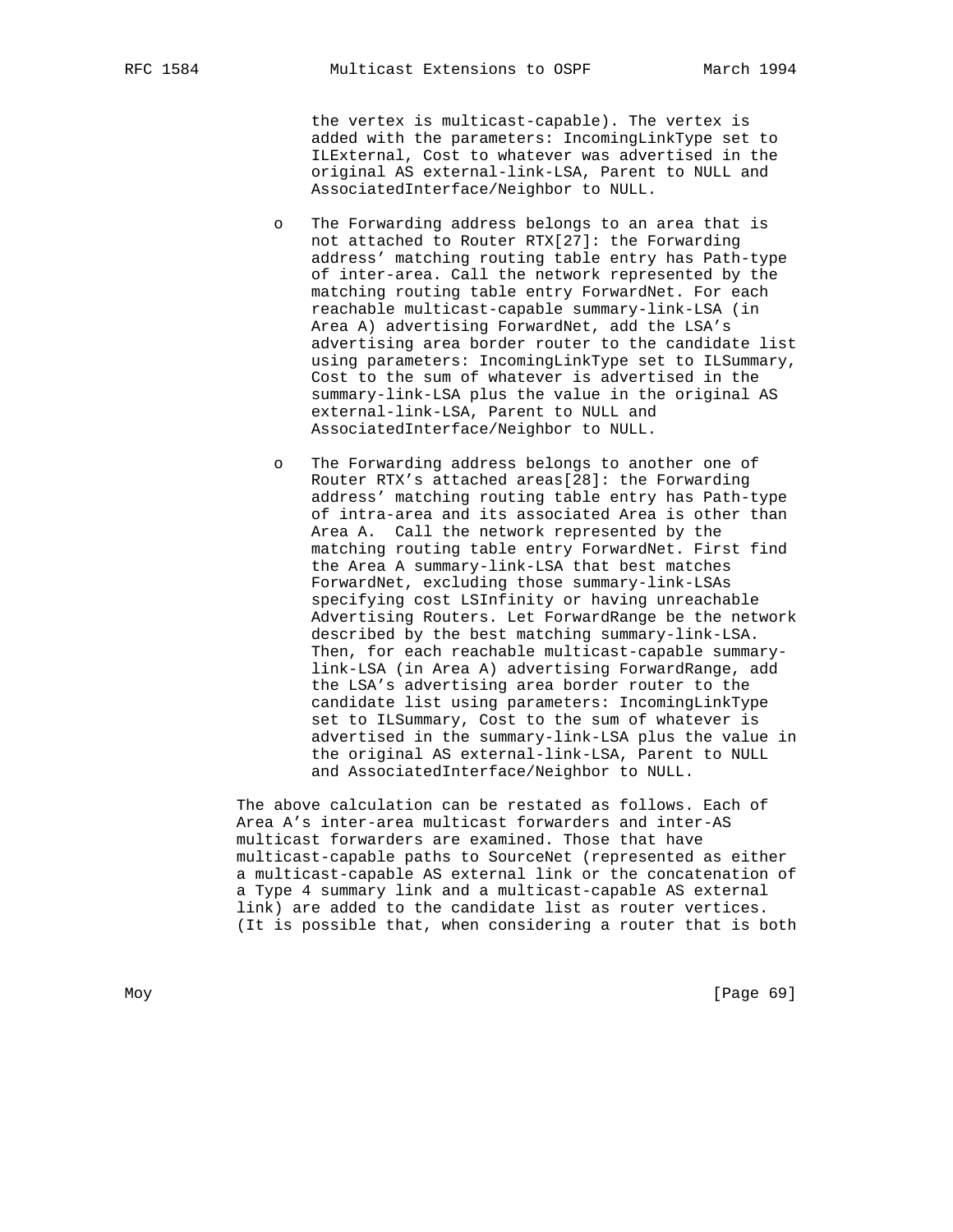an inter-area multicast forwarder and an inter-AS multicast forwarder, two equal cost paths exist to SourceNet, one an AS external link and the other a concatenation of a Type 4 summary link and an AS external link. In this case, the concatenation of the Type 4 summary link and the AS external link is preferred). The added vertex' state is set as follows: IncomingLinkType set to ILSummary if the path is represented as a concatenation of a Type 4 summary link and an AS external link, IncomingLinkType set to ILExternal otherwise, Cost set to the cost of the shortest path from vertex to SourceNet, Parent set to NULL and AssociatedInterface/Neighbor set to NULL.

 For example, consider the network configuration shown in Figure 4. When calculating the Area 2 datagram shortest path tree for a datagram whose source is Network N14 and destination is Group Ma, the candidate list would be initialized to the two routers RT7 at a cost of 14 and RT10 at a cost of 19. This assumes that the external costs pictured in Figure 4 are external type 1s.

## 12.2.5. Candidate list Initialization: Case SourceStubExternal

 In this case, SourceNet is external to the OSPF routing domain, and Area A is an OSPF stub area. The candidate list is then initialized similarly to case SourceInterArea1. The Area A summary-link-LSAs advertising DefaultDestination are examined. For each such summary-link-LSA having both its MC-bit set and its advertised cost not equal to LSInfinity, the vertex representing the LSA's advertising area border router is added to the candidate list. An added vertex' state is initialized as: IncomingLinkType set to ILSummary, Cost to whatever is advertised in the LSA, Parent to NULL and AssociatedInterface/Neighbor to NULL.

 The most likely outcome of the above is that all of stub Area A's inter-area multicast forwarders will be installed on the candidate list, with appropriate costs.

### 12.2.6. Processing labelled vertices

 When encountered during the SPF calculation, vertices labelled with the destination multicast group (Group G) may cause the forwarding cache entry's list of downstream interfaces/neighbors to be modified. A Vertex V in Area A is labelled with Group G if and only if at least one of the following holds: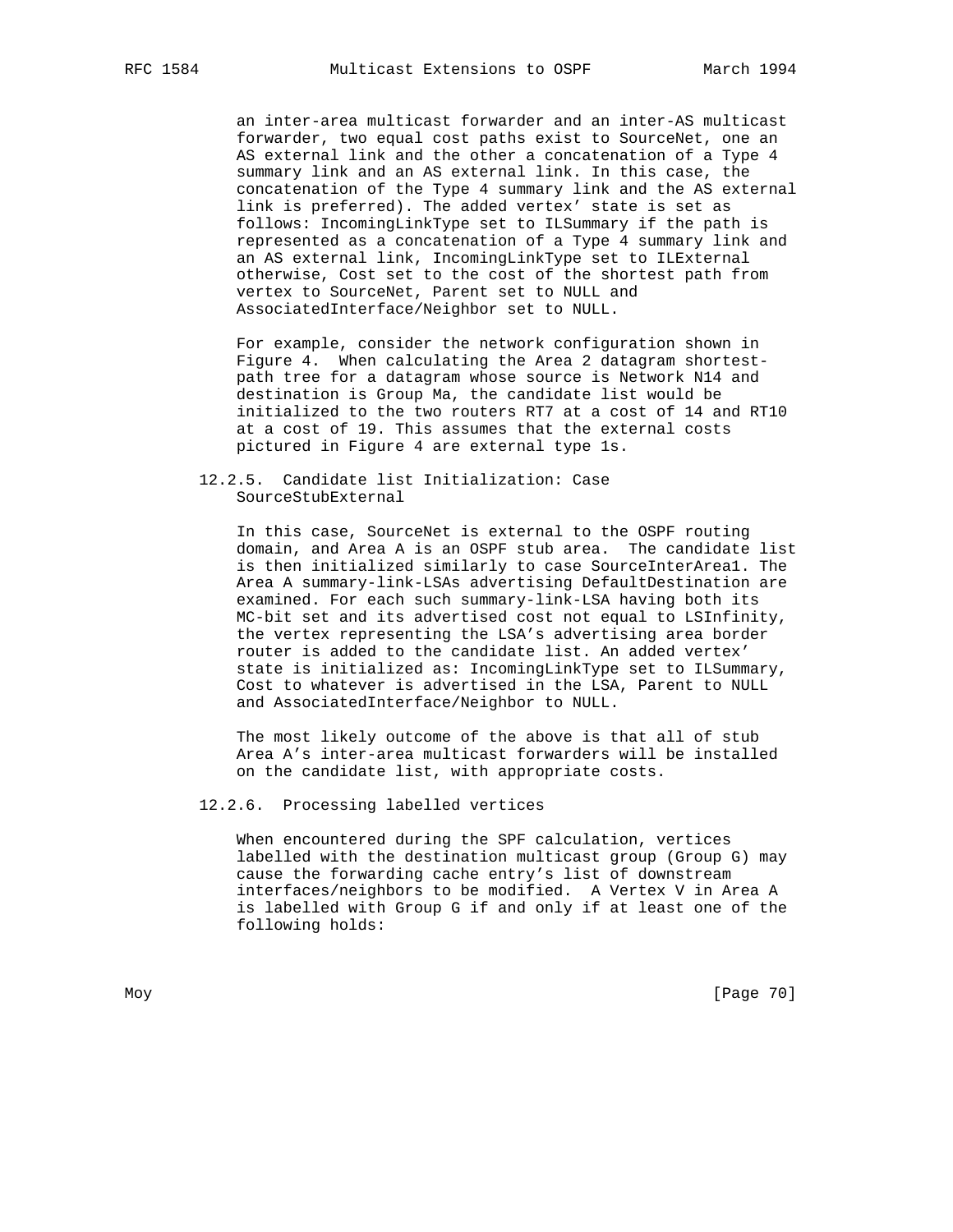- (1) V is a router, and its router-LSA indicates that it is a wild-card multicast receiver (i.e., bit W in its router-LSA is set). This may be true when V is an inter-area or inter-AS multicast forwarder.
- (2) V is listed in the body of a group membership-LSA. In particular, find the originator of Vertex V's LSA; call it Router Y. Then find the group-membership-LSA in Area A's link state database which has Link State ID = Group G and Advertising Router = Router Y (see Section A.3). If this group-membership-LSA exists, and if Vertex V is listed in the body of the LSA (see Sections 10 and A.3), then Vertex V is labelled with Group G.

 When Vertex V is added to the shortest-path tree in Step 4 of Section 12.2, and if Vertex V is both downstream from the calculating router (i.e., Vertex V's AssociatedInterface/Neighbor is non-NULL) and labelled with Group G, then Vertex V's AssociatedInterface/Neighbor is added to the forwarding cache entry's list of downstream interfaces/neighbors. In addition, Vertex V's TTL value is attached to the added downstream interface/neighbor. If the particular interface/neighbor had already been added to the list of downstream interfaces/neighbors, the list is simply modified by setting the downstream interface/neighbor's TTL value to the minimum of its existing TTL value and Vertex V's TTL value.

12.2.7. Merging datagram shortest-path trees

 After the datagram shortest-path tree for Area A is complete, the calculating router (RTX) must decide whether Area A, out of all of its attached areas, determines the forwarding cache entry's upstream node. This is done by examining RTX's position on the Area A datagram shortest path tree, which is in turn described by RTX's Area A Vertex data structure. If RTX's Vertex parameter IncomingLinkType is either ILNone (RTX is not on the tree), ILVirtual or ILSummary, then some area other than Area A will determine the upstream node. Otherwise, Area A might possibly determine the upstream node (i.e., may be selected the RootArea), depending on the following tiebreakers[29]:

If RootArea has not been set, then set RootArea to Area A. Otherwise, compare the present RootArea to Area A in the following: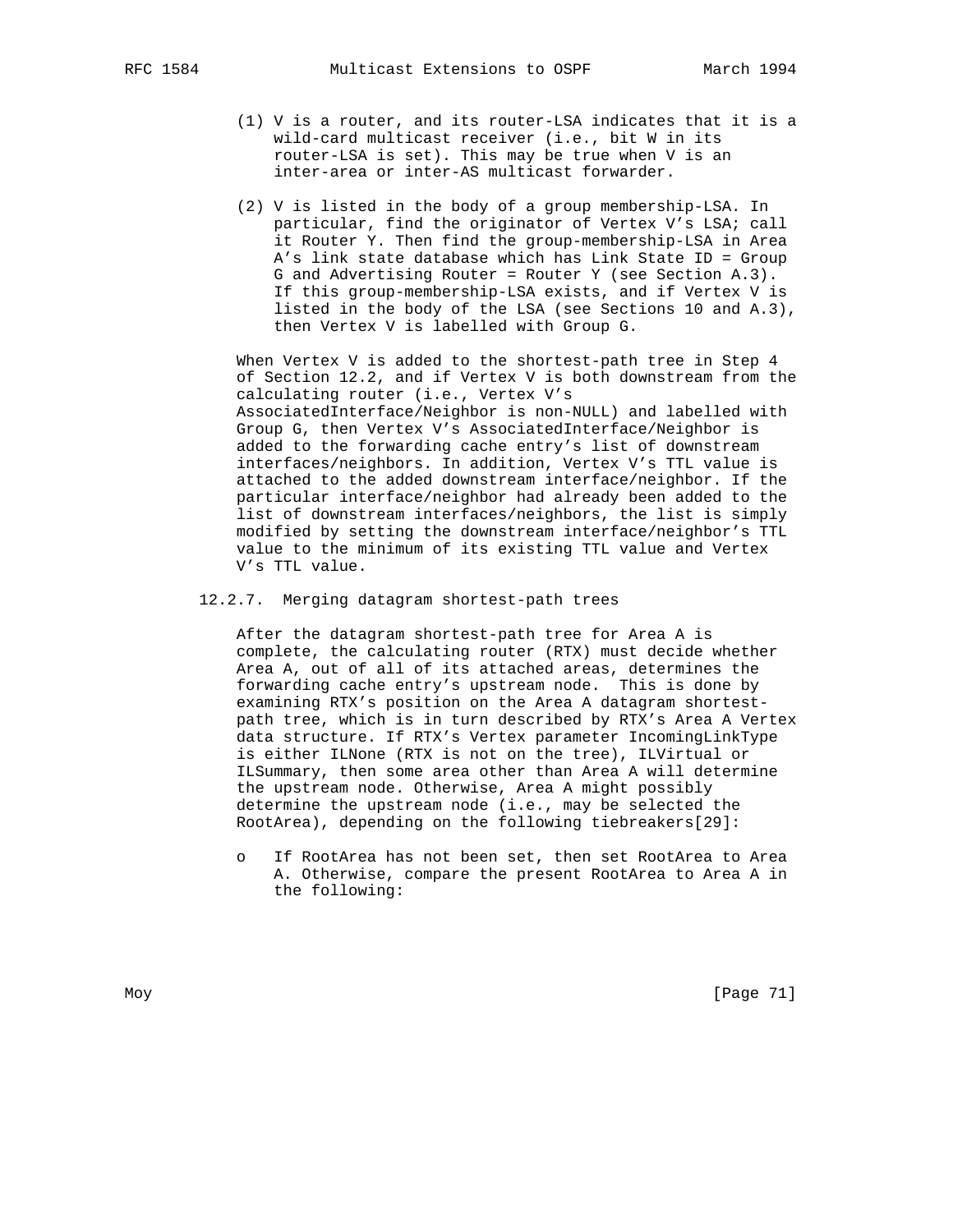- o Choose the area that is "nearest to the source". Nearest to the source depends on each area's candidate list initialization case, as it occurs in Step 2 of Section 12.2. The initialization cases, listed in order of decreasing preference (or nearest to farthest) are: SourceIntraArea, SourceInterArea1, SourceExternal and SourceStubExternal. Areas whose candidate list initialization falls into case SourceInterArea2 are never used as the RootArea. As an example, consider the network configuration shown in Figure 4. When calculating the datagram shortest-path tree for a datagram whose source is Network N7 (e.g., from Host H5) and destination is Group Ma, Router RT11 would set its RootArea to Area 2 (Case SourceIntraArea) instead of Area 3 (Case SourceInterArea2) or the backbone Area 0 (Case SourceInterArea).
- o If there are still two equally good areas, and one of them is the backbone, set RootArea to the backbone (Area 0).
- o If there are still two equally good areas, set RootArea to the area whose datagram shortest-path tree provides the shortest path from SourceNet to RTX. This is a comparison of RTX's Vertex parameter Cost in the two areas.
- o If there are still two equally good areas, set RootArea to one with the highest OSPF Area ID.

 If the above has set the RootArea to be Area A, the forwarding cache entry's upstream node must be set accordingly. This setting depends on the IncomingLinkType in RTX's Area A Vertex structure. If IncomingLinkType is equal to ILDirect, the upstream node is set to the appropriate directly-connected stub network. If equal to ILNormal, the upstream node is set to the Parent field in RTX's Area A Vertex structure. If equal to ILExternal, the upstream node is set to the placeholder EXTERNAL.

### 12.2.8. TOS considerations

 The previous sections 12.2 through 12.2.7 described the construction of a TOS 0 (default TOS) datagram shortest-path tree. However, in a TOS-capable router, a separate tree may be built for each TOS. If a TOS-capable router receives a multicast datagram that specifies a non-zero TOS X, it first builds the TOS 0 datagram shortest-path tree. Then, if all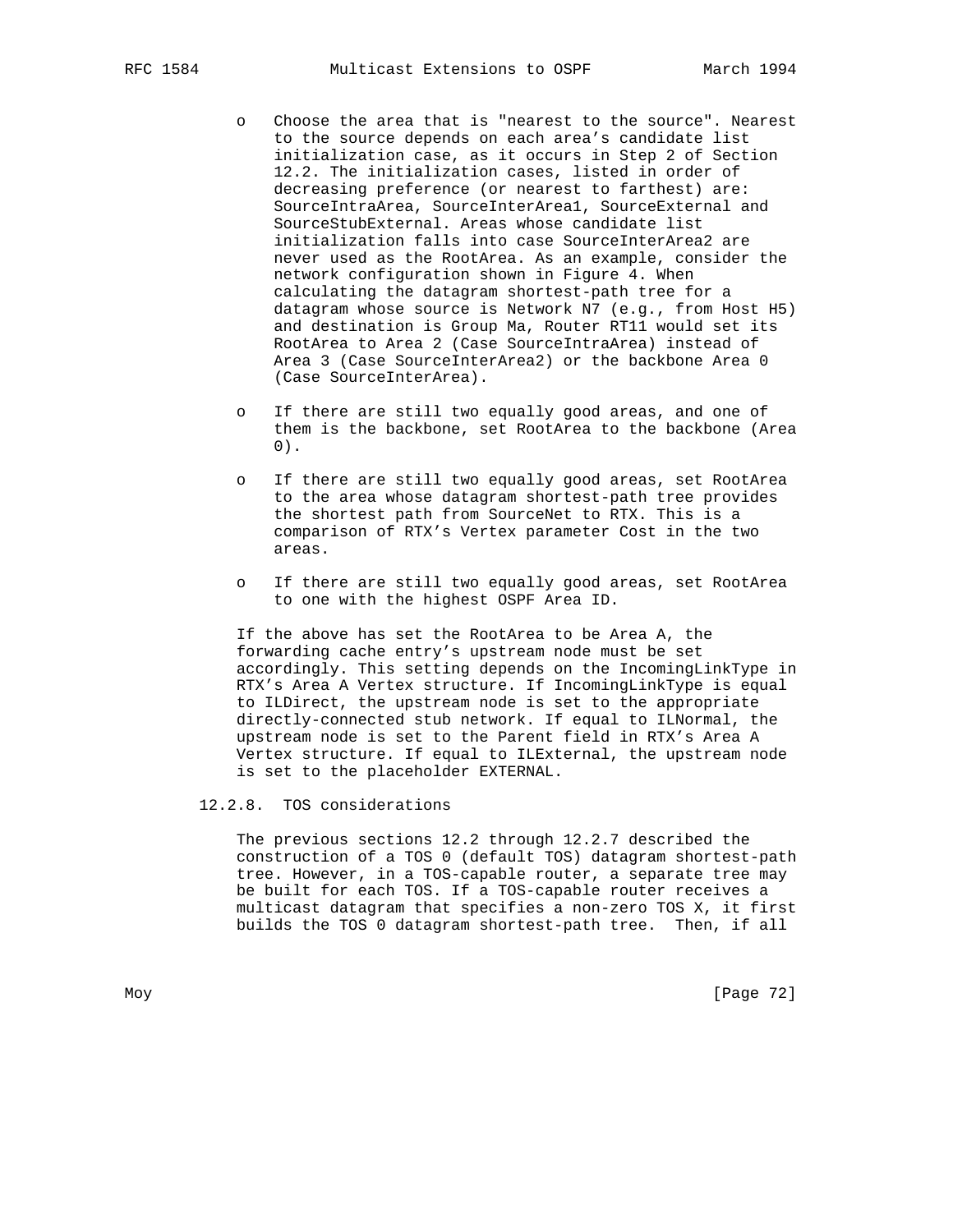the routers on the pruned tree are TOS-capable, a separate TOS X datagram shortest-path tree is calculated[30]. Otherwise, the TOS 0 tree is used for all datagrams, regardless of their specified TOS.

 To determine whether there are any TOS-incapable routers on the pruned TOS 0 tree, the following additions are made to Section 12.2's tree calculation:

- o A new piece of state information is added to each vertex: TOS-capable path. This indicates whether the present path from SourceNet to vertex, as represented on the datagram shortest-path tree, contains only TOS capable routers.
- o The TOS-capable path parameter is calculated when the vertex is first added to the candidate list and recalculated when/if the vertex' position on the candidate list is modified (see Section 12.2's Step 2 and Step 5d). The parameter is set to TRUE if both the vertex itself is TOS-capable and the vertex' parent has its TOS-capable path parameter set to TRUE; otherwise, TOS-capable path is set to FALSE.
- o All routers on the TOS 0 datagram shortest-path tree are TOS-capable if and only if, whenever a vertex labelled with Group G is added to the shortest-path tree (Section 12.2.6), the value of the vertex' TOS-capable path parameter is TRUE.

 The source of the multicast datagram is always located using a TOS 0 routing table lookup, regardless of the datagram's TOS classification (see Section 11.2). If the calculating router is not capable of TOS-based routing, it calculates only TOS 0 datagram shortest-path trees, and uses them to route datagrams independent of TOS value. Otherwise, when calculating the TOS X datagram shortest-path tree, the algorithm in Section 12.2 is used, with the modifications listed below.

 o When calculating RangeNet and ForwardRange in Sections 12.2.3 and 12.2.4 respectively, only summary-link-LSAs having TOS 0 cost of LSInfinity are excluded (no change from the TOS 0 case). However, when adding vertices to the candidate list in Sections 12.2.2 through 12.2.5, the TOS X cost of the summary links and/or AS external links (and not the TOS 0 cost) are reflected in the added vertices' Cost parameter.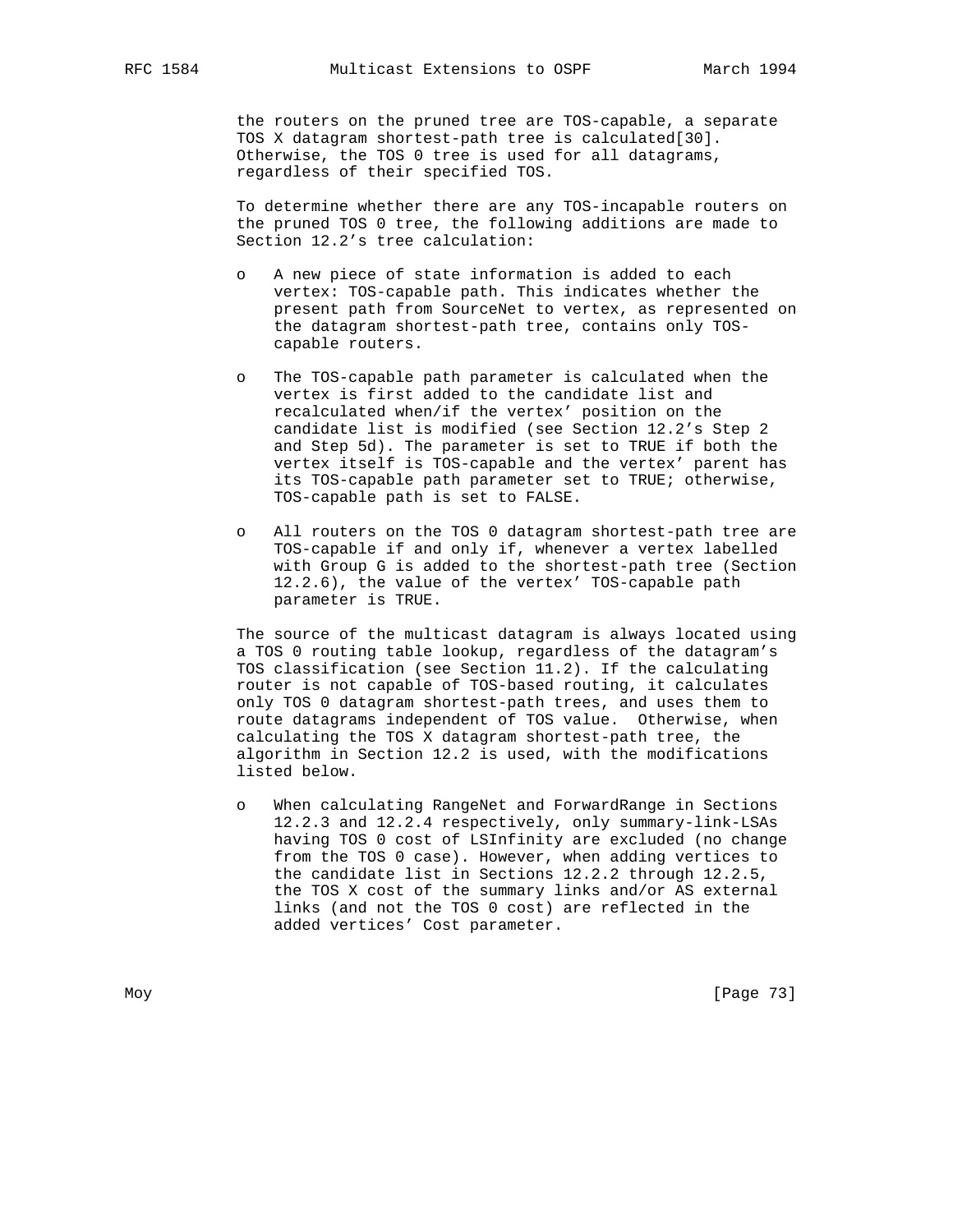- o In Step 5 of Section 12.2, the TOS X cost of Link L (in the appropriate direction) is used, not the TOS 0 cost.
- o Non-TOS-routers are not added to the candidate list, and are thus excluded from the trees.
- 12.2.9. Comparison to the unicast SPF calculation

 There are many similarities between the construction of a multicast datagram's shortest-path trees in Section 12.2 and OSPF's intra-area route calculation for unicast traffic (Section 16.1 of [OSPF]). Both have been described in terms of Dijkstra's algorithm. However, there are some differences. The major differences are listed below:

- o In the multicast case, the datagram SPF calculation is rooted at the datagram's source. In the unicast case, each router is the root of its own unicast intra-area SPF calculation.
- In the multicast case, the datagram shortest-path tree is a true tree; i.e., between any two nodes on the tree there is one path. However, due to the provision for equal-cost multipath in [OSPF], the unicast SPF calculation may add additional links to the shortest path tree.
- o In order to avoid unwanted replication of multicast datagrams, MOSPF ensures that, for any given datagram, each router builds the exact same datagram shortest-path tree. This forces two differences from the unicast SPF calculation. First, it eliminates the possibility of equal-cost multipath. Secondly, when the MOSPF system contains multiple alternate paths, the algorithm must ensure that each MOSPF router deterministically chooses the same alternative. For this reason, tie-breaking mechanisms have been specified in Steps 2, 4 and 5b of Section 12.2.
- o The calculation of datagram shortest path trees takes into account only those links that connect transit nodes (i.e, router to router or router to transit network links). The unicast SPF calculation in Section 16.1 of [OSPF] must additionally examine links to stub networks, although this is done after all the transit links are examined.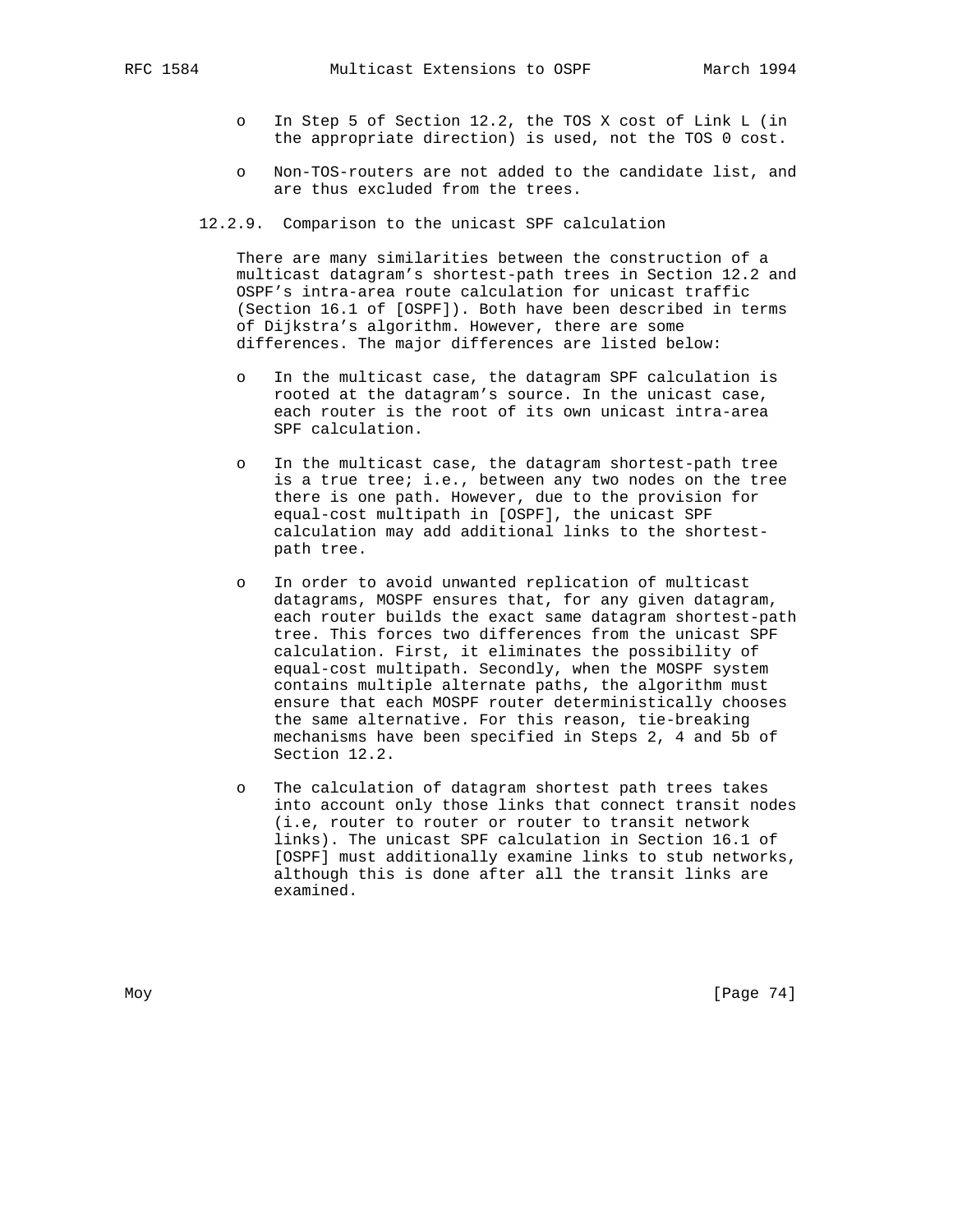- o While both the multicast and unicast trees select shortest paths on the basis of the OSPF metric, the datagram shortest-path trees also keep track of the TTL values between the root (datagram source) and all destinations (group members). This enables more efficient implementation of IP multicast's "expanding ring search" (see Section 2.3.4).
- In the multicast case, the algorithm is sometimes forced to use the link state cost for the reverse direction (i.e, the cost towards, instead of away from, the source). This is because the costs of OSPF summary link-LSAs and AS external-link-LSAs, which sometime form the base of the multicast datagram shortest-path trees, are specified in the reverse direction (from the multicast perspective).
- o There are potentially many more datagram shortest-path trees that need to be calculated (one for each source net, destination group and TOS combination), than the limited number of unicast SPF trees (one per each TOS). This is the main reason that the datagram shortest-path trees are calculated on demand; it is hoped that this will spread the cost of the SPF calculations over time[31].
- o The way that the two algorithms handle TOS is different. In the multicast case, if a TOS-incapable node is encountered during the calculation of the TOS 0 datagram shortest-path tree, the TOS 0 datagram shortest-path tree is used instead of trying to build the TOS X tree (see Section 12.2.8). In the unicast case, the TOS X tree is always used, only falling back on the TOS 0 paths when a TOS X path does not exist.
- 12.3. Adding local database entries to the forwarding cache

 After the datagram shortest-path trees have been built for each attached area, the forwarding cache has an upstream node and a list of downstream interfaces. In order to ensure the delivery of the multicast datagram to group members on directly attached networks, the local group database (Section 8.4) must then be scanned for possible addition to the list of downstream interfaces. All local group database entries having Group G as MulticastGroup are examined. Suppose [Group G, Network N] is one such entry. If the calculating router (RTX) is Network N's Designated Router, then RTX's Network N interface is added to the list of outgoing interfaces, with a TTL of 1. If the Network

Moy [Page 75]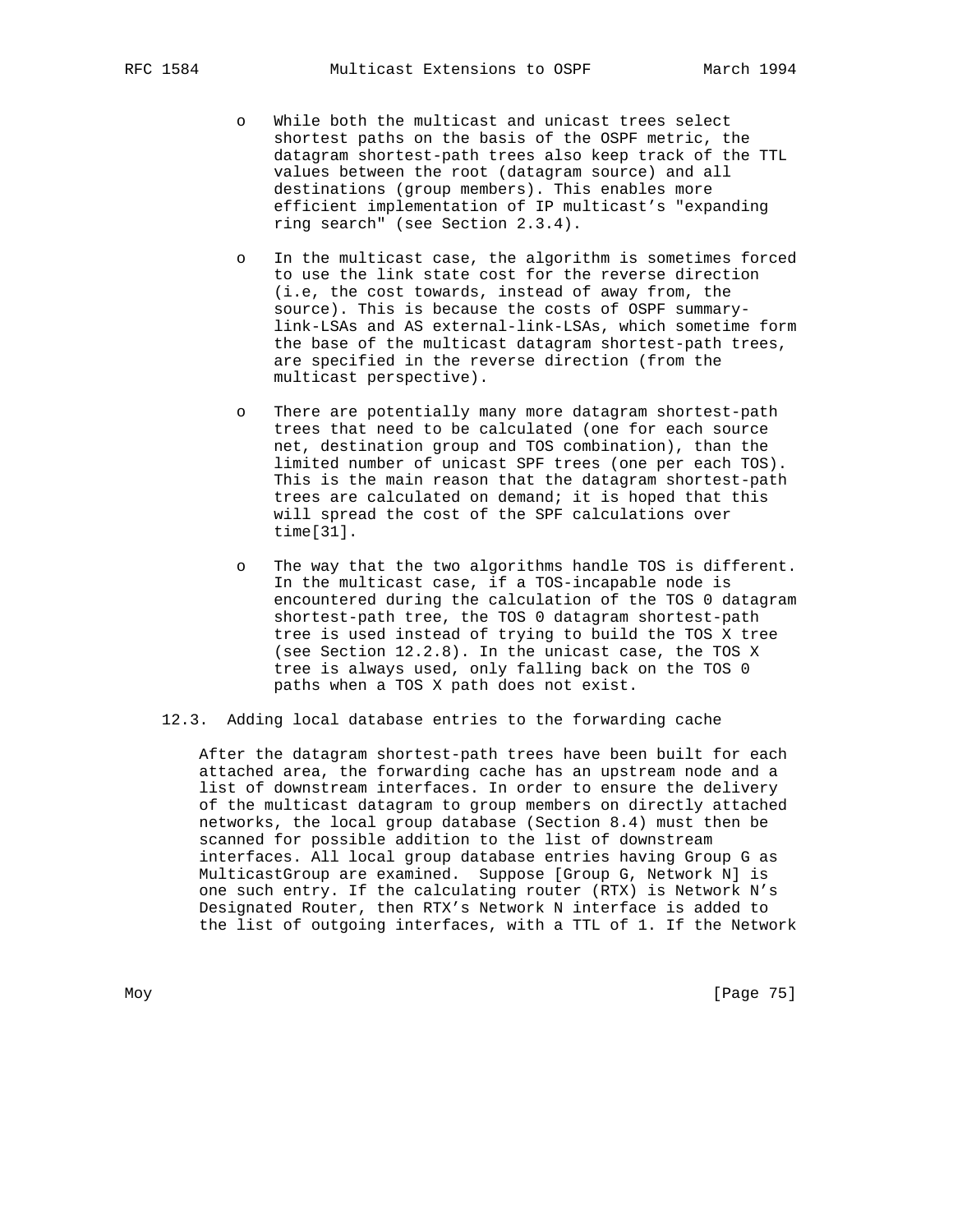N interface was already present in the list of outgoing interfaces, its TTL is simply set to 1.

 For example, consider the network configuration shown in Figure 4 when calculating the forwarding cache entry for a datagram whose source is Network N4 (e.g., from Host H2) and destination is Group Mb. After calculating the datagram shortest-path tree for Area 1, Router RT2 would have set it upstream node to Network N3 and its list of downstream interfaces to NULL. But then looking at its local group database, it would add its Network N2 interface with a TTL of 1 to its list of downstream interfaces.

13. Maintaining the forwarding cache

 A MOSPF router may, for resource reasons, limit the size of its forwarding cache. At any time cache entries can be purged to make room for newer entries, since the purged entries can always be rebuilt when necessary. This memo does not specify an algorithm to select which entries to purge. However, care should be taken to ensure that any particular entry is not continually rebuilt and then purged again (i.e., thrashing should be avoided).

 The building of the forwarding cache has been previously described in Section 12. There are events that force one or more forwarding cache entries to be deleted; these events are described below. Note that deleted cache entries will be rebuilt on an as-needed basis.

- o When the internal topology of the MOSPF system changes, all forwarding cache entries must be deleted. This is because internal topology changes may invalidate the previously calculated datagram shortest-path trees. Since the multicast routing calculation depends on the result of the unicast routing calculations, the forwarding cache should be cleared after the unicast routing table is rebuilt. Internal topology changes are indicated when both a) a new instance of either a router-LSA or a network-LSA is received and b) the contents of the new advertisement (other than the LS age, LS sequence number and LS checksum fields) are different from the previous instance. This covers routers and links going up or down, routers that change from being multicast-incapable to being multicast-capable, etc.
- o When a Type 3 summary-link-LSA (network summary) changes, those forwarding cache entries specifying datagram sources belonging to the range of addresses described by the updated summary link-LSA must be deleted. See Sections 12.2.3 and 12.2.5.

Moy [Page 76]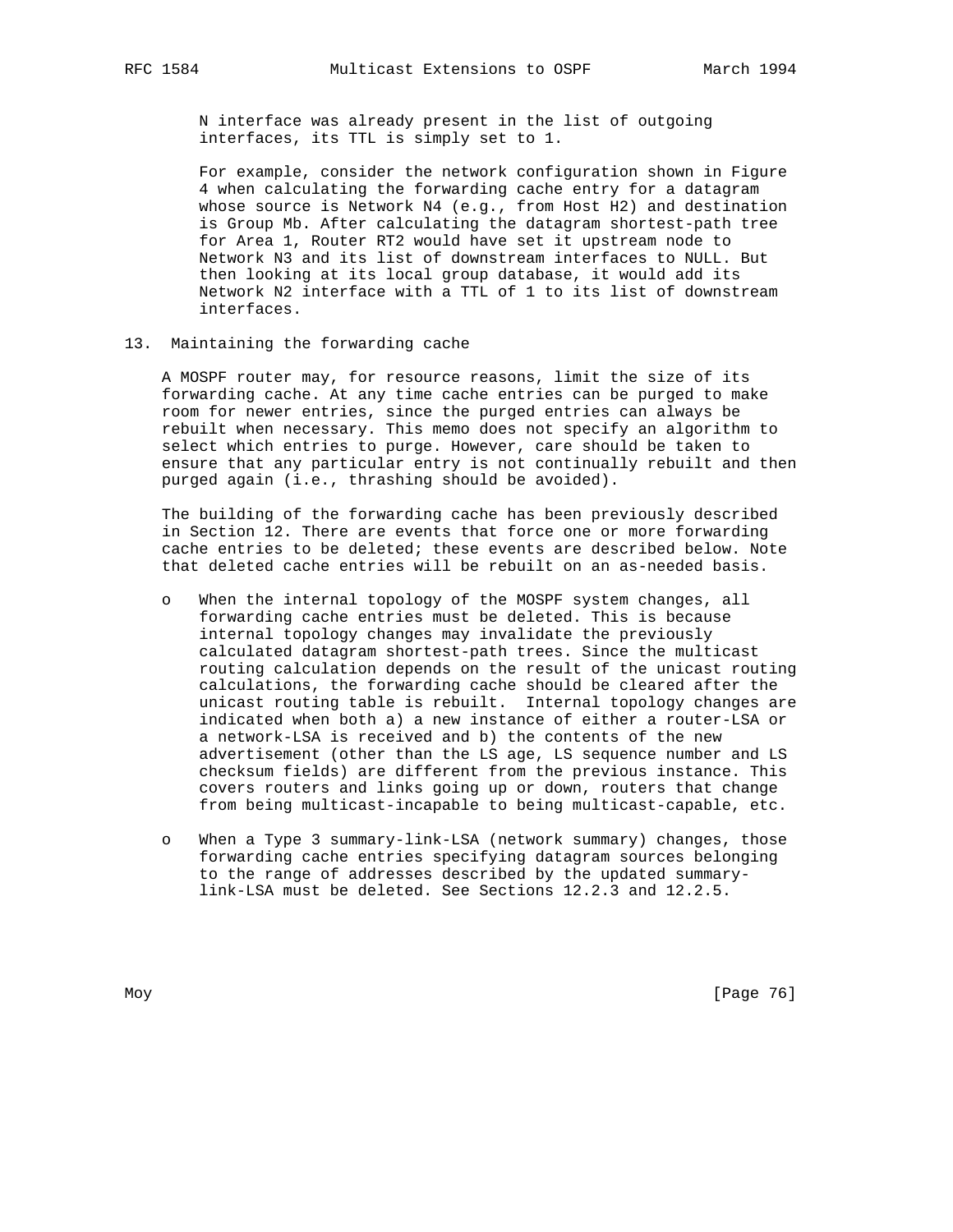- o Suppose that the content of an AS external-link-LSA changes. If the AS external-link-LSA describes an external network N, then all forwarding cache entries specifying an external source network that is contained in N or that contains N (i.e., external sources that are a subset or a superset of N) must be deleted.
- o When membership in a multicast group changes, all forwarding cache entries for the particular group must be deleted. Group membership changes are indicated when either a) the content of a group-membership-LSA changes or b) an entry in the local group database (see Section 8.4) changes.
- o When the cost to an AS boundary router or to a forwarding address specified by one or more AS external-link-LSAs changes, all forwarding cache entries specifying an external network as datagram source must be deleted. In this case, potentially all inter-AS datagram shortest-path trees have been invalidated. The forwarding cache entries should be deleted after the new best cost to the AS boundary router/forwarding address has been calculated.
- 14. Other additions to the OSPF specification

 MOSPF requires some modifications to the base OSPF protocol. All these modifications are backward-compatible. A router running MOSPF will still interoperate with an OSPF router when forwarding unicast traffic. Most of the modifications have been described earlier in this document. This section collects together those changes which have yet to be mentioned, organizing them by the affected Section of [OSPF].

14.1. The Designated Router

 This functionality is described in Section 7.3 of [OSPF]. In OSPF, a network's Designated Router has two specialized roles. First, it originates the network's network-LSA. Second, it controls the flooding on the network, in that all of the routers on the network synchronize with the Designated Router (and the Backup Designated Router) only. For these reasons[32], when one or more of the network's routers are running MOSPF, the Designated Router should be running MOSPF also. This can be ensured by assigning all non-multicast routers the Router Priority of 0.

 In MOSPF, the Designated Router also has the additional responsibility of monitoring the network's multicast group membership. This is done by periodically sending Host Membership

Moy [Page 77]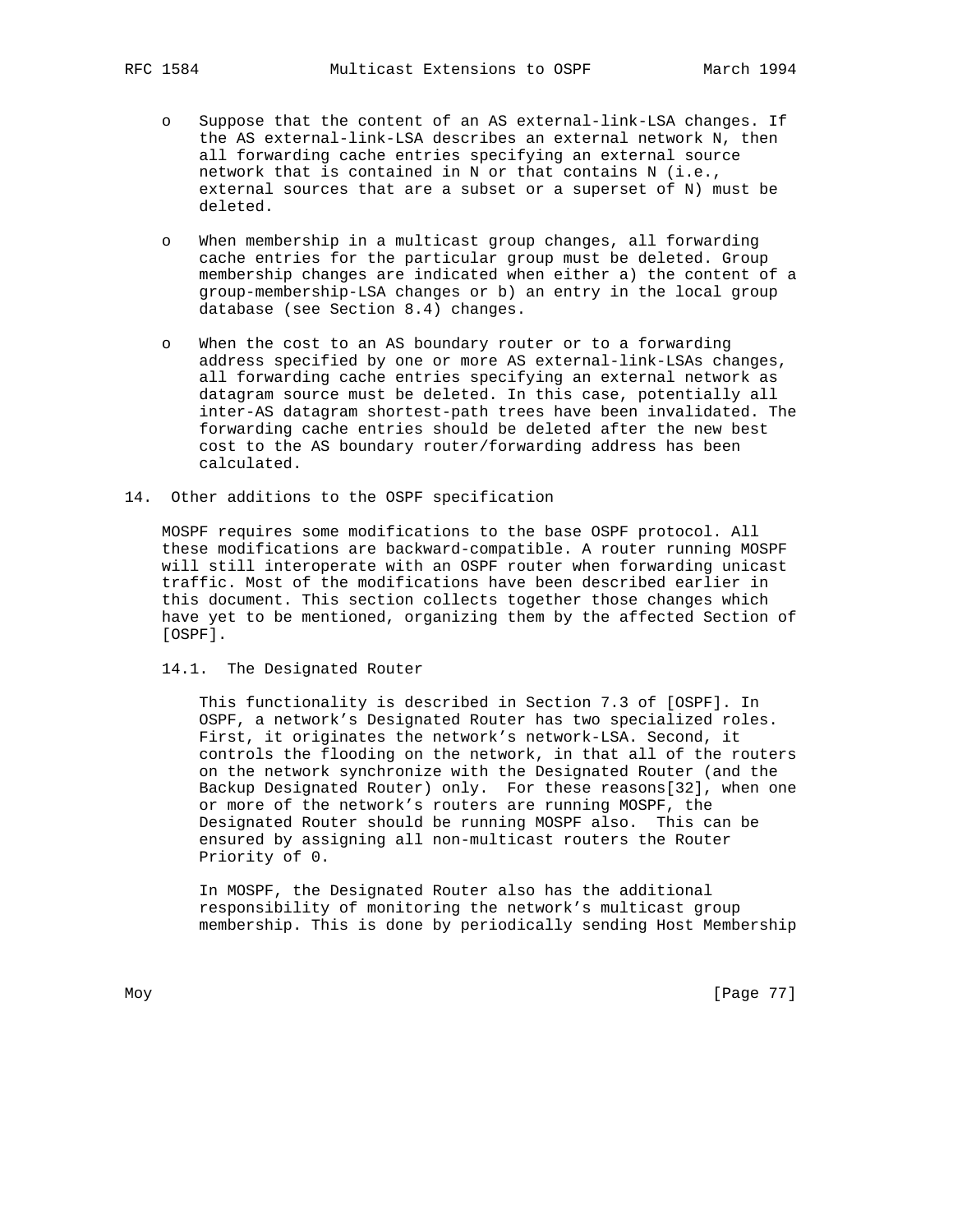Queries, and receiving Host Membership Reports in response (see Section 9). This is yet another reason why the Designated Router must be multicast-capable.

#### 14.2. Sending Hello packets

 This functionality is described in Section 9.5 of [OSPF]. A MOSPF router sets the MC-bit in the Options field of its Hello packets. This indicates that the router is multicast-capable; it does not necessarily indicate the state of the sending interface's IPMulticastForwarding parameter (see Section B.2). Setting the MC-bit in Hellos is done strictly for informational purposes. Neighbors receiving the router's Hello packets do not act on the state of the MC-bit. A neighbor's multicast capability is learned instead during the Database Exchange Process (see Section 14.4).

14.3. The Neighbor state machine

 This functionality is described in Section 10.3 of [OSPF]. When a neighbor enters state Exchange, the neighbor Database summary list is initialized (see the OSPF neighbor FSM entry for State: ExStart and Event: NegotiationDone). This list describes of the portion of the router's link state database that needs to be synchronized with the neighbor. Group-membership-LSAs are included in the neighbor Database summary list if and only if the neighbor is multicast-capable. The neighbor's multicast capability is learned by examining the neighbor's Database Description packets (see Section 14.4).

## 14.4. Receiving Database Description packets

 This functionality is described in Section 10.6 of [OSPF]. A neighbor's multicast-capability is learned through received Database Description packets. When the Database Description packet is received that transitions the neighbor from ExStart to Exchange, the state of the MC-bit in the packet's Options field is examined. The neighbor is multicast-capable if and only if the MC-bit is set.

 The neighbor's multicast capability controls whether group membership-LSAs are summarized to the neighbor during the Database Exchange process (see Section 14.3), and whether group-membership-LSAs are flooded to the neighbor during the flooding process (see Section 10.2).

Moy [Page 78]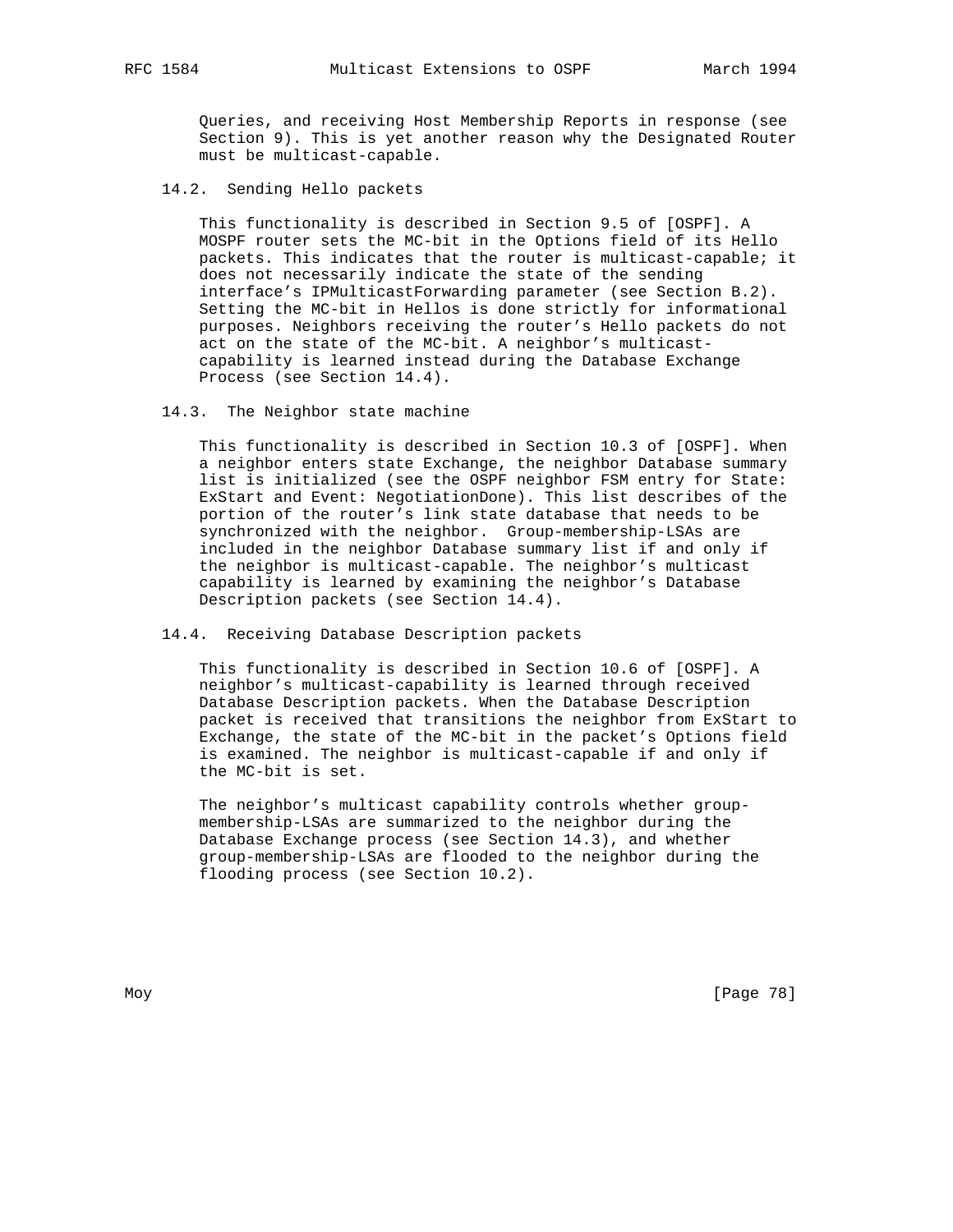### 14.5. Sending Database Description packets

 This functionality is described in Section 10.8 of [OSPF]. A MOSPF router sets the MC-bit in the Options field of its Database Description packets. This indicates to its adjacent neighbors that the router is multicast-capable; it does not necessarily indicate the state of the sending interface's IPMulticastForwarding parameter (see Section B.2).

 When a router goes from being multicast-capable to multicast incapable, or vice-versa, it must indicate this fact to its adjacent neighbors by restarting the Database Description process (i.e., rolling back the state of all adjacent neighbors to Exstart).

## 14.6. Originating Router-LSAs

 This functionality is described in Section 12.4.1 of [OSPF]. A MOSPF router sets the MC-bit in the Options field of its router-LSA. This allows the router to be included in datagram shortest-path trees (see Step 5a of Section 12.2).

 In addition, MOSPF has introduced a new flag in the router-LSA's rtype field: the W-bit. When the W-bit is set, the router is included on all datagram shortest-path trees, regardless of multicast group (see Section 12.2.6). Such a router is called a wild-card multicast receiver. The router sets the W-bit when it wishes to receive all multicast datagrams, regardless of destination. This will sometimes be true of inter-area multicast forwarders (see Section 3.1), and inter-AS multicast forwarders (see Section 4).

 A router must originate a new instance of its router-LSA whenever an event occurs that would invalidate the LSA's current contents. In particular, if the router's multicast capability or its ability to function as either an inter-area or inter-AS multicast forwarder changes, its router-LSA must be reoriginated.

### 14.7. Originating Network-LSAs

 This functionality is described in Section 12.4.2 of [OSPF]. In OSPF, a transit network's network-LSA is originated by the network's Designated Router. The Designated Router sets the MC bit in the Options field of the network-LSA if and only if both a) the Designated Router is multicast-capable (i.e., running MOSPF) and b) the Designated Router's interface's IPMulticastForwarding parameter has been set to a value other

Moy [Page 79]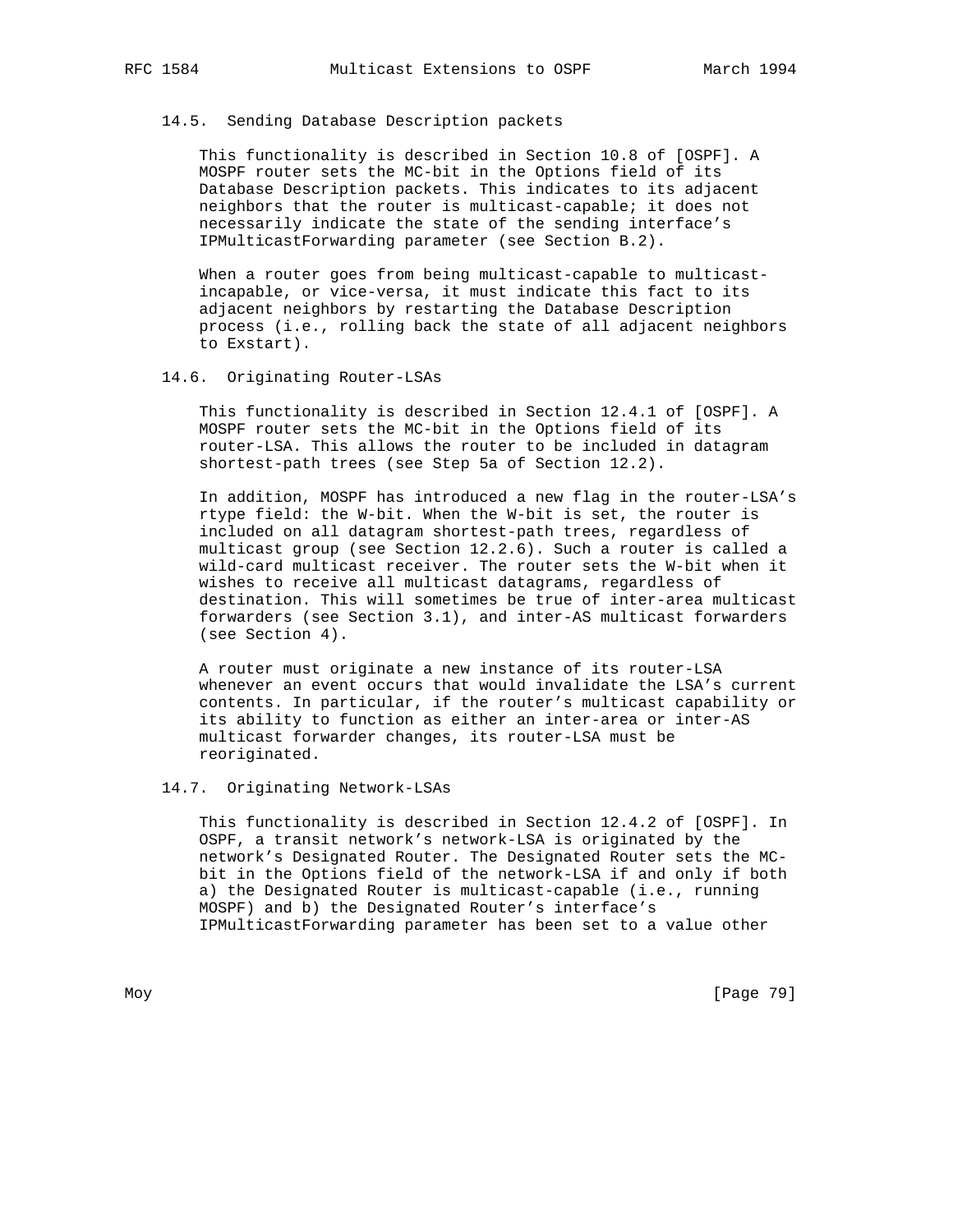than disabled (see Section B.2). When the network-LSA has the MC-bit set, the network can be included in datagram shortest path trees (see Section 12.2.6).

 It is intended that all routers attached to a common network agree on the network's IPMulticastForwarding capability. However, this agreement is not enforced. When there are disagreements, incorrect routing of multicast datagrams can result.

## 14.8. Originating Summary-link-LSAs

 This functionality is described in Section 12.4.3 of [OSPF]. Inter-area multicast forwarders always set the MC-bit in the Options field of their summary-link-LSAs, regardless of whether the path described by the summary-link-LSA is actually multicast-capable. Indeed, it is possible that there is no multicast-capable path to the described destination. All other area border routers (ones that are not inter-area multicast forwarders) clear the MC-bit in the Options field of their summary-link-LSAs.

 If its MC-bit is clear, the summary-link-LSA will not be used when initializing the candidate list in Sections 12.2.2, 12.2.3 and 12.2.5.

## 14.9. Originating AS external-link-LSAs

 This functionality is described in Section 12.4.4 of [OSPF]. Unlike in summary-link-LSAs, an inter-AS multicast forwarder should clear the MC-bit in the Options field of one of its AS external-link-LSAs if it is known that there is no multicast capable path from the described destination to the router itself. This knowledge may possibly be obtained, for example, from an inter-AS multicast routing algorithm (see Section 4). If the inter-AS multicast forwarder is unsure of whether a multicast-capable path exists between the described destination and the router itself, the MC-bit should be set in the AS external-link-LSA. All other AS boundary routers (ones that are not inter-AS multicast forwarders) clear the MC-bit in the Options field of their AS external-link-LSAs.

 If its MC-bit is clear, the AS external-link-LSA will not be used when initializing the candidate list in Section 12.2.4.

 When multicast connectivity to an external destination exists, but no unicast connectivity, an AS external-link-LSA can be originated having its MC-bit set and specifying a cost of

Moy [Page 80]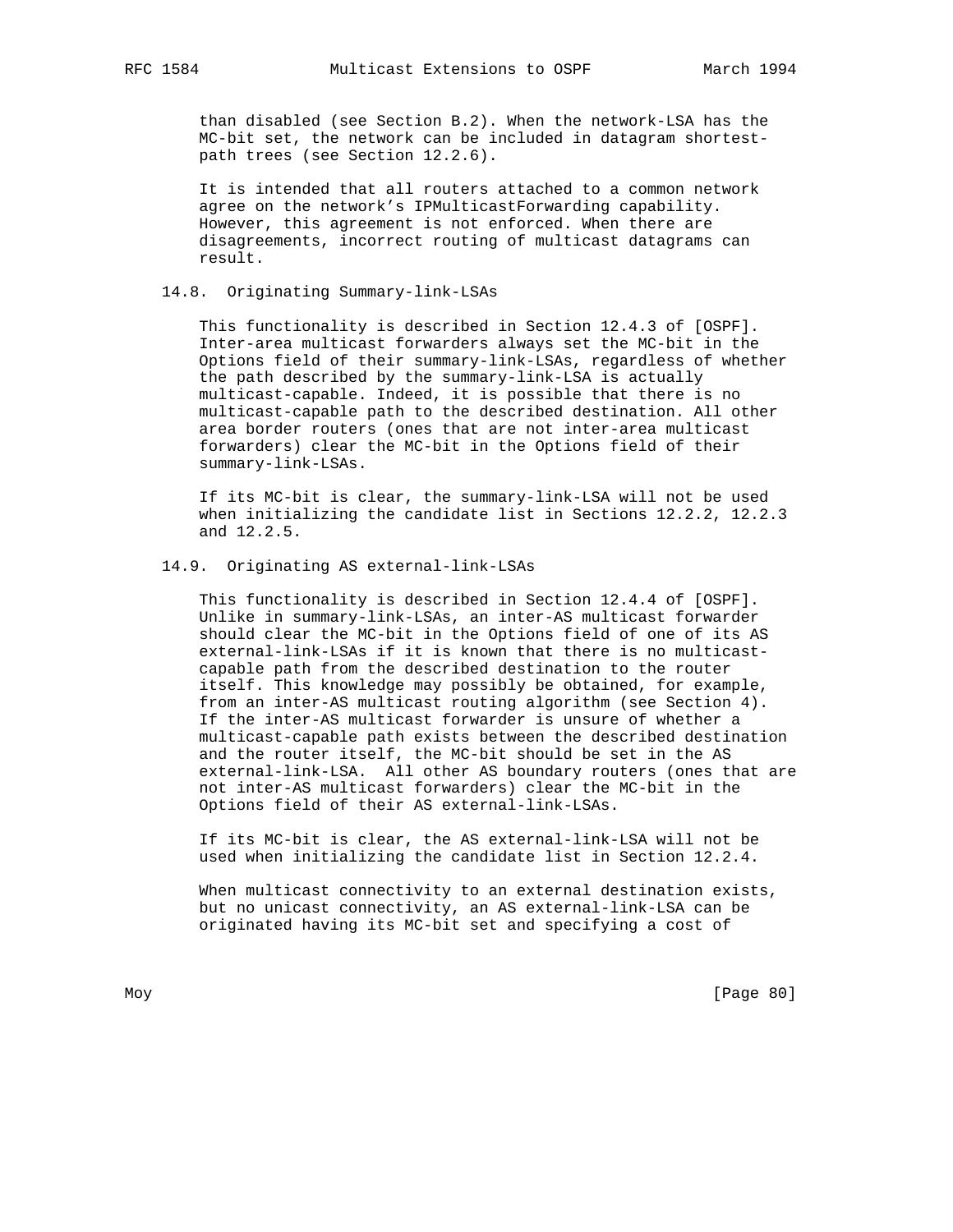LSInfinity. Such an AS external-link-LSA will still be used by the multicast routing calculation (see Section 12.2.4). As a result, when a MOSPF router wishes to stop advertising an AS external destination, it must use the premature aging procedure specified in Section 14.1 of [OSPF], rather than simply setting the AS external-link-LSA's cost to LSInfinity.

### 14.10. Next step in the flooding procedure

 This functionality is described in Section 13.3 of [OSPF]. Group-membership-LSAs are specific to a OSPF single area, and are flooded to multicast-capable routers only. When flooding a group-membership-LSA, Section 13.3 of the OSPF specification is modified as follows: 1) The list of interfaces examined during flooding (called the eligible interfaces in Section 13.3 of [OSPF]) is the set of all interfaces attaching to Area A (the area that the group-membership-LSA is received from), just as for router-LSAs, network-LSAs and summary-link-LSAs. 2) When examining each interface, a group-membership-LSA is added to a neighbor's link state retransmission list if and only if both a) Step 1d of [OSPF]'s Section 13.3 is reached for the neighbor and b) the neighbor is multicast-capable. The neighbor's multicast capability is discovered during the Database Exchange process (see Section 14.4).

 Note that, since on broadcast networks Link State Update packets are sent initially as multicasts, non-multicast routers may receive group-membership-LSAs. However, non-multicast routers will simply drop the group-membership-LSAs, for reasons of unrecognized LS type (see Step 2 of [OSPF]'s Section 13). Link State acknowledgments for group-membership-LSAs are not expected from non-multicast routers, and group-membership-LSAs will never be retransmitted to non-multicast routers, since the LSAs are not added to these routers' link state retransmission lists (see above paragraph).

 For more information on flooding group-membership-LSAs, see Section 10.2.

#### 14.11. Virtual links

 This functionality is described in Section 15 of [OSPF]. When a MOSPF router (i.e., multicast-capable router) is both an area border router and an endpoint of a virtual link whose other endpoint is also multicast capable, the router must then also be an inter-area multicast forwarder. This is necessary to ensure that multicast datagrams will flow through the virtual link's transit area, from one endpoint to the other. When the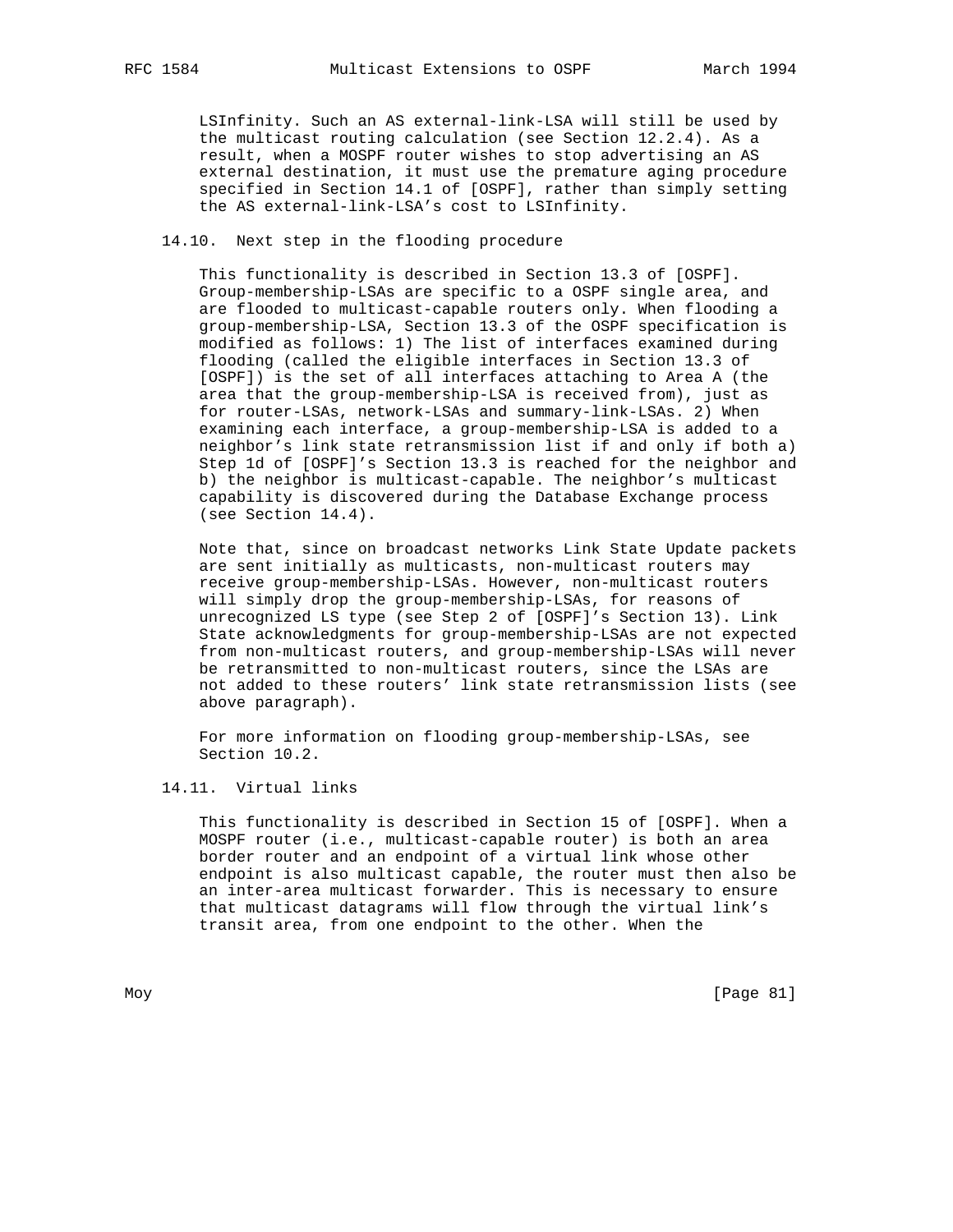backbone's datagram shortest-path tree is constructed in Section 12.1, it is assumed that virtual links are capable of forwarding multicast datagrams whenever both endpoints are multicast capable.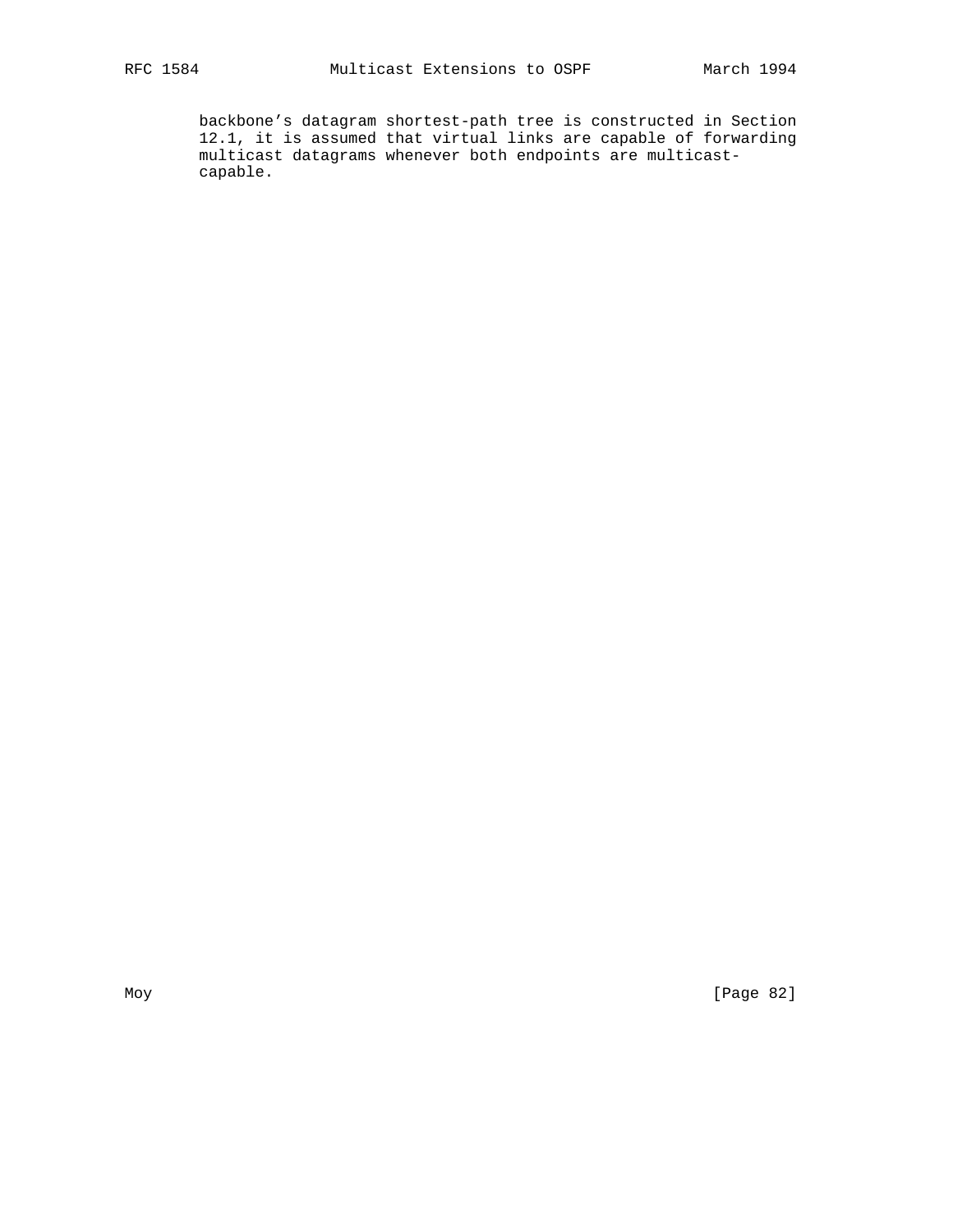## 15. References

- [Bharath-Kumar] Bharath-Kumar, K. and J. Jaffe, "Routing to Multiple Destinations in Computer Networks", IEEE Transactions on Communications, COM-31[3], March 1983.
- [Deering] Deering, S., "Multicast Routing in Internetworks and Extended LANs", SIGCOMM Summer 1988 Proceedings, August 1988.
- [Deering2] Deering, S., "Multicast Routing in a Datagram Internetwork", Stanford Technical Report, STAN-CS- 92-1415, Department of Computer Science, Stanford University, December 1991.
- [OSPF] Moy, J., "OSPF Version 2", RFC 1583, Proteon, Inc., March 1994.
- [RFC 1075] Waitzman, D., Partridge, C., and S. Deering, "Distance Vector Multicast Routing Protocol", RFC 1075, BBN STC, Stanford University, November 1988.
- [RFC 1112] Deering, S., "Host Extensions for IP Multicasting", STD 5, RFC 1112, Stanford University, May 1988.
- [RFC 1209] Piscitello, D., and J. Lawrence, "Transmission of IP Datagrams over the SMDS Service", RFC 1209, Bell Communications Research, March 1991.
	- [RFC 1340] Reynolds, J. and J. Postel, "Assigned Numbers", STD 2, RFC 1340, USC/Information Sciences Institute, July 1992.
	- [RFC 1390] Katz, D., "Transmission of IP and ARP over FDDI Networks", STD 36, RFC 1390, cisco Systems, Inc., January 1993.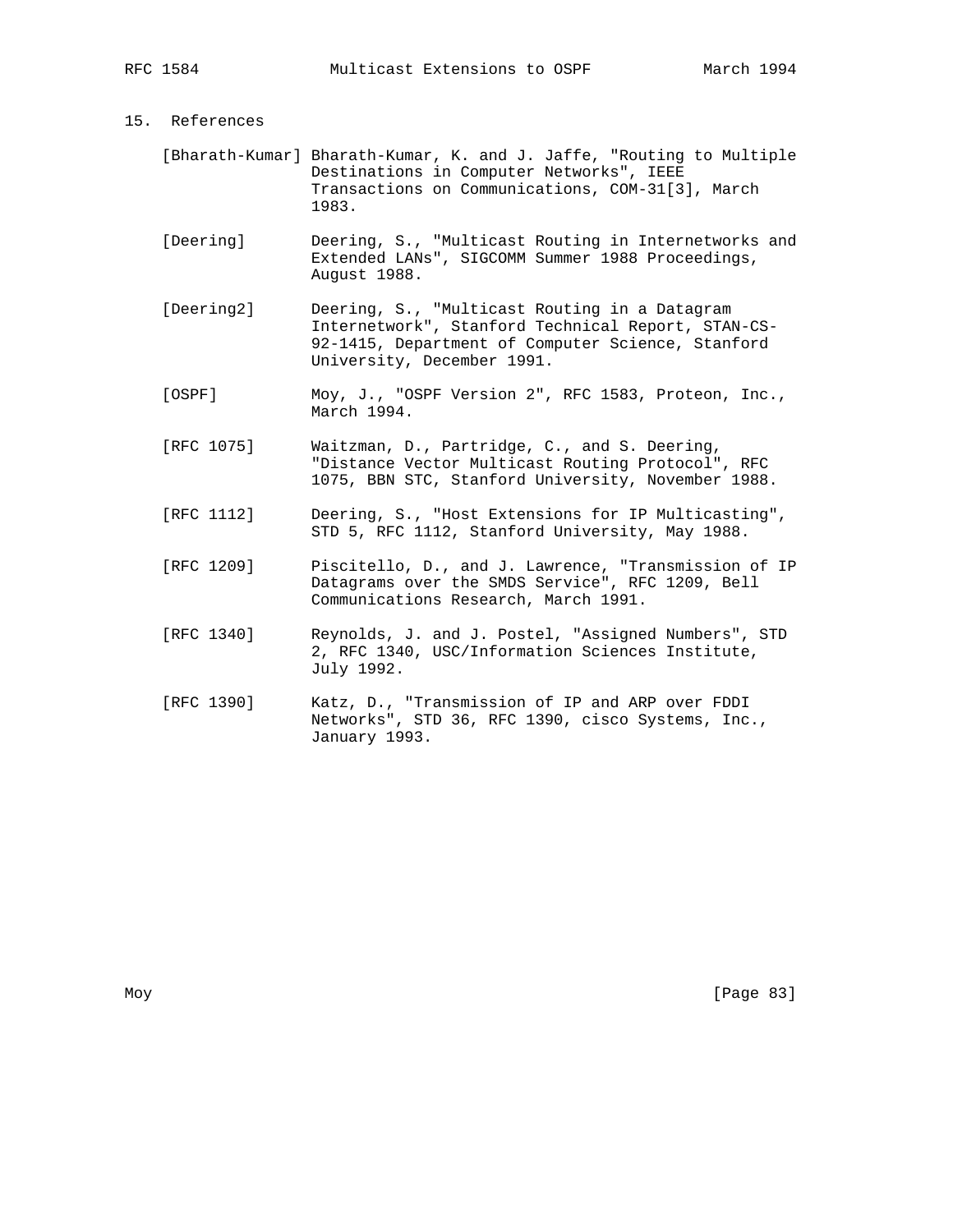## Footnotes

 [1]Actually, OSPF allows a separate link cost to be configured for each TOS. MOSPF then potentially calculates separate paths for each TOS. For details, see Section 6.2.

 [2]We also assume in this section that the pictured multi-access networks provide data-link multicast/broadcast services.

 [3]Note that if N3 were a non-broadcast network, Router RT3 would send separate copies of the datagram to routers RT1 and RT2. Since the IGMP protocol is not defined on non-broadcast networks, there could in this case be no Group B member attached to Network N3. However the multicast datagram would still be delivered to the Group B members attached to networks N1 and N2.

 [4]Actually, in MOSPF there is a separate forwarding cache entry for each combination of source, destination and TOS. For a discussion of TOS-based multicast routing, see Section 6.2.

 [5]The discussion in this section omits mention of the Backup Designated Router's role in the IGMP protocol. While the Backup Designated Router does not send IGMP Host Membership Queries, it does listen to IGMP Host Membership Reports, building "shadow" local group database entries in the process. These entries do not lead to group-membership-LSAs, nor do they influence delivery of multicast datagrams, but are merely maintained to ease the transition from Backup Designated Router to Designated Router, should the Designated Router fail. See Sections 2.3.4, 9 and 10 for details.

 [6]One might imagine building all possible datagram shortest-path trees up front. However, this might be expensive, both in router CPU time and in router memory. It is hoped that building the datagram shortest-path trees on demand and caching the results will ease demands on router resources by spreading out the calculations over a longer period of time.

 [7]It is possible that, due to the existence of alternate paths, several different shortest-path trees are available. MOSPF depends on all routers constructing the exact same shortest path tree. For that reason, tie-breaking schemes have been implemented during tree construction to ensure that identical trees result. See Section 12 for more details.

 [8]Note that the expanding ring search yields the nearest server in terms of hop count, but not necessarily in terms of the OSPF metric.

[9]This means that in MOSPF, just as in OSPF, the only kind of link

Moy [Page 84]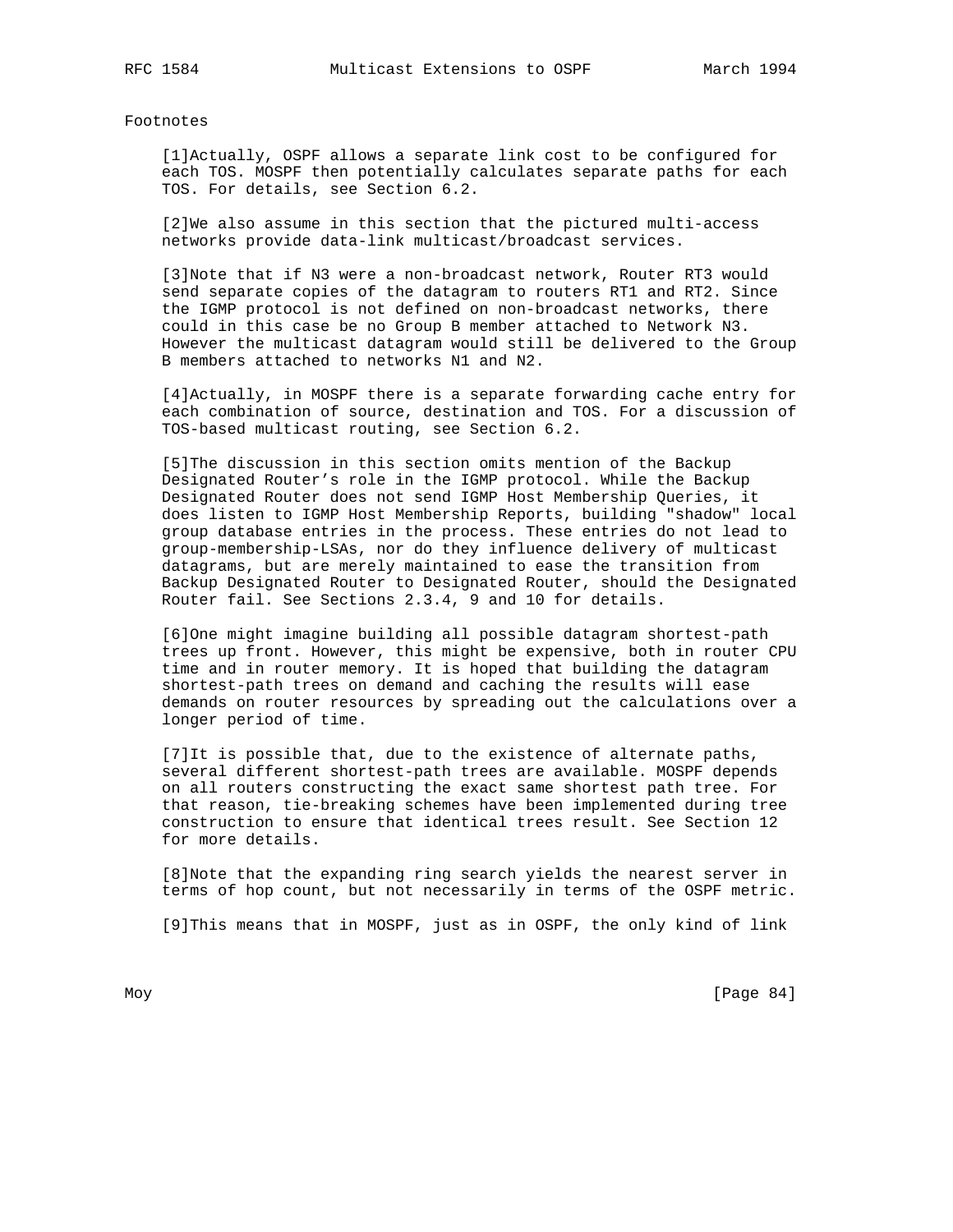state advertisement that can be flooded between areas is the AS external-link-LSA.

 [10]A router indicates that it is a wild-card multicast receiver by setting the appropriate flag in its router-LSA. See Section 14.6 for details.

 [11]This is not quite true. As we shall see, any inter-AS multicast forwarders belonging to the backbone are designated as wild-card multicast receivers. See Section 4.

 [12]It is possible that through the operation of an inter-AS multicast routing protocol, Router RT7 knows that it does not have multicast connectivity to Network N15 (even though it has unicast connectivity). In this case, RT7 would not advertise the external link to N15 as being multicast capable.

 [13]Synchronization of the IPMulticastForwarding interface parameter is not enforced by the MOSPF protocol, since it is not included in the contents of a MOSPF router's Hello packets.

 [14]Actually, when multiple IP networks have been assigned to the same physical network, the first thing that needs to be done is to associate an IP network with the received Host Membership Report. This is done in the same way that a receiving interface is associated with a received multicast datagram; see Section 11.1.

 [15]For this reason when a transit network has both MOSPF routers and non-multicast OSPF routers attached, care should be taken to ensure that a MOSPF router is elected Designated Router. This can be accomplished through proper setting of the routers' configured Router Priority.

 [16]Note that just because these advertisements exist in the link state database, it does not mean that the Group G members are reachable. Reachability does not enter into the building of the transit vertex list, in order to simplify the calculation. This is a trade-off. As a result, some multicast datagrams may be forwarded further than necessary, when the described Group G members actually are unreachable.

 [17]Since the Designated Router controls flooding on the network, this is another reason to ensure that a MOSPF router is elected as Designated Router.

 [18]In other words, group-membership-LSAs will never be retransmitted to non-multicast routers.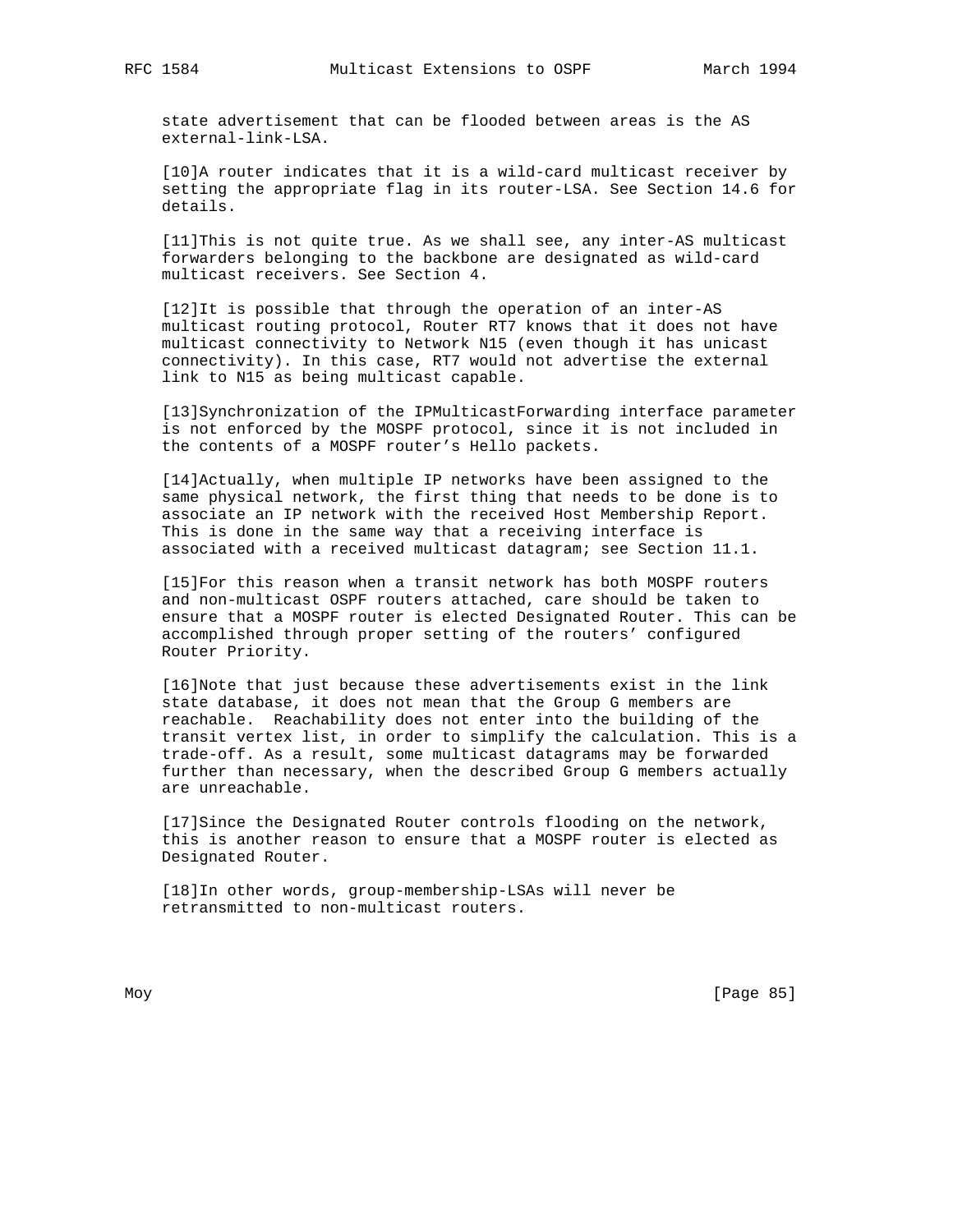[19]This last step will not be necessary if the configuration guidelines presented in Section 6.5 are followed.

 [20]The TOS 0 routing table entry is examined regardless of the TOS specified by the multicast datagram.

 [21]It is assumed that a MOSPF router that wants to stop advertising a route to an external destination will use the premature aging procedure specified in Section 14.1 of [OSPF], rather than setting the AS external-link-LSA's cost to LSInfinity.

[22]This preference ordering is used in Step 5c of Section 12.2.

[23]No attempt is made to match the links' two halves. See Step 5d.

 [24]However, a summary-link-LSA is eligible for matching even if the MC-bit in its Options field is clear.

[25]Costs may have both a Type 2 and a Type 1 component; the Type 2 component is always most significant.

 [26]This case mirrors the SourceIntraArea candidate list initialization in Section 12.2.1.

 [27]This case mirrors the SourceInterArea1 candidate list initialization in Section 12.2.2.

 [28]This case mirrors the SourceInterArea2 candidate list initialization in Section 12.2.3.

 [29]Note that selecting the upstream node in this manner enforces the inter-area routing architecture outlined in Section 3.1. Namely, the multicast datagram is forwarded from the source area, over the backbone and then into the non-backbone areas. This is similar to the "hub and spoke" architecture for unicast forwarding described in Section 3.2 of [OSPF].

[30]This procedure seems backwards. One would expect that the TOS X datagram tree would be built first. However, the SPF calculation must ensure that all routers participating in the forwarding of that datagram, both TOS-capable and non-TOS-capable, build the same tree. Since it is known that the non-TOS-capable routers will use the TOS 0 tree, the only safe way to use the TOS X tree is when you are guaranteed that the non-TOS-capable routers will decline to forward the datagram. This guarantee is clearly met when there are only TOS-capable routers on the TOS 0 datagram tree.

[31] Indeed, there will also be those cases where the router, not

Moy [Page 86]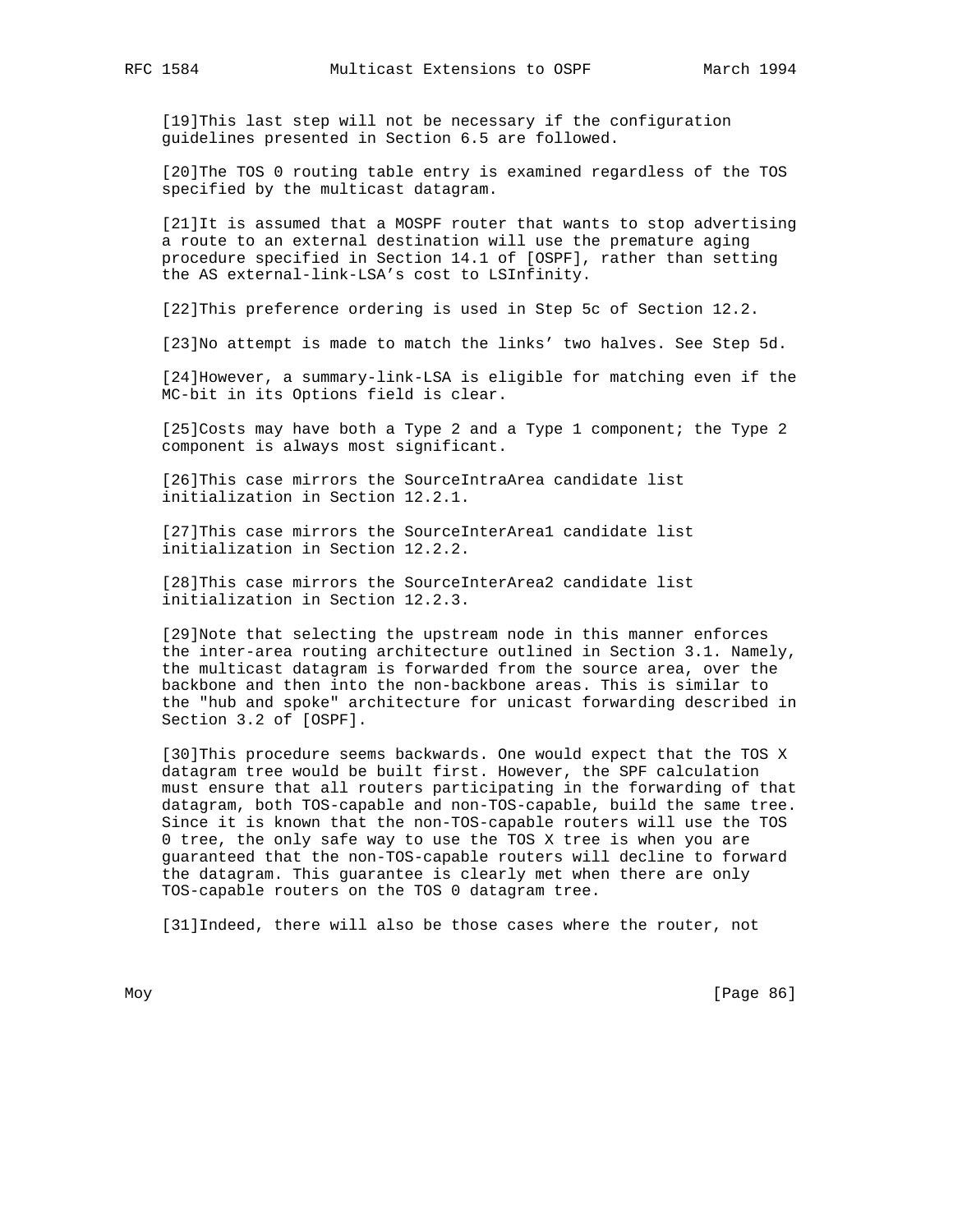being on a particular datagram shortest-path tree, will never have to calculate the particular tree, since the router will not receive the datagram in the first place.

 [32]Group-membership-LSAs are not processed by non-multicast routers (see Section 10.2). Also, if the Designated Router was not running the multicast extensions, multicast datagrams would not be forwarded over the network because its network-LSA would have its MC-bit clear (see Step 5a in Section 12.2).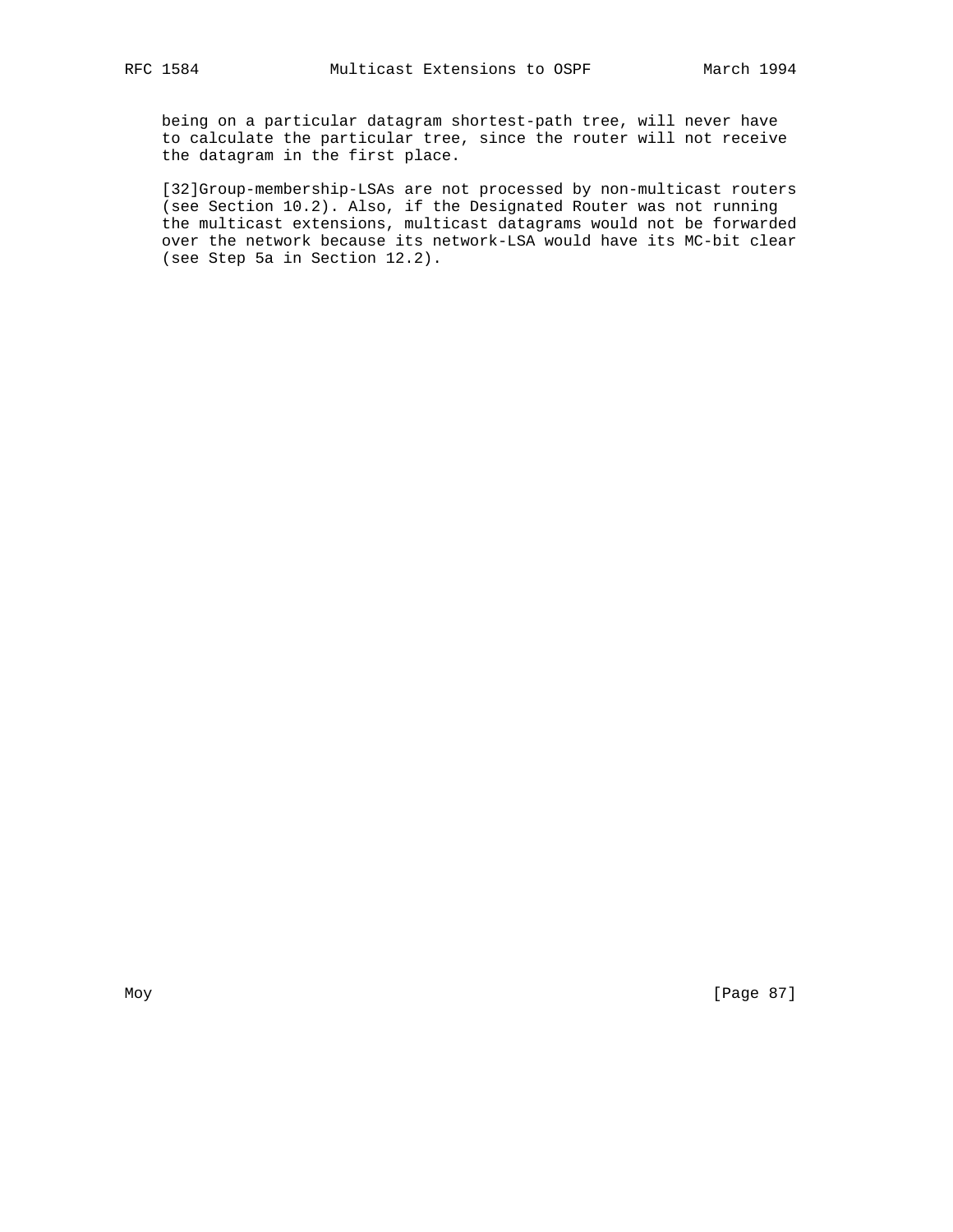## A. Data Formats

 This section documents the format of MOSPF protocol packets and link state advertisements (LSAs). All changes and additions made to the OSPF Version 2 data formats have been made in a backward-compatible manner. In other words, multicast routers running MOSPF can interoperate with (non-multicast) OSPF Version 2 routers when forwarding regular (unicast) IP data traffic.

 The MOSPF packet formats are the same as for OSPF Version 2 (described in Appendix A of [OSPF]). One additional option has been added to the Options field that appears in OSPF Hello packets, Database Description packets and all link state advertisements. This new option indicates a router's/network's multicast capability, and is documented in Section A.1. The presence of this new option is ignored by all non-multicast routers.

 To support MOSPF, one of OSPF's link state advertisements has been modified, and a new link state advertisement has been added. The format of the router-LSA has been modified (see Section A.2) to include a new flag indicating whether the router is a wild-card multicast receiver. A new link state advertisement, called the group-membership-LSA, has been added to pinpoint multicast group members in the link state database. This new advertisement is neither flooded nor processed by non-multicast routers. The group membership-LSA is documented in Section A.3.

Moy [Page 88]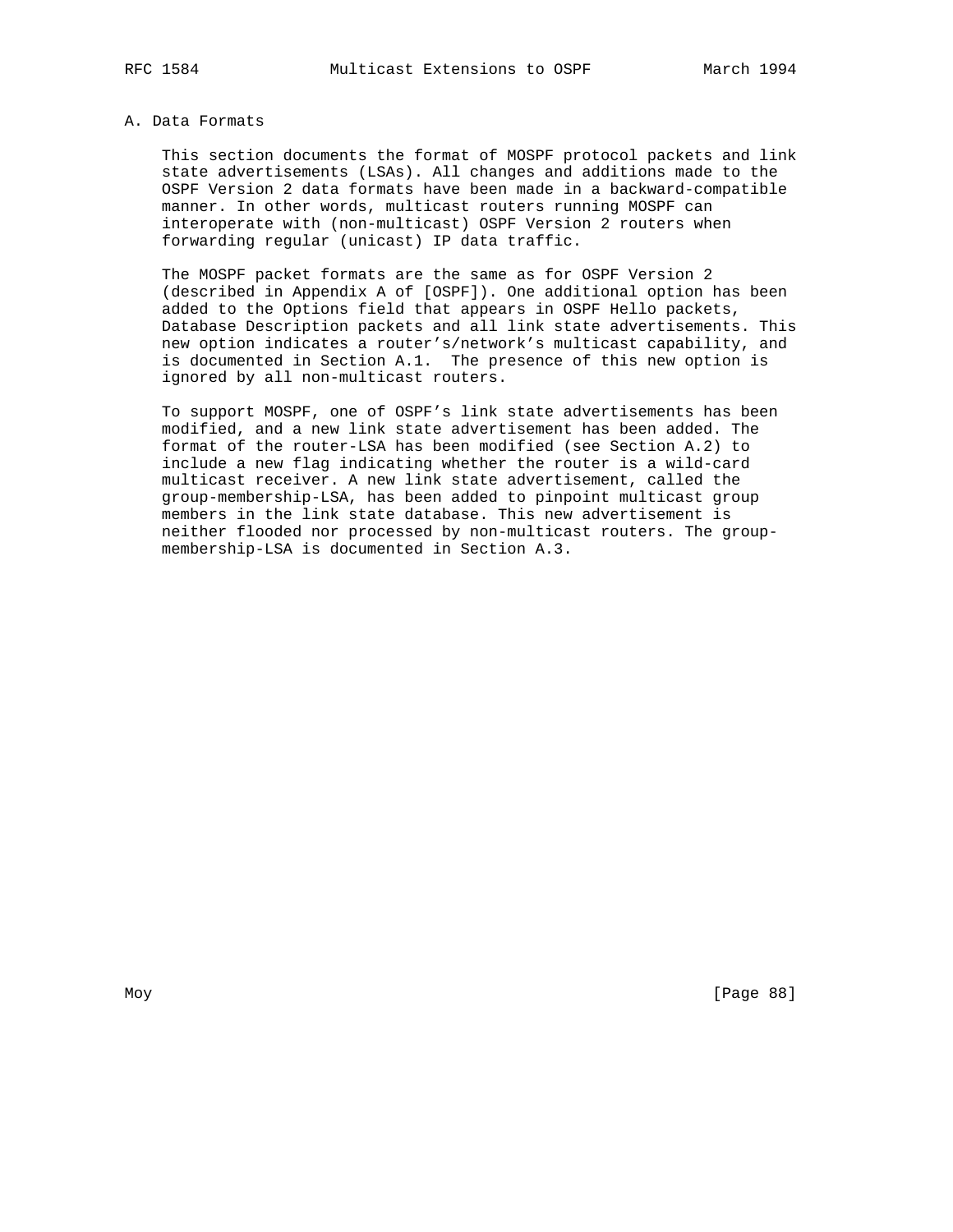#### A.1 The Options field

 The OSPF Options field is present in OSPF Hello packets, Database Description packets and all link state advertisements. The Options field enables OSPF routers to support (or not support) optional capabilities, and to communicate their capability level to other OSPF routers. Through this mechanism routers of differing capabilities can be mixed within an OSPF routing domain.

 When used in Hello packets, the Options field allows a router to reject a neighbor because of a capability mismatch. Alternatively, when capabilities are exchanged in Database Description packets a router can choose not to forward certain LSA types to a neighbor because of its reduced functionality. Lastly, listing capabilities in LSAs allows routers to route traffic around reduced functionality routers, by excluding them from parts of the routing table calculation.

 Three capabilities are currently defined. For each capability, the effect of the capability's appearance (or lack of appearance) in Hello packets, Database Description packets and link state advertisements is specified below. For example, the ExternalRoutingCapability (below called the E-bit) has meaning only in OSPF Hello packets.

 +---+---+---+---+---+---+---+---+ | \* | \* | \* | \* | \* |MC | E | T | +---+---+---+---+---+---+---+-+-+

The OSPF Options field

- T-bit. This describes the router's TOS capability. If the T-bit is reset, then the router supports only a single TOS (TOS 0). Such a router is also said to be incapable of TOS-routing. The absence of the T-bit in a router links advertisement causes the router to be skipped when building a non-zero TOS shortest-path tree. In other words, routers incapable of TOS routing will be avoided as much as possible when forwarding data traffic requesting a non-zero TOS. The absence of the T-bit in a summary link advertisement or an AS external link advertisement indicates that the advertisement is describing a TOS 0 route only (and not routes for non-zero TOS).
- o E-bit. AS external link advertisements are not flooded into/through OSPF stub areas. The E-bit ensures that all members of a stub area agree on that area's configuration. The E-bit is meaningful only in OSPF Hello packets. When the E-bit is reset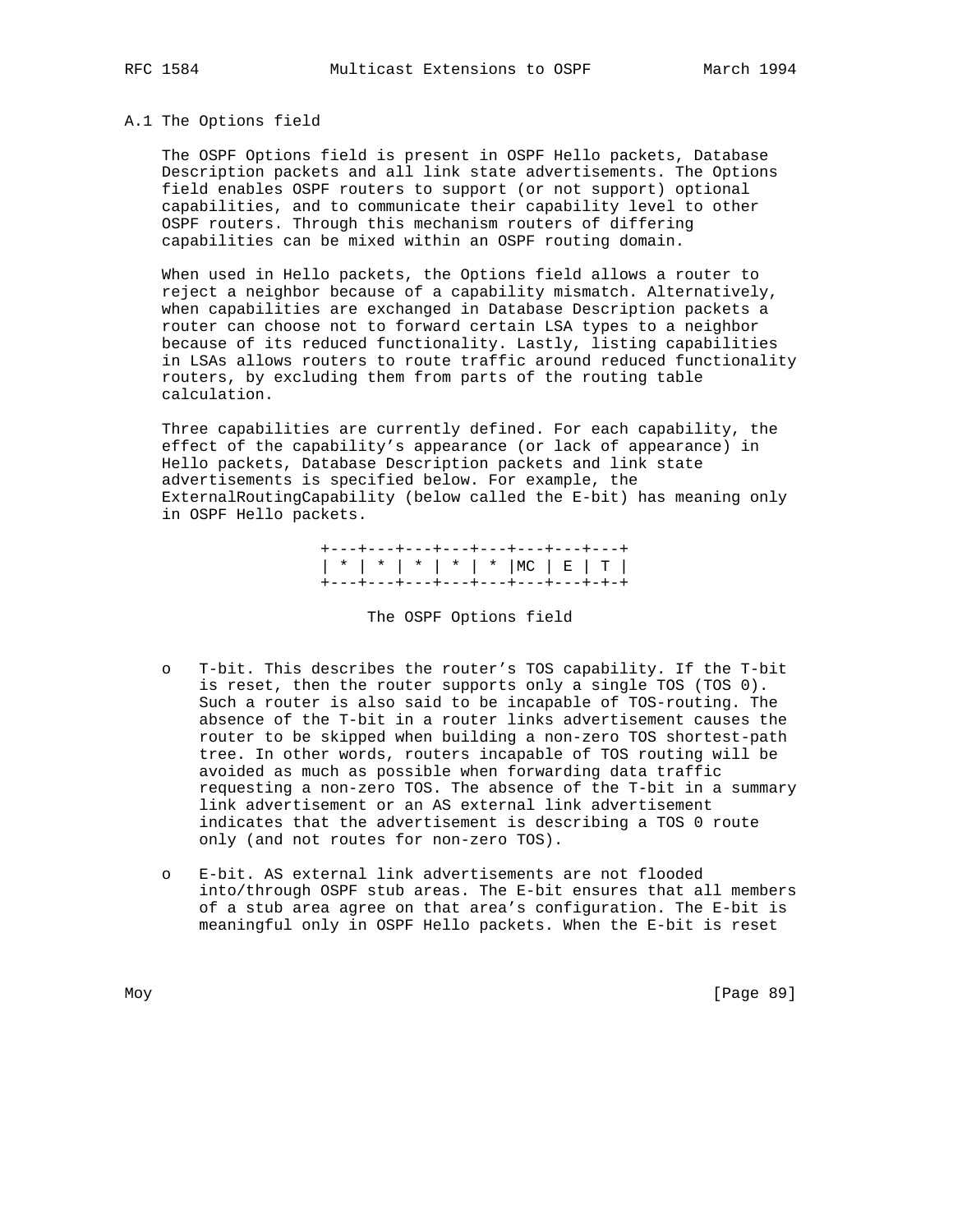in the Hello packet sent out a particular interface, it means that the router will neither send nor receive AS external link state advertisements on that interface (in other words, the interface connects to a stub area). Two routers will not become neighbors unless they agree on the state of the E-bit.

 o MC-bit. The MC-bit describes the multicast capability of the various pieces of the OSPF routing domain. When calculating the path of multicast datagrams, only those link state advertisements having their MC-bit set are used. In addition, a router uses the MC-bit in its Database Description packets to tell adjacent neighbors whether the router will participate in the flooding of the new group-membership-LSAs.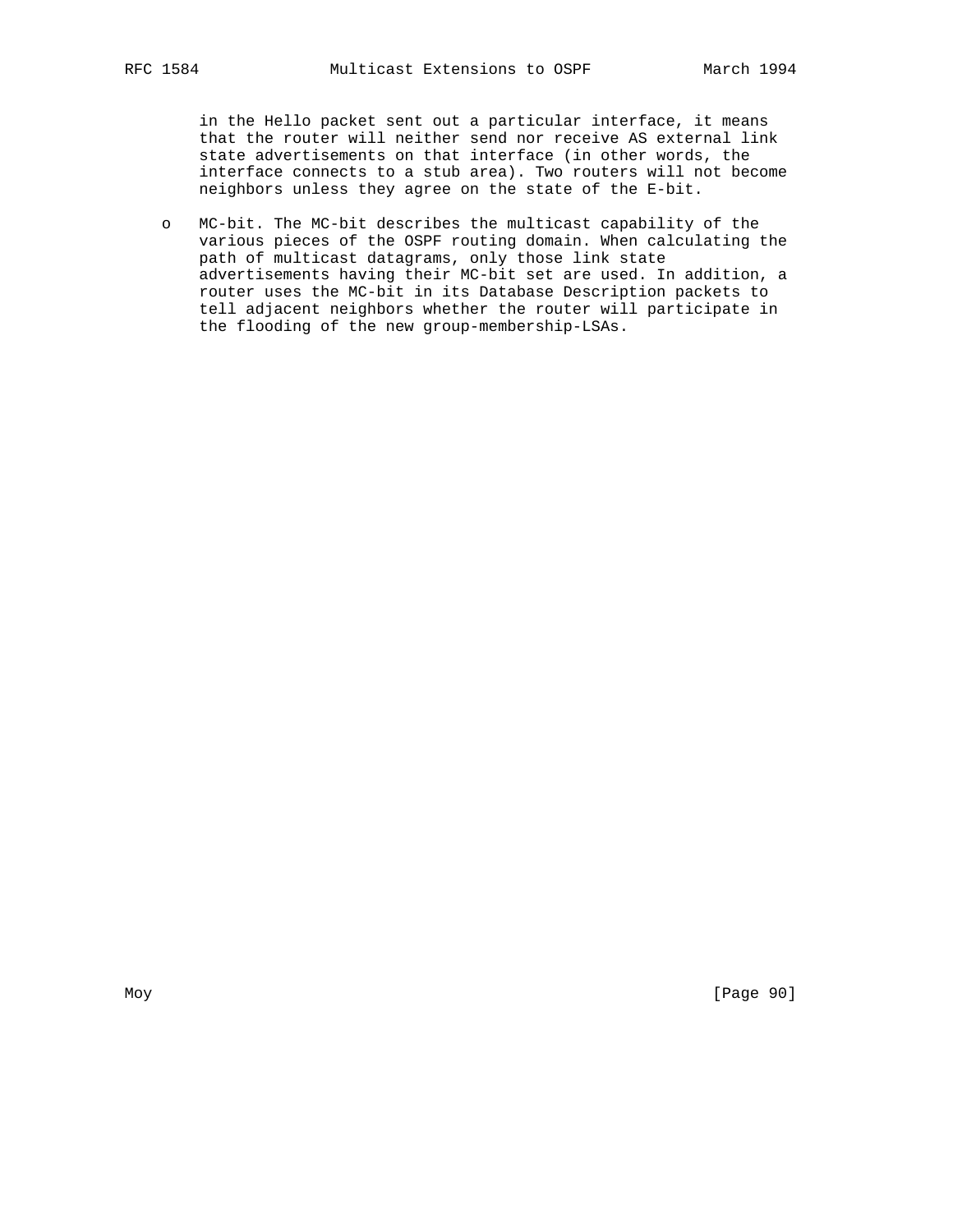#### A.2 Router-LSA

 An OSPF router originates a router-LSA into each of its attached areas. The router-LSA describes the state and cost of the router's interfaces to the area. The contents of the router-LSA are described in detail in Section A.4.2 of [OSPF]. There are flags in the router-LSA that indicate whether the router is either a) an area border router or b) an AS boundary router or c) the endpoint of a virtual link. One more flag has been added to the router-LSA for MOSPF; it is called bit W below. This flag indicates whether the router wishes to receive all multicast datagrams regardless of destination (i.e., is a wild-card multicast receiver).

| 0<br>$\Omega$ | 1 2 3 4 5 6 7 8 9                                       |  |          |  | 0 <sub>1</sub> | 2<br>3                  |        | 45            |  |  | 67890123456789                     | 2. |                             |  |        |  |  |                  | 3 | 0 1     |
|---------------|---------------------------------------------------------|--|----------|--|----------------|-------------------------|--------|---------------|--|--|------------------------------------|----|-----------------------------|--|--------|--|--|------------------|---|---------|
|               |                                                         |  | LS age   |  |                |                         |        |               |  |  |                                    |    | Options                     |  |        |  |  |                  |   |         |
|               | +-+-+-+-+-+-+-+-+-+                                     |  |          |  |                |                         |        | Link State ID |  |  | -+-+-+-+-+-+-+                     |    |                             |  | - +    |  |  | -+-+-+-+-+-+-+-+ |   |         |
|               |                                                         |  |          |  |                | Advertising Router      |        |               |  |  |                                    |    |                             |  |        |  |  |                  |   |         |
|               |                                                         |  |          |  |                | LS sequence number      |        |               |  |  |                                    |    |                             |  |        |  |  |                  |   |         |
|               | LS checksum                                             |  |          |  |                |                         | length |               |  |  |                                    |    |                             |  |        |  |  |                  |   |         |
|               | +-+-+-+-+-+-+-+<br># links<br>rtype<br>-+-+-+-+-+-+-+ + |  |          |  |                |                         |        |               |  |  |                                    |    |                             |  |        |  |  |                  |   |         |
|               | - + – + – + – + – + – +                                 |  |          |  |                | +-+-+-+-+-+-+-+-+-+     | -+–+   | Link ID       |  |  |                                    |    |                             |  |        |  |  |                  |   |         |
|               |                                                         |  |          |  |                |                         |        | Link Data     |  |  | -+-+-+-+                           |    |                             |  |        |  |  |                  |   |         |
|               | Type<br>キーキーキーキーキーキーキ                                   |  |          |  |                | # TOS<br>-+-+-+-+-+-+-+ |        |               |  |  | -+-+-+-+-+-+-+-+-+-+-+-+-+-+-+-+-+ |    | TOS 0 metric                |  |        |  |  |                  |   |         |
|               | TOS                                                     |  |          |  |                | U                       |        | -+-+-+-+-+    |  |  |                                    |    | -+-+-+-+-+-+-+-+-+-+-+-+-+- |  | metric |  |  |                  |   |         |
|               |                                                         |  | -+-+-+-+ |  |                |                         |        |               |  |  | -+-+-+-+-+-+-+-+-+-+-+-+-+-+-+-    |    |                             |  |        |  |  |                  |   |         |
| S             | TOS<br>+-+-+-+-+-+-+-+                                  |  |          |  |                |                         |        |               |  |  |                                    |    | -+-+-+-+-+-+-+-+-+-+-+-+    |  | metric |  |  |                  |   | $+$ $+$ |
|               |                                                         |  |          |  |                |                         |        |               |  |  |                                    |    |                             |  |        |  |  |                  |   |         |

The router LSA

Moy [Page 91]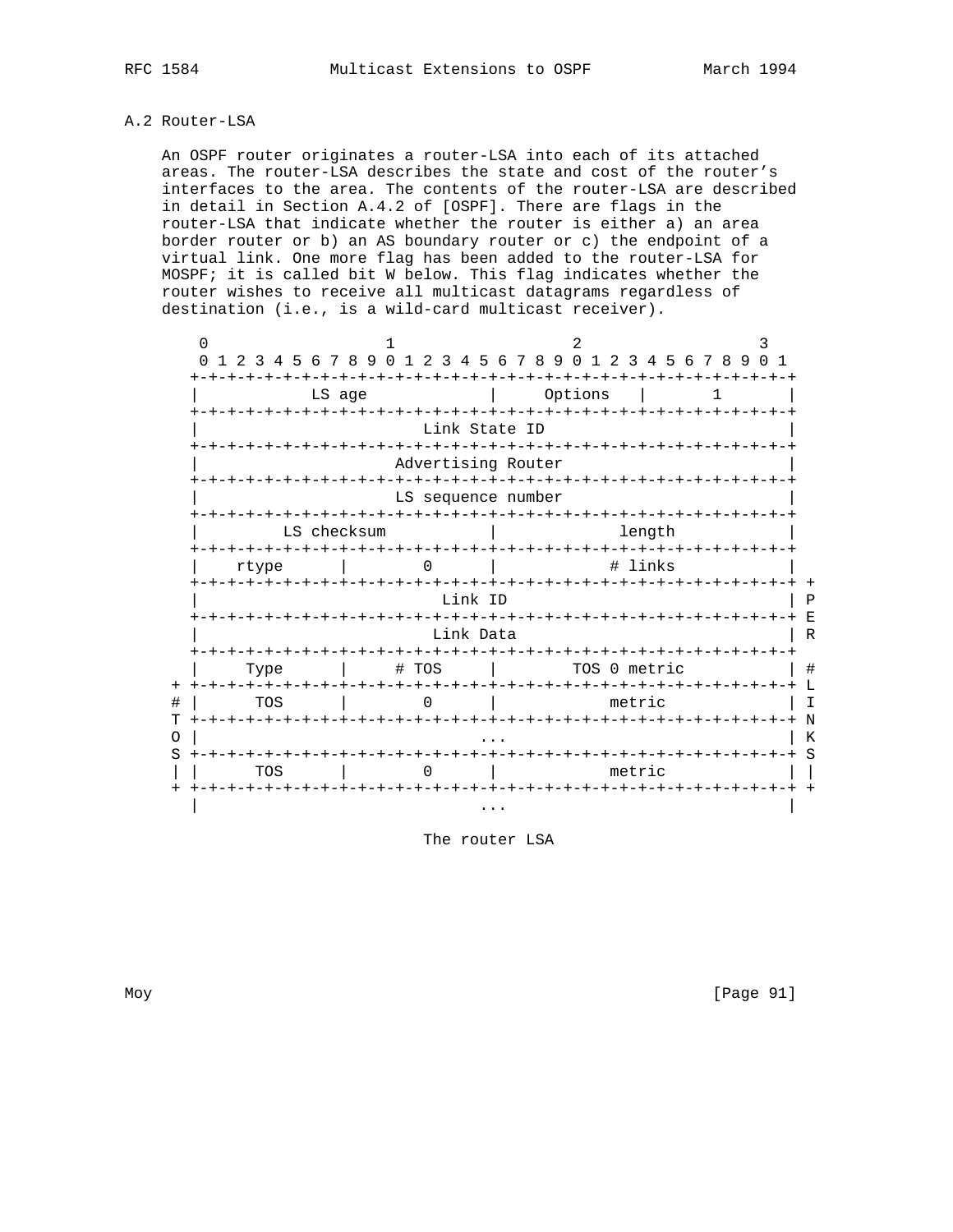+---+---+---+---+---+---+---+---+ | \* | \* | \* | \* | W | V | E | B | +---+---+---+---+---+---+---+-+-+

## The rtype field

 The following defines the flags found in the rtype field. Each flag classifies the router by function:

- o bit B. When set, the router is an area border router (B is for border). These routers forward unicast data traffic between OSPF areas.
- o bit E. When set, the router is an AS boundary router (E is for external). These routers forward unicast data traffic between Autonomous Systems.
- o bit V. When set, the router is an endpoint of an active virtual link (V is for virtual) which uses the described area as its Transit area.
- o bit W. When set, the router is a wild-card multicast receiver. These routers receive all multicast datagrams, regardless of destination. Inter-area multicast forwarders and inter-AS multicast forwarders are sometimes wild-card multicast receivers (see Sections 3 and 4).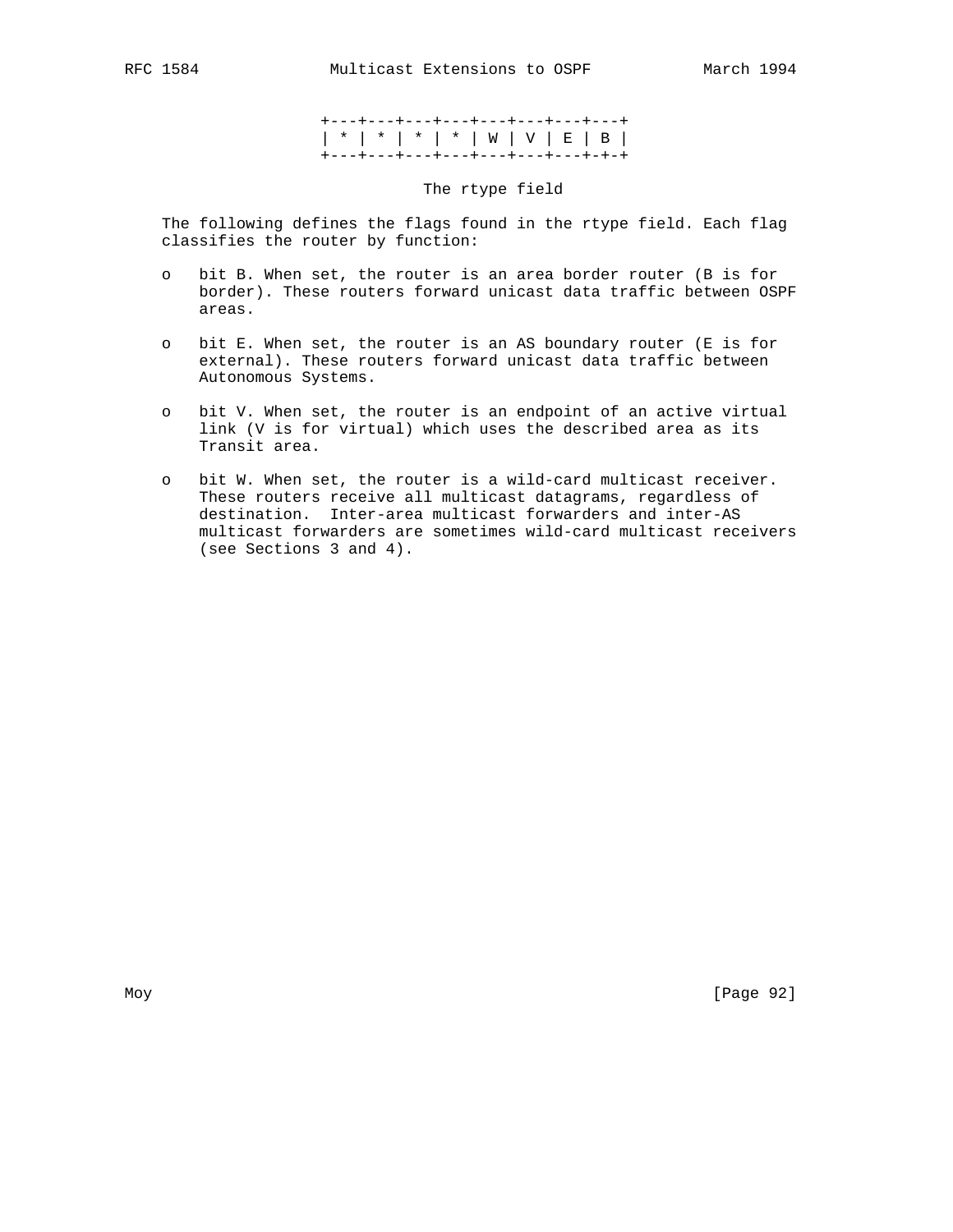#### A.3 Group-membership-LSA

 Group-membership-LSAs are the Type 6 link state advertisements. Group-membership-LSAs are specific to a particular OSPF area. They are never flooded beyond their area of origination. A router's group-membership-LSA for Area A indicates its directly attached networks which belong to Area A and contain members of a particular multicast group. A router originates a group-membership-LSA for multicast group D when the following conditions are met for at least one directly attached network: 1) the router has been elected Designated Router for the network and 2) at least one host on the network has joined Group D via the IGMP protocol.

 A router may also originate a group-membership-LSA for Group D if the router itself has internal applications belonging to Group D. In addition, area border routers originate group-membership-LSAs into the backbone area when there are group members in the router's attached non-backbone areas. See Section 10 for more information concerning the origination of group-membership-LSAs.

| 1 2 3 4 5 6 7 8 9 0 1 2 3 4 5 6 7 8 9 0 1 2 3 4 5 6 7 8 9 |                                   |                |                  |  |  |  |  |  |  |
|-----------------------------------------------------------|-----------------------------------|----------------|------------------|--|--|--|--|--|--|
|                                                           |                                   |                |                  |  |  |  |  |  |  |
| Options<br>LS age<br>6                                    |                                   |                |                  |  |  |  |  |  |  |
| -+-+-+-+-+-+-+-+-+                                        |                                   | -+-+-+-+-+-+-+ |                  |  |  |  |  |  |  |
|                                                           | Link State ID = Destination Group |                |                  |  |  |  |  |  |  |
| +-+-+-+-+-+-+-+-+-+-+-                                    | -+-+-+-+-+-+                      |                | -+-+-+-+-+-+-+-+ |  |  |  |  |  |  |
|                                                           | Advertising Router                |                |                  |  |  |  |  |  |  |
|                                                           |                                   |                |                  |  |  |  |  |  |  |
|                                                           | LS sequence number                |                |                  |  |  |  |  |  |  |
|                                                           |                                   |                |                  |  |  |  |  |  |  |
| LS checksum                                               |                                   |                |                  |  |  |  |  |  |  |
|                                                           |                                   |                |                  |  |  |  |  |  |  |
|                                                           | Vertex type                       |                |                  |  |  |  |  |  |  |
|                                                           |                                   |                |                  |  |  |  |  |  |  |
|                                                           | Vertex ID                         |                |                  |  |  |  |  |  |  |
|                                                           | -+-+-+-+-+-+-+                    |                |                  |  |  |  |  |  |  |
|                                                           |                                   |                |                  |  |  |  |  |  |  |

The group-membership-LSA

 The group-membership-LSA consists of the standard 20-byte link state header (see Section A.4.1 of [OSPF]) followed by a list of transit vertices to label with the multicast destination. The advertisement's Link State ID is set to the destination multicast group address. There is no metric associated with the advertisement. Each transit vertex is specified by its Vertex type and Vertex ID

Moy [Page 93]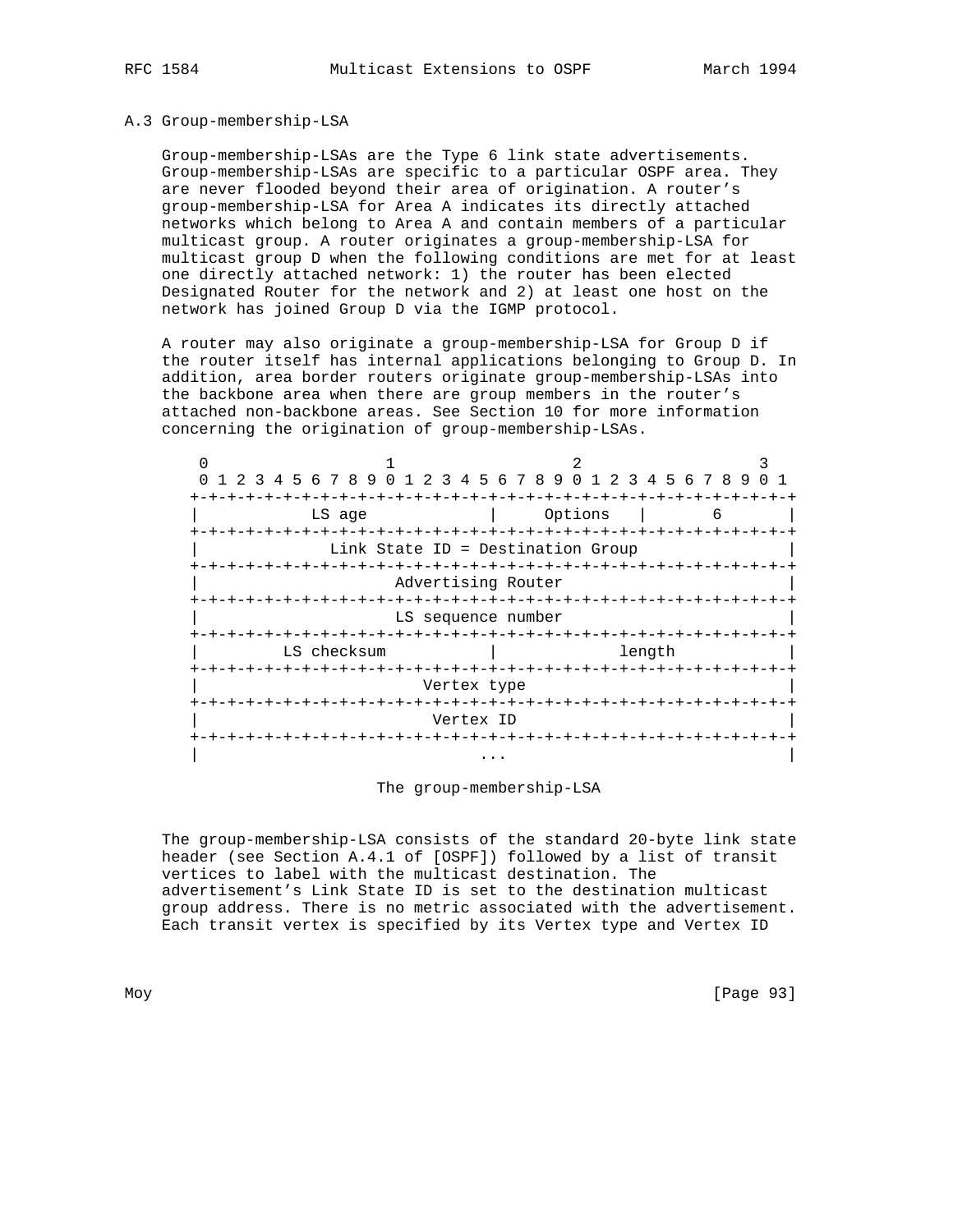(see Section 12.1 for an explanation of this terminology):

- o Vertex type. Set equal to 1 for a router, and 2 for a transit network. Note that the only router that may be included in the list is the Advertising Router itself.
- o Vertex ID. For router vertices, this field indicates the router's OSPF Router ID. For transit network vertices, this field indicates the IP address of the network's Designated Router. Note that the link state advertisement associated with the transit vertex is the LSA whose LS type = Vertex type, Link State ID = Vertex ID and Advertising Router = the group membership-LSA's Advertising Router.

Moy [Page 94]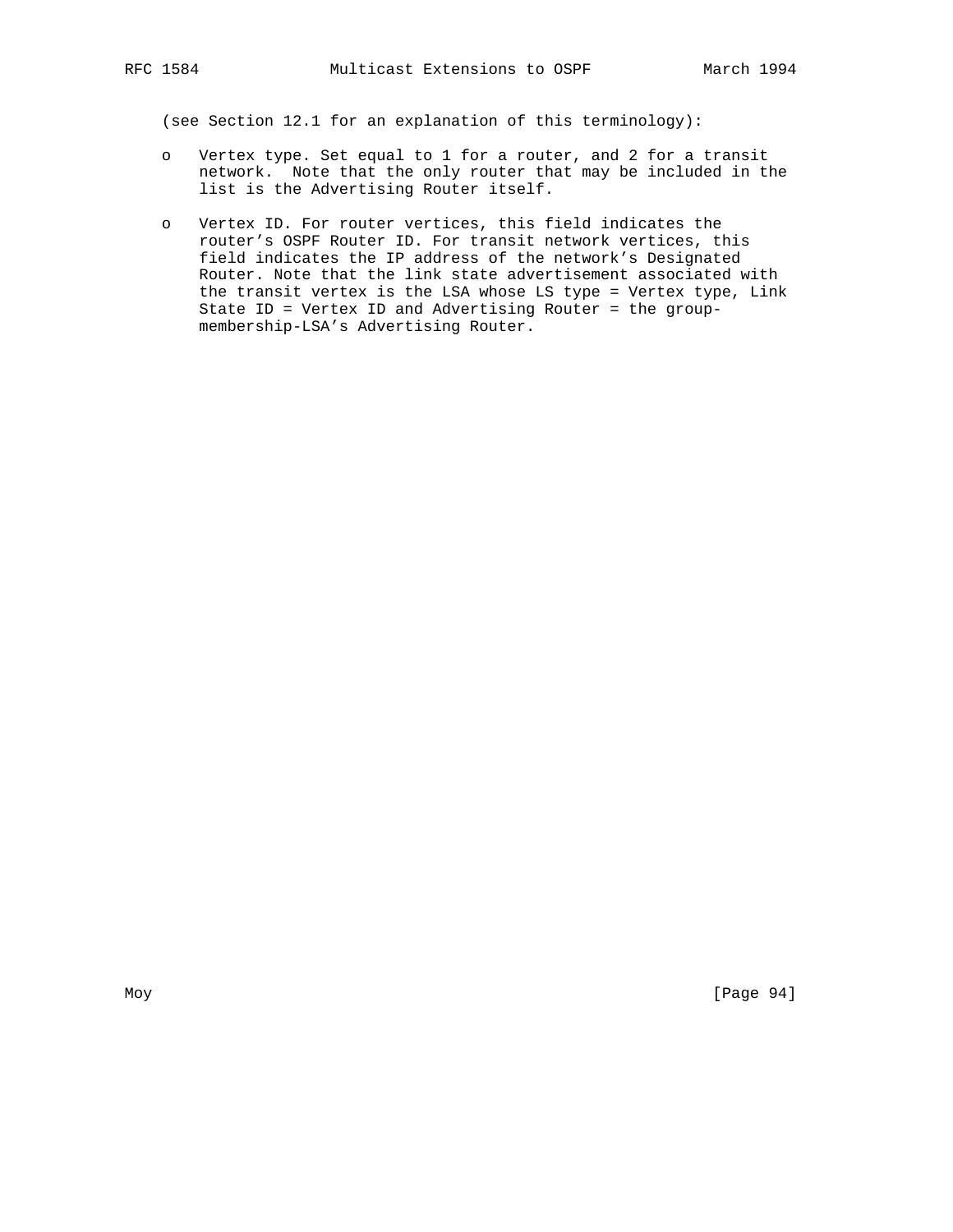#### B. Configurable Constants

 This section documents the configurable parameters used by OSPF's multicast routing extensions. These parameters are in addition to the configurable constants used by the base OSPF protocol (documented in Appendix C of [OSPF]). An implementation of MOSPF must provide the ability to set these parameters, either through network management or some other means.

### B.1 Global parameters

The following parameters apply to the router as a whole.

- Multicast capability. An indication of whether the router is running MOSPF. If the router is running MOSPF, it will perform the algorithms as set forth in this specification. Otherwise, the router is still able to run the basic OSPF algorithm (as set forth in [OSPF]), and will be able to interoperate with multicast capable routers (see Section 6.1) when forwarding regular (unicast) IP data traffic.
- o Inter-area multicast forwarder. This parameter indicates whether the router will forward multicast datagrams between OSPF areas. Such a router summarizes group membership information to the backbone, and acts as a wild-card multicast receiver in all its attached non-backbone areas (see Section 3.1). Not all multicast-capable area border routers need be configured as inter-area multicast forwarders. However, whenever both ends of a virtual link are multicast-capable, they must both be configured as inter-area multicast forwarders (see Section 14.11). By default, all multicast-capable area border routers are configured as inter-area multicast forwarders.
- o Inter-AS multicast forwarder. This parameter indicates whether the router forwards multicast datagrams between Autonomous Systems. Such a router acts as a wild-card multicast receiver in all attached areas (see Section 4). It is also assumed that an inter-AS multicast forwarder runs some kind of inter-AS multicast routing algorithm.

## B.2 Router interface parameters

 The following parameters can be configured separately for each of the router's OSPF interfaces. Remember that an OSPF interface is the connection between the router and one of its attached IP networks. Note that the IPMulticastForwarding parameter is really a description of the attached network. As such, it should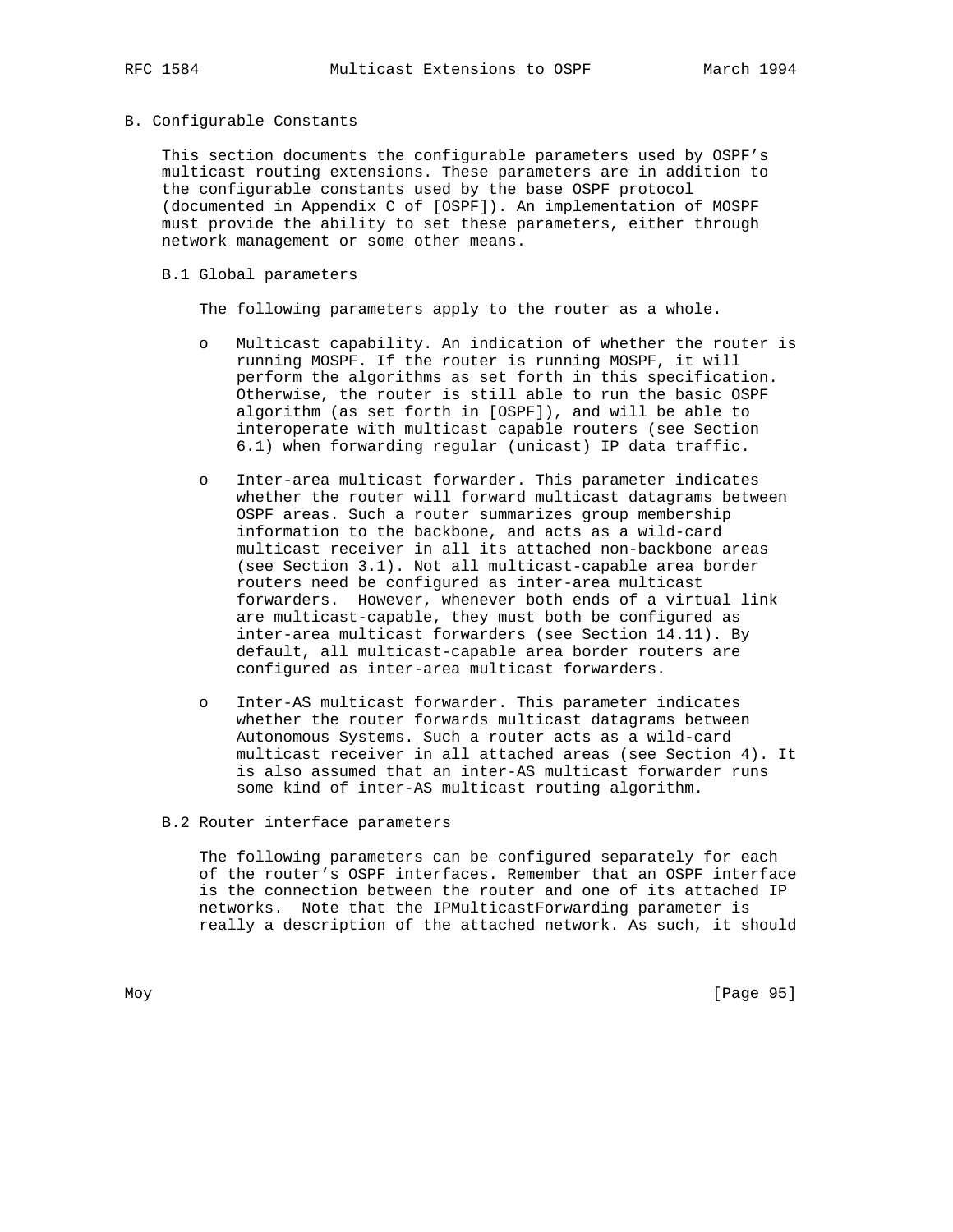be configured identically on all routers attached to a common network; otherwise incorrect routing of multicast datagrams may result.

- o IPMulticastForwarding. This configurable parameter indicates whether IP multicasts should be forwarded over the attached network, and if so, how the forwarding should be done. The parameter can assume one of three possible values: disabled, data-link multicast and data-link unicast. When set to disabled, IP multicast datagrams will not be forwarded out the interface. When set to data-link multicast, IP multicast datagrams will be forwarded as data-link multicasts. When set to data-link unicast, IP multicast datagrams will be forwarded as data-link unicasts. The default value for this parameter is data-link multicast. The other two settings are for use in the special circumstances described in Sections 6.3 and 6.4. When set to disabled or to data-link unicast, IGMP group membership is not monitored on the attached network.
- o IGMPPollingInterval. The number of seconds between IGMP Host Membership Queries sent out this interface. A multicast capable router sends IGMP Host Membership Queries only when it has been elected Designated Router for the attached network. See [RFC 1112] for a discussion of this parameter's value.
- o IGMP timeout. If no IGMP Host Membership Reports have been heard on an attached network for a particular multicast group A after this period of time, the entry [Group A, attached network] is deleted from the router's local group database. See Section 9 for more information.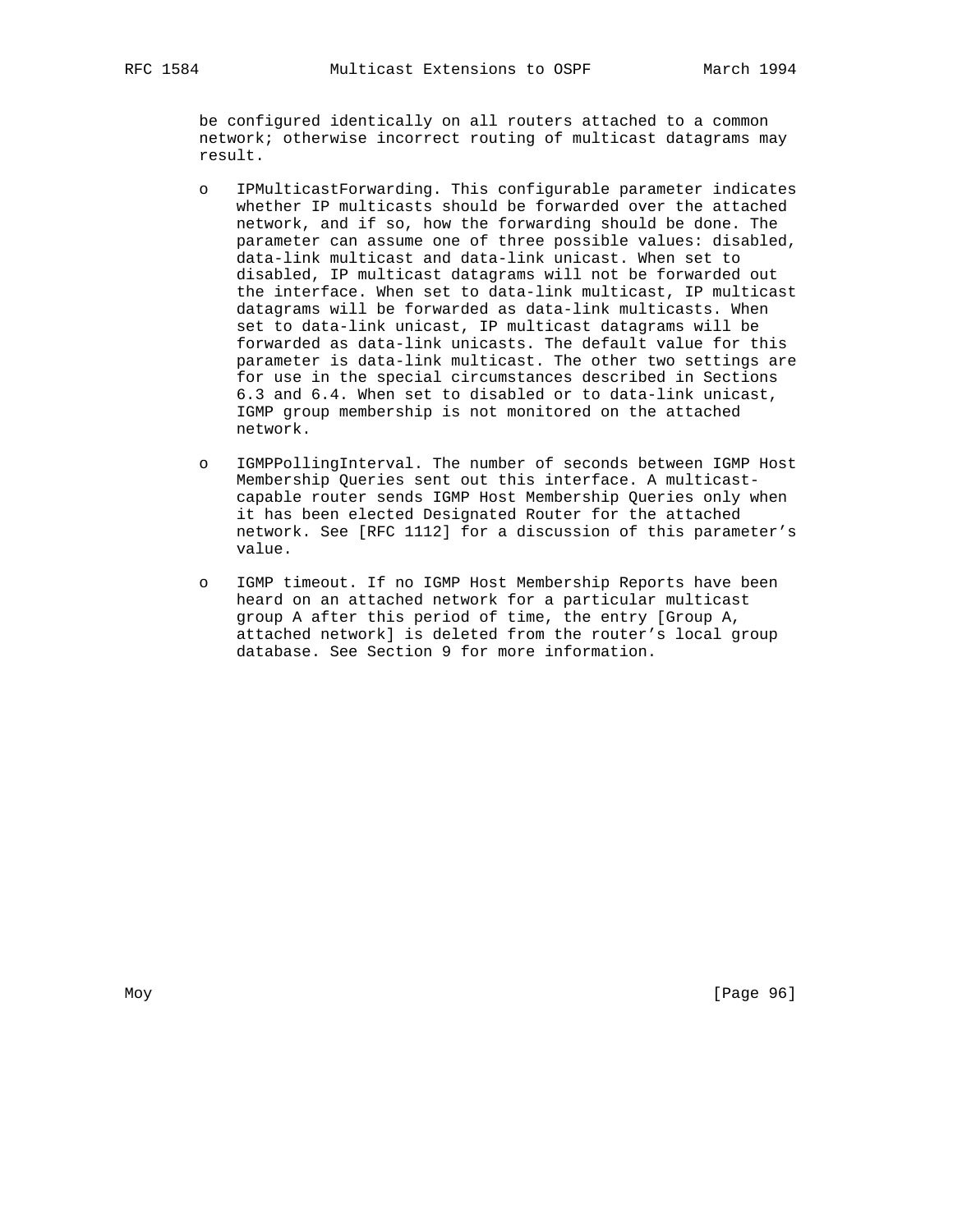#### C. Sample datagram shortest-path trees

 In MOSPF, all routers must calculate exactly the same datagram shortest-path trees. In order to ensure this in internetworks having redundant links, a number of tie-breakers were defined in the MOSPF routing table calculation (see Steps 4 and 5c of Section 12.2, and Sections 12.2.4 and 12.2.7). This section illustrates the use of these tie-breakers on a sample topology.

 Three different examples are given. All examples use the same physical topology and the same set of OSPF interface costs (see the left side of Figure 14). The source of the datagram is always Host H1 on the network at the top of the figure (192.9.1.0), and the destination group members are the two hosts labelled with Group Ma at the bottom of the figure. The first case shows an example of intra-area multicast, while the remaining two cases show the influence of OSPF areas on the path of a multicast datagram.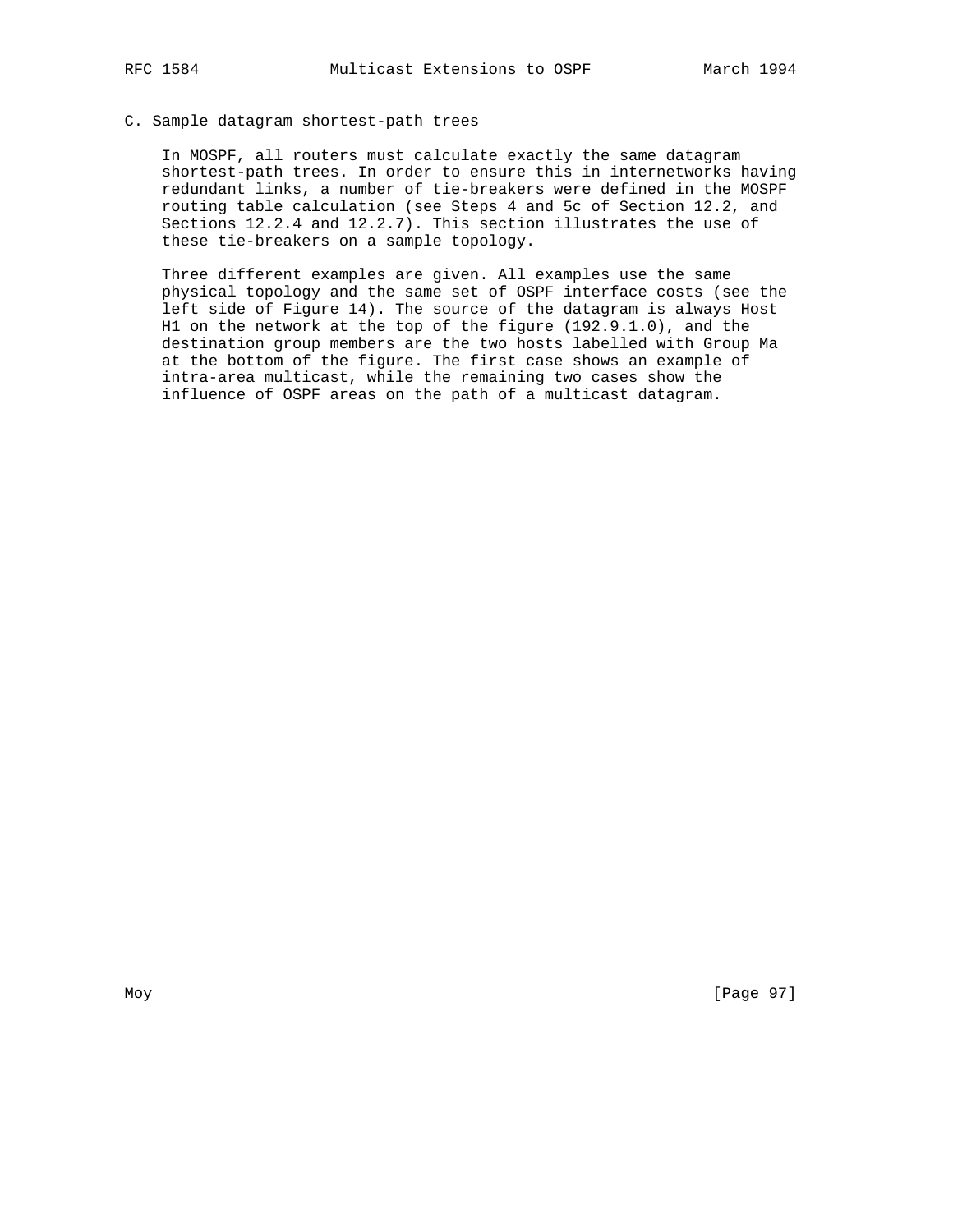## C.1 An intra-area tree

 The datagram shortest-path tree resulting from the intra-area case is shown on the right of Figure 14. The root of the tree is the source network (192.9.1.0), and the leaves are the two routers (RT4 and RT3) directly attached to the stub networks containing Group Ma members.

 There are equal-cost paths available to both group members. For the group member on the left, the path could go either through network 10.1.0.0 or through network 10.2.0.0. By the tie-breaking rules, the path through 10.2.0.0 is chosen since it has the larger IP network number (see Step 5c of Section 12.2).

 For the group member on the right, the path could go either over Network 10.2.0.0 or over the serial line connecting routers RT2 and RT3. The path over Network 10.2.0.0 is chosen after executing two tie-breaking rules. First, Network 10.2.0.0 is placed on the shortest-path tree before Router RT3 since networks are always chosen over routers (see Step 4 of Section 12.2). Then, given a



Figure 14: An intra-area tree

Moy [Page 98]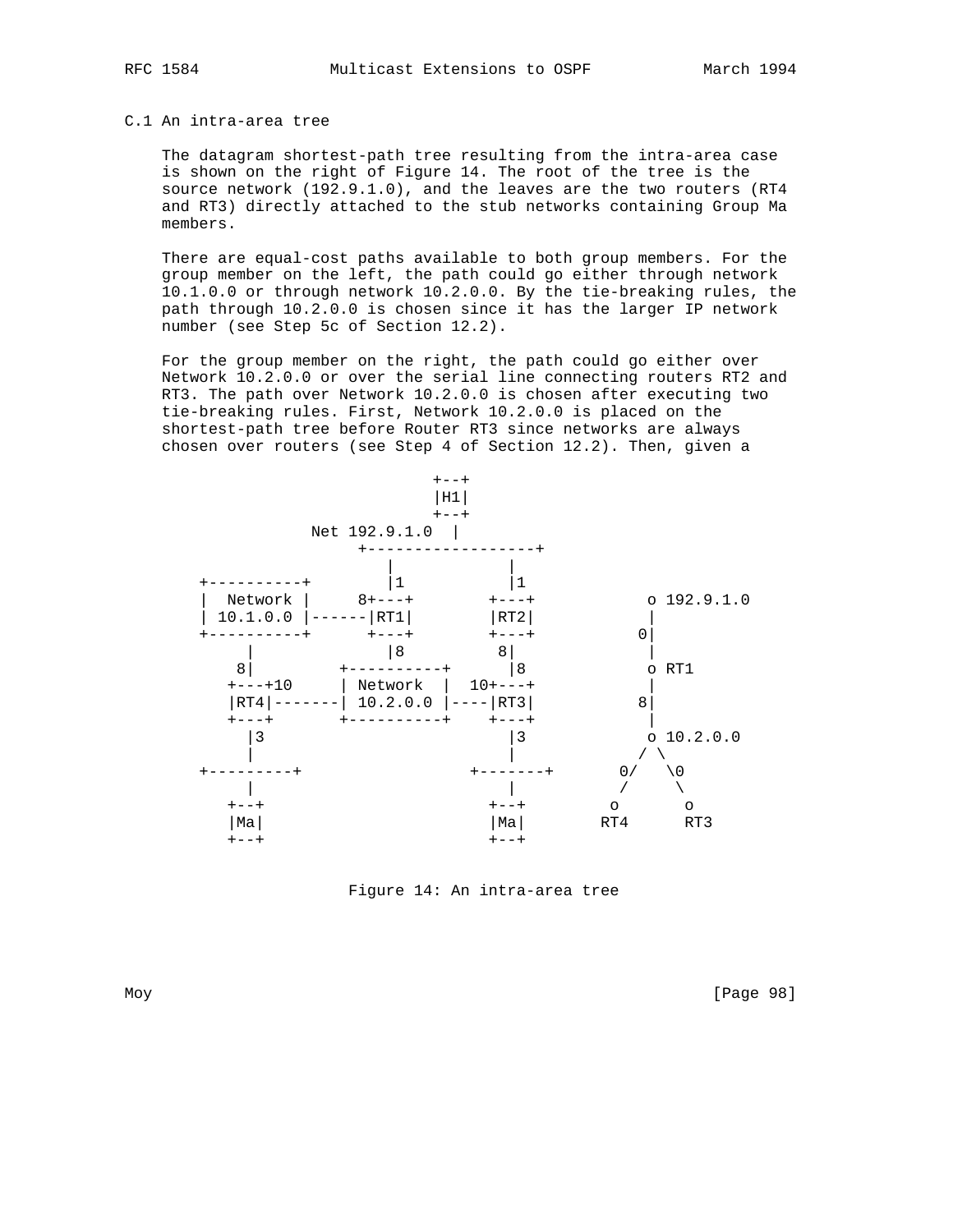choice of either Network 10.2.0.0 or Router RT2 for RT3's parent on the tree, Net 10.2.0.0 is again preferred since it is a network (see Step 5c of Section 12.2)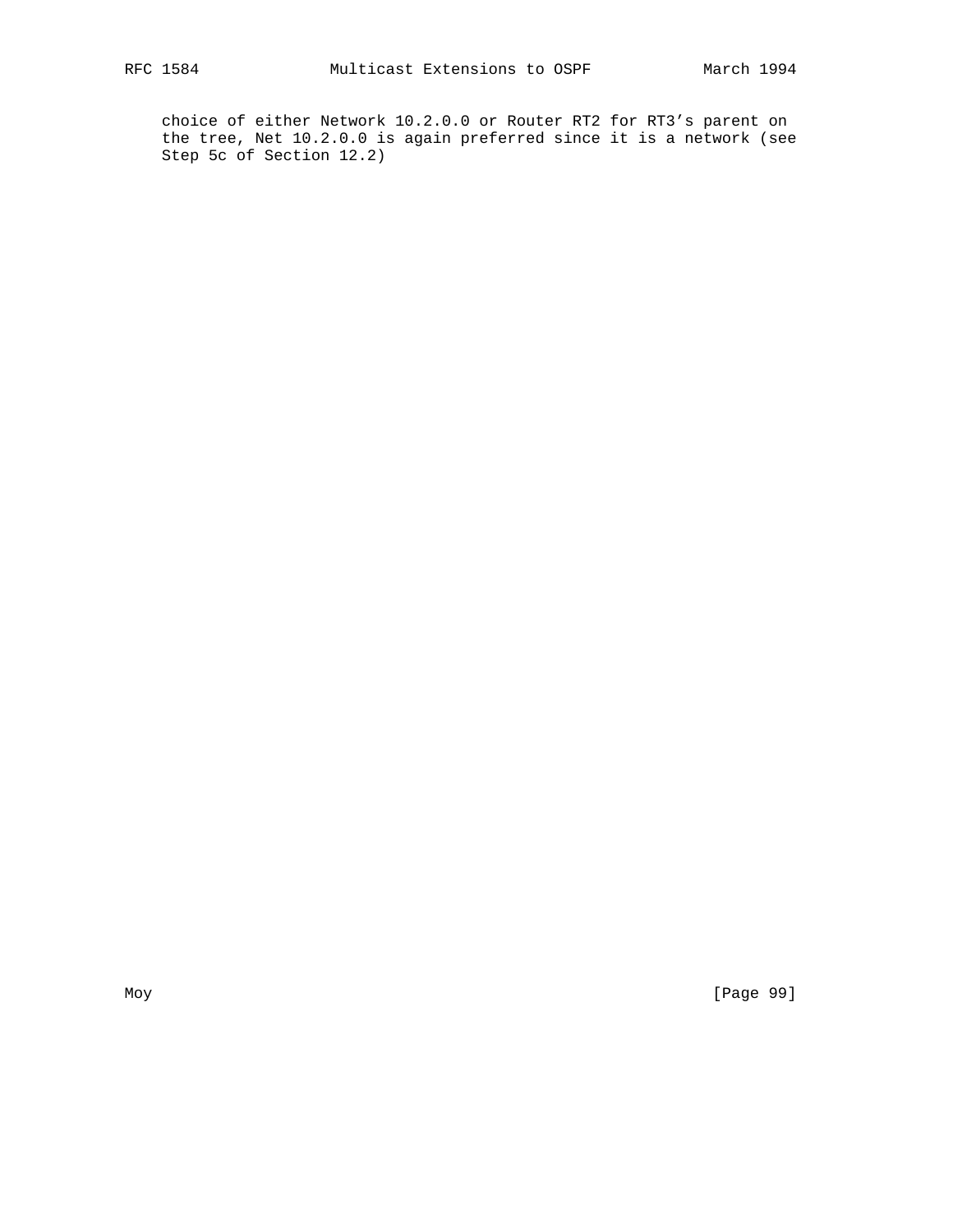## C.2 The effect of areas

 In Figure 15 below, the previous diagram has been modified by the inclusion of OSPF areas. The datagram source is now part of the OSPF backbone (Area 0), while the rest of the topology is in Area 1. In this case, since the datagram source and the group members belong to different areas, reverse costs are used when building the tree (see Step 5b of Section 12.2). This actually eliminates the equal cost paths from the diagram, and leads to the Area 1 datagram shortest path tree on the right of Figure 15.



Figure 15: The effect of areas

Moy [Page 100]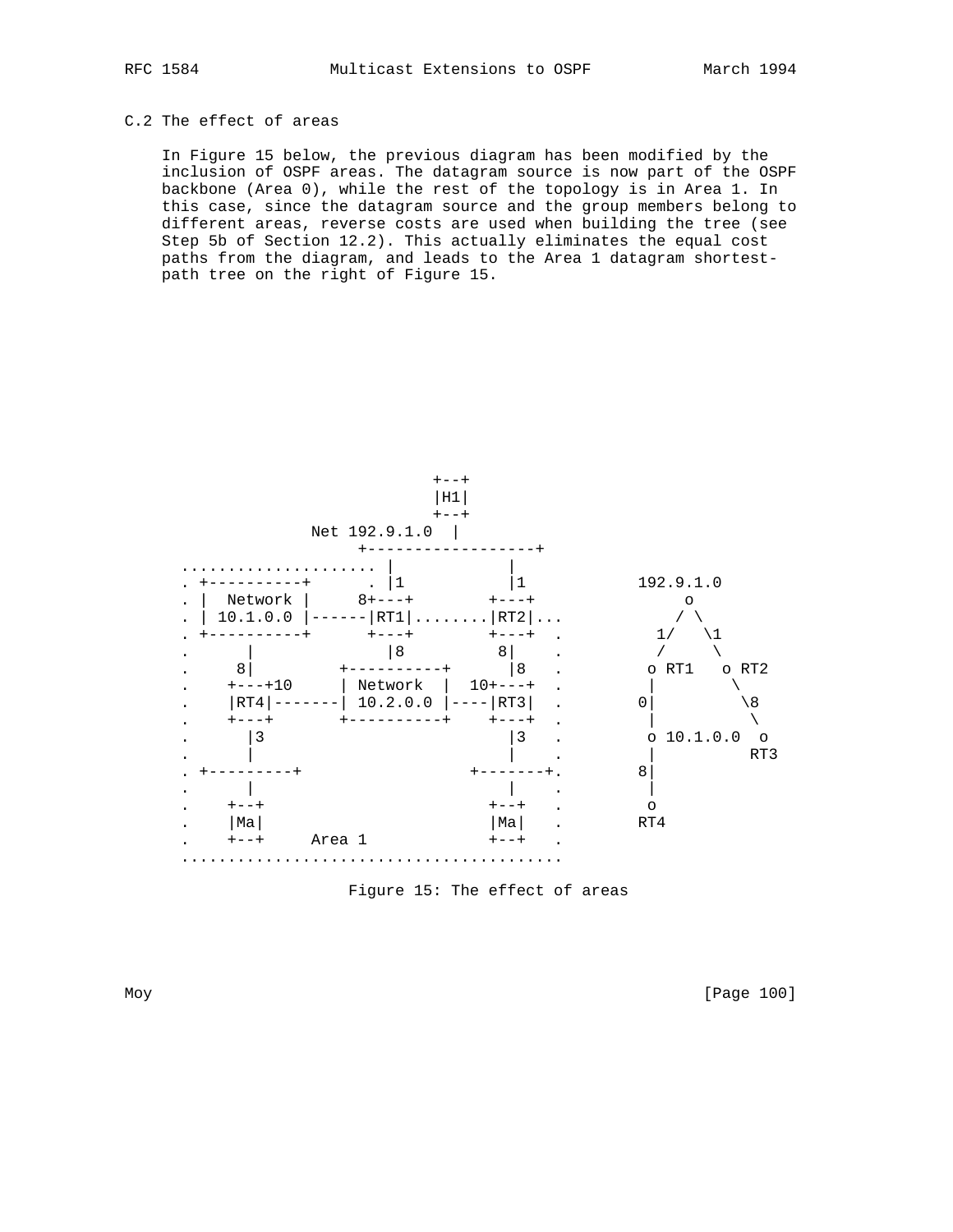## C.3 The effect of virtual links

 In Figure 16 below, Network 10.1.0.0 has been configured as a separate area (Area 1), while everything else belongs to the OSPF backbone (Area 0). In addition, a virtual link has been configured through Area 1, enhancing the backbone connectivity. In this case, both the source and the group members belong to the same area, so forward costs are used. However, since virtual links are preferred over regular links (see Step 5c of Section 12.2), the backbone datagram shortest-path tree uses Network 10.1.0.0 instead of 10.2.0.0 on the path to the left group member. This leads to the tree on the right of Figure 16.



Figure 16: The effect of virtual links

Moy [Page 101]